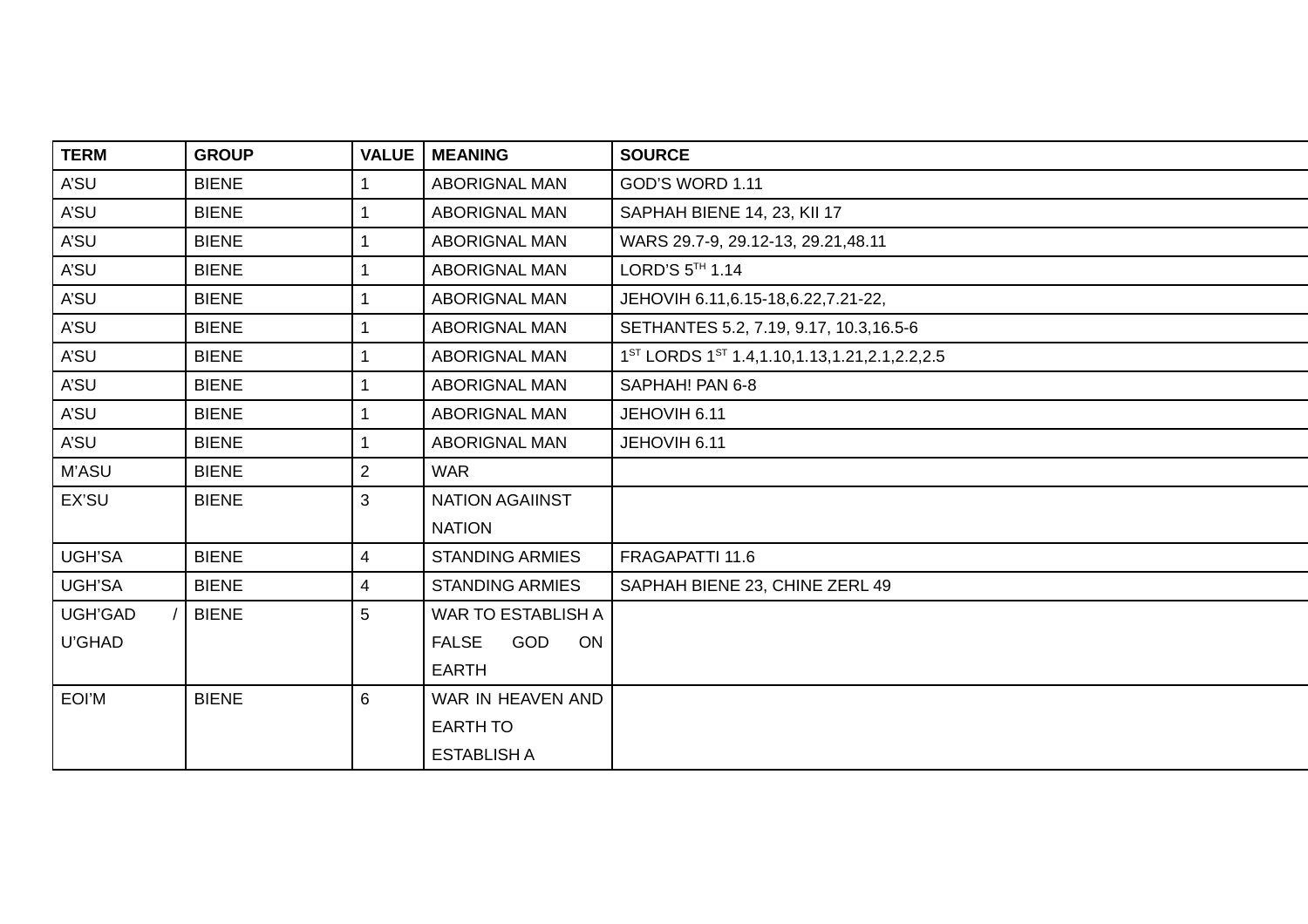|             |              |                  | <b>FALSE GOD</b>       |                                                                                   |
|-------------|--------------|------------------|------------------------|-----------------------------------------------------------------------------------|
| ORT'N       | <b>BIENE</b> | $\overline{7}$   | <b>LAND BY THE SEA</b> |                                                                                   |
| ORT'M       | <b>BIENE</b> | 8                | <b>LAND BY THE</b>     |                                                                                   |
|             |              |                  | <b>FOREST</b>          |                                                                                   |
| <b>ALEF</b> | <b>BIENE</b> | $\boldsymbol{9}$ | A NEW BEGINNING        | SAPHAH EMP'AGATU 7                                                                |
| <b>ALEF</b> | <b>BIENE</b> | $9\,$            | A NEW BEGINNING        | SAPHAH QADEZ IZ 5                                                                 |
| <b>ALEF</b> | <b>BIENE</b> | 9                | A NEW BEGINNING        | COSMOGONY TABLE OF PROPHECY (100)                                                 |
| <b>IGA</b>  | <b>BIENE</b> | 10               | EGO / I / EYE          |                                                                                   |
| OM          | <b>BIENE</b> | 11               | NEGATIVE / FEMALE /    | SAPHAH SE'MOIN 54; BIENE 23; EMP'AGATU 2, YOM (28); PHOENCE 56; I'HIN 2; HO'ED 3, |
|             |              |                  | <b>RECEPTIVE</b>       |                                                                                   |
| <b>OM</b>   | <b>BIENE</b> | 11               | NEGATIVE / FEMALE /    | LORD'S 3RD 1.6 (MEXICO)                                                           |
|             |              |                  | <b>RECEPTIVE</b>       |                                                                                   |
| <b>OM</b>   | <b>BIENE</b> | 11               | NEGATIVE / FEMALE /    | DIVINITY 6.9                                                                      |
|             |              |                  | <b>RECEPTIVE</b>       |                                                                                   |
| OM          | <b>BIENE</b> | 11               | NEGATIVE / FEMALE /    | LORD'S 5TH 1.2                                                                    |
|             |              |                  | <b>RECEPTIVE</b>       |                                                                                   |
| OM          | <b>BIENE</b> | 11               | NEGATIVE / FEMALE /    | FRAGAPATTI 20.12                                                                  |
|             |              |                  | <b>RECEPTIVE</b>       |                                                                                   |
| <b>TAE</b>  | <b>BIENE</b> | 12               | SPIRITUAL LEADER       | LORD'S 5TH BOOK, 2.1-3 CHIEF PROPHET (TAE)                                        |
|             |              |                  | UNIVERSAL PRAYER       |                                                                                   |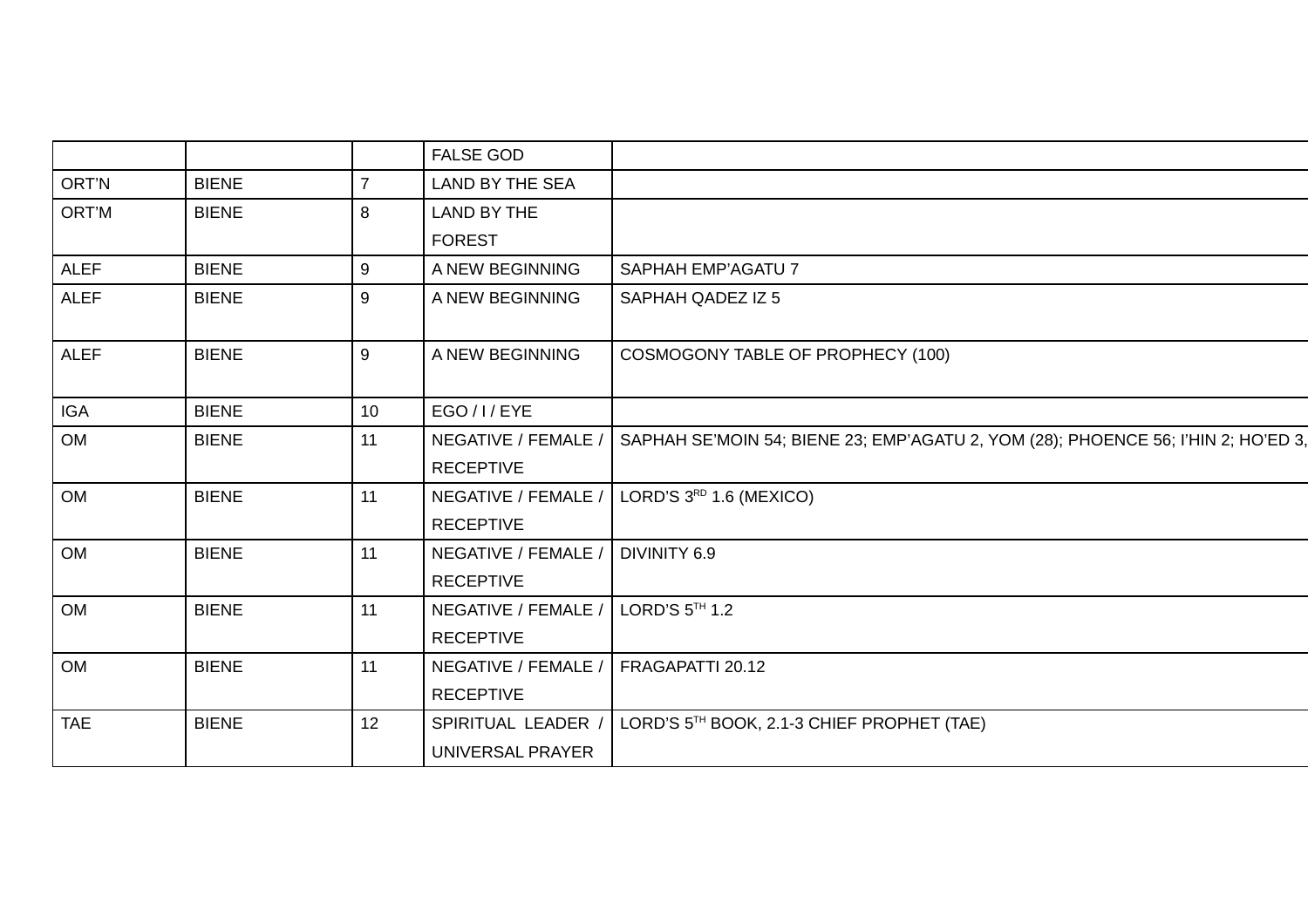| <b>BIENE</b> | 12 | SPIRITUAL LEADER /   BEN 9 ENTITIES  |                                                                                                       |
|--------------|----|--------------------------------------|-------------------------------------------------------------------------------------------------------|
|              |    | UNIVERSAL PRAYER                     |                                                                                                       |
| <b>BIENE</b> | 12 |                                      | SPIRITUAL LEADER /   KNOWLEDGE31.1-2,1.12,1.14,1.20,1.30,1.35, 1.39-41,2.1,2.4,2.14,2.22,2.27,2.28,   |
|              |    | UNIVERSAL PRAYER                     | 2.39, 3.1, 3.99, 3.11, 3.12, 3.17, 3.18, 3.21, 3.23-31, 3.33, 3.34, 3.36, 3.43, 4.1-4,                |
|              |    |                                      | 4.5-12,4.14,4.15,4.22-24,4.26,4.28,                                                                   |
|              |    |                                      | 4.29,4.31,1,5.4-11, 5.14, 5.15, 5.17, 5.19, 5.20, 5.22, 5.24, 5.26, 5.27, 5.30, 5.32, 5.33, 5.36, 5.4 |
| <b>BIENE</b> | 12 | SPIRITUAL LEADER /                   | KINGDOM1.2-5,1.9,1.11,2.1,2.2,2.6,2.8,2.10,2.11,2.13-16,3.1,3.59,3.63,3.65,3.66,3.68,3.69,3.7         |
|              |    | UNIVERSAL PRAYER                     | 15,9.20,9.22,9.24,11.7,11.22,11.24.13.1,15.11-13,16.5,16.8,17.1,17.5,17.11-12,17.14,17.16,17.1        |
| <b>BIENE</b> | 12 |                                      | SPIRITUAL LEADER / SAPHAH ORACHNEBUAHGALAH (666) (999)                                                |
|              |    | UNIVERSAL PRAYER                     |                                                                                                       |
| <b>BIENE</b> | 12 | SPIRITUAL LEADER /                   | INSPIRATION 1.1,14.1,14.11                                                                            |
|              |    | UNIVERSAL PRAYER                     |                                                                                                       |
| <b>BIENE</b> | 12 | SPIRITUAL LEADER / GRATIYUS 4.13,5.8 |                                                                                                       |
|              |    | UNIVERSAL PRAYER                     |                                                                                                       |
| <b>BIENE</b> | 13 | LOW IN FAITH                         |                                                                                                       |
| <b>BIENE</b> | 14 | <b>WISDOM EMBLEM</b>                 | SAPHAH I'HIN 2                                                                                        |
| <b>BIENE</b> | 15 | <b>LIFE</b>                          |                                                                                                       |
| <b>BIENE</b> | 16 | <b>EARTHLY DESIRE</b>                | SAPHAH EMP'AGATU 7                                                                                    |
| <b>BIENE</b> | 17 | LOVE /                               |                                                                                                       |
|              |    | CENTRAL CAUSE                        |                                                                                                       |
| / │ BIENE    | 18 | <b>VALUES – CREATED</b>              |                                                                                                       |
|              |    |                                      |                                                                                                       |
|              |    |                                      |                                                                                                       |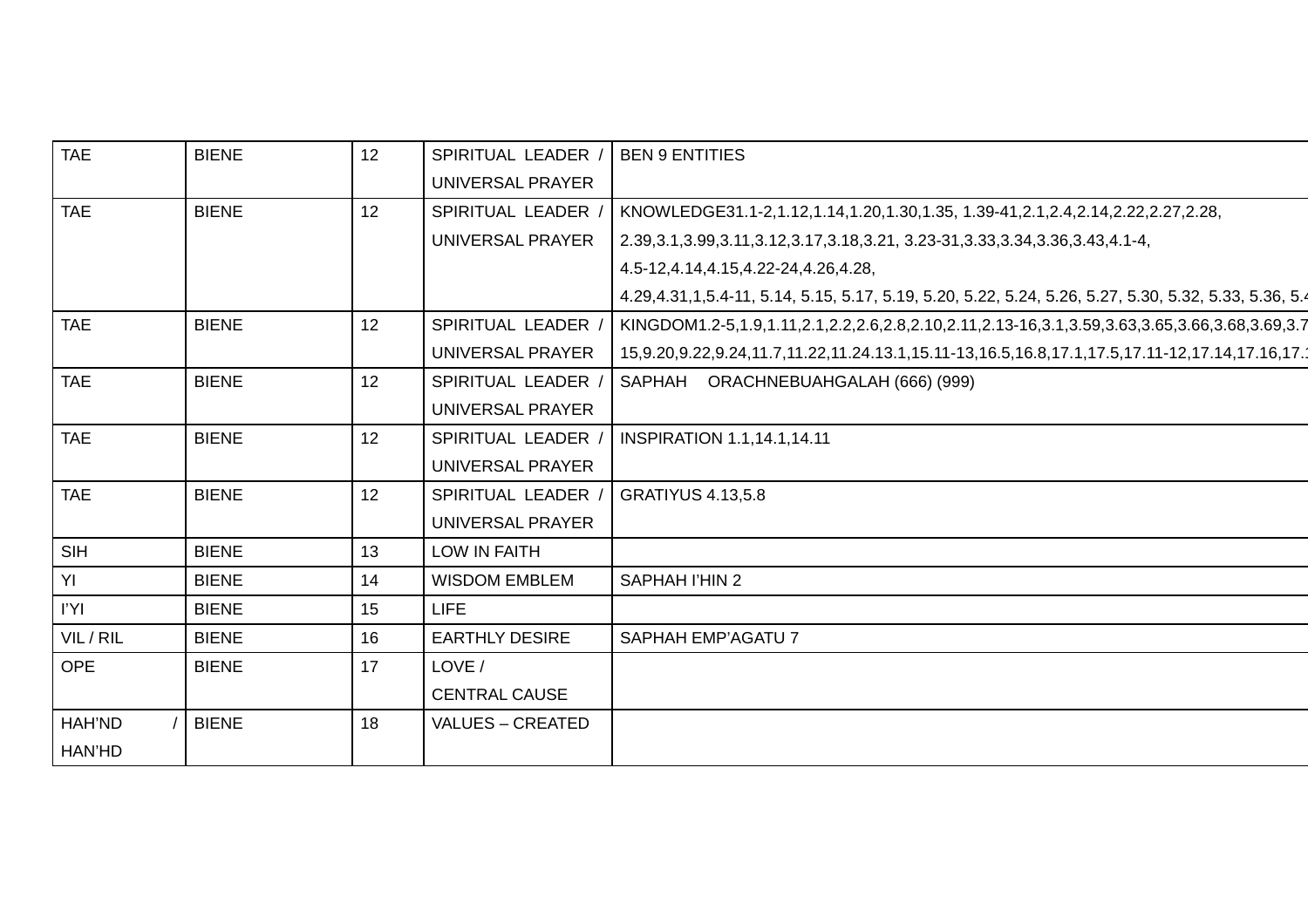| SOW             | <b>BIENE</b> | 19 | VALUES-            | <b>BIENE 2</b>                                         |
|-----------------|--------------|----|--------------------|--------------------------------------------------------|
|                 |              |    | <b>ESTABLISHED</b> |                                                        |
| SOW             | <b>BIENE</b> | 19 | VALUES-            | DIVINITY 14.4                                          |
|                 |              |    | <b>ESTABLISHED</b> |                                                        |
| SOW             | <b>BIENE</b> | 19 | VALUES-            | $1ST$ LORDS $1ST$ 2.9                                  |
|                 |              |    | <b>ESTABLISHED</b> |                                                        |
| SOW             | <b>BIENE</b> | 19 | VALUES-            | WARS 6.6, 14.7, 14.11, 14.24, 17.8, 17.18, 52.30, 53.5 |
|                 |              |    | <b>ESTABLISHED</b> |                                                        |
| SOW             | <b>BIENE</b> | 19 | VALUES-            | <b>OSIRIS 13.3</b>                                     |
|                 |              |    | <b>ESTABLISHED</b> |                                                        |
| SOW             | <b>BIENE</b> | 19 | VALUES-            | <b>FRAGAPATTI 2.6,24.30</b>                            |
|                 |              |    | <b>ESTABLISHED</b> |                                                        |
| SOW             | <b>BIENE</b> | 19 | VALUES-            | ES 13.27,17.2,17.25                                    |
|                 |              |    | <b>ESTABLISHED</b> |                                                        |
| SOW             | <b>BIENE</b> | 19 | VALUES-            | JUDGMENT 29.14                                         |
|                 |              |    | <b>ESTABLISHED</b> |                                                        |
| <b>MOUH</b>     | <b>BIENE</b> | 20 | VALUES-            |                                                        |
|                 |              |    | <b>SPOKEN</b>      |                                                        |
| FI'l            | <b>BIENE</b> | 21 | VALUES-            |                                                        |
|                 |              |    | <b>PERCEIVED</b>   |                                                        |
| <b>HISS'ONG</b> | <b>BIENE</b> | 22 | VALUES-            |                                                        |
|                 |              |    | <b>EVIL</b>        |                                                        |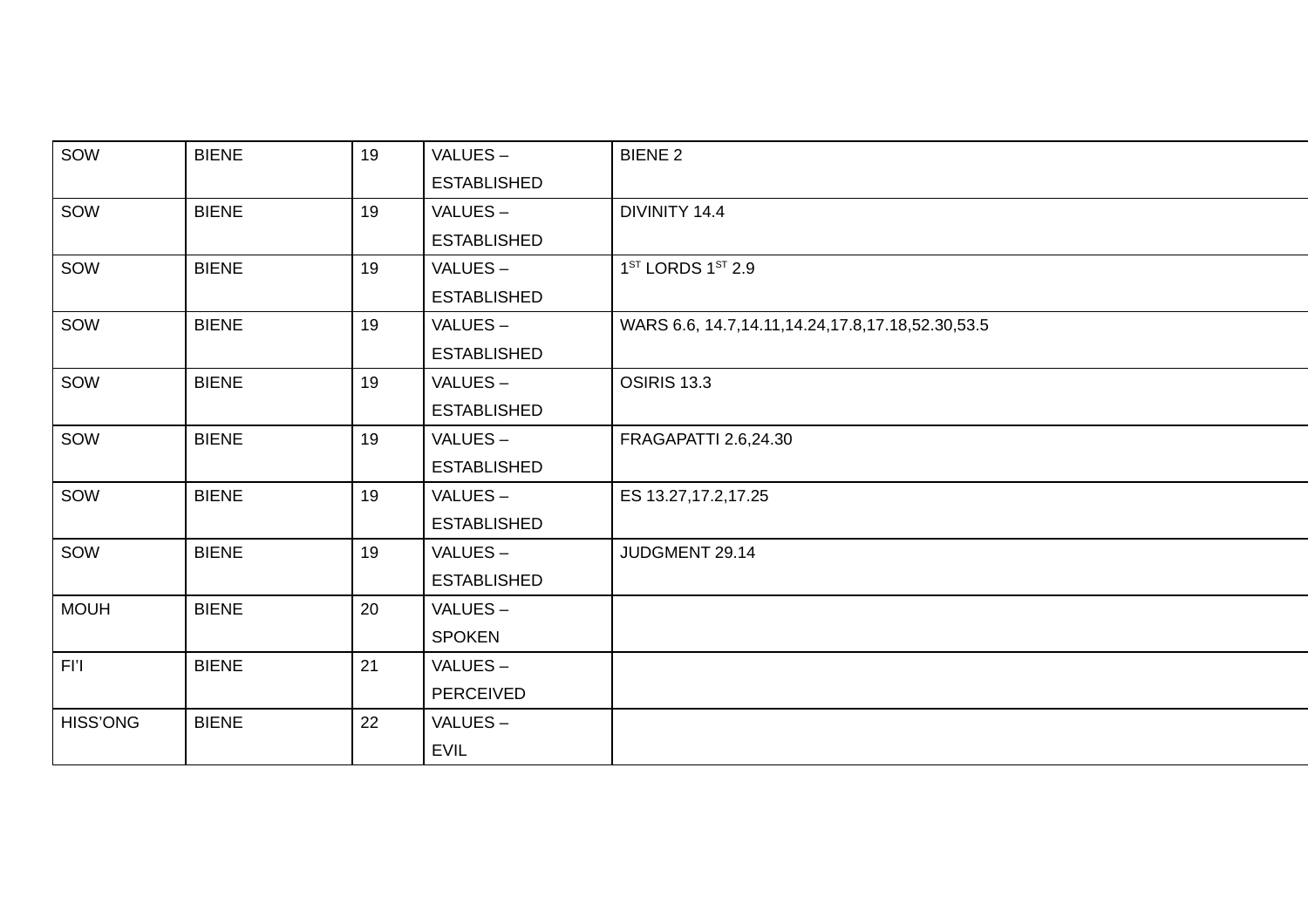| IOD / GHAD  | <b>BIENE</b> | 23 | SPIRIT IDOL           | SAPHAH BAUGH-GHAN-GHAD 12,53                                        |
|-------------|--------------|----|-----------------------|---------------------------------------------------------------------|
| IOD / GHAD  | <b>BIENE</b> | 23 | SPIRIT IDOL           | SAPHAH SE'MOIN 77, 89                                               |
| IOD / GHAD  | <b>BIENE</b> | 23 | <b>SPIRIT IDOL</b>    | <b>SAPHAH BIENE 5</b>                                               |
| IOD / GHAD  | <b>BIENE</b> | 23 | SPIRIT IDOL           | SAPHAH KII 7,17                                                     |
| IOD / GHAD  | <b>BIENE</b> | 23 | SPIRIT IDOL           | SAPHAH BAUGH-GHAN-GHAD 10,12,13,53                                  |
| IOD / GHAD  | <b>BIENE</b> | 23 | SPIRIT IDOL           | APH 2.15                                                            |
| <b>OAN</b>  | <b>BIENE</b> | 24 | FAITH IN MEN ALONE    |                                                                     |
| BI          | <b>BIENE</b> | 25 | <b>MAN AND ANIMAL</b> |                                                                     |
| <b>NU</b>   | <b>BIENE</b> | 26 | <b>SEX ORGANS</b>     | SAPHAH I'HIN 2                                                      |
| <b>NU</b>   | <b>BIENE</b> | 26 | <b>SEX ORGANS</b>     | <b>ES 3.7</b>                                                       |
| <b>NU</b>   | <b>BIENE</b> | 26 | <b>SEX ORGANS</b>     | COSMOGONY 7.18 ORACHNEBUAHGALAH (880), YA-LA-PESTA 8 CHANGES (1245) |
| <b>NU</b>   | <b>BIENE</b> | 26 | <b>SEX ORGANS</b>     | CYCLES 1.18                                                         |
| <b>NU</b>   | <b>BIENE</b> | 26 | <b>SEX ORGANS</b>     | FRAGAPATTI553.12,26.11                                              |
| <b>NU</b>   | <b>BIENE</b> | 26 | <b>SEX ORGANS</b>     | APH 3.27                                                            |
| <b>FUS</b>  | <b>BIENE</b> | 27 | <b>ENFORCED</b>       |                                                                     |
|             |              |    | <b>RELIGION</b>       |                                                                     |
| YOM         | <b>BIENE</b> | 28 | SEX IDOL / GODDESS    |                                                                     |
| HY'GOM      | <b>BIENE</b> | 29 | MAN BOUND IN LUST     |                                                                     |
| <b>HOTE</b> | <b>BIENE</b> | 30 | MEASUREMENT /         |                                                                     |
|             |              |    | <b>MATHEMATICS</b>    |                                                                     |
| E'HOTE      | <b>BIENE</b> | 31 | <b>SYMBOLISM</b>      |                                                                     |
|             |              |    | LANGUAGE              |                                                                     |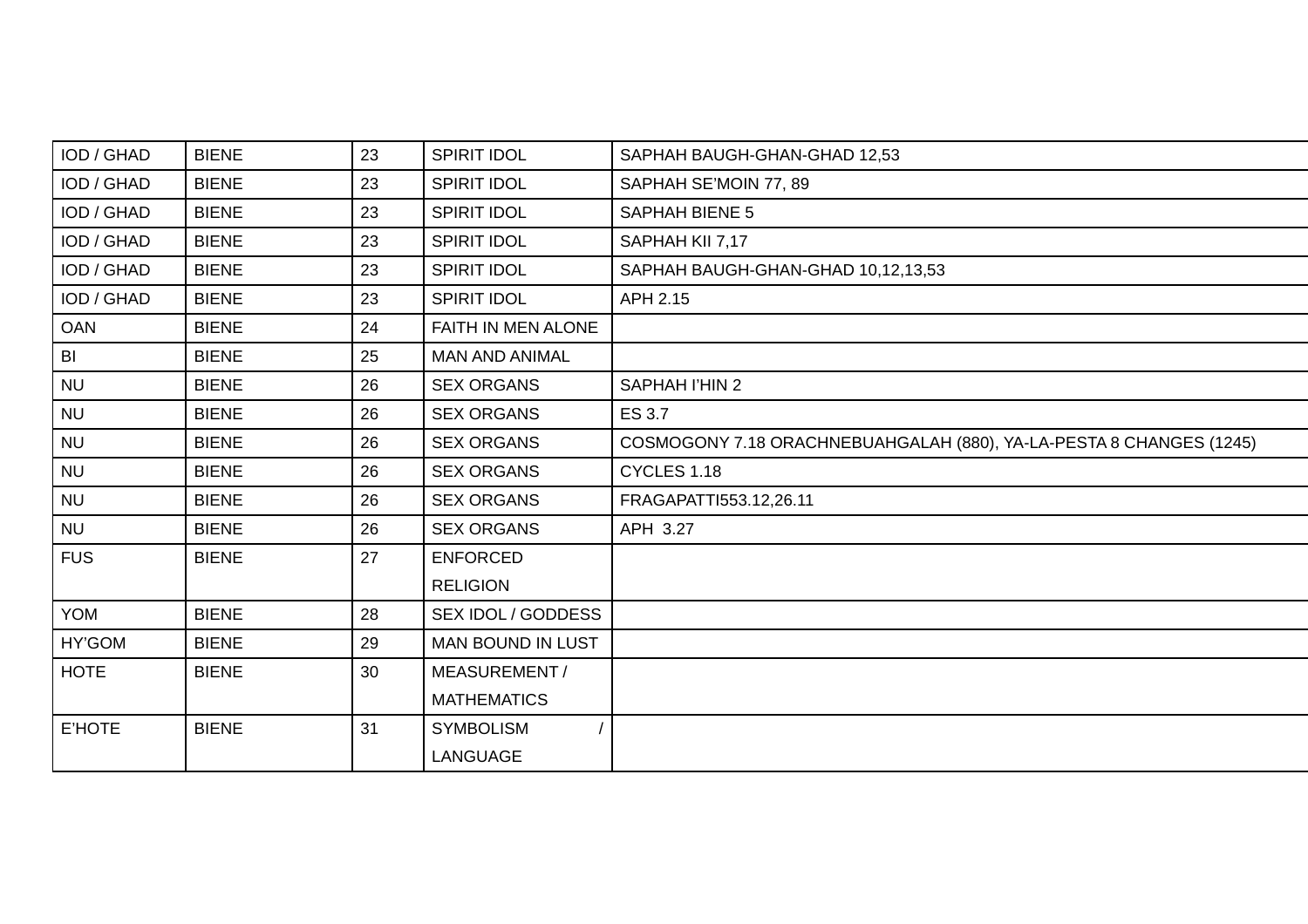| IH'O             | <b>BIENE</b>    | 32   | UPWARD /              |                  |
|------------------|-----------------|------|-----------------------|------------------|
|                  |                 |      | <b>PROGRESSION</b>    |                  |
| O'AG             | <b>BIENE</b>    | 33   | DOWNWARD /            |                  |
|                  |                 |      | <b>REGRESSION</b>     |                  |
| <b>ABURU</b>     | <b>CEVORKUM</b> | 97   |                       |                  |
| <b>AFTGUY</b>    | <b>CEVORKUM</b> | 326  | ETHEREAN KINGDOM      | PRAISE6JAUS 6    |
| AILI             | <b>CEVORKUM</b> | 2278 | <b>ORIAN KINGDOM</b>  | PRAISE6SIAS 4    |
| <b>ALAWA</b>     | <b>CEVORKUM</b> | 2278 | <b>ORIAN KINGDOM</b>  | PRAISE6SIAS 4    |
| <b>ANTWA</b>     | <b>CEVORKUM</b> | 1743 | <b>ORIAN KINGDOM</b>  | PRAISE6YAT65     |
| <b>AOIT</b>      | <b>CEVORKUM</b> | 1060 | ETHEREAN HEAVEN       | <b>SUE 2.2</b>   |
| <b>AOIT</b>      | <b>CEVORKUM</b> | 1060 | <b>ETHEREAN PLAIN</b> | PRAISE, 6LAIS 3  |
| <b>APTLONG</b>   | <b>CEVORKUM</b> | 2340 | ETHEREAN HEAVEN       | PRAISE6NIV 4     |
| <b>AVOLASSAK</b> | <b>CEVORKUM</b> | 326  | 6ETHEREAN             | PRAISE NIV6 5    |
|                  |                 |      | <b>HEAVENS</b>        |                  |
| <b>BETATIS</b>   | <b>CEVORKUM</b> | 1790 | ETHEREAN HEAVENS      | PRAISE LOO 7     |
| <b>BETATIS</b>   | <b>CEVORKUM</b> | 1790 | ETHEREAN HEAVENS      | <b>THOR 3.11</b> |
| <b>BLIATHON</b>  | <b>CEVORKUM</b> | 2408 | ETHEREAN CAVERNS      | PRAISE, 6 ROTH 5 |
| <b>BONASSAH</b>  | <b>CEVORKUM</b> | 47   | ETHEREAN REGION       | PRAISE6JAUS 3    |
| <b>BONASSAH</b>  | <b>CEVORKUM</b> | 47   | ETHEREAN SWAMPS       | LIKA61.1, 3.6    |
| <b>BURU</b>      | <b>CEVORKUM</b> | 1768 | <b>ETHEREAN</b>       | APOLLO 1.1       |
|                  |                 |      | <b>PROVINCE</b>       |                  |
| <b>BURU</b>      | <b>CEVORKUM</b> | 1768 | ETHEREAN HEAVEN       | PRAISE LOO 7     |
|                  |                 |      |                       |                  |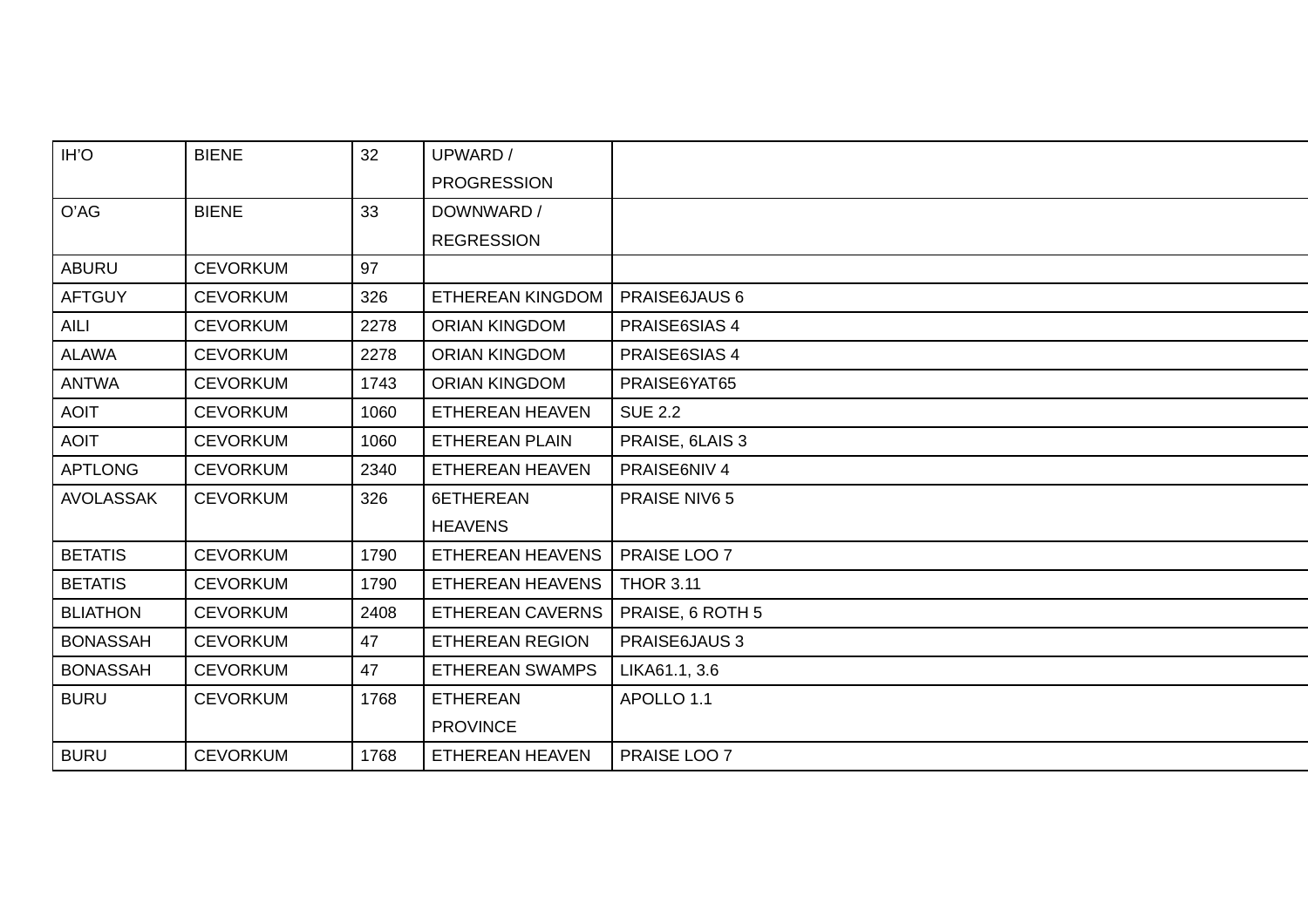| <b>BURU</b>       | <b>CEVORKUM</b> | 1768 | ETHEREAN HEAVEN              | THOR774.1, 4.16,5.37                             |
|-------------------|-----------------|------|------------------------------|--------------------------------------------------|
| <b>CTARAN</b>     | <b>CEVORKUM</b> | 1790 | ETHEREAN WORLD               | <b>THOR71.1</b>                                  |
| <b>CTARAN</b>     | <b>CEVORKUM</b> | 1790 | ETHEREAN WORLD               | OSIRIS72.5                                       |
| <b>DOWS</b>       | <b>CEVORKUM</b> | 3644 | <b>ETHEREAN REGION</b>       | PRAISE YAT73                                     |
| <b>EMBRAHK</b>    | <b>CEVORKUM</b> | 3601 | <b>ETHEREAN REGION</b>       | CPENTA-ARMIJ71.6                                 |
| <b>ESDRAS</b>     | <b>CEVORKUM</b> | 47   | ETHEREAN KINGDOM             | PRAISE7NIV 2                                     |
| <b>ESDRAS</b>     | <b>CEVORKUM</b> | 47   | ETHEREAN REALM               | CPENTA-ARMIJ71.6, 11.2                           |
| <b>FAS</b>        | <b>CEVORKUM</b> | 1060 | ETHEREAN ARC                 | APH7 2.5                                         |
| <b>FOE</b>        | <b>CEVORKUM</b> | 1060 | ETHEREAN PLAIN               | PRAISE, 7LAIS 3                                  |
| <b>FOE</b>        | <b>CEVORKUM</b> | 1060 | <b>TABLE</b><br><b>OF</b>    | COSMOGONY 7.18                                   |
|                   |                 |      | <b>PROPHECY</b>              |                                                  |
|                   |                 |      | VALUE=666                    |                                                  |
| <b>FOE</b>        | <b>CEVORKUM</b> | 1060 | YA-LA-PESTA<br>(TWO          | COSMOGONY YA-LA-PESTA77:18                       |
|                   |                 |      | $CHANGES = 1060$             |                                                  |
| <b>G'TREB</b>     | <b>CEVORKUM</b> | 1768 | <b>ETHEREAN REGION</b>       | PRAISE LOO 3                                     |
| <b>GALEB</b>      | <b>CEVORKUM</b> | 1245 | YA-LA-PESTA                  | COSMOGONY YA-LA-PESTA77:18                       |
|                   |                 |      | $(8 \text{ changes} = 1245)$ |                                                  |
| <b>GALEB</b>      | <b>CEVORKUM</b> | 1245 | ETHEREAN WORLD               | PRAISE SUAT 7                                    |
| <b>GIBRATH</b>    | <b>CEVORKUM</b> | 821  | ETHEREAN REALM               | PRAISE ROTH 2                                    |
| <b>GOOMATCHAL</b> | <b>CEVORKUM</b> | 78   | ETHEREAN REGION              | FRAGAPATTI71.1,3.1,26.4,26.20,34.3,34.15-16,41.3 |
| A                 |                 |      |                              |                                                  |
| <b>GOOMATCHAL</b> | <b>CEVORKUM</b> | 78   | <b>ETHEREAN PLAINS</b>       | PRAISE7SIAS 2                                    |
|                   |                 |      |                              |                                                  |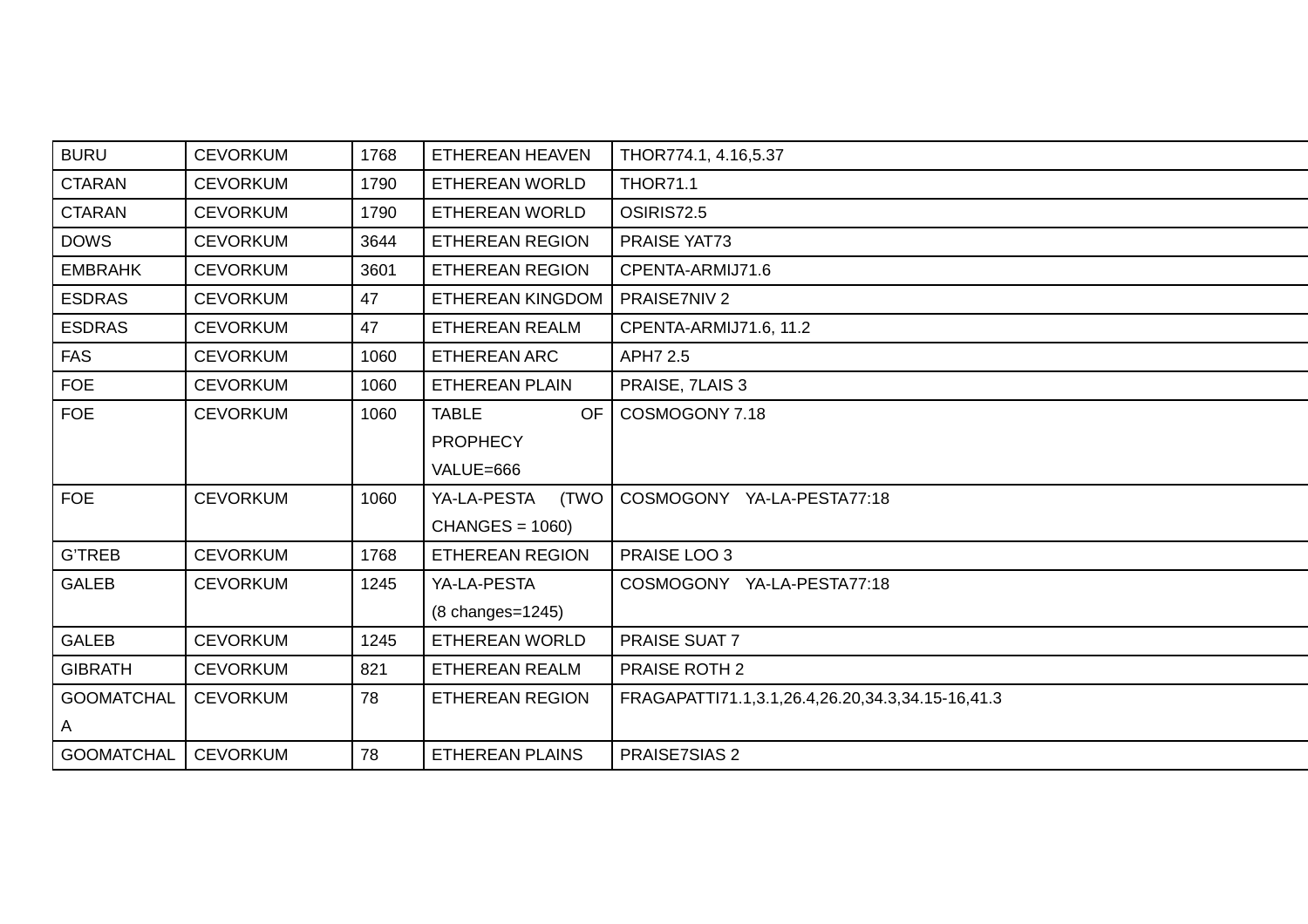| $\mathsf{A}$      |                 |      |                                 |                                                               |
|-------------------|-----------------|------|---------------------------------|---------------------------------------------------------------|
| <b>GOWH</b>       | <b>CEVORKUM</b> | 4750 | <b>DOG</b>                      | SAPHAH, ZERL 7                                                |
| <b>GOWH</b>       | <b>CEVORKUM</b> | 4750 | <b>ETHEREAN REGION</b>          | PRAISE, 8GOWH (34)                                            |
| <b>GOWH</b>       | <b>CEVORKUM</b> | 4750 | ETHEREAN REGION                 | <b>APH 2.4</b>                                                |
| <b>H'MONKEN</b>   | <b>CEVORKUM</b> | 222  | <b>ORIAN REGION</b>             | <b>PRAISE LAIS 1</b>                                          |
| <b>HANOSTA</b>    | <b>CEVORKUM</b> | 943  | ETHEREAN KINGDOM                | PRAISE8SIAS 6                                                 |
| <b>HAOT-SAITI</b> | <b>CEVORKUM</b> | 78   | NIRVANIAN HEAVEN                | CPENTA-ARMIJ881.1,2.13,3.1,3.16,5.10,9.10,9.18,10.4,11.2,13.1 |
| <b>HAOT-SAITI</b> | <b>CEVORKUM</b> | 78   | ETHEREAN HEAVENS                | PRAISE8JAUS 3                                                 |
| <b>HARDS</b>      | <b>CEVORKUM</b> | 47   | ETHEREAN KINGDOM                | PRAISE8JAUS 6                                                 |
| HENNASSALO        | <b>CEVORKUM</b> | 3644 | ETHEREAN REGION                 | PRAISE8YAT82                                                  |
| <b>NKYA</b>       |                 |      |                                 |                                                               |
| <b>HENNASSIT</b>  | <b>CEVORKUM</b> | 326  | A'JI'AN SWAMP                   | LIKA81.10                                                     |
| <b>HENNASSIT</b>  | <b>CEVORKUM</b> | 326  | ETHEREAN HEAVENS                | PRAISE8NIV 5                                                  |
| <b>HETTA</b>      | <b>CEVORKUM</b> | 1245 | <b>ETHEREAN REGION</b>          | PRAISE YAT 1                                                  |
| <b>HITUNA</b>     | <b>CEVORKUM</b> | 1790 | ETHEREAN WORLD                  | <b>THOR81.1</b>                                               |
| HO                | <b>CEVORKUM</b> | 97   | 8TABLE<br><b>OF</b>             | COSMOGONY 7.18                                                |
|                   |                 |      | PROPHECY (=999)                 |                                                               |
| HO                | <b>CEVORKUM</b> | 97   | <b>WORLD</b><br><b>ETHEREAN</b> | SUE887.1                                                      |
|                   |                 |      | <b>GOVERNED</b><br>BY           |                                                               |
|                   |                 |      | NISTA8                          |                                                               |
| HO                | <b>CEVORKUM</b> | 97   | ETHEREAN MARSH                  | PRAISE 8LAIS 5                                                |
| <b>HODWS</b>      | <b>CEVORKUM</b> | 47   | ETHEREAN HEAVENS                | PRAISE8JAUS 3                                                 |
|                   |                 |      |                                 |                                                               |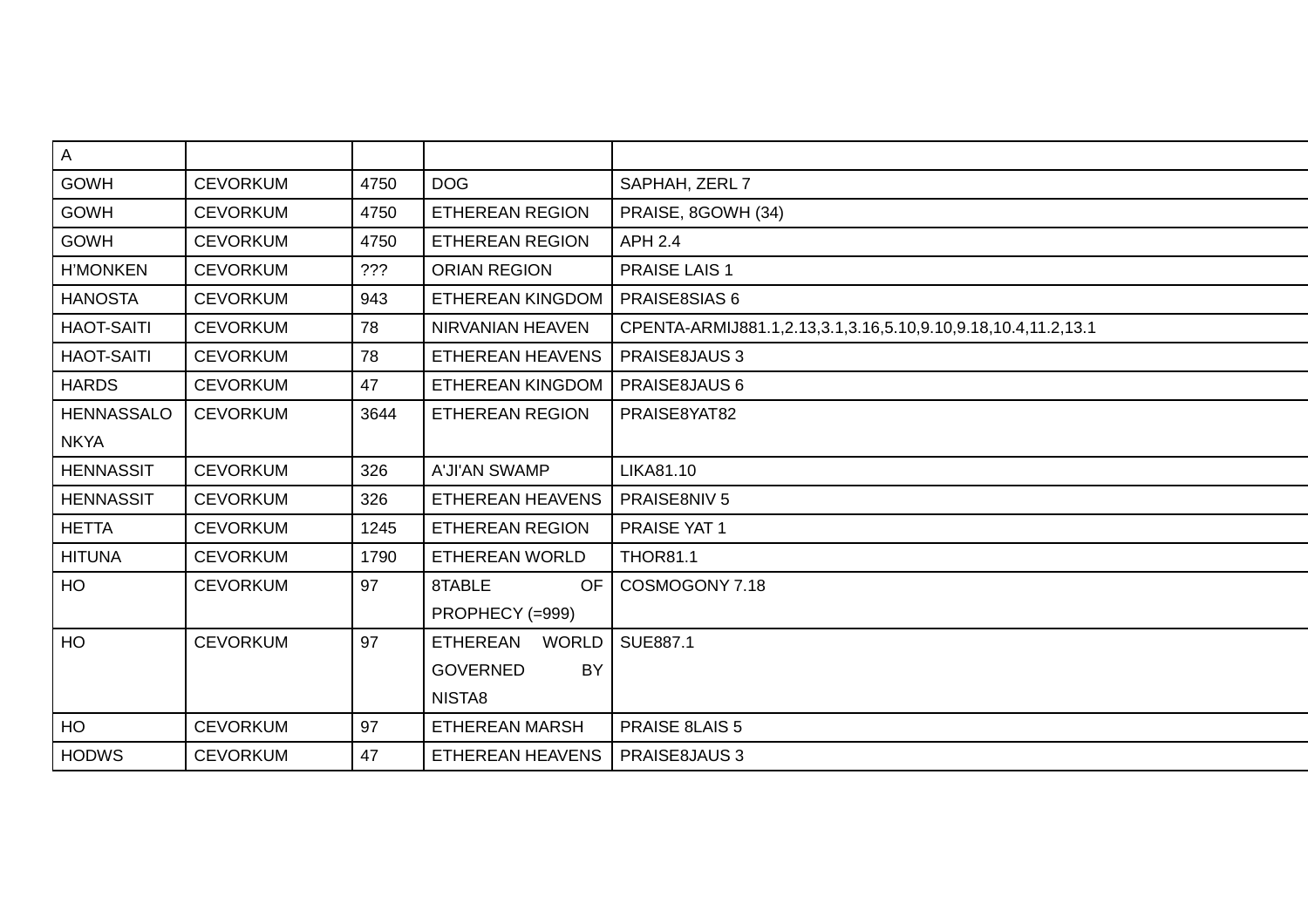| <b>HOESONYA</b>   | <b>CEVORKUM</b> | 1245 | ETHEREAN WORLD                  | PRAISE SUAT 7                           |
|-------------------|-----------------|------|---------------------------------|-----------------------------------------|
| <b>HOESONYA</b>   | <b>CEVORKUM</b> | 1245 | ETHEREAN WORLD                  | <b>THOR9 1.1</b>                        |
| <b>HOESSIS</b>    | <b>CEVORKUM</b> | 1743 | ETHEREAN HEAVEN                 | PRAISE9YAT96                            |
| <b>HOIT</b>       | <b>CEVORKUM</b> | 1768 | <b>TABLE OF</b>                 | COSMOGONY 7.18 ORACHNEBUAHGALAH (950)   |
|                   |                 |      | PROPHECY (=950)                 |                                         |
| <b>HOIT</b>       | <b>CEVORKUM</b> | 1768 | <b>ETHEREAN SEA</b>             | PRAISE9 LAIS 4                          |
| <b>HOIT</b>       | <b>CEVORKUM</b> | 1768 | ETHEREAN WORLD                  | SUE991.2-4,2.1                          |
| <b>HORATANAD</b>  | <b>CEVORKUM</b> | 1768 | <b>ETHEREAN</b>                 | APOLLO 3.7                              |
|                   |                 |      | <b>MOUNTAINS</b>                |                                         |
| <b>HORATANAD</b>  | <b>CEVORKUM</b> | 1768 | ETHEREAN HEAVEN                 | PRAISE LOO 6                            |
| <b>HOTAB</b>      | <b>CEVORKUM</b> | 326  | ETHEREAN REALM                  | <b>LIKA1.15</b>                         |
| <b>HOTAB</b>      | <b>CEVORKUM</b> | 326  | <b>ETHEREAN REALM</b>           | PRAISE9NIV 4                            |
| <b>HOWT</b>       | <b>CEVORKUM</b> | ???  | ETHEREAN HEAVEN                 | PRAISE, ROTH                            |
| <b>HOWT</b>       | <b>CEVORKUM</b> | ???  | ETHEREAN HEAVEN                 | COSMOGONY 7.18 YA-LA-PESTA (2274 / 821) |
| <b>HOWT</b>       | <b>CEVORKUM</b> | ???  | ETHEREAN HEAVEN                 | APH9 1.1-2                              |
| <b>HOXORA</b>     | <b>CEVORKUM</b> | 326  | ETHEREAN HEAVENS                | PRAISE9NIV 5                            |
| <b>HOXORA</b>     | <b>CEVORKUM</b> | 326  | <b>ETHEREAN REALM</b>           | <b>LIKA1.15</b>                         |
| <b>ITTIYIVIUS</b> | <b>CEVORKUM</b> | ???  | <b>ETHEREAN</b><br><b>PLACE</b> | PRAISE, 9LAIS 2                         |
|                   |                 |      | <b>CRYSTAL</b><br><b>OF</b>     |                                         |
|                   |                 |      | <b>FOUNTAINS</b>                |                                         |
| <b>IWALT</b>      | <b>CEVORKUM</b> | 2340 | ETHEREAN KINGDOM                | PRAISE9JAUS 6                           |
|                   |                 |      |                                 |                                         |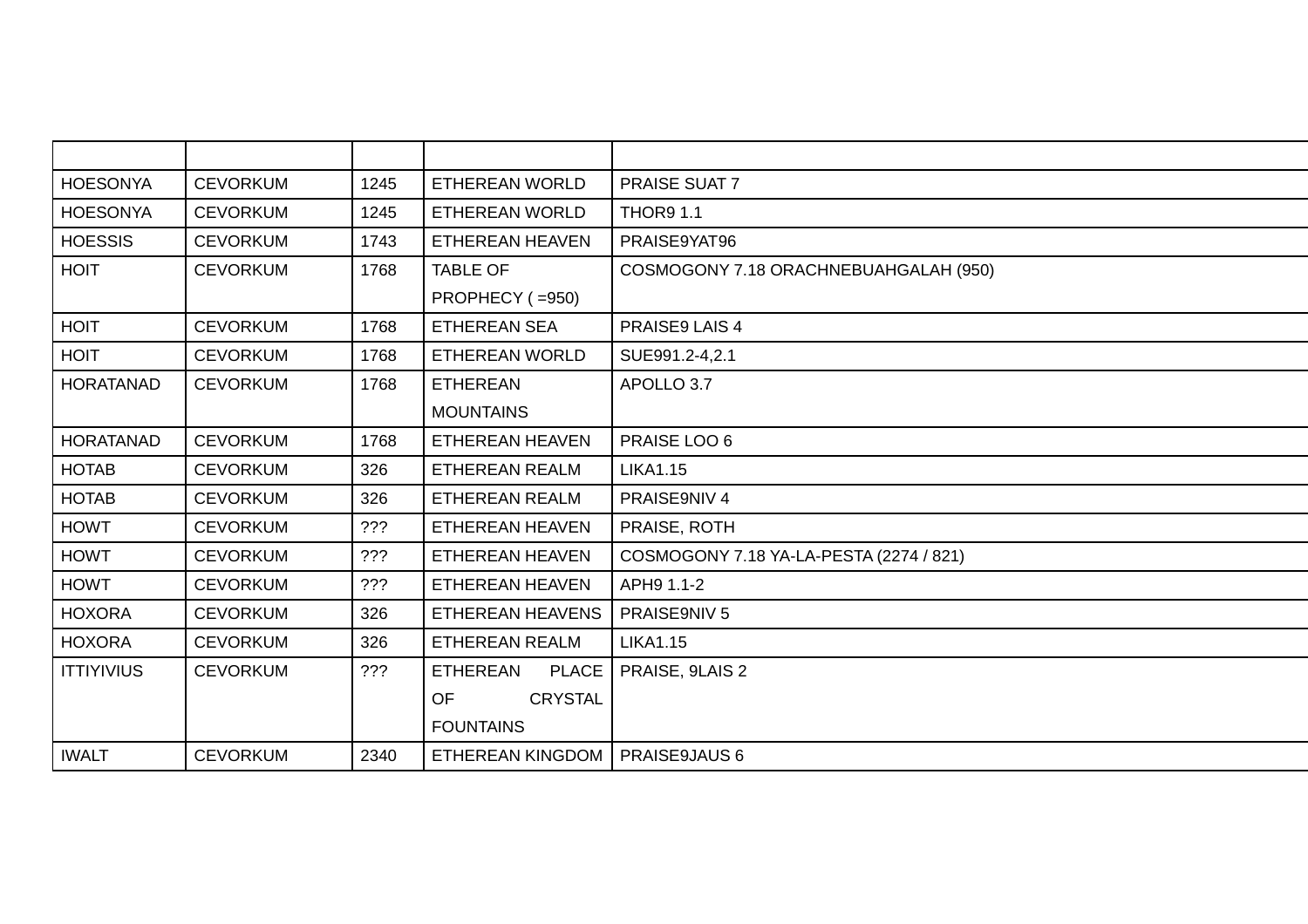| <b>IWALT</b>       | <b>CEVORKUM</b> | 2340 | ETHEREAN REGION        | LIKA101.10                                               |
|--------------------|-----------------|------|------------------------|----------------------------------------------------------|
| <b>IZARACNA</b>    | <b>CEVORKUM</b> | 4750 | ETHEREAN FARM          | PRAISE, 10LAIS 6                                         |
| <b>KENNA</b>       | <b>CEVORKUM</b> | 47   | ETHEREAN KINGDOM       | PRAISE10NIV 3                                            |
| <b>KOLLENPOITA</b> | <b>CEVORKUM</b> | 3601 | ETHEREAN KINGDOM       | PRAISE JAUS 6                                            |
| <b>BEN</b>         |                 |      |                        |                                                          |
| <b>KUS</b>         | <b>CEVORKUM</b> | 3644 | ETHEREAN REGION        | PRAISE10SIAS 7                                           |
| <b>LEIGGE</b>      | <b>CEVORKUM</b> | 1060 | <b>ETHEREAN ARC</b>    | APH10 2.5                                                |
| LO                 | <b>CEVORKUM</b> | 1790 |                        |                                                          |
| <b>LON</b>         | <b>CEVORKUM</b> | 127  | <b>FAITHIST TRIBE</b>  | SAPHAH ZERL 8, IHIN 2                                    |
| <b>LON</b>         | <b>CEVORKUM</b> | 127  | ETHEREAN HEAVEN        | PRAISE10NIV 5                                            |
| <b>LOOGAB</b>      | <b>CEVORKUM</b> | 1743 | ETHEREAN HEAVEN        | PRAISE10YAT107                                           |
| <b>LOOGAN</b>      | <b>CEVORKUM</b> | 3601 | ETHEREAN KINGDOM       | PRAISE10JAUS 6                                           |
| <b>LOOLOOWON</b>   | <b>CEVORKUM</b> | 2340 | ETHEREAN KINGDOM       | PRAISE10NIV 3                                            |
| GA                 |                 |      |                        |                                                          |
| LOTISIV            | <b>CEVORKUM</b> | ???? | ETHEREAN HEAVEN        | PRAISE10NIV 4                                            |
| <b>LOWTSIN</b>     | <b>CEVORKUM</b> | 190  | ETHEREAN HEAVEN        | PRAISE YAT106                                            |
| <b>LOWTSIN</b>     | <b>CEVORKUM</b> | 190  | ETHEREAN WORLD         | OSIRIS100.0,1.1, 1.6, 2.11, 2.15, 2.4, 2.5. 2.7, , 13.15 |
| <b>LUBBAK</b>      | <b>CEVORKUM</b> | 1743 | <b>ORIAN KINGDOM</b>   | PRAISE10YAT105                                           |
| <b>LUDZ</b>        | <b>CEVORKUM</b> | 108  | <b>ETHEREAN SWAMPS</b> | PRAISE SUAT 3                                            |
| <b>LUGGA</b>       | <b>CEVORKUM</b> | 47   | <b>ETHEREAN REGION</b> | PRAISE10JAUS 3                                           |
| <b>LUGGA</b>       | <b>CEVORKUM</b> | 47   | ETHEREAN FOREST        | CPENTA-ARMIJ101.1                                        |
| <b>LUNITZZI</b>    | <b>CEVORKUM</b> | 1743 | <b>ETHEREAN REGION</b> | PRAISE10SIAS 2                                           |
|                    |                 |      |                        |                                                          |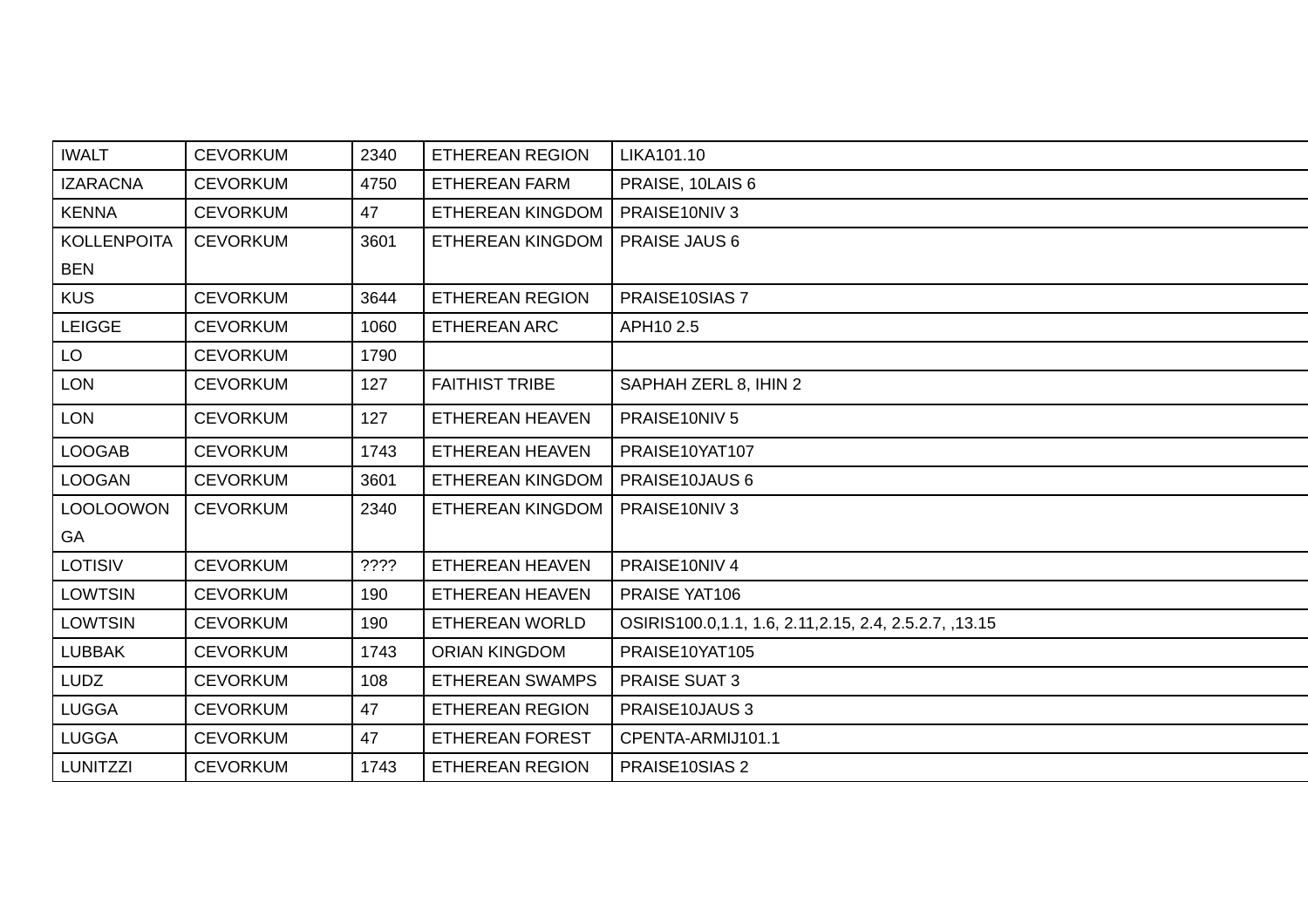| LURNZAN          | <b>CEVORKUM</b> | 3601 | ETHEREAN KINGDOM    | PRAISE11JAUS 7                                   |
|------------------|-----------------|------|---------------------|--------------------------------------------------|
| M'DOR            | <b>CEVORKUM</b> | 1245 | ETHEREAN WORLD      | PRAISE YAT 3                                     |
| <b>MAGEL</b>     | <b>CEVORKUM</b> | ???  | ETHEREAN REGION     | APOLLO 9.3                                       |
| <b>MAMTS</b>     | <b>CEVORKUM</b> | 1790 | ETHEREAN HEAVENS    | PRAISE LOO 7                                     |
| <b>MATTHAI</b>   | <b>CEVORKUM</b> | 1768 |                     |                                                  |
| <b>MENTABRAW</b> | <b>CEVORKUM</b> | 2408 | A'JI'AN MOUNDS      | APH11 2.4                                        |
| <b>MENTABRAW</b> | <b>CEVORKUM</b> | 2408 | <b>ORIAN FIELDS</b> | PRAISE, 11LAIS 1                                 |
| <b>MIEUTE</b>    | <b>CEVORKUM</b> | 2340 | ETHEREAN KINGDOM    | PRAISE11NIV 2                                    |
| <b>MOR</b>       | <b>CEVORKUM</b> | 2274 | ETHEREAN WORLD      | <b>LIKA 1.13</b>                                 |
| <b>MOR</b>       | <b>CEVORKUM</b> | 2274 | ETHEREAN WORLD      | PRAISE ROTH 6                                    |
| <b>NEDAYA</b>    | <b>CEVORKUM</b> | 2278 | ETHEREAN REGION     | PRAISE11YAT114                                   |
| <b>NISTA</b>     | <b>CEVORKUM</b> | 4750 | NIRVANIAN HEAVEN    | PRAISE, 11LAIS 411                               |
| <b>NISTA</b>     | <b>CEVORKUM</b> | 4750 | YA-LA-PESTA.        | COSMOGONY YA-LA-PESTA117:18                      |
|                  |                 |      | (6 CHANGES-4750)    |                                                  |
| <b>NITHIVI</b>   | <b>CEVORKUM</b> | 1743 |                     |                                                  |
| <b>NOE</b>       | <b>CEVORKUM</b> | 2408 | <b>ETHEREAN ARC</b> | LORD'S 4TH BOOK 2.18,2.20                        |
| <b>NOE</b>       | <b>CEVORKUM</b> | 2408 | ETHEREAN ARC        | ES11 3.911                                       |
| <b>NOE</b>       | <b>CEVORKUM</b> | 2408 | <b>ETHEREAN ARC</b> | WARS11 29.37-4011                                |
| <b>NOE</b>       | <b>CEVORKUM</b> | 2408 | <b>ETHEREAN ARC</b> | APH111.1-2,1.4,3.2,7.1,9.7,10.1,13.11,14.7,17.11 |
| <b>NOOL</b>      | <b>CEVORKUM</b> | 190  | ETHEREAN HEAVEN     | PRAISE11YAT11 6                                  |
| <b>NORSE</b>     | <b>CEVORKUM</b> | 4750 | ETHEREAN FIELD      | PRAISE, 11LAIS115                                |
| <b>NORSE</b>     | <b>CEVORKUM</b> | 4750 | ETHEREAN HEAVEN     | APOLLO 11.1                                      |
|                  |                 |      |                     |                                                  |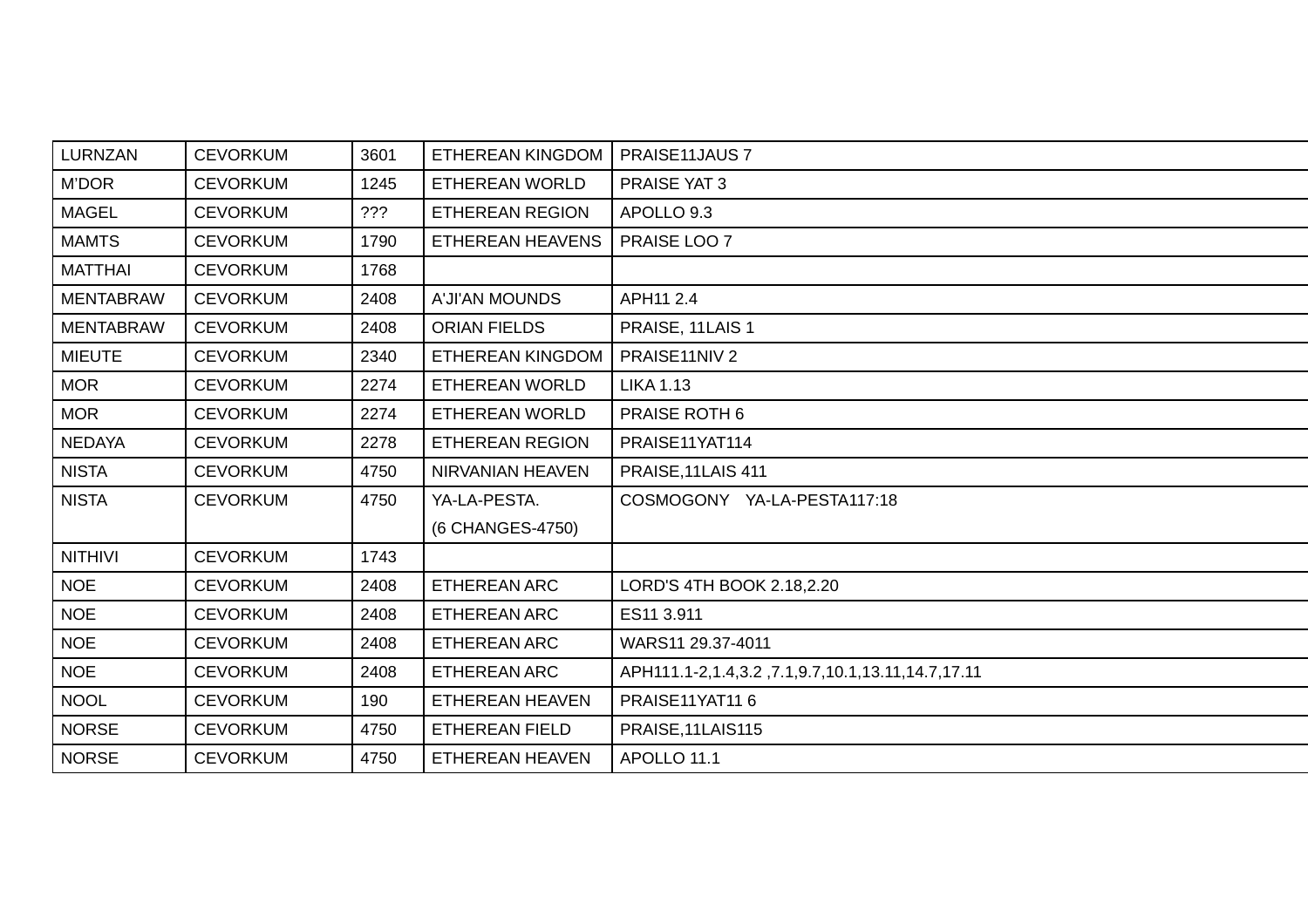| <b>NORSE</b>    | <b>CEVORKUM</b> | 4750 | YA-LA-PESTA<br>6 I     | COSMOGONY YA-LA-PESTA127:18                    |
|-----------------|-----------------|------|------------------------|------------------------------------------------|
|                 |                 |      | CHANGES (4750)         |                                                |
| <b>OBSOD</b>    | <b>CEVORKUM</b> | 1743 | <b>ETHEREAN REGION</b> | FRAGAPATTI12121.1, 1.2, 2.4, 2.25, ,26.4, 34.3 |
| <b>OBSOD</b>    | <b>CEVORKUM</b> | 1743 | ETHEREAN KINGDOM       | PRAISE12SIAS 1                                 |
|                 |                 |      | OF FRAGAPATTI          |                                                |
| <b>OLTBAK</b>   | <b>CEVORKUM</b> | 108  | <b>ORIAN KINGDOM</b>   | PRAISE YAT125                                  |
| <b>OMAZA</b>    | <b>CEVORKUM</b> | 4750 | ETHEREAN WORLD         | PRAISE12 ROTH 2                                |
| <b>OMAZA</b>    | <b>CEVORKUM</b> | 4750 | <b>ETHEREAN ARC</b>    | APH12 2.5                                      |
| <b>ORIYI</b>    | <b>CEVORKUM</b> | 127  | ETHEREAN HEAVEN        | PRAISE12NIV 5                                  |
| <b>ORUB</b>     | <b>CEVORKUM</b> | 108  | ETHEREAN REALM         | PRAISE SUAT 4                                  |
| <b>P'TIMUS</b>  | <b>CEVORKUM</b> | 97   | ETHEREAN HEAVEN        | PRAISE LOO 7                                   |
| <b>PALLA</b>    | <b>CEVORKUM</b> | 1245 | ETHEREAN PLAIN         | <b>PRAISE SUAT 2</b>                           |
| <b>PALLA</b>    | <b>CEVORKUM</b> | 1245 | ETHEREAN REALM         | <b>THOR12 1.1</b>                              |
| PALLA           | <b>CEVORKUM</b> | 1245 | ETHEREAN REALM         | APH 3.29                                       |
| PEOZA           | <b>CEVORKUM</b> | ???  |                        |                                                |
| <b>PETRIS</b>   | <b>CEVORKUM</b> | 1743 | <b>ETHEREAN</b>        | PRAISE12SIAS                                   |
|                 |                 |      | <b>KINGDOMS</b>        |                                                |
| <b>PORTAN</b>   | <b>CEVORKUM</b> | 97   | ETHEREAN REALM         | SUE12122.1                                     |
| <b>PROEKING</b> | <b>CEVORKUM</b> | 649  | ETHEREAN REALM         | PRAISE LOO 5                                   |
| <b>RAIM</b>     | <b>CEVORKUM</b> | 1768 | ETHEREAN FOREST        | <b>APH 2.5</b>                                 |
| <b>RAIM</b>     | <b>CEVORKUM</b> | 1768 | ETHEREAN PLAIN         | PRAISE 12LAIS 3                                |
| <b>RAK</b>      | <b>CEVORKUM</b> | 1768 | YA-LA-PESTA (=3644     | COSMOGONY YA-LA-PESTA127:18                    |
|                 |                 |      |                        |                                                |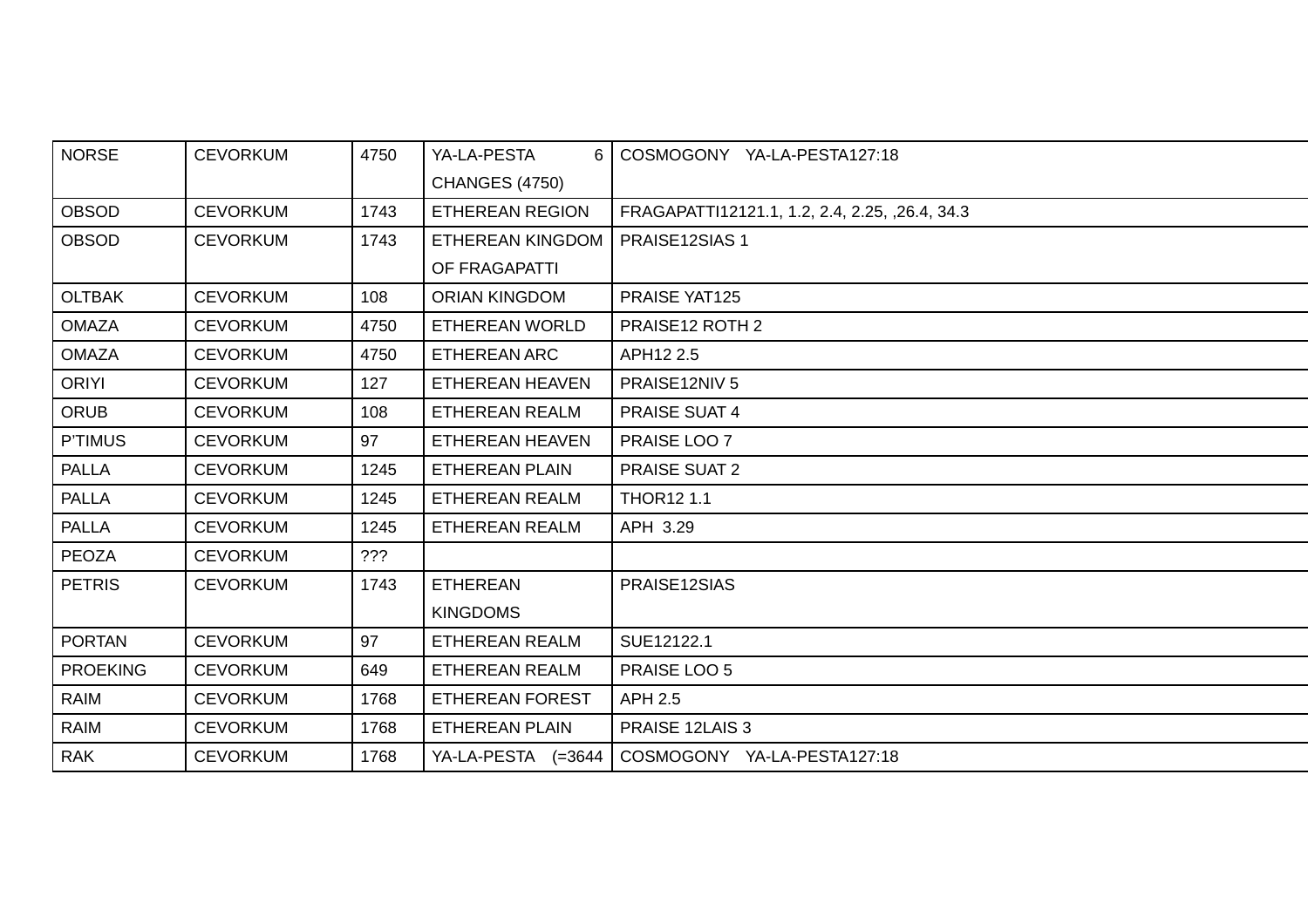|                  |                 |      | $AND = 326$            |                                 |
|------------------|-----------------|------|------------------------|---------------------------------|
| <b>RAK</b>       | <b>CEVORKUM</b> | 1768 | <b>ETHEREAN</b>        | PRAISE LOO 3                    |
|                  |                 |      | <b>MOUNTAIN</b>        |                                 |
| <b>RAK</b>       | <b>CEVORKUM</b> | 1768 | <b>ETHEREAN AREA</b>   | PRAISE RAK                      |
| <b>RAPPAYA</b>   | <b>CEVORKUM</b> | 2278 | ETHEREAN WORLD         | APH13133.30                     |
| <b>RAPPAYA</b>   | <b>CEVORKUM</b> | 2278 | ETHEREAN KINGDOM       | PRAISE13SIAS 6                  |
| <b>RAX</b>       | <b>CEVORKUM</b> | 4750 | ETHEREAN REALM         | PRAISE, 13ROTH                  |
| <b>REF</b>       | <b>CEVORKUM</b> | 943  | <b>ORIAN KINGDOM</b>   | PRAISE13SIAS 4                  |
| <b>REF</b>       | <b>CEVORKUM</b> | 943  | I'HIN TRIBE            | SAPHAH IHIN 2                   |
| <b>RIV</b>       | <b>CEVORKUM</b> | 326  | <b>INDIAN RACE</b>     | FIRST BOOK OF GOD 1314.1        |
| <b>RIV</b>       | <b>CEVORKUM</b> | 326  | ETHEREAN KINGDOM       | PRAISE13JAUS 6                  |
| <b>ROSITIJ</b>   | <b>CEVORKUM</b> | 649  | ETHEREAN REALM         | PRAISE LOO 6                    |
| <b>SAFFER</b>    | <b>CEVORKUM</b> | 1245 | ETHEREAN WORLD         | PRAISE SUAT 7                   |
| <b>SAFFER</b>    | <b>CEVORKUM</b> | 1245 | ETHEREAN WORLD         | <b>THOR131.1</b>                |
| <b>SAIN</b>      | <b>CEVORKUM</b> | 1790 |                        |                                 |
| <b>SCHLIENUK</b> | <b>CEVORKUM</b> | 1245 | <b>ETHEREAN WORLD</b>  | PRAISE YAT 3                    |
| <b>SEEING</b>    | <b>CEVORKUM</b> | 108  | ETHEREAN WORLD         | <b>THOR13 1.1</b>               |
| <b>SEEING</b>    | <b>CEVORKUM</b> | 108  | ETHEREAN HEAVEN        | <b>PRAISE SUAT 135</b>          |
| <b>SEEING</b>    | <b>CEVORKUM</b> | 108  | ETHEREAN HEAVEN        | PRAISE YAT136                   |
| <b>SE'ING</b>    | <b>CEVORKUM</b> | 190  | ETHEREAN ARC           | OSIRIS13130.0,1.8,1.15,2.1,13.9 |
| <b>SETHAWAN</b>  | <b>CEVORKUM</b> | 108  | <b>ETHEREAN FOREST</b> | <b>PRAISE SUAT 2</b>            |
| <b>SETHAWAN</b>  | <b>CEVORKUM</b> | 108  | ETHEREAN WORLD         | <b>THOR13 1.1</b>               |
|                  |                 |      |                        |                                 |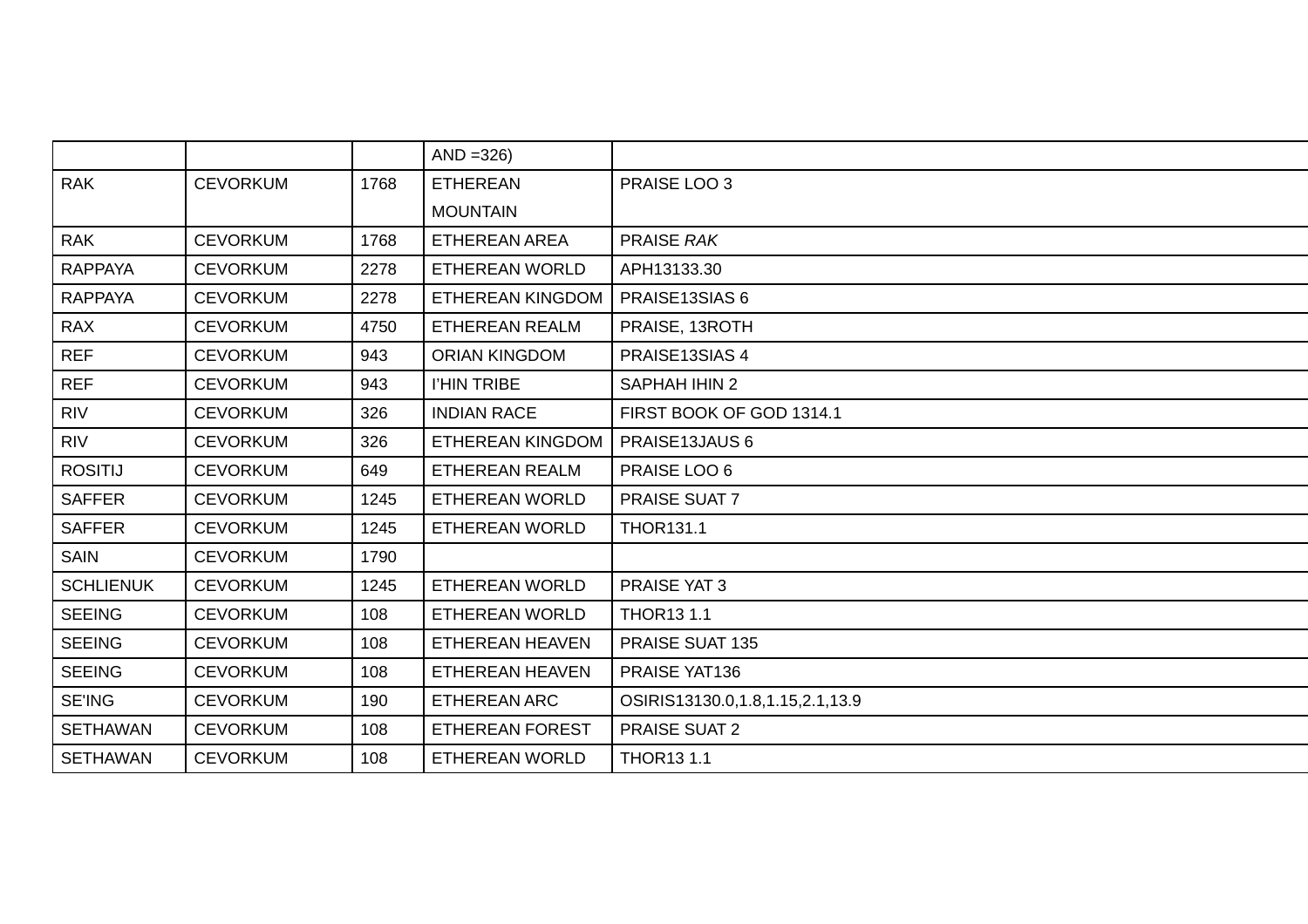| <b>SING</b>      | <b>CEVORKUM</b> | 127  | ETHEREAN HEAVEN         | PRAISE14NIV 5           |
|------------------|-----------------|------|-------------------------|-------------------------|
| <b>SITTA</b>     | <b>CEVORKUM</b> | 78   | <b>ETHEREAN PLAINS</b>  | PRAISE14SIAS 2          |
| <b>SOLASTUS</b>  | <b>CEVORKUM</b> | 3601 | <b>ETHEREAN PLAINS</b>  | PRAISE14JAUS 5          |
| SOUTH'ENG        | <b>CEVORKUM</b> | 78   | <b>ETHEREAN PLAINS</b>  | PRAISE14SIAS 2          |
| SOWINITA         | <b>CEVORKUM</b> | 2278 | <b>ORIAN KINGDOM</b>    | PRAISE14YAT145          |
| SPETA-ARC        | <b>CEVORKUM</b> | 78   | ETHEREAN REGION         | PRAISE14JAUS 3          |
| <b>TAH</b>       | <b>CEVORKUM</b> | ??   | ETHEREAN WORLD          | APOLLO 1.1, 3.3         |
| <b>TAKUSPE</b>   | <b>CEVORKUM</b> | 47   | ETHEREAN KINGDOM        | PRAISE14NIV 3           |
| <b>TAKUSPE</b>   | <b>CEVORKUM</b> | 47   | ETHEREAN FIELD          | LIKA141.1, 3.10         |
| <b>TAKUSPE</b>   | <b>CEVORKUM</b> | 47   | PLACE WITHIN THE        | <b>ESKRA 9.10</b>       |
|                  |                 |      | ETHEREAN WORLDS         |                         |
| <b>TANAYA</b>    | <b>CEVORKUM</b> | 1790 | <b>ORIAN HEAVEN14</b>   | APOLLO149.9             |
| <b>TANAYA</b>    | <b>CEVORKUM</b> | 1790 | <b>ORIAN HEAVEN14</b>   | PRAISE LOO 7            |
| <b>TERASHISH</b> | <b>CEVORKUM</b> | 78   | ETHEREAN HEAVENS        | PRAISE14JAUS 2          |
| <b>THASSA</b>    | <b>CEVORKUM</b> | 649  | ETHEREAN REGION         | PRAISE14YAT 3           |
| <b>THASSA</b>    | <b>CEVORKUM</b> | 649  | ETHEREAN REGION         | <b>THOR141.1</b>        |
| <b>TOWEN</b>     | <b>CEVORKUM</b> | 97   | ETEREAN FARM            | PRAISE 14LAIS 6         |
| <b>TULE</b>      | <b>CEVORKUM</b> | 78   | ETHEREAN HEAVENS        | PRAISE14JAUS 3          |
| <b>UKLO</b>      | <b>CEVORKUM</b> | 2408 | ETHEREAN REALM          | PRAISE, ROTH 2          |
| <b>UM</b>        | <b>CEVORKUM</b> | 1768 | ETHEREAN HEAVEN         | APOLLO 11.1             |
| <b>UM</b>        | <b>CEVORKUM</b> | 1768 | <b>DIRECTION</b><br>OF. | SAPHAH SE'MOIN 106, 109 |
|                  |                 |      | <b>MOTION</b>           |                         |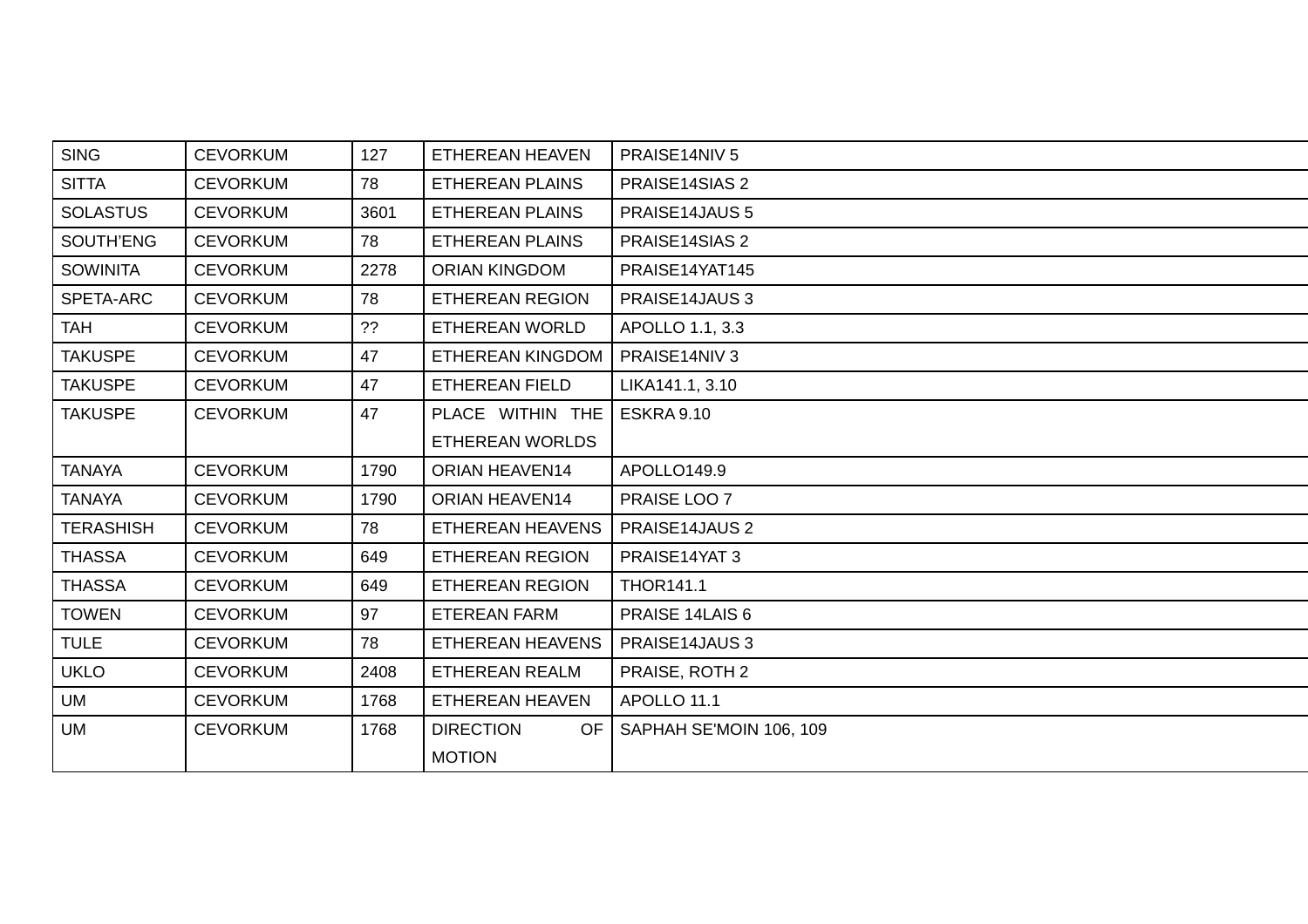| <b>UM</b>           | <b>CEVORKUM</b> | 1768 | ETHEREAN HEAVEN         | PRAISE LOO 5                             |
|---------------------|-----------------|------|-------------------------|------------------------------------------|
| <b>UM</b>           | <b>CEVORKUM</b> | 1768 | ETHEREAN WORLD          | APH 3.30                                 |
| <b>VAIRIYONIRO</b>  | <b>CEVORKUM</b> | 1060 | <b>NIRVANIAN</b>        | PRAISE, 15LAIS 2                         |
| M                   |                 |      | <b>MOUNTAINS</b>        |                                          |
| <b>VETTA'PUISSA</b> | <b>CEVORKUM</b> | 2340 | <b>HEAVENLY KINGDOM</b> | PRAISE15NIV 3                            |
| <b>VETTA'PUISSA</b> | <b>CEVORKUM</b> | 2340 | <b>ETHEREAN</b>         | LIKA151.4, 1.8, 3.5, 4.1, 5.1, 5.6, 26.3 |
|                     |                 |      | <b>KINGDOM</b>          |                                          |
| VUPPER15            | <b>CEVORKUM</b> | 3644 | ETHEREAN REGION         | PRAISE15YAT 4                            |
| <b>WAAK</b>         | <b>CEVORKUM</b> | 97   | ETHEREAN HEAVEN         | PRAISE LOO 7                             |
| <b>WARTZ</b>        | <b>CEVORKUM</b> | 1245 | ETHEREAN WORLD          | PRAISE SUAT 6                            |
| <b>WARTZ</b>        | <b>CEVORKUM</b> | 1245 | ETHEREAN WORLD          | <b>THOR15 1.1</b>                        |
| <b>WARTZ</b>        | <b>CEVORKUM</b> | 1245 | ETHEREAN WORLD          | APH 3.30                                 |
| <b>WAUKAWAUK</b>    | <b>CEVORKUM</b> | 2408 | <b>ETHEREAN REGION</b>  | PRAISE, 15 ROTH 3                        |
| <b>WAWAUK</b>       | <b>CEVORKUM</b> | 2278 | <b>ORIAN KINGDOM</b>    | PRAISE15SIAS 4                           |
| WEDOJAIN15          | <b>CEVORKUM</b> | 2340 | WEDOJAIN15              | WEDOJAIN15                               |
| WEDOJAIN15          | <b>CEVORKUM</b> | 2340 | ETHEREAN FIELDS         | LIKA151.1, 3.6                           |
| WISKI-LOO           | <b>CEVORKUM</b> | 2340 | ETHEREAN HEAVEN         | PRAISE15NIV 4                            |
| WISKI-LOO           | <b>CEVORKUM</b> | 2340 | ETHEREAN HEAVEN         | CPENTA-ARMIJ 1.7                         |
| <b>WISS</b>         | <b>CEVORKUM</b> | 97   |                         |                                          |
| <b>WUTS</b>         | <b>CEVORKUM</b> | 4750 | YA-LA-PESTA<br>(TWO     | COSMOGONY YA-LA-PESTA157:18              |
|                     |                 |      | $CHANGES = 4750$        |                                          |
| <b>WUTS</b>         | <b>CEVORKUM</b> | 4750 | <b>ETHEREAN</b>         | PRAISE, 15LAIS 6                         |
|                     |                 |      |                         |                                          |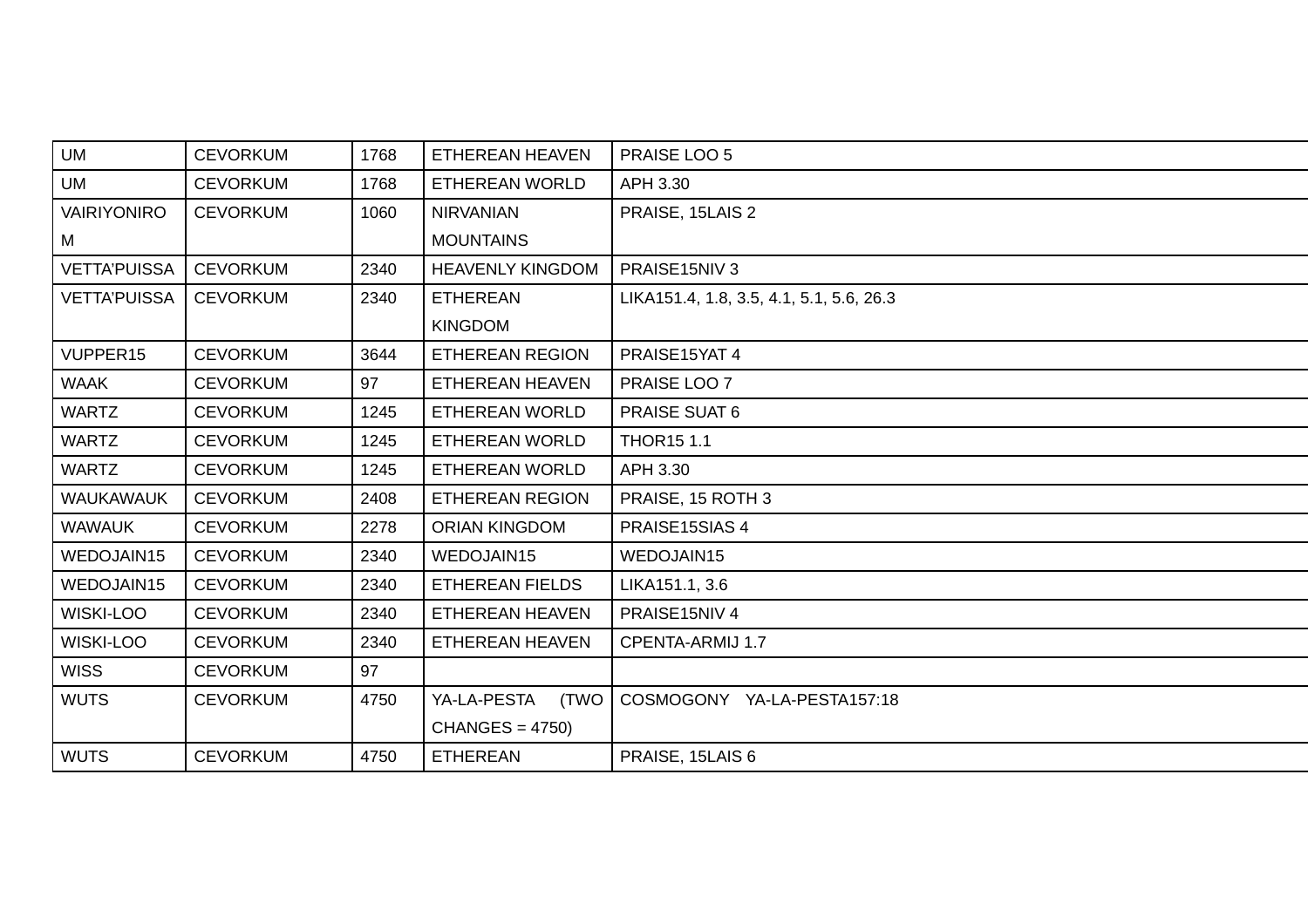|                   |                  |      | <b>HEADQUARTERS</b>               |                                  |
|-------------------|------------------|------|-----------------------------------|----------------------------------|
| <b>YETZA</b>      | <b>CEVORKUM</b>  | 1790 |                                   |                                  |
| <b>YISSAIN</b>    | <b>CEVORKUM</b>  | 108  | ETHEREAN REALM                    | COSMOGONY 7.18 YA-LA-PESTA (108) |
| <b>YISSAIN</b>    | <b>CEVORKUM</b>  | 108  | ETHEREAN REALM                    | <b>THOR16 1.1</b>                |
| YO                | <b>CEVORKUM</b>  | 3601 | <b>CHINESE</b><br><b>FAITHIST</b> | FIRST BOOK OF GOD 2.8, 3.5       |
|                   |                  |      | <b>TRIBES</b>                     |                                  |
| <b>YONETZ</b>     | <b>CEVORKUM</b>  | 649  | <b>LAKES</b><br><b>ETHEREAN</b>   | PRAISE SUAT 7                    |
|                   |                  |      | <b>AREA</b>                       |                                  |
| <b>ZADUKAWASK</b> | <b>CEVORKUM</b>  | ???  | ETHEREAN REGION                   | PRAISE LOO 3                     |
|                   |                  |      |                                   |                                  |
| ZI                | <b>CEVORKUM</b>  | 2278 | YA-LA-PESTA,<br>11                | COSMOGONY YA-LA-PESTA167:18      |
|                   |                  |      | <b>CHANGES (1746)</b>             |                                  |
| ZI                | <b>CEVORKUM</b>  | 2278 | <b>ETHEREAN</b>                   | FRAGAPATTI16 2.12,3.916          |
|                   |                  |      | <b>ROADWAY</b>                    |                                  |
| ZI                | <b>CEVORKUM</b>  | 2278 | 16ETHEREAN                        | APH162.12                        |
|                   |                  |      | <b>REGION</b>                     |                                  |
| ZI                | <b>CEVORKUM</b>  | 2278 | <b>ORIAN KINGDOM</b>              | PRAISE16SIAS 4                   |
| ZITTAYYABAU       | <b>CEVORKUM</b>  | 943  | ETHEREAN REGION                   | PRAISE16SIAS 7                   |
| GH                |                  |      |                                   |                                  |
| <b>ZUTH</b>       | <b>CEVORKUM</b>  | 3601 | <b>ORIAN KINGDOM</b>              | PRAISE16SIAS 4                   |
| <b>ZUTH</b>       | <b>CEVORKUM</b>  | 3601 | <b>ORIAN KINGDOM</b>              | CPENTA-ARMIJ161.6                |
| <b>CORPOR</b>     | <b>COSMOGONY</b> | 4    |                                   | COSMOGONY 8.6                    |
|                   |                  |      |                                   |                                  |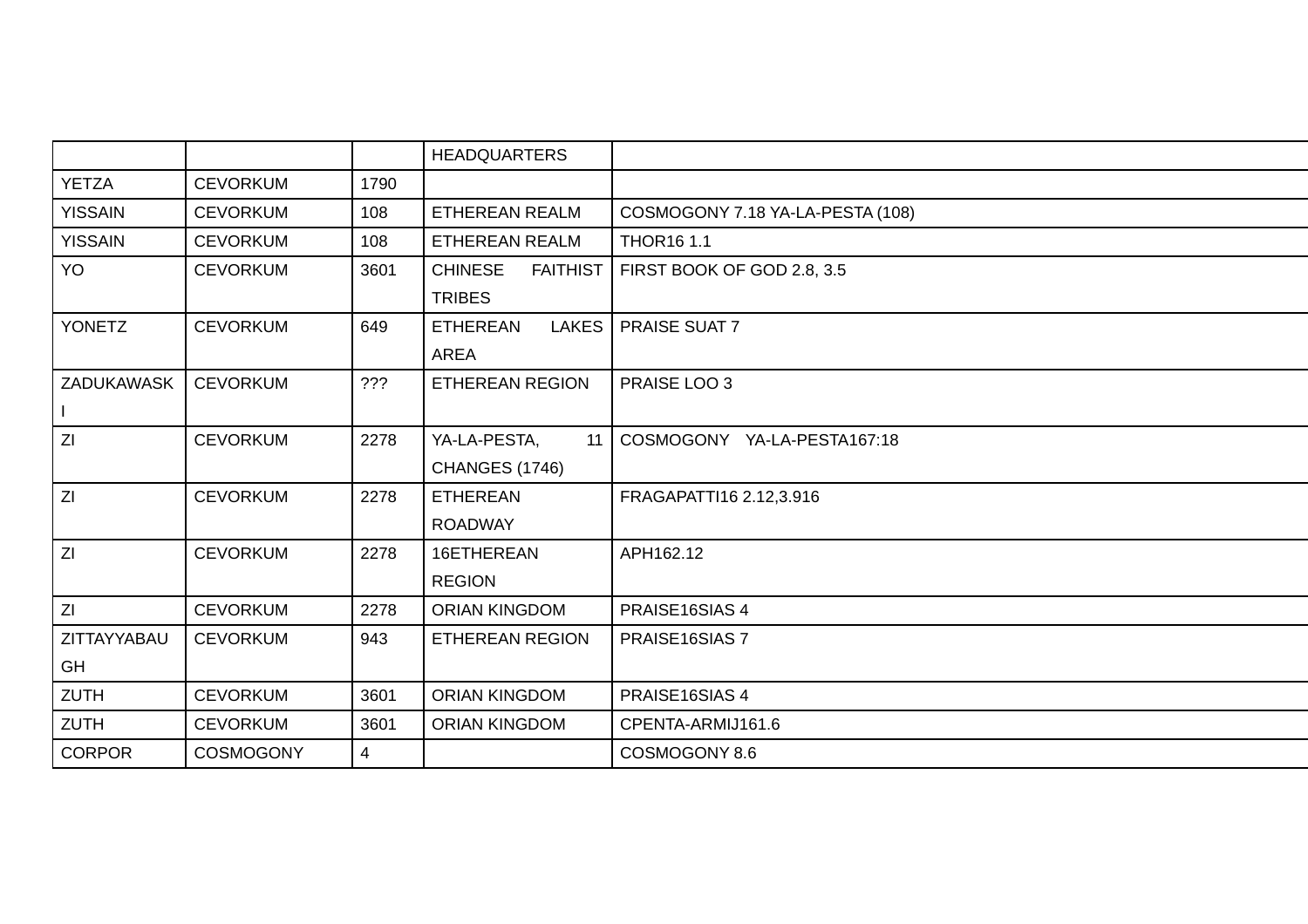| DAN (ETHE)      | <b>COSMOGONY</b> | 200            |                 |                   |
|-----------------|------------------|----------------|-----------------|-------------------|
| DAN (ETHE)      | <b>COSMOGONY</b> | 400            |                 |                   |
| DAN (ETHE)      | <b>COSMOGONY</b> | 600            |                 |                   |
| DAN (ETHE)      | COSMOGONY        | 500            |                 |                   |
| <b>DARKNESS</b> | <b>COSMOGONY</b> | 666            | <b>NITROGEN</b> | COSMOGONY 7.17    |
|                 |                  |                |                 |                   |
| <b>DARKNESS</b> | <b>COSMOGONY</b> | 66             | <b>NITROGEN</b> | COSMOGONY 7.17    |
| <b>EARTH</b>    | COSMOGONY        | $\mathbf{1}$   |                 | COSMOGONY 7.17-18 |
| <b>EARTH</b>    | <b>COSMOGONY</b> | 365            |                 | COSMOGONY 7.17-18 |
| <b>ETHE</b>     | <b>COSMOGONY</b> | 99             |                 | COSMOGONY 8.6     |
| <b>ETHE</b>     | COSMOGONY        | 100            |                 | COSMOGONY 8.6     |
| JI'AY           | <b>COSMOGONY</b> | $\overline{2}$ |                 | COSMOGONY 8.6     |
| <b>MAN</b>      | <b>COSMOGONY</b> | $\mathbf{1}$   |                 | COSMOGONY 7.17-18 |
| <b>MAN</b>      | COSMOGONY        | 33             |                 | COSMOGONY 7.17-18 |
| <b>MOON</b>     | <b>COSMOGONY</b> | $\mathbf{1}$   |                 | COSMOGONY 7.17-18 |
| <b>MOON</b>     | COSMOGONY        | 18             |                 | COSMOGONY 7.17-18 |
| A'YE            | EMP'AGATU        | 60             |                 |                   |
| A'YE            | EMP'AGATU        | 68             |                 |                   |
| A'YE            | <b>EMP'AGATU</b> | 69             |                 |                   |
| <b>ANUBE</b>    | <b>EMP'AGATU</b> | 24             |                 |                   |
| ANUBE           | EMP'AGATU        | 25             |                 |                   |
| <b>ANUBE</b>    | <b>EMP'AGATU</b> | 37             |                 |                   |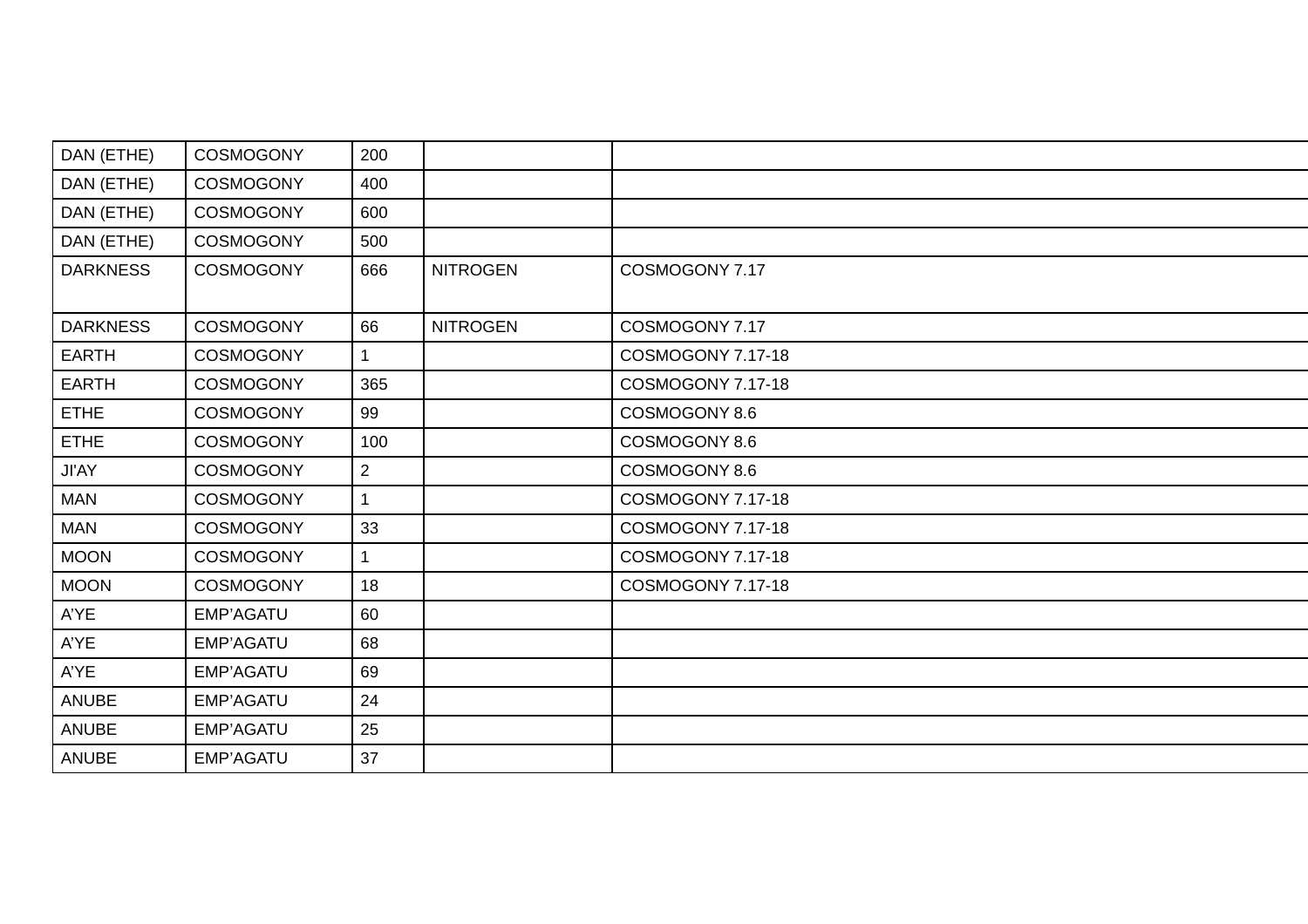| AX             | EMP'AGATU        | ??           | <b>HATCHET OF WAR</b> | SAPHAH SE'MOIN 31                   |
|----------------|------------------|--------------|-----------------------|-------------------------------------|
| <b>AX</b>      | EMP'AGATU        | 22           | HATCHET OF WAR        | SAPHAH KII 7 M'SHU [MAKERS OF AXES] |
| AX             | EMP'AGATU        | ??           | HATCHET OF WAR        | SAPHAH ZERL 1 SHO'JI [AX]           |
| AX'M           | EMP'AGATU        | ??           | SWORD / KNIFE         |                                     |
| <b>B'DAN</b>   | EMP'AGATU        | 17           |                       |                                     |
| EB'DAN         |                  |              |                       |                                     |
| <b>B'DAN</b>   | <b>EMP'AGATU</b> | 87           |                       |                                     |
| EB'DAN         |                  |              |                       |                                     |
| <b>BE</b>      | <b>EMP'AGATU</b> | 74           |                       | SAPHAH EMP'AGATU (114)              |
| <b>BEK</b>     | EMP'AGATU        | 66           |                       | SAPHAH KII 4 (WEAPON)               |
| <b>BIL</b>     | <b>EMP'AGATU</b> | 82           |                       | APH 3.30 (ETHEREAN WORLD)           |
| <b>BO</b>      | EMP'AGATU        | 93           |                       |                                     |
| CEP / SEE / EP | EMP'AGATU        | $\mathbf{1}$ |                       |                                     |
| CEP / SEE / EP | EMP'AGATU        | 9            |                       |                                     |
| CHA'POP        | EMP'AGATU        | 59           |                       |                                     |
| <b>CHAW</b>    | EMP'AGATU        | 22           | <b>TO SCRATCH</b>     |                                     |
| <b>CHAW</b>    | EMP'AGATU        | 89           | <b>TREACHERY</b>      |                                     |
| <b>CHOK</b>    | EMP'AGATU        | 73           |                       |                                     |
| <b>CHU</b>     | EMP'AGATU        | 15           |                       |                                     |
| CON / KON      | EMP'AGATU        | ??           | LOW DOWN              |                                     |
| D              | EMP'AGATU        | 93           |                       |                                     |
| D              | EMP'AGATU        | 94           |                       |                                     |
|                |                  |              |                       |                                     |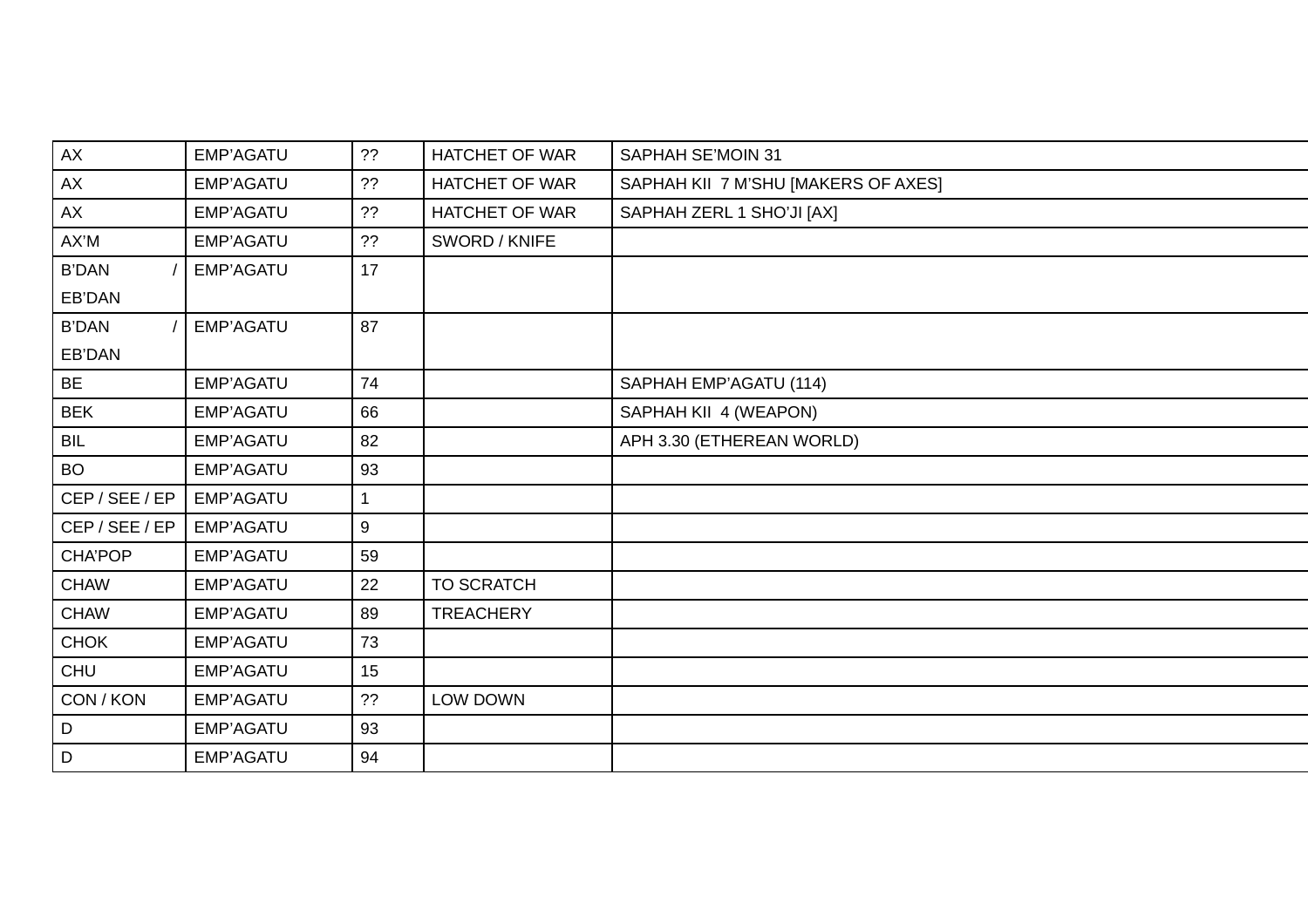| DA'SAM          | <b>EMP'AGATU</b> | ??             | THE 3 GREAT AND                                          |
|-----------------|------------------|----------------|----------------------------------------------------------|
|                 |                  |                | <b>LESSER</b><br><b>THE</b><br>3                         |
|                 |                  |                | <b>LIGHTS</b>                                            |
| <b>DAN</b>      | <b>EMP'AGATU</b> | 77             | COSMOGONY 7.17-18(200,400,500,600)                       |
| <b>DAN'HISS</b> | EMP'AGATU        | ??             | <b>THE</b><br><b>CREATOR'S</b>                           |
|                 |                  |                | LIGHT SHINES EVEN                                        |
|                 |                  |                | <b>IN DARKNESS</b>                                       |
| DAN'T           | EMP'AGATU        | 24             |                                                          |
| DAN'T           | EMP'AGATU        | 39             |                                                          |
| DAN'T           | EMP'AGATU        | 77             |                                                          |
| <b>DAWN</b>     | EMP'AGATU        | 42             |                                                          |
| <b>DAWN</b>     | EMP'AGATU        | 43             |                                                          |
| <b>DAWN</b>     | EMP'AGATU        | 44             |                                                          |
| <b>DIE</b>      | EMP'AGATU        | 93             |                                                          |
| <b>DIE</b>      | EMP'AGATU        | 94             |                                                          |
| <b>DIX</b>      | EMP'AGATU        | $\overline{4}$ | <b>BUT</b><br><b>BAT</b><br>SAPHAH EMP'AGATU DIE (93/94) |
|                 |                  |                | CORNERSTONE                                              |
| <b>DIX</b>      | EMP'AGATU        | 6              | <b>BAT</b><br>SAPHAH EMP'AGATU DIE (93/94)<br><b>BUT</b> |
|                 |                  |                | CORNERSTONE                                              |
| <b>DIX</b>      | <b>EMP'AGATU</b> | 67             | <b>BUT</b><br><b>BAT</b><br>SAPHAH EMP'AGATU DIE (93/94) |
|                 |                  |                | CORNERSTONE                                              |
| DO'WA           | <b>EMP'AGATU</b> | 33             |                                                          |
|                 |                  |                |                                                          |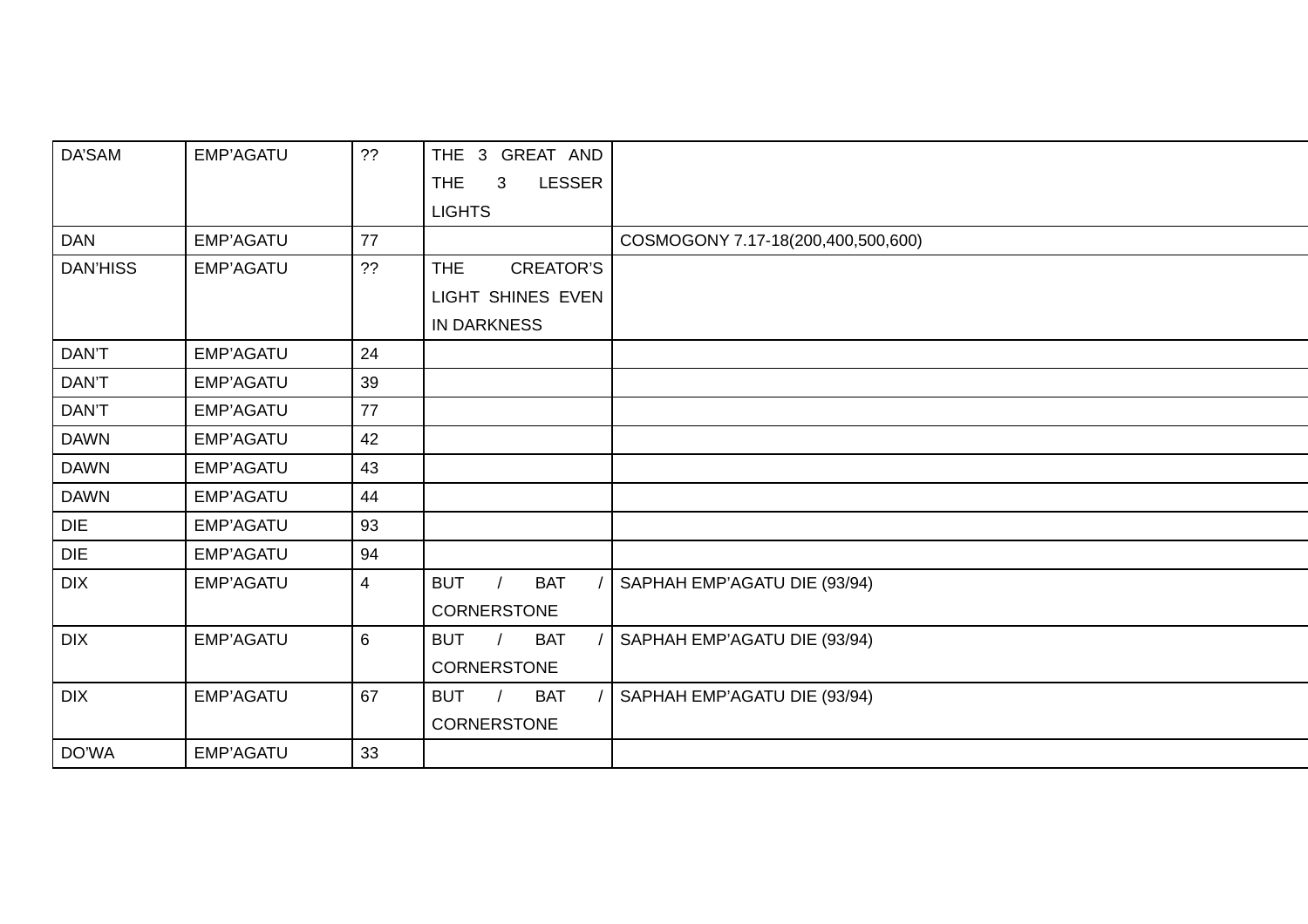| <b>DOM</b>  | EMP'AGATU        | $\overline{7}$ | THE WORLD,<br>ALL   |                                                                                           |
|-------------|------------------|----------------|---------------------|-------------------------------------------------------------------------------------------|
|             |                  |                | NOT INCLUDING THE   |                                                                                           |
|             |                  |                | <b>GREAT SPIRIT</b> |                                                                                           |
| <b>DOM</b>  | EMP'AGATU        | 11             | ALL THE WORLD,      |                                                                                           |
|             |                  |                | NOT INCLUDING THE   |                                                                                           |
|             |                  |                | <b>GREAT SPIRIT</b> |                                                                                           |
| <b>DOM</b>  | <b>EMP'AGATU</b> | 47             | ALL THE WORLD,      |                                                                                           |
|             |                  |                | NOT INCLUDING THE   |                                                                                           |
|             |                  |                | <b>GREAT SPIRIT</b> |                                                                                           |
| EGO         | EMP'AGATU        | 68             |                     |                                                                                           |
| EH'S        | EMP'AGATU        | 37             |                     |                                                                                           |
| EH'S        | EMP'AGATU        | 40             |                     |                                                                                           |
| <b>EIGY</b> | EMP'AGATU        | ??             | <b>INCOMPLETE</b>   |                                                                                           |
| EO'DAN      | EMP'AGATU        | 9              |                     |                                                                                           |
| EO'DAN      | EMP'AGATU        | 72             |                     |                                                                                           |
| EO'DAN      | EMP'AGATU        | 87             |                     |                                                                                           |
| ER          | EMP'AGATU        | 25             |                     |                                                                                           |
| ES          | EMP'AGATU        | 3              | THE UNSEEN          | KNOWLEDGE 1:18,1:19,1:21,1:29-30,1:32,2:50,3:13,3:18,3:35-40,3:40,3:42,3:44,5:31,5:34,5:3 |
| ES          | EMP'AGATU        | 3              | THE UNSEEN          | APH 9.3, 11.3, 14.6                                                                       |
| ES          | EMP'AGATU        | $\mathbf{3}$   | THE UNSEEN          | COSMOGONY 8.16                                                                            |
| ES          | EMP'AGATU        | 3              | THE UNSEEN          | DIVINITY 4.2, 4.9-10, 9.7, 11.20, 13.18,18.21-22                                          |
| ES          | EMP'AGATU        | 3              | THE UNSEEN          | ES 3.1, 8.1.9.1, 10.1, 11.1, 13.1, 16.1, 17.1, 17.41, 18.1, 19.1, 20.1, 21.1              |
|             |                  |                |                     |                                                                                           |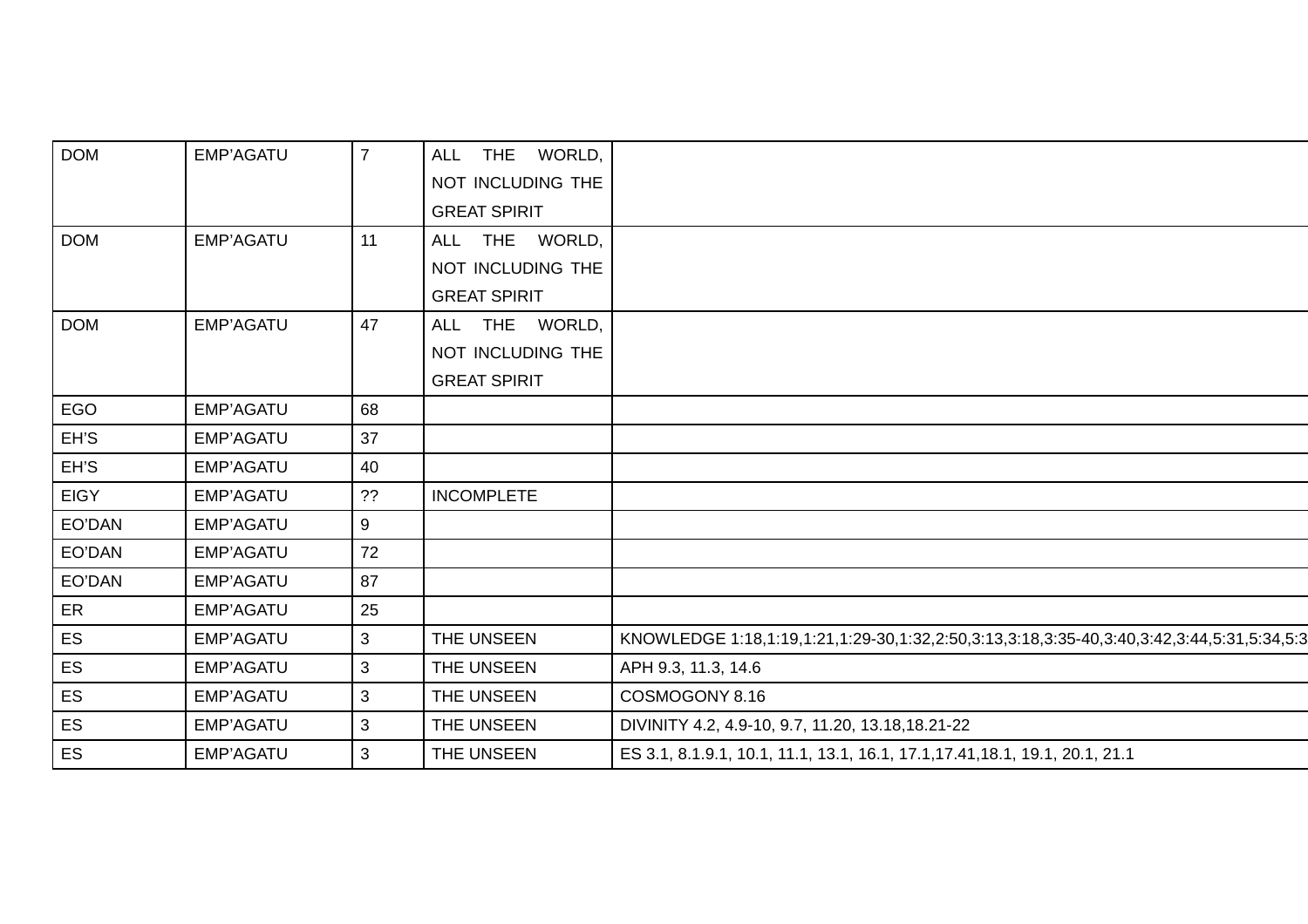| $\mathsf{3}$<br>GRATIYUS 1.1, 2.5, 6.1<br>EMP'AGATU<br>THE UNSEEN<br>3<br>EMP'AGATU<br>THE UNSEEN<br>3<br><b>EMP'AGATU</b><br>THE UNSEEN<br>JEHOVIH 2.1, 2.3-4, 2.8, 6.4, 7.20. 7.26, 7.29, 8.6<br>3<br>EMP'AGATU<br>THE UNSEEN<br>3<br>OSIRIS 1.8<br><b>EMP'AGATU</b><br>THE UNSEEN<br>3<br><b>EMP'AGATU</b><br>THE UNSEEN<br>3<br><b>EMP'AGATU</b><br>THE UNSEEN<br>SAPHAH ZERL 1<br>3<br><b>EMP'AGATU</b><br>THE UNSEEN<br>SETHANTES 19.10, 19.25, 21.5,<br>3<br><b>EMP'AGATU</b><br>THE UNSEEN<br>BEN 0.6, 1.7, 1.25-26, 1.31-32, 2.10, 2.31, 3.9, 3.17, 4.5, 5.20, 5.22, 8.1<br>3<br>THE UNSEEN<br><b>EMP'AGATU</b><br>ESKRA 22.38, 51.19-21<br>??<br>SPIRIT AND<br>LOVE<br><b>EMP'AGATU</b><br>UNDERLIE ALL<br>$\mathbf{3}$<br><b>EMP'AGATU</b><br>111<br><b>EMP'AGATU</b><br>3<br><b>EMP'AGATU</b><br>THE UNSEEN<br>62<br><b>EMP'AGATU</b><br>64<br><b>EMP'AGATU</b><br>65<br><b>EMP'AGATU</b><br>66<br><b>EMP'AGATU</b><br>??<br>DOWNWARD,<br>EMP'AGATU<br><b>EARTHLY</b> | ES           | <b>EMP'AGATU</b> | $\mathbf{3}$ | THE UNSEEN | FRAGAPATTI 21.2                                                                                 |
|-----------------------------------------------------------------------------------------------------------------------------------------------------------------------------------------------------------------------------------------------------------------------------------------------------------------------------------------------------------------------------------------------------------------------------------------------------------------------------------------------------------------------------------------------------------------------------------------------------------------------------------------------------------------------------------------------------------------------------------------------------------------------------------------------------------------------------------------------------------------------------------------------------------------------------------------------------------------------------------|--------------|------------------|--------------|------------|-------------------------------------------------------------------------------------------------|
|                                                                                                                                                                                                                                                                                                                                                                                                                                                                                                                                                                                                                                                                                                                                                                                                                                                                                                                                                                                   | ES           |                  |              |            |                                                                                                 |
|                                                                                                                                                                                                                                                                                                                                                                                                                                                                                                                                                                                                                                                                                                                                                                                                                                                                                                                                                                                   | ES           |                  |              |            | KINGDOM 2.2, 2.5, 2.9, 11.22, 11.26, 12,1, 12.7, 13.12, 17.9, 17.11, 17.13, 17.36, 17.49-50, 17 |
|                                                                                                                                                                                                                                                                                                                                                                                                                                                                                                                                                                                                                                                                                                                                                                                                                                                                                                                                                                                   | ES           |                  |              |            |                                                                                                 |
|                                                                                                                                                                                                                                                                                                                                                                                                                                                                                                                                                                                                                                                                                                                                                                                                                                                                                                                                                                                   | ES           |                  |              |            | JUDGMENT 1.1, 1.32, 9.13, 9.23. 10.12-13, 11.13, 11.15, 11.17, 15.9, 16.45, 20.19, 23.20, 26.4  |
|                                                                                                                                                                                                                                                                                                                                                                                                                                                                                                                                                                                                                                                                                                                                                                                                                                                                                                                                                                                   | ES           |                  |              |            |                                                                                                 |
|                                                                                                                                                                                                                                                                                                                                                                                                                                                                                                                                                                                                                                                                                                                                                                                                                                                                                                                                                                                   | ES           |                  |              |            | SAPHAH KII 8, ZERL 1, CHINE ZERL 37, 42, BAUGH-GHAN-GHAD 2, SE'MOIN 33, 10, 13, 2               |
|                                                                                                                                                                                                                                                                                                                                                                                                                                                                                                                                                                                                                                                                                                                                                                                                                                                                                                                                                                                   | <b>ES</b>    |                  |              |            |                                                                                                 |
|                                                                                                                                                                                                                                                                                                                                                                                                                                                                                                                                                                                                                                                                                                                                                                                                                                                                                                                                                                                   | <b>ES</b>    |                  |              |            |                                                                                                 |
|                                                                                                                                                                                                                                                                                                                                                                                                                                                                                                                                                                                                                                                                                                                                                                                                                                                                                                                                                                                   | ES           |                  |              |            |                                                                                                 |
|                                                                                                                                                                                                                                                                                                                                                                                                                                                                                                                                                                                                                                                                                                                                                                                                                                                                                                                                                                                   | <b>ES</b>    |                  |              |            |                                                                                                 |
|                                                                                                                                                                                                                                                                                                                                                                                                                                                                                                                                                                                                                                                                                                                                                                                                                                                                                                                                                                                   | ES'NAU       |                  |              |            |                                                                                                 |
|                                                                                                                                                                                                                                                                                                                                                                                                                                                                                                                                                                                                                                                                                                                                                                                                                                                                                                                                                                                   |              |                  |              |            |                                                                                                 |
|                                                                                                                                                                                                                                                                                                                                                                                                                                                                                                                                                                                                                                                                                                                                                                                                                                                                                                                                                                                   | ESK'GAN      |                  |              |            |                                                                                                 |
|                                                                                                                                                                                                                                                                                                                                                                                                                                                                                                                                                                                                                                                                                                                                                                                                                                                                                                                                                                                   | ESK'GAN      |                  |              |            |                                                                                                 |
|                                                                                                                                                                                                                                                                                                                                                                                                                                                                                                                                                                                                                                                                                                                                                                                                                                                                                                                                                                                   | EZ           |                  |              |            |                                                                                                 |
|                                                                                                                                                                                                                                                                                                                                                                                                                                                                                                                                                                                                                                                                                                                                                                                                                                                                                                                                                                                   | F'SE         |                  |              |            |                                                                                                 |
|                                                                                                                                                                                                                                                                                                                                                                                                                                                                                                                                                                                                                                                                                                                                                                                                                                                                                                                                                                                   | F'SE         |                  |              |            |                                                                                                 |
|                                                                                                                                                                                                                                                                                                                                                                                                                                                                                                                                                                                                                                                                                                                                                                                                                                                                                                                                                                                   | F'SE         |                  |              |            |                                                                                                 |
|                                                                                                                                                                                                                                                                                                                                                                                                                                                                                                                                                                                                                                                                                                                                                                                                                                                                                                                                                                                   | F'SE         |                  |              |            |                                                                                                 |
|                                                                                                                                                                                                                                                                                                                                                                                                                                                                                                                                                                                                                                                                                                                                                                                                                                                                                                                                                                                   | <b>F'UNI</b> |                  |              |            |                                                                                                 |
|                                                                                                                                                                                                                                                                                                                                                                                                                                                                                                                                                                                                                                                                                                                                                                                                                                                                                                                                                                                   |              |                  |              |            |                                                                                                 |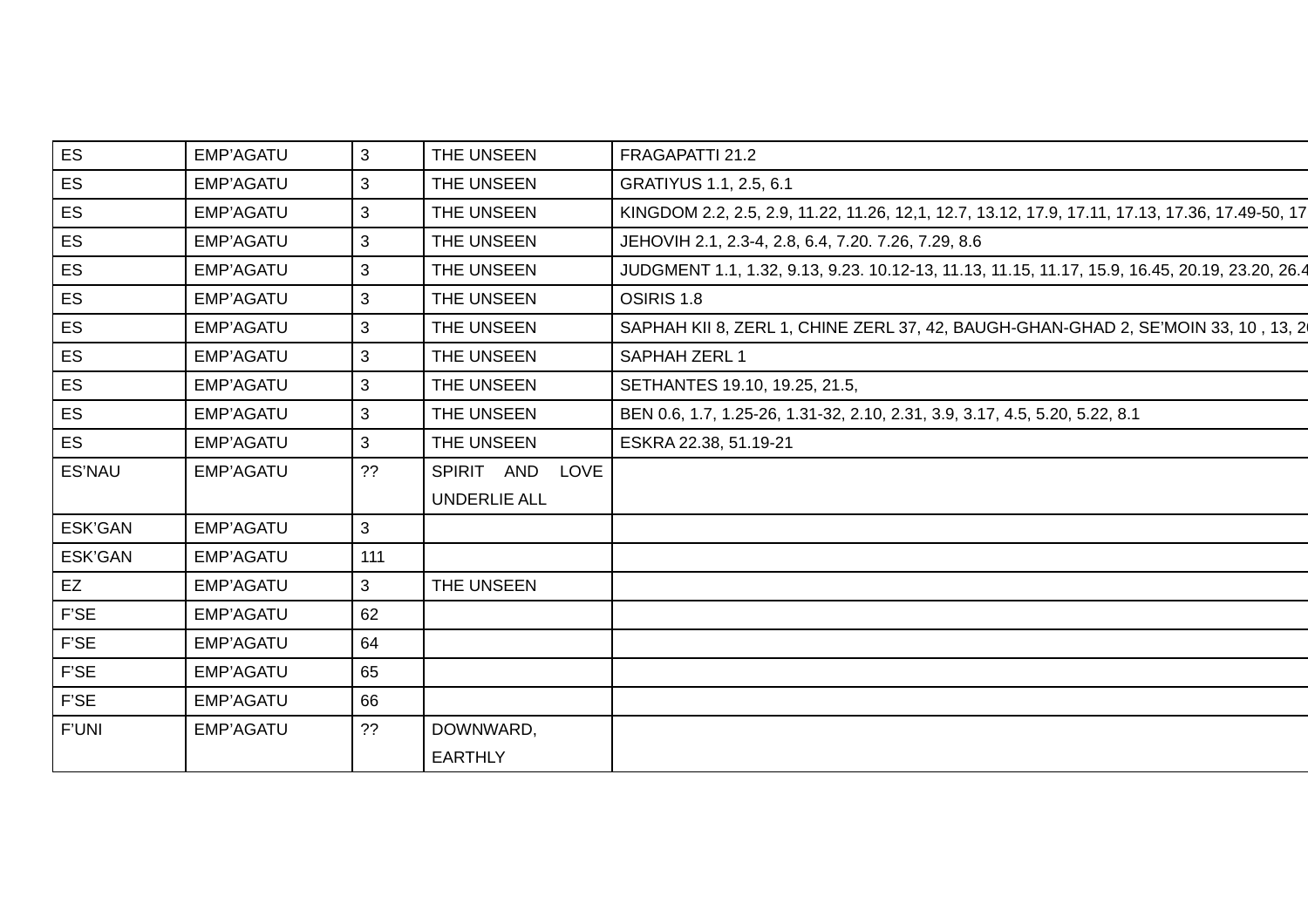| F <sub>1</sub> | EMP'AGATU | 54  |                   |                   |
|----------------|-----------|-----|-------------------|-------------------|
| F <sub>1</sub> | EMP'AGATU | 73  |                   |                   |
| FI'BO / TI'BA  | EMP'AGATU | ??  | <b>BEAST-LIKE</b> |                   |
| <b>FIN</b>     | EMP'AGATU | 16  |                   |                   |
| <b>FIN</b>     | EMP'AGATU | 17  |                   |                   |
| <b>FIN</b>     | EMP'AGATU | 10  |                   |                   |
| FOI'SU         | EMP'AGATU | 14  |                   |                   |
| FOI'SU         | EMP'AGATU | 21  |                   |                   |
| <b>FOW</b>     | EMP'AGATU | 67  |                   |                   |
| <b>FOW</b>     | EMP'AGATU | 71  |                   |                   |
| FREW'D         | EMP'AGATU | ??  | A WORKING TOOL    |                   |
| <b>FRUED</b>   |           |     |                   |                   |
| G'EX           | EMP'AGATU | 14  |                   |                   |
| G'EX           | EMP'AGATU | 18  |                   |                   |
| G'EX           | EMP'AGATU | 41  |                   |                   |
| GA             | EMP'AGATU | ??  | AN EARTHLY HOUSE  |                   |
| <b>GAN'BAU</b> | EMP'AGATU | ??  | A MAN LIKE A LION |                   |
| <b>GAN'BEN</b> | EMP'AGATU | ??  | A FALLEN FOE      |                   |
| GAN'D          | EMP'AGATU | 71  |                   |                   |
| <b>GAN'ISS</b> | EMP'AGATU | 22  |                   |                   |
| <b>GAN'ISS</b> | EMP'AGATU | 111 |                   |                   |
| GIT            | EMP'AGATU | 39  |                   | SAPHAH SE'MOIN 36 |
|                |           |     |                   |                   |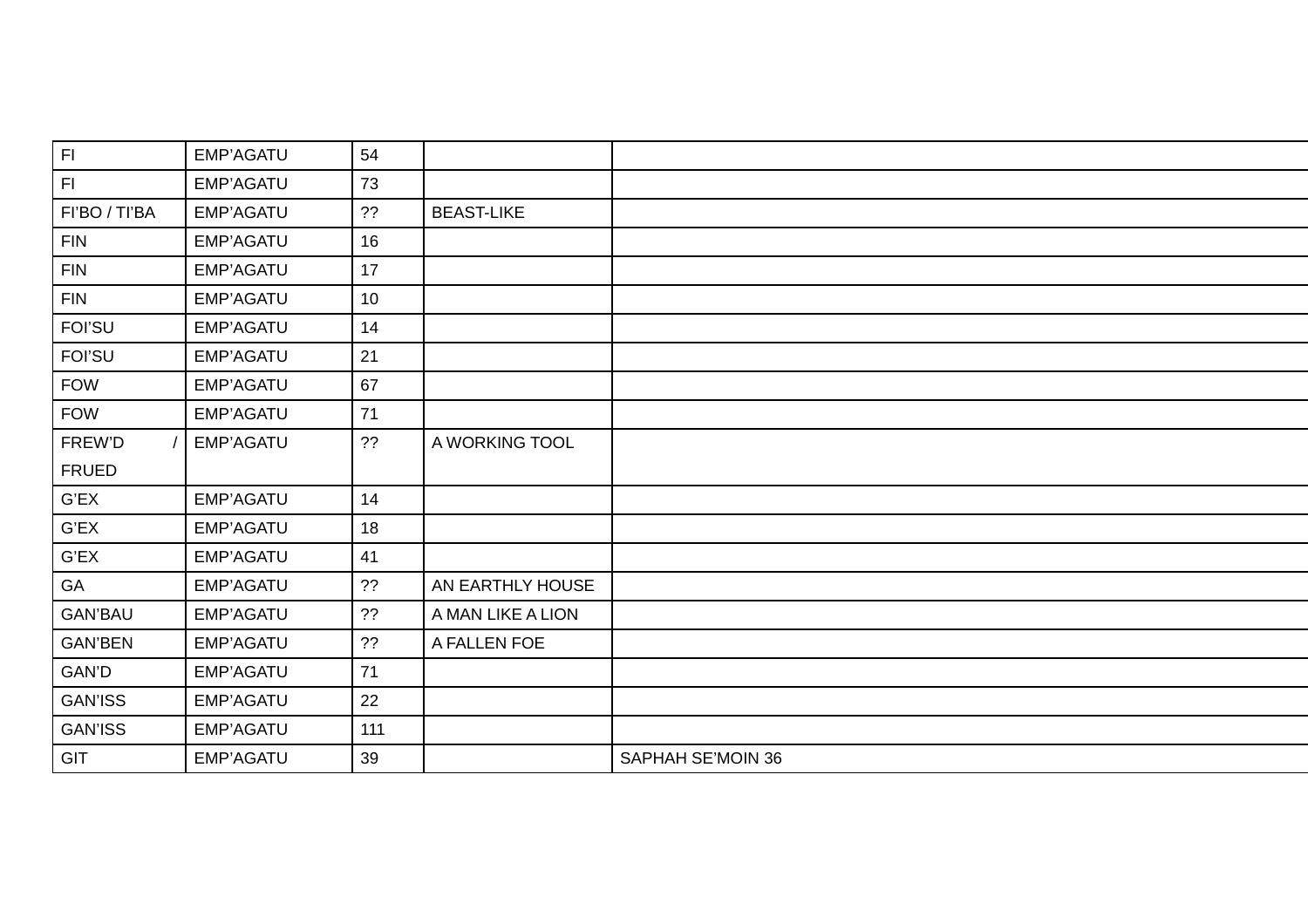| <b>GIT'DON</b> | EMP'AGATU | 58           |                       |                                   |
|----------------|-----------|--------------|-----------------------|-----------------------------------|
| <b>GIT'DON</b> | EMP'AGATU | 70           |                       |                                   |
| GO             | EMP'AGATU | 120          | THAT WHICH UPLIFT     |                                   |
| <b>GON</b>     | EMP'AGATU | 118          |                       | ZERL 5 (DAUGHTER)                 |
| HA             | EMP'AGATU | $\mathbf{1}$ | ONE WHO               | SAPHAH SE'MOIN 84                 |
|                |           |              | <b>REJOICES</b>       |                                   |
| HA             | EMP'AGATU | 32           | ONE WHO               | SAPHAH SE'MOIN 84                 |
|                |           |              | <b>REJOICES</b>       |                                   |
| HA             | EMP'AGATU | 57           | ONE WHO               | SAPHAH SE'MOIN GOH 84             |
|                |           |              | <b>REJOICES</b>       |                                   |
| <b>HAND</b>    | EMP'AGATU | 22           | <b>HAND</b>           |                                   |
| HE             | EMP'AGATU | 17           | <b>FAITHIST TRIBE</b> | SAPHAH I'HIN 2                    |
| <b>HIS</b>     | EMP'AGATU | 35           |                       |                                   |
| <b>HIS</b>     | EMP'AGATU | 19           |                       |                                   |
| <b>HIS</b>     | EMP'AGATU | 22           |                       |                                   |
| <b>HISS</b>    | EMP'AGATU | 19           |                       | SAPHAH SE'MOIN 22                 |
| <b>HISS</b>    | EMP'AGATU | 19           |                       | COSMOGONY 7:18 YA-LA-PESTA (2340) |
| <b>HISS</b>    | EMP'AGATU | 19           |                       | APH 2.6                           |
| <b>HISS</b>    | EMP'AGATU | 19           |                       | SAPHAH IHIN 2                     |
| HO'AM          | EMP'AGATU | 11           |                       |                                   |
| HO'AM          | EMP'AGATU | 81           |                       |                                   |
|                |           |              |                       |                                   |
|                |           |              |                       |                                   |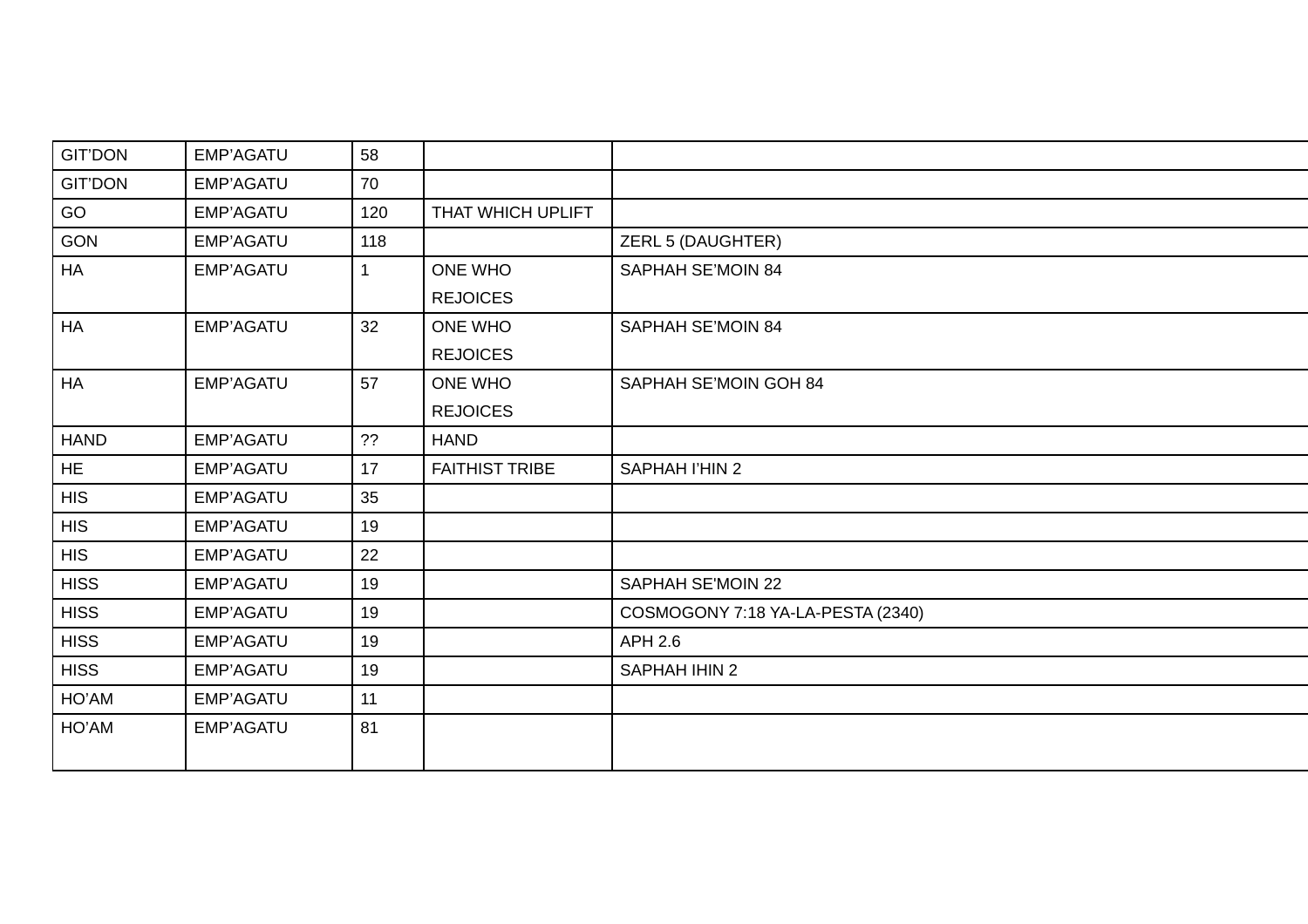| HOA'U'IN'U             | EMP'AGATU        | 6   |                          |                                                 |
|------------------------|------------------|-----|--------------------------|-------------------------------------------------|
| HOA'U'IN'U             | EMP'AGATU        | 78  |                          |                                                 |
|                        |                  |     |                          |                                                 |
| <b>HOO</b>             | EMP'AGATU        | 71  |                          | <b>SERPENT - PLATE 36</b>                       |
| <b>IOO</b>             | EMP'AGATU        | ??  | THE MOVER OF ALL         |                                                 |
| <b>JAF</b>             | EMP'AGATU        | ??  | <b>THAT WHICH</b>        |                                                 |
|                        |                  |     | UNFOLDS OM AND           |                                                 |
|                        |                  |     | <b>JEHOVIH WITHIN US</b> |                                                 |
| JEW / JU               | EMP'AGATU        | 47  |                          |                                                 |
| JEW / JU               | <b>EMP'AGATU</b> | 48  |                          |                                                 |
| JEW / JU               | EMP'AGATU        | 75  |                          |                                                 |
| JEW / JU               | EMP'AGATU        | 76  |                          |                                                 |
| KA                     | EMP'AGATU        | 13  |                          |                                                 |
| KA                     | EMP'AGATU        | 83  |                          |                                                 |
| KAIN                   | EMP'AGATU        | 22  | KILL                     |                                                 |
| KIYI                   | EMP'AGATU        | ??  | <b>FAITHFUL</b>          |                                                 |
| <b>LES</b>             | EMP'AGATU        | 85  |                          |                                                 |
| <b>LES</b>             | EMP'AGATU        | 104 |                          |                                                 |
| $\mathsf{L}\mathsf{I}$ | EMP'AGATU        | ??  | BEGINNING / ALEF /       | COSMOGONY YA-LA-PESTA247:18 EIGHT CHANGES (326) |
|                        |                  |     | <b>ESPECIALLY</b><br>A   |                                                 |
|                        |                  |     | FOUNDATION FOR A         |                                                 |
|                        |                  |     | <b>HOUSE</b>             |                                                 |
|                        |                  |     |                          |                                                 |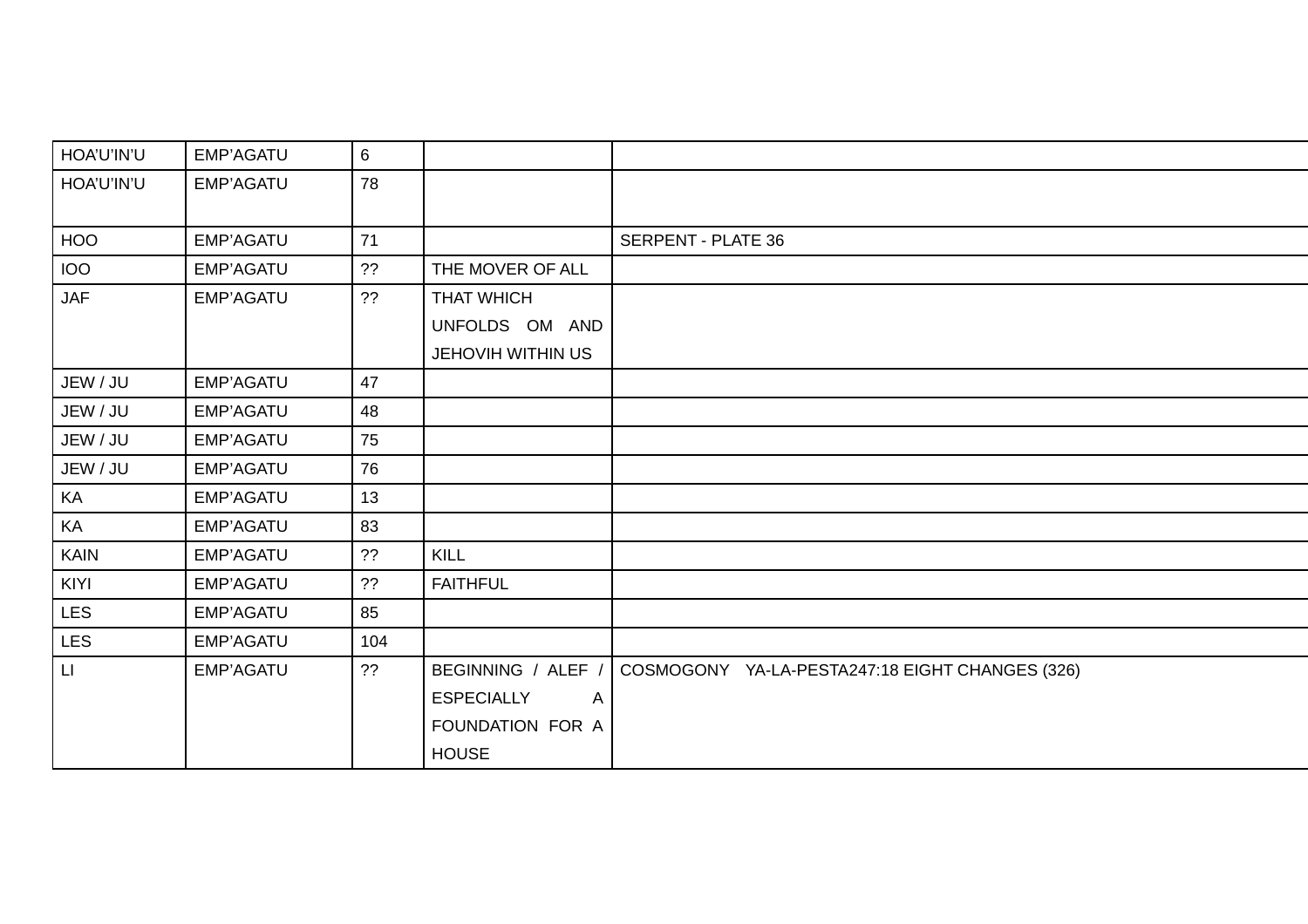| LO'TAK        | EMP'AGATU        | ??  | 3 IN ONE      |  |
|---------------|------------------|-----|---------------|--|
| LODGE         | EMP'AGATU        | 21  |               |  |
| LODGE         | EMP'AGATU        | 78  |               |  |
| LODGE         | EMP'AGATU        | 89  |               |  |
| LODGE         | EMP'AGATU        | 80  |               |  |
| M'BO          | EMP'AGATU        | 94  |               |  |
| M'BO          | EMP'AGATU        | 17  |               |  |
| <b>M'HAND</b> | EMP'AGATU        | ??  | <b>PLEDGE</b> |  |
| ME            | EMP'AGATU        | 20  | ROAR,         |  |
|               |                  |     | A LOUD NOISE  |  |
| ME            | EMP'AGATU        | 55  | ROAR,         |  |
|               |                  |     | A LOUD NOISE  |  |
| MORE / MARE   | EMP'AGATU        | 10  |               |  |
| MORE / MARE   | <b>EMP'AGATU</b> | 49  |               |  |
| MORE / MARE   | EMP'AGATU        | 121 |               |  |
| <b>MOWTH</b>  | EMP'AGATU        | 62  |               |  |
| <b>MOWTH</b>  | EMP'AGATU        | 120 |               |  |
| <b>MUK</b>    | EMP'AGATU        | 88  |               |  |
| MY            | EMP'AGATU        | 55  |               |  |
| N'OS          | EMP'AGATU        | 58  |               |  |
| N'OS          | EMP'AGATU        | 25  |               |  |
| N'OS          | EMP'AGATU        | 99  |               |  |
|               |                  |     |               |  |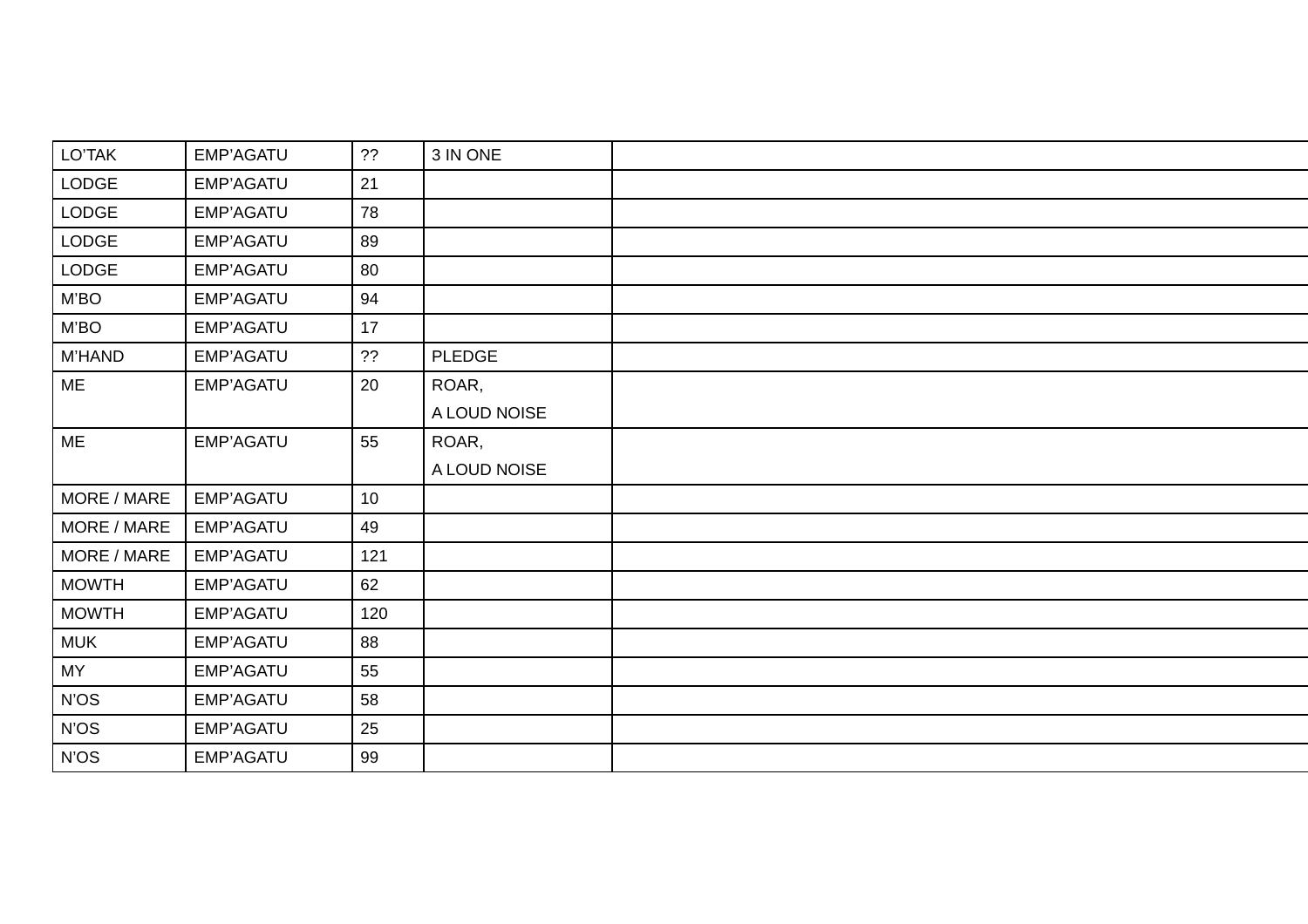| N'SAU       | <b>EMP'AGATU</b> | 22             | <b>INFIDEL</b>                    |                                                                              |
|-------------|------------------|----------------|-----------------------------------|------------------------------------------------------------------------------|
| <b>NQUI</b> | EMP'AGATU        | 86             | <b>OF</b><br><b>DESIROUS</b>      |                                                                              |
|             |                  |                | <b>FLIGHT</b>                     |                                                                              |
| $\mathsf O$ | EMP'AGATU        | $\overline{2}$ | <b>SKY</b>                        | <b>SAPHAH SE'MOIN 2</b>                                                      |
| OM / ON'M   | EMP'AGATU        | ??             | ALL THINGS UNDER                  | SAPHAH SE'MOIN 54; BIENE 23; 28; PHOENCE 56; I'HIN 2; HO'ED 3,8-9; M'HAK 112 |
|             |                  |                | THE SKY                           |                                                                              |
| OM / ON'M   | EMP'AGATU        | ??             |                                   | ALL THINGS UNDER   LORD'S 3RD 1.6 (MEXICO)                                   |
|             |                  |                | THE SKY                           |                                                                              |
| OM / ON'M   | EMP'AGATU        | ??             | ALL THINGS UNDER                  | DIVINITY 6.9                                                                 |
|             |                  |                | THE SKY                           |                                                                              |
| OM / ON'M   | <b>EMP'AGATU</b> | ??             | ALL THINGS UNDER   LORD'S 5TH 1.2 |                                                                              |
|             |                  |                | THE SKY                           |                                                                              |
| OM / ON'M   | <b>EMP'AGATU</b> | ??             | ALL THINGS UNDER                  | FRAGAPATTI 20.12                                                             |
|             |                  |                | THE SKY                           |                                                                              |
| OS'SO       | <b>EMP'AGATU</b> | 22             | <b>STONE</b>                      |                                                                              |
|             |                  |                | <b>INSTRUMENTS</b>                |                                                                              |
| <b>OSE</b>  | EMP'AGATU        | 9              |                                   |                                                                              |
| OSE         | <b>EMP'AGATU</b> | 106            |                                   |                                                                              |
| OSE         | EMP'AGATU        | 116            |                                   |                                                                              |
| <b>OWIF</b> | EMP'AGATU        | $\mathbf{1}$   | ALEF, A PREFIX                    |                                                                              |
| OWIF        | EMP'AGATU        | 100            | ALEF, A PREFIX                    |                                                                              |
| OWIF        | EMP'AGATU        | 101            | ALEF, A PREFIX                    |                                                                              |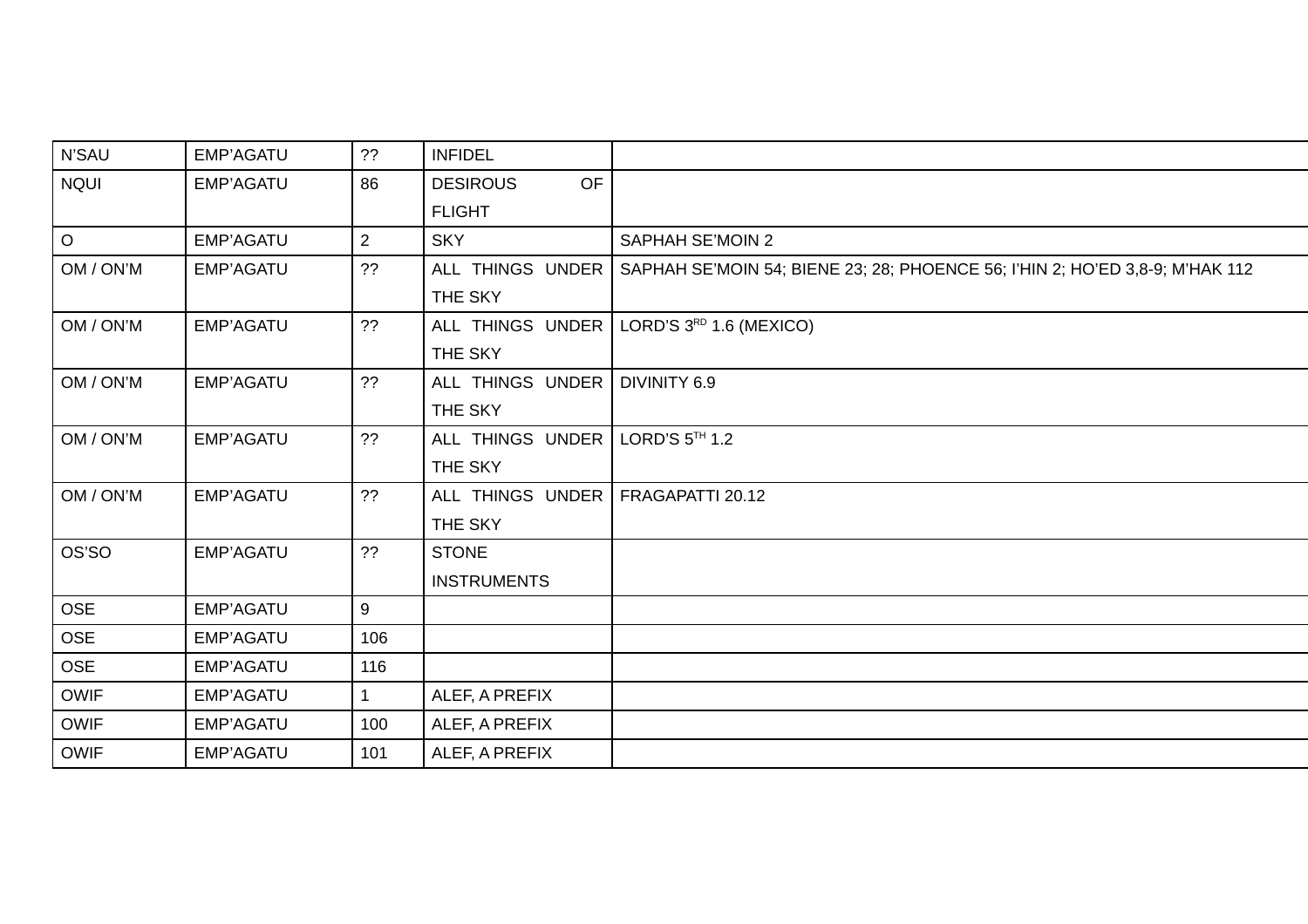| <b>OWIF</b> | <b>EMP'AGATU</b> | 102            | ALEF, A PREFIX         |                                                           |
|-------------|------------------|----------------|------------------------|-----------------------------------------------------------|
| <b>OWIF</b> | EMP'AGATU        | 103            | ALEF, A PREFIX         |                                                           |
| <b>OWIF</b> | EMP'AGATU        | 104            | ALEF, A PREFIX         |                                                           |
| <b>OWIF</b> | EMP'AGATU        | 105            | ALEF, A PREFIX         |                                                           |
| <b>OWNG</b> | <b>EMP'AGATU</b> | 22             | <b>ALL GROWTH</b>      |                                                           |
|             |                  |                | <b>COMES FROM</b>      |                                                           |
|             |                  |                | <b>RESISTING</b>       |                                                           |
|             |                  |                | <b>DARKNESS</b>        |                                                           |
| PE          | EMP'AGATU        | 58             |                        |                                                           |
| PI'SU       | EMP'AGATU        | ??             | MORTALS & ANGELS       |                                                           |
|             |                  |                | <b>COMING TOGETHER</b> |                                                           |
| <b>POR</b>  | EMP'AGATU        | 22             |                        |                                                           |
| <b>POR</b>  | EMP'AGATU        | 29             |                        |                                                           |
| <b>POR</b>  | EMP'AGATU        | 28             |                        |                                                           |
| <b>POR</b>  | <b>EMP'AGATU</b> | 59             |                        |                                                           |
| QU'AG       | EMP'AGATU        | 22             | <b>FOOD</b>            |                                                           |
| QUI         | EMP'AGATU        | $\overline{7}$ | <b>FORCE</b>           |                                                           |
| <b>RAY</b>  | <b>EMP'AGATU</b> | ??             | <b>TRUTH</b>           | SAPHAH SE'MOIN 6                                          |
| <b>RAY</b>  | EMP'AGATU        | ??             | <b>TRUTH</b>           | SAPHAH SE'MOIN 49                                         |
| <b>RAY</b>  | EMP'AGATU        | ??             | <b>TRUTH</b>           | COSMOGONY 1.35, 1.43, 2.32-33, 3.3, 3.21, 4.16, 5.1, 6.15 |
| <b>RAY</b>  | EMP'AGATU        | 22             | <b>TRUTH</b>           | CPENTA-ARMIJ 9.15,13.2                                    |
| <b>RAY</b>  | EMP'AGATU        | ??             | <b>TRUTH</b>           | ES 13.37                                                  |
|             |                  |                |                        |                                                           |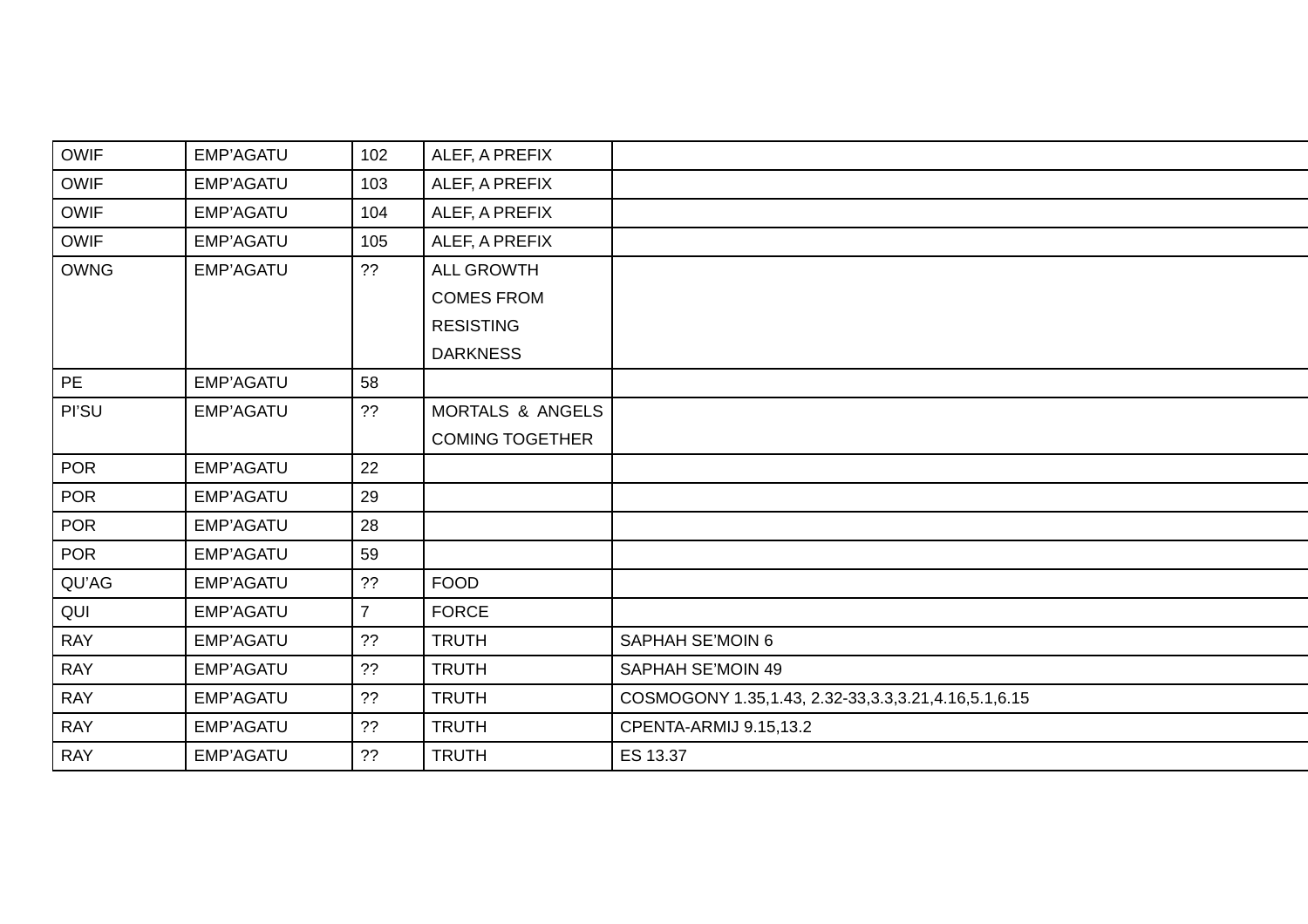| <b>RAY</b>    | EMP'AGATU        | ?? | <b>TRUTH</b>   | FRAGAPATTI 1.12                                             |
|---------------|------------------|----|----------------|-------------------------------------------------------------|
| <b>RAY</b>    | <b>EMP'AGATU</b> | 22 | <b>TRUTH</b>   | GRATIYUS 8.17                                               |
| <b>RAY</b>    | EMP'AGATU        | ?? | <b>TRUTH</b>   | INSPIRATION 1.4,1.6-7                                       |
| <b>RAY</b>    | EMP'AGATU        | 22 | <b>TRUTH</b>   | JUDGMENT 16.2                                               |
| <b>RAY</b>    | <b>EMP'AGATU</b> | ?? | <b>TRUTH</b>   | <b>LIKA 17.20</b>                                           |
| <b>RAY</b>    | EMP'AGATU        | ?? | <b>TRUTH</b>   | SETHANTES 1.27, 7.15, 16.14, 19.14, 19.17-18, 19.32, 20.1-2 |
| <b>RAY</b>    | EMP'AGATU        | ?? | <b>TRUTH</b>   | <b>WARS 19.21</b>                                           |
| <b>RAY</b>    | <b>EMP'AGATU</b> | ?? | <b>TRUTH</b>   | ESKRA 16.50,60.27                                           |
| <b>RIT</b>    | EMP'AGATU        | 3  |                |                                                             |
| <b>RIT</b>    | EMP'AGATU        | 23 |                |                                                             |
| <b>ROE</b>    | <b>EMP'AGATU</b> | 56 |                | PRAISE ROE                                                  |
| <b>ROE</b>    | EMP'AGATU        | 90 |                | PRAISE ROE                                                  |
| S'ORE / S'ARE | EMP'AGATU        | 22 | PICTURE OF     |                                                             |
|               |                  |    | MORE / MARE    |                                                             |
| <b>SA</b>     | <b>EMP'AGATU</b> | 41 | <b>DEATH</b>   | COSMOGONY 7.18 ORACHNEBUAHGALAH 441                         |
| <b>SA</b>     | EMP'AGATU        | 41 | <b>DEATH</b>   | SAPHAH28SE'MOIN 1, 19, 35, 61; I'HIN 2, KII 3               |
| SA'GA         | <b>EMP'AGATU</b> | 72 |                |                                                             |
| <b>SACX</b>   | EMP'AGATU        | ?? | <b>HARVEST</b> |                                                             |
| SAM'AOMS      | EMP'AGATU        | 23 |                |                                                             |
| SAM'AOMS      | <b>EMP'AGATU</b> | 70 |                |                                                             |
| SAM'DO        | EMP'AGATU        | 3  |                |                                                             |
| SAM'DO        | EMP'AGATU        | 43 |                |                                                             |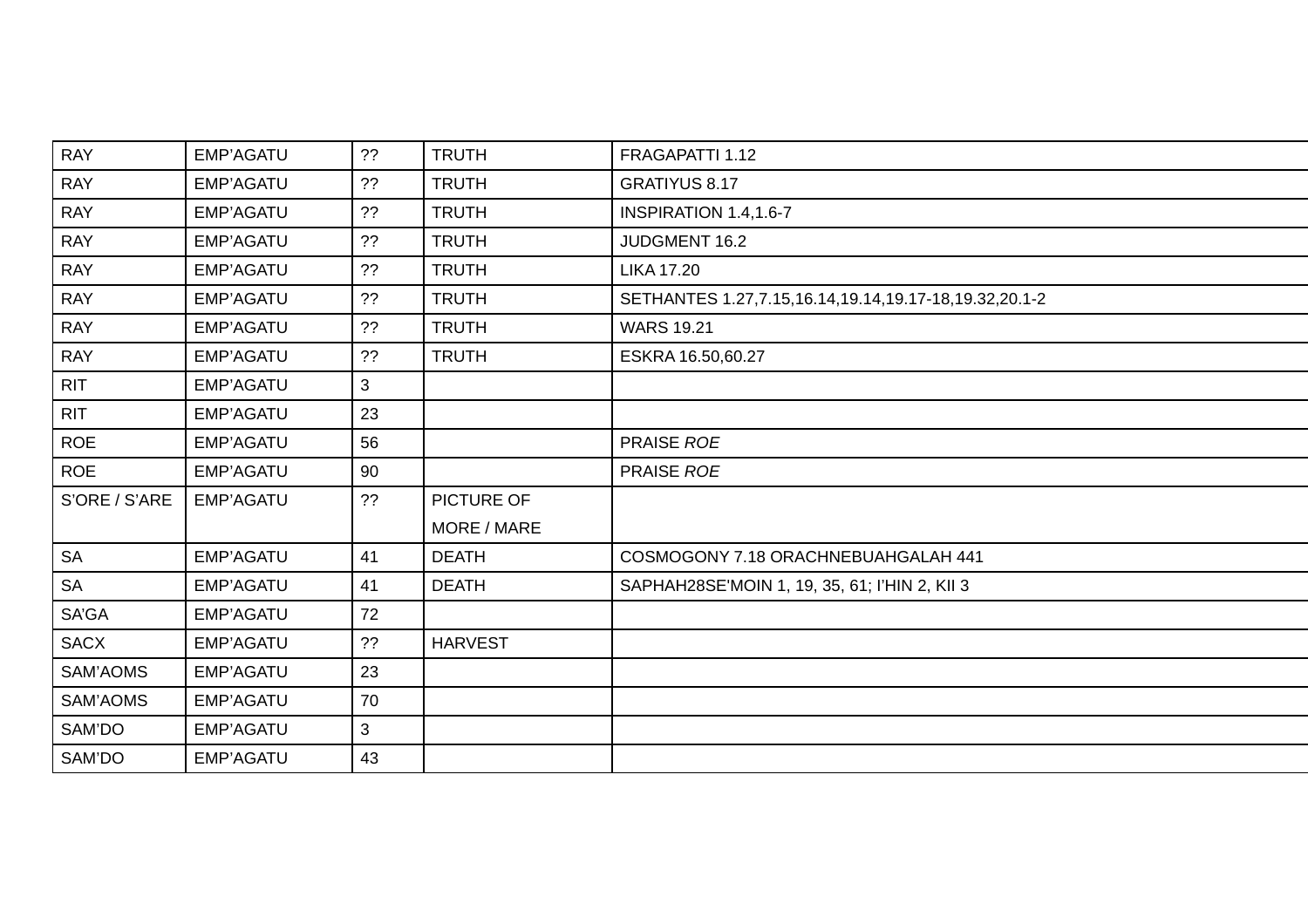| <b>SIAS</b> | EMP'AGATU | 72 | <b>ALTAR OF INCENSE</b>        | PRAISE SIAS (23) |
|-------------|-----------|----|--------------------------------|------------------|
| SIG         | EMP'AGATU | 26 |                                |                  |
| SIG         | EMP'AGATU | 27 |                                |                  |
| <b>SIG</b>  | EMP'AGATU | 58 |                                |                  |
| SIG         | EMP'AGATU | 68 |                                |                  |
| SISU        | EMP'AGATU | 79 |                                |                  |
| <b>SUE</b>  | EMP'AGATU | ?? | <b>THE</b><br><b>CREATOR'S</b> |                  |
|             |           |    | <b>VOICE</b><br>IS<br>IN THE   |                  |
|             |           |    | <b>BIRDS</b>                   |                  |
| <b>TE</b>   | EMP'AGATU | 50 |                                |                  |
| <b>TE</b>   | EMP'AGATU | 69 |                                |                  |
| <b>TE</b>   | EMP'AGATU | 62 |                                |                  |
| <b>TE</b>   | EMP'AGATU | 54 |                                |                  |
| <b>TOE</b>  | EMP'AGATU | 95 |                                |                  |
| TOI         | EMP'AGATU | ?? | <b>TIME</b>                    |                  |
| TU          | EMP'AGATU | 38 | ETHEREAN WORLD                 | <b>LIKA 1.17</b> |
| TU          | EMP'AGATU | 38 | ETHEREAN WORLD                 | SAPHAH I'HIN 2   |
| TU          | EMP'AGATU | 78 | <b>FAITHIST TRIBE</b>          | <b>LIKA 1.17</b> |
| TU          | EMP'AGATU | 78 | <b>FAITHIST TRIBE</b>          | SAPHAH I'HIN 2   |
| TU          | EMP'AGATU | 79 | <b>FAITHIST TRIBE</b>          | <b>LIKA 1.17</b> |
| TU          | EMP'AGATU | 79 | <b>FAITHIST TRIBE</b>          | SAPHAH I'HIN 2   |
| <b>UMB</b>  | EMP'AGATU | 28 | <b>PLUMB</b>                   |                  |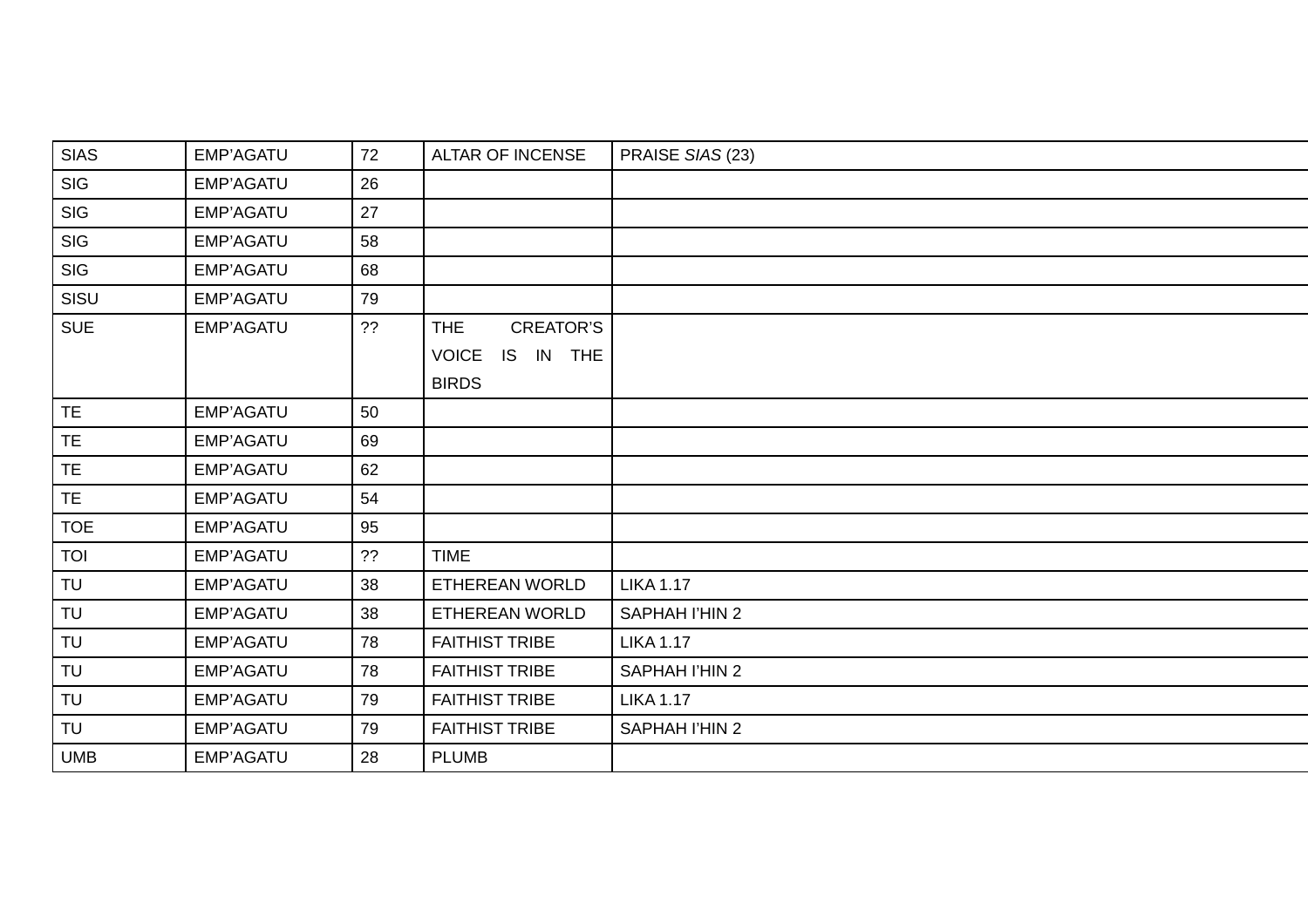| <b>UN</b>    | EMP'AGATU           | ??  | <b>DEAF</b>                      |                                     |
|--------------|---------------------|-----|----------------------------------|-------------------------------------|
| USS / SA'USS | <b>EMP'AGATU</b>    | 41  | ALL THINGS<br>ARE                |                                     |
|              |                     |     | <b>AGAINST ALL THINGS</b>        |                                     |
| VIL          | <b>EMP'AGATU</b>    | ??  | <b>INVENTION</b>                 | SAPHAH BEINE EARTHLY DESIRE (15)    |
| W            | EMP'AGATU           | ??  | ALL FOR MAN                      |                                     |
| <b>WOT</b>   | EMP'AGATU           | ??  | <b>SEASONS</b>                   |                                     |
| X'HAND       | <b>EMP'AGATU</b>    | 91  | <b>PALMISTRY</b>                 |                                     |
| X'SAM        | EMP'AGATU           | ??  | 3<br><b>THE</b><br><b>GREAT</b>  |                                     |
|              |                     |     | <b>DARKNESSES</b><br>AND         |                                     |
|              |                     |     | <b>LESSER</b><br><b>THE</b><br>3 |                                     |
|              |                     |     | <b>DARKNESSES</b>                |                                     |
| YA           | <b>EMP'AGATU</b>    | 98  |                                  |                                     |
| <b>YIM</b>   | EMP'AGATU           | 55  |                                  |                                     |
| YIM          | EMP'AGATU           | 5   |                                  |                                     |
| ZEI          | <b>EMP'AGATU</b>    | 31  |                                  |                                     |
| ZHE          | <b>EMP'AGATU</b>    | 62  |                                  |                                     |
| A'JI         | <b>ORACHNEBUAHG</b> | 120 | <b>SEMI-DARK</b>                 | APH 2.4, ,3.21, 3.23-27, 3.30, 27.7 |
|              | <b>ALAH</b>         |     |                                  | APOLLO 9.3, 15.5                    |
|              |                     |     |                                  | AH SHONG 6.4                        |
|              |                     |     |                                  | BEN 4.29, PLATES 32, 39, 41         |
|              |                     |     |                                  | CPENTA-ARMIJ 2.20, 10.5             |
|              |                     |     |                                  | COSMOGONY 8.1-2, 8.6, 8.8-9         |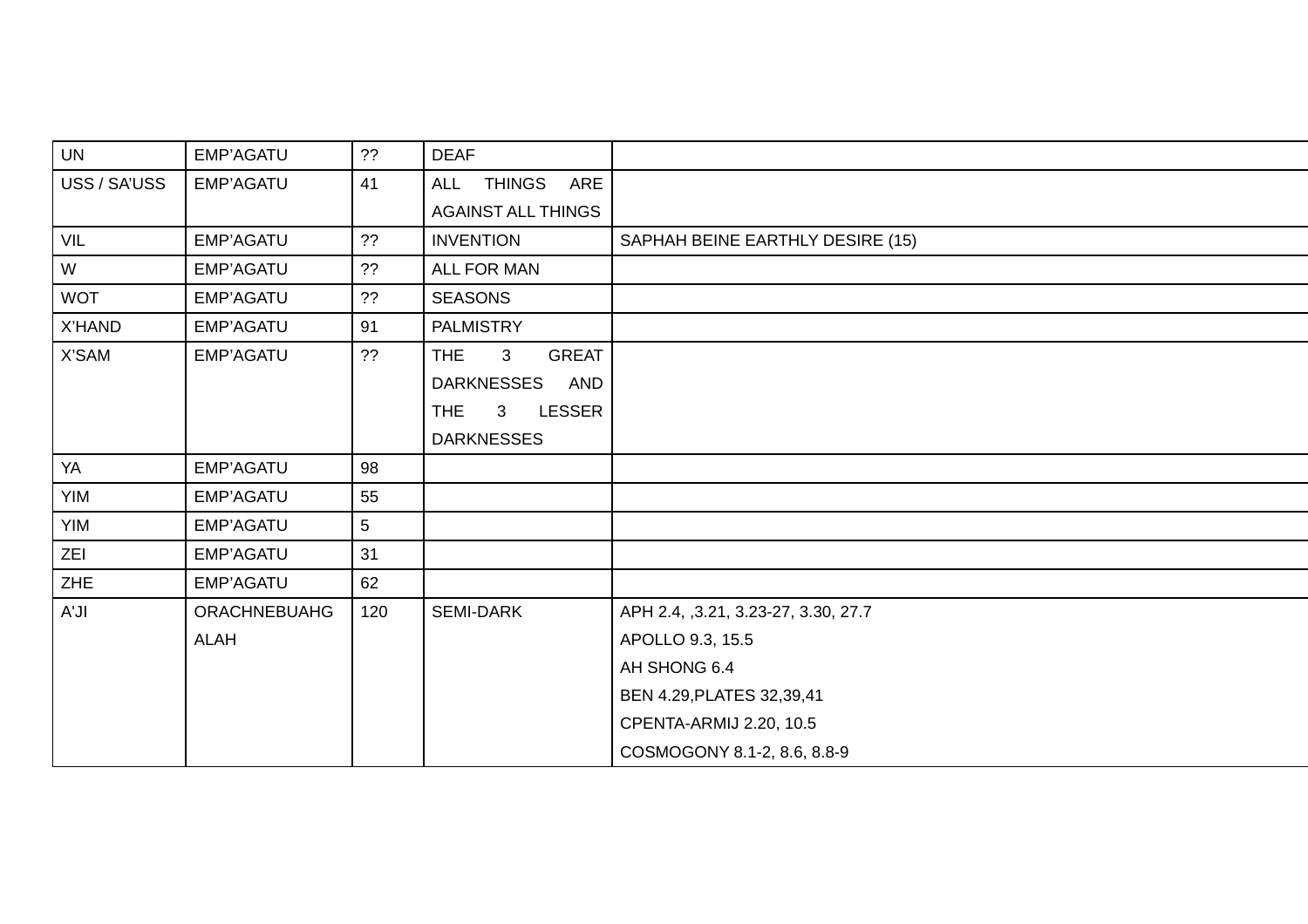|      |                     |     |                  | DIVINITY 8.8,10.8,13.16-18,14.1,14.3,15.9-13,16.1-3,16.14,17.2 |
|------|---------------------|-----|------------------|----------------------------------------------------------------|
|      |                     |     |                  | ES 3.20, 4.6, 8.7                                              |
|      |                     |     |                  | ESKRA 2.7, 9.3, 9.7, 9.12, 11.4, 12.5, 14.4, 16.51, 17.4, 59.4 |
|      |                     |     |                  | FRAGAPATTI 2.9, 3.4, 3.11, 4.10, 34.15, 35.8                   |
|      |                     |     |                  | JEHOVIH 2.8, 3.3, 4.2, 6.5                                     |
|      |                     |     |                  | LIKA 1.10, 1.25, 3.4, 11.11                                    |
|      |                     |     |                  | LORD'S 1ST 1.40                                                |
|      |                     |     |                  | LORD'S 5 <sup>™</sup> 5.10                                     |
|      |                     |     |                  | OSIRIS 7.1                                                     |
|      |                     |     |                  | SAPHAH SE'MOIN 56, 57,58                                       |
|      |                     |     |                  | SETHANTES 1.11, 1.33, 18.6-7, 19.17                            |
|      |                     |     |                  | SUE 4.13, 7.20                                                 |
|      |                     |     |                  | SYNOPSIS 1.25-26, 2.15, 2.18, 3.3, 3.29                        |
|      |                     |     |                  | THOR 4.2, 4.11-12, 6.12                                        |
|      |                     |     |                  | WARS 8.2,8.27,39.1                                             |
| A'JI | <b>ORACHNEBUAHG</b> | 36  | <b>SEMI-DARK</b> | See above                                                      |
|      | <b>ALAH</b>         |     |                  |                                                                |
| A'JI | <b>ORACHNEBUAHG</b> | 30  | <b>SEMI-DARK</b> | See above                                                      |
|      | <b>ALAH</b>         |     |                  |                                                                |
| A'JI | <b>ORACHNEBUAHG</b> | 280 | <b>SEMI-DARK</b> | See above                                                      |
|      | ALAH                |     |                  |                                                                |
| A'JI | <b>ORACHNEBUAHG</b> | 666 | <b>SEMI-DARK</b> | SEE ABOVE                                                      |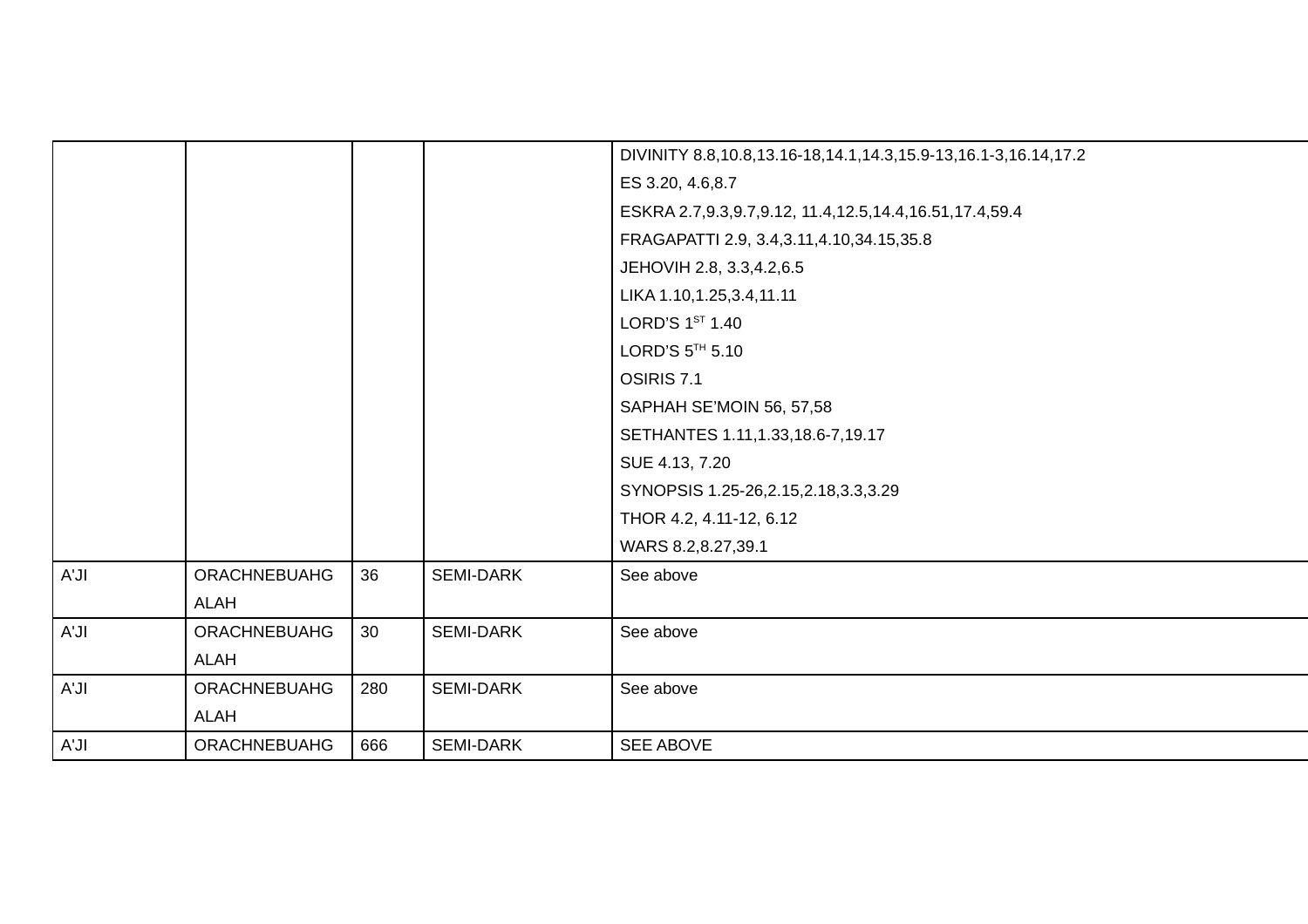|                | <b>ALAH</b>         |     |                |              |                                          |
|----------------|---------------------|-----|----------------|--------------|------------------------------------------|
| A'JI           | <b>ORACHNEBUAHG</b> | 66  | SEMI-DARK      |              | SEE ABOVE                                |
|                | <b>ALAH</b>         |     |                |              |                                          |
| <b>ABRAM</b>   | <b>ORACHNEBUAHG</b> | 9   | <b>PROPHET</b> |              | CPENTA-ARMIJ 4:11, 4:13, 5:9, 10:8, 11:9 |
|                | ALAH                |     |                |              |                                          |
| <b>ALIA</b>    | <b>ORACHNEBUAHG</b> | 248 |                |              |                                          |
|                | <b>ALAH</b>         |     |                |              |                                          |
| ANOS           | <b>ORACHNEBUAHG</b> | 74  |                |              |                                          |
|                | <b>ALAH</b>         |     |                |              |                                          |
| <b>ATU</b>     | <b>ORACHNEBUAHG</b> | 441 |                |              |                                          |
|                | ALAH                |     |                |              |                                          |
| <b>BA32</b>    | <b>ORACHNEBUAHG</b> | 467 | ALGONQUIN      | <b>CHIEF</b> | SAPHAH IHIN 2                            |
|                | <b>ALAH</b>         |     | <b>TRIBE</b>   |              |                                          |
| <b>BAIS</b>    | <b>ORACHNEBUAHG</b> | 74  |                |              |                                          |
|                | ALAH                |     |                |              |                                          |
| <b>BAN</b>     | <b>ORACHNEBUAHG</b> | 666 | ALGONQUIN      | <b>CHIEF</b> | SAPHAH IHIN 2                            |
|                | <b>ALAH</b>         |     | <b>TRIBE</b>   |              |                                          |
| <b>BETH</b>    | <b>ORACHNEBUAHG</b> | 999 |                |              |                                          |
|                | ALAH                |     |                |              |                                          |
| <b>BOI</b>     | <b>ORACHNEBUAHG</b> | 476 |                |              |                                          |
|                | <b>ALAH</b>         |     |                |              |                                          |
| <b>BRAAHEN</b> | <b>ORACHNEBUAHG</b> | 99  |                |              |                                          |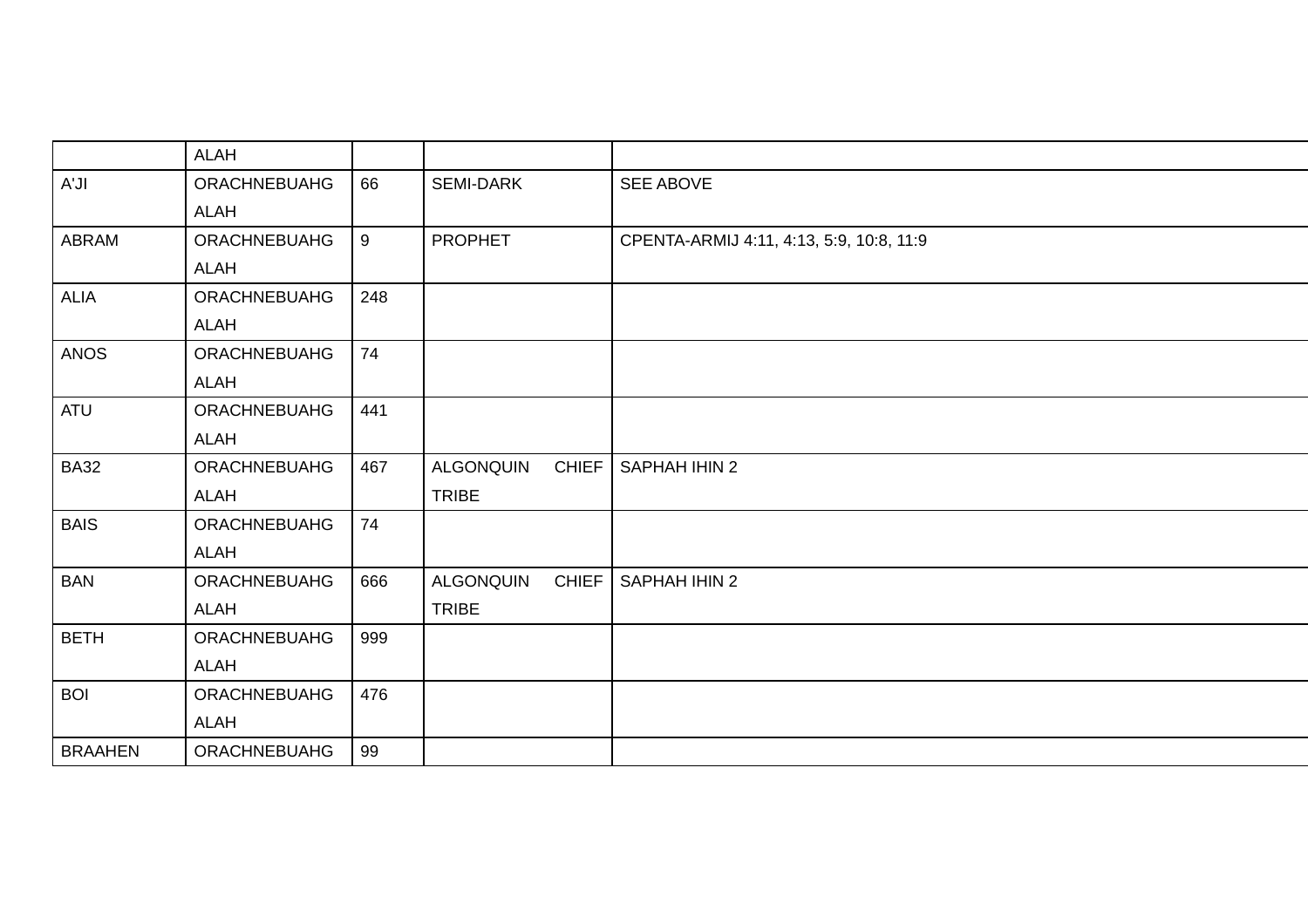|                  | ALAH                |     |                        |                                 |
|------------------|---------------------|-----|------------------------|---------------------------------|
| C'TA'            | <b>ORACHNEBUAHG</b> | 126 |                        |                                 |
|                  | <b>ALAH</b>         |     |                        |                                 |
| <b>CERE</b>      | <b>ORACHNEBUAHG</b> | 11  |                        |                                 |
|                  | <b>ALAH</b>         |     |                        |                                 |
| <b>CERES</b>     | <b>ORACHNEBUAHG</b> | 111 | ASTEROID (8)           | APH 3:30                        |
|                  | <b>ALAH</b>         |     |                        |                                 |
| <b>CERES</b>     | <b>ORACHNEBUAHG</b> | 111 | ASTEROID (8)           | PLATE 36                        |
|                  | <b>ALAH</b>         |     |                        |                                 |
| <b>CERES</b>     | <b>ORACHNEBUAHG</b> | 111 | <b>ASTEROID</b>        | SAPHAH, ANUBIS 18               |
|                  | <b>ALAH</b>         |     |                        |                                 |
| <b>CERET</b>     | <b>ORACHNEBUAHG</b> | 112 |                        |                                 |
|                  | <b>ALAH</b>         |     |                        |                                 |
| <b>CERIV</b>     | <b>ORACHNEBUAHG</b> | 48  |                        |                                 |
|                  | <b>ALAH</b>         |     |                        |                                 |
| <b>CRA</b>       | <b>ORACHNEBUAHG</b> | 98  |                        |                                 |
|                  | <b>ALAH</b>         |     |                        |                                 |
| C <sub>T</sub> A | <b>ORACHNEBUAHG</b> | 126 |                        |                                 |
|                  | <b>ALAH</b>         |     |                        |                                 |
| DHI              | <b>ORACHNEBUAHG</b> | 408 | YA-LA-PESTA            | 8   COSMOGONY YA-LA-PESTA337:18 |
|                  | <b>ALAH</b>         |     | <b>CHANGES (=1245)</b> |                                 |
| DHI              | <b>ORACHNEBUAHG</b> | 408 | YA-LA-PESTA<br>8       | COSMOGONY YA-LA-PESTA337:18     |
|                  |                     |     |                        |                                 |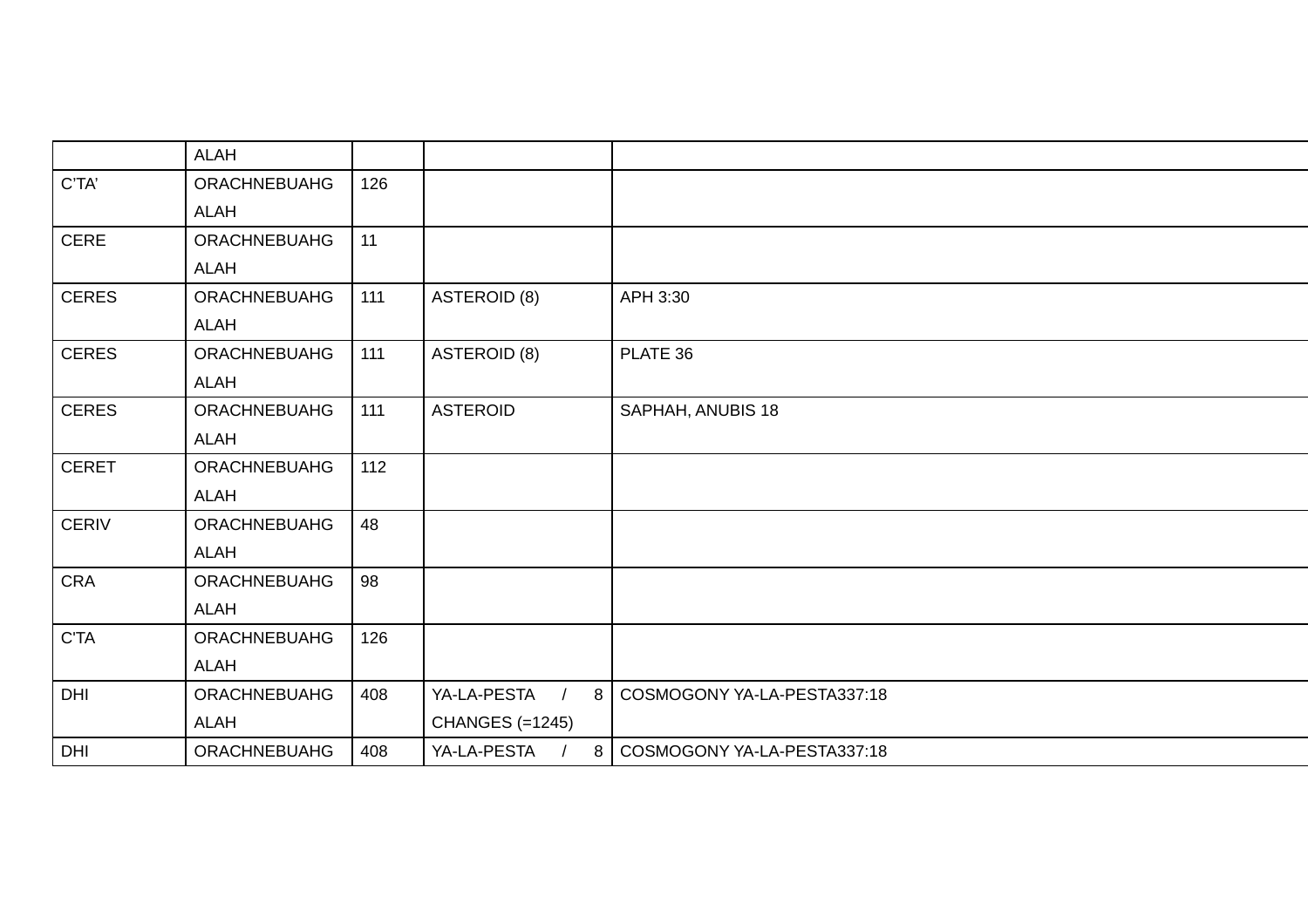|                | <b>ALAH</b>         |                | CHANGES (=326) |                 |
|----------------|---------------------|----------------|----------------|-----------------|
| <b>DHU</b>     | <b>ORACHNEBUAHG</b> | 69             |                |                 |
|                | <b>ALAH</b>         |                |                |                 |
| <b>DIE</b>     | <b>ORACHNEBUAHG</b> | 100            |                |                 |
|                | ALAH                |                |                |                 |
| <b>DRIVIIS</b> | ORACHNEBUAHG        | $6\phantom{.}$ |                |                 |
|                | <b>ALAH</b>         |                |                |                 |
| <b>EARAS</b>   | ORACHNEBUAHG        | 80             |                |                 |
|                | ALAH                |                |                |                 |
| <b>EDITH</b>   | <b>ORACHNEBUAHG</b> | 111            |                |                 |
|                | ALAH                |                |                |                 |
| <b>EMMON</b>   | <b>ORACHNEBUAHG</b> | 444            |                |                 |
|                | <b>ALAH</b>         |                |                |                 |
| <b>EMON</b>    | <b>ORACHNEBUAHG</b> | 44             |                |                 |
|                | <b>ALAH</b>         |                |                |                 |
| <b>ETA</b>     | <b>ORACHNEBUAHG</b> | 344            |                |                 |
|                | <b>ALAH</b>         |                |                |                 |
| <b>ETUS</b>    | <b>ORACHNEBUAHG</b> | 42             |                |                 |
|                | ALAH                |                |                |                 |
| <b>FEIS</b>    | <b>ORACHNEBUAHG</b> | 11             |                |                 |
|                | <b>ALAH</b>         |                |                |                 |
| <b>FOE</b>     | <b>ORACHNEBUAHG</b> | 666            | ETHEREAN PLAIN | PRAISE - LAIS 3 |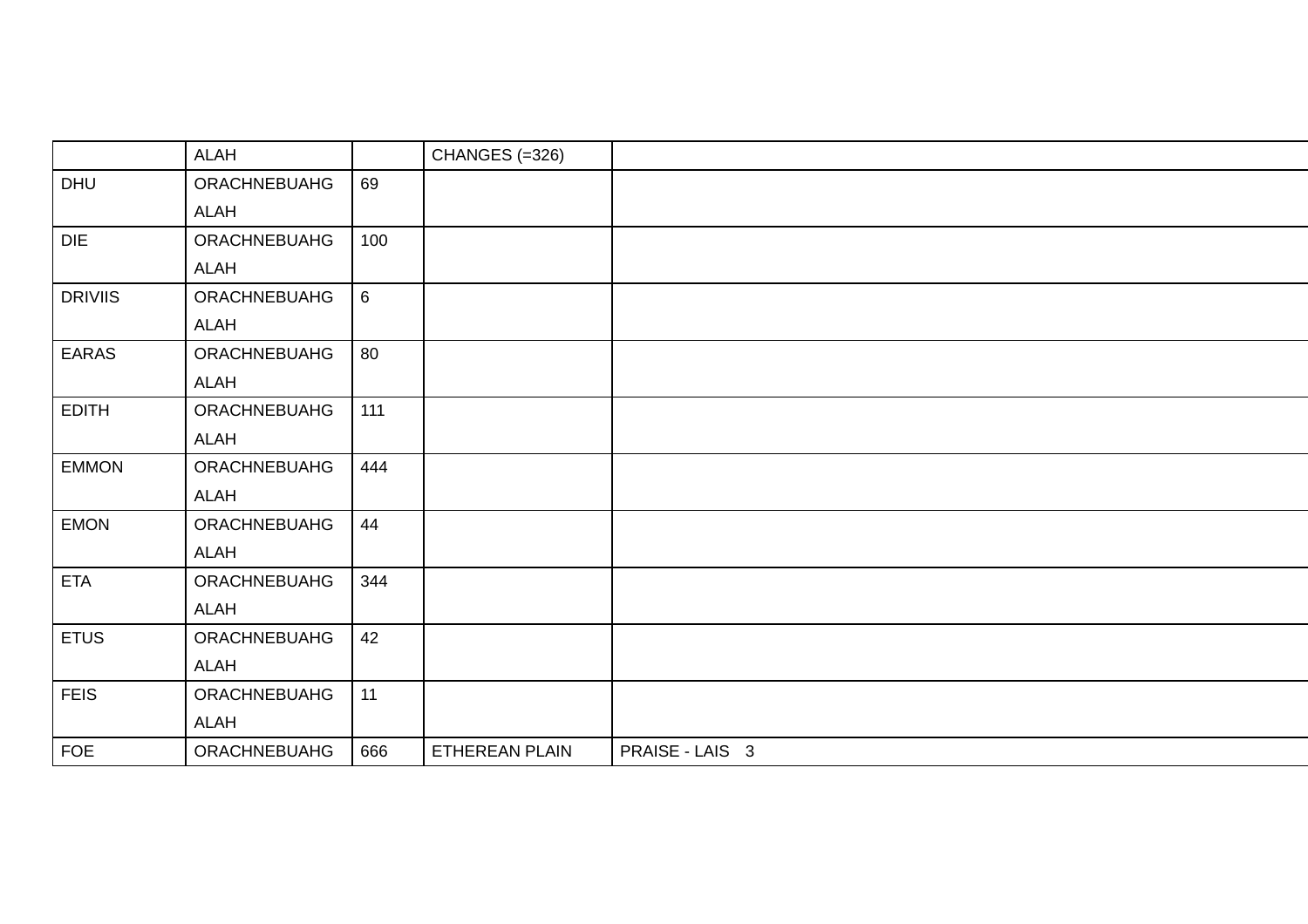|             | <b>ALAH</b>         |     |                        |                                               |
|-------------|---------------------|-----|------------------------|-----------------------------------------------|
| <b>FOE</b>  | <b>ORACHNEBUAHG</b> | 666 | 1060<br>(TWO<br>$\sim$ | COSMOGONY YA-LA-PESTA357:18                   |
|             | <b>ALAH</b>         |     | CHANGES)               |                                               |
| <b>FOOA</b> | <b>ORACHNEBUAHG</b> | 333 |                        |                                               |
|             | <b>ALAH</b>         |     |                        |                                               |
| <b>FOOR</b> | <b>ORACHNEBUAHG</b> | 333 |                        |                                               |
|             | <b>ALAH</b>         |     |                        |                                               |
| <b>FOOS</b> | <b>ORACHNEBUAHG</b> | 66  |                        |                                               |
|             | <b>ALAH</b>         |     |                        |                                               |
| <b>GOE</b>  | <b>ORACHNEBUAHG</b> | 400 | ANCESTOR LINE OF       | FIRST BOOK OF GOD, 8:4                        |
|             | <b>ALAH</b>         |     | ABRAHAM                |                                               |
| <b>GOE</b>  | <b>ORACHNEBUAHG</b> | 400 |                        | 4750 - NISTA (6 COSMOGONY YA-LA-PESTA357:18   |
|             | <b>ALAH</b>         |     | CHANGES)               |                                               |
| GOW         | <b>ORACHNEBUAHG</b> | 600 |                        | ANCESTOR LINE OF   FIRST BOOK OF GOD, 2:2,2:8 |
|             | <b>ALAH</b>         |     | <b>PO35</b>            |                                               |
| GOW         | <b>ORACHNEBUAHG</b> | 600 | ANIMAL (CHINE)         | SAPHAH, SE'MOIN 70                            |
|             | <b>ALAH</b>         |     |                        |                                               |
| GOW         | <b>ORACHNEBUAHG</b> | 600 | COW                    | SAPHAH, KII 3                                 |
|             | <b>ALAH</b>         |     |                        |                                               |
| GOW         | <b>ORACHNEBUAHG</b> | 600 | I'HIN TRIBES           | SAPHAH IHIN 2                                 |
|             | <b>ALAH</b>         |     |                        |                                               |
| GOW         | <b>ORACHNEBUAHG</b> | 500 |                        | ANCESTOR LINE OF   FIRST BOOK OF GOD, 2:2,2:8 |
|             |                     |     |                        |                                               |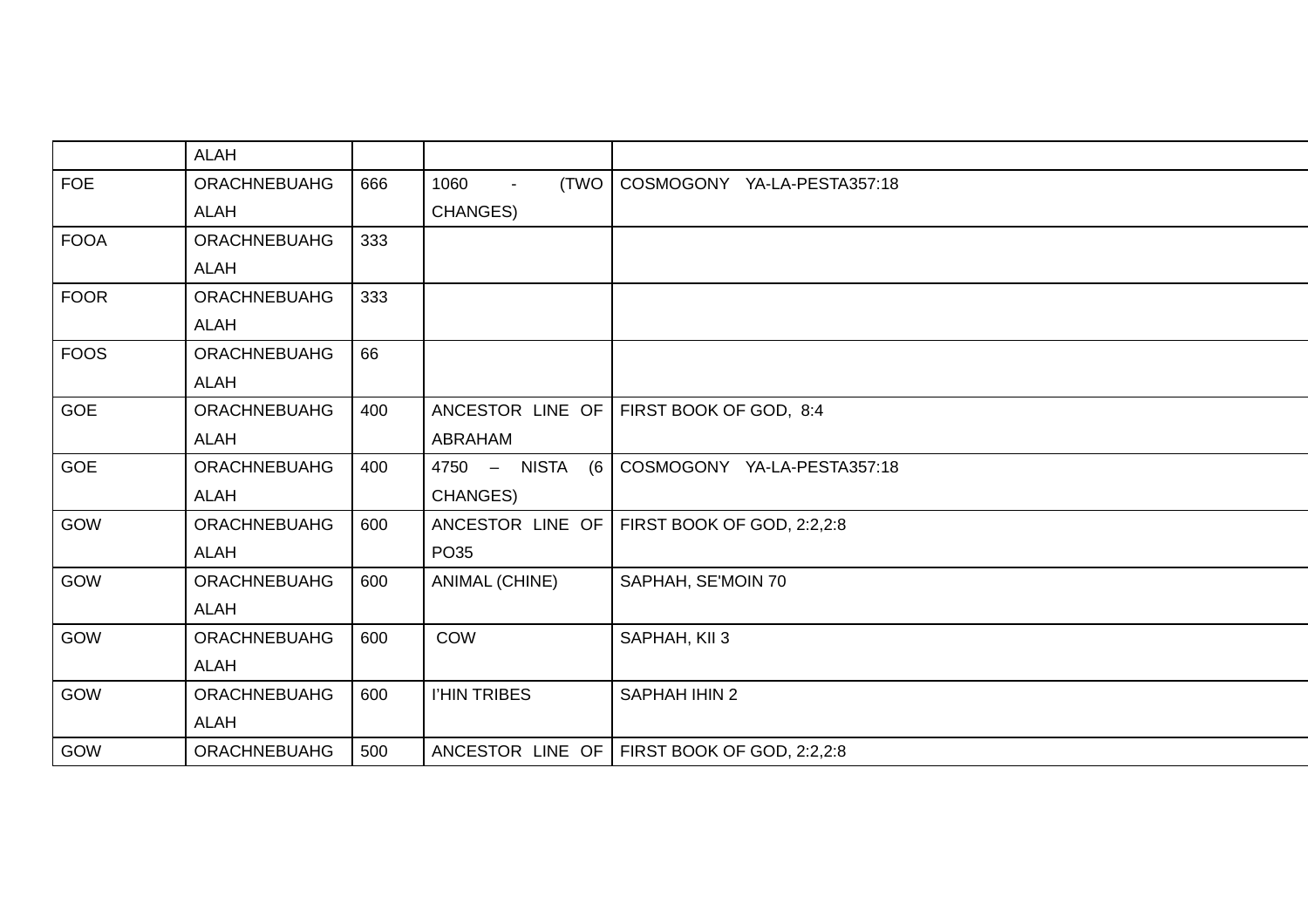|     | <b>ALAH</b>         |     | PO36                  |                            |
|-----|---------------------|-----|-----------------------|----------------------------|
| GOW | <b>ORACHNEBUAHG</b> | 500 | <b>ANIMAL (CHINE)</b> | SAPHAH, SE'MOIN 70         |
|     | <b>ALAH</b>         |     |                       |                            |
| GOW | <b>ORACHNEBUAHG</b> | 500 | COW                   | SAPHAH, KII 3              |
|     | <b>ALAH</b>         |     |                       |                            |
| GOW | <b>ORACHNEBUAHG</b> | 500 | I'HIN TRIBES          | SAPHAH IHIN 2              |
|     | <b>ALAH</b>         |     |                       |                            |
| GOW | <b>ORACHNEBUAHG</b> | 200 | ANCESTOR LINE OF      | FIRST BOOK OF GOD, 2:2,2:8 |
|     | <b>ALAH</b>         |     | PO36                  |                            |
| GOW | <b>ORACHNEBUAHG</b> | 200 | ANIMAL (CHINE)        | SAPHAH, SE'MOIN 70         |
|     | <b>ALAH</b>         |     |                       |                            |
| GOW | <b>ORACHNEBUAHG</b> | 200 | COW                   | SAPHAH KII 3               |
|     | <b>ALAH</b>         |     |                       |                            |
| GOW | <b>ORACHNEBUAHG</b> | 200 | I'HIN TRIBES          | SAPHAH IHIN 2              |
|     | <b>ALAH</b>         |     |                       |                            |
| GOW | <b>ORACHNEBUAHG</b> | 111 | ANCESTOR LINE OF      | FIRST BOOK OF GOD, 2:2,2:8 |
|     | <b>ALAH</b>         |     | PO36                  |                            |
| GOW | <b>ORACHNEBUAHG</b> | 111 | ANIMAL (CHINE)        | SAPHAH, SE'MOIN 70         |
|     | <b>ALAH</b>         |     |                       |                            |
| GOW | <b>ORACHNEBUAHG</b> | 111 | COW                   | <b>SAPHAH KII 3</b>        |
|     | <b>ALAH</b>         |     |                       |                            |
| GOW | <b>ORACHNEBUAHG</b> | 111 | I'HIN TRIBES          | SAPHAH I'HIN 2             |
|     |                     |     |                       |                            |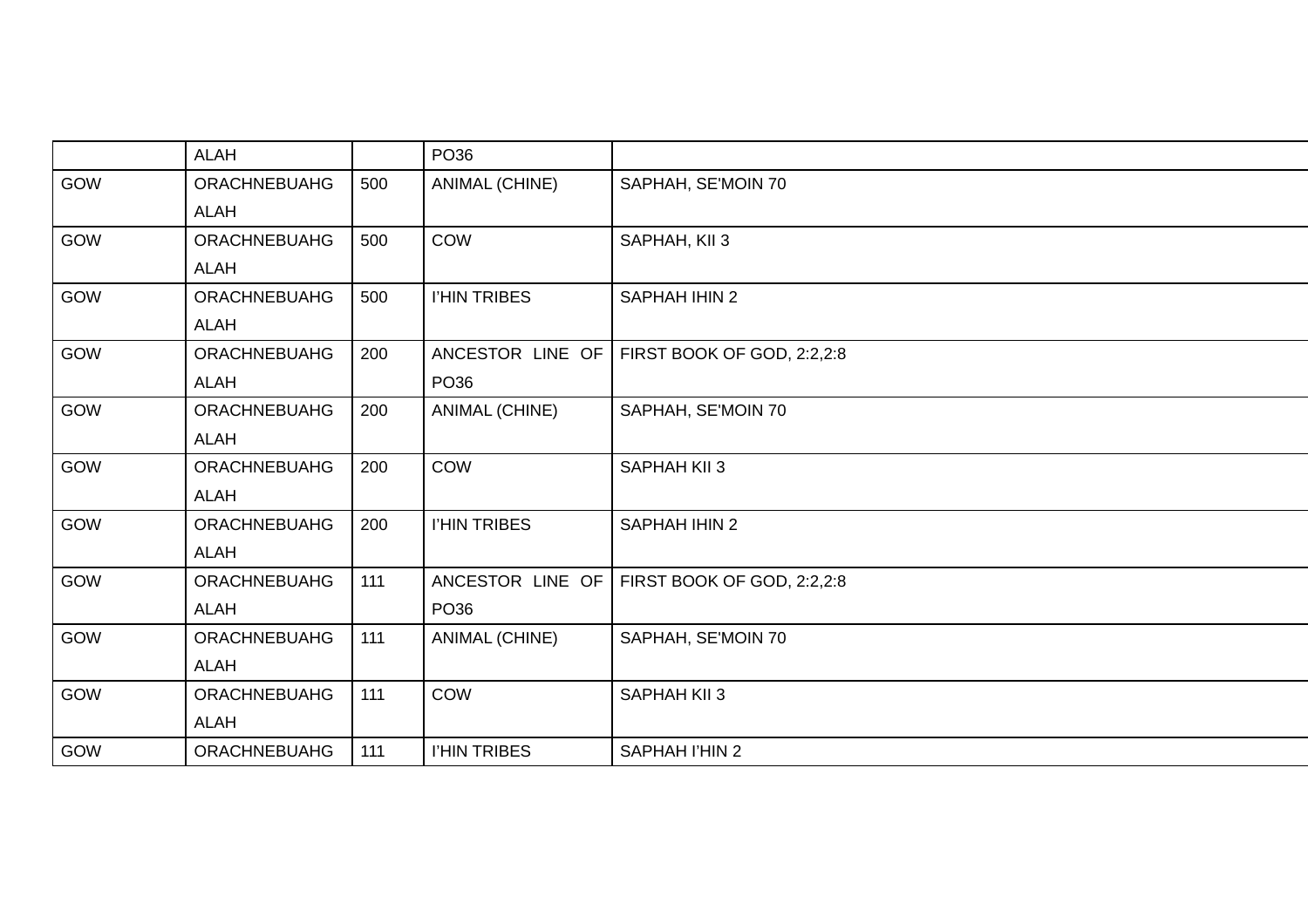|              | <b>ALAH</b>         |                |                      |                                                         |
|--------------|---------------------|----------------|----------------------|---------------------------------------------------------|
| GU37         | <b>ORACHNEBUAHG</b> | 888            |                      |                                                         |
|              | <b>ALAH</b>         |                |                      |                                                         |
| HA           | <b>ORACHNEBUAHG</b> | 10             | <b>LIGHTS</b>        | SAPHAH EMP'AGATU 7                                      |
|              | <b>ALAH</b>         |                |                      |                                                         |
| <b>HAA</b>   | <b>ORACHNEBUAHG</b> | 120            |                      |                                                         |
|              | <b>ALAH</b>         |                |                      |                                                         |
| <b>HAAS</b>  | <b>ORACHNEBUAHG</b> | 365            |                      | COSMOGONY 7.18 TABLE OF PROPHECY (365)                  |
|              | <b>ALAH</b>         |                |                      |                                                         |
| <b>HAAS</b>  | <b>ORACHNEBUAHG</b> | 365            |                      |                                                         |
|              | <b>ALAH</b>         |                |                      |                                                         |
| <b>HAG</b>   | <b>ORACHNEBUAHG</b> | 11             |                      |                                                         |
|              | <b>ALAH</b>         |                |                      |                                                         |
| <b>HAGAR</b> | <b>ORACHNEBUAHG</b> | 33             |                      |                                                         |
|              | <b>ALAH</b>         |                |                      |                                                         |
| <b>HAGGA</b> | <b>ORACHNEBUAHG</b> | 99             |                      |                                                         |
|              | <b>ALAH</b>         |                |                      |                                                         |
| HAI          | <b>ORACHNEBUAHG</b> | 110            |                      |                                                         |
|              | <b>ALAH</b>         |                |                      |                                                         |
| <b>HAIG</b>  | <b>ORACHNEBUAHG</b> | 18             |                      |                                                         |
|              | <b>ALAH</b>         |                |                      |                                                         |
| HAM          | <b>ORACHNEBUAHG</b> | $\overline{7}$ | I'HIN TRIBE IN EGYPT | THE LORD'S FIFTH BOOK 3.3-4, 3.9, 3.12, 3.14, 5.6, 5.13 |
|              |                     |                |                      |                                                         |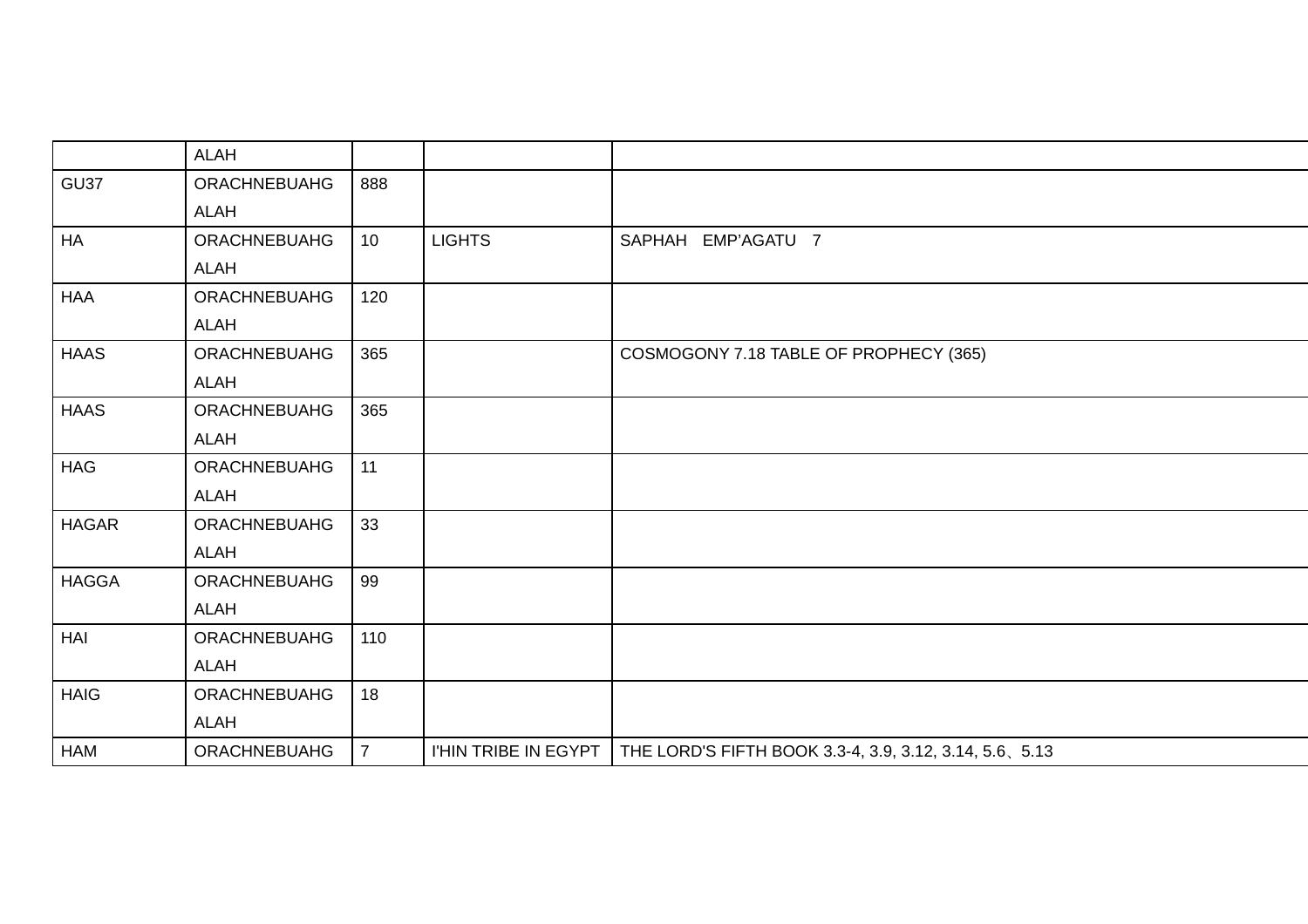|                | <b>ALAH</b>         |                |                          |                                                       |
|----------------|---------------------|----------------|--------------------------|-------------------------------------------------------|
| <b>HAM</b>     | <b>ORACHNEBUAHG</b> | $\overline{7}$ |                          | I'HIN FLEET FROM   THE LORD'S FIRST BOOK 1.48, 1.6038 |
|                | <b>ALAH</b>         |                | <b>SUBMERSION</b><br>OF  |                                                       |
|                |                     |                | <b>PAN</b>               |                                                       |
| <b>HAM</b>     | <b>ORACHNEBUAHG</b> | $\overline{7}$ | I'HIN TRIBE IN EGYPT     | THE LORD'S THIRD BOOK 3.14                            |
|                | <b>ALAH</b>         |                |                          |                                                       |
| <b>HAM</b>     | <b>ORACHNEBUAHG</b> | $\overline{7}$ | <b>LAND OF EGYPT</b>     | FRAGAPATTI 2.16, 2.18, 7.3                            |
|                | <b>ALAH</b>         |                |                          |                                                       |
| <b>HAM</b>     | <b>ORACHNEBUAHG</b> | $\overline{7}$ | LAND OF EGYPT            | APH 3.30, 8.11, 12.7, 13.12, 14.5                     |
|                | <b>ALAH</b>         |                |                          |                                                       |
| <b>HAWH</b>    | <b>ORACHNEBUAHG</b> | 464            |                          |                                                       |
|                | <b>ALAH</b>         |                |                          |                                                       |
| H'HO           | <b>ORACHNEBUAHG</b> | 9              |                          |                                                       |
|                | <b>ALAH</b>         |                |                          |                                                       |
| H <sub>l</sub> | <b>ORACHNEBUAHG</b> | 666            |                          |                                                       |
|                | <b>ALAH</b>         |                |                          |                                                       |
| HO             | <b>ORACHNEBUAHG</b> | 999            | ETHEREAN WORLD           | <b>SUE 7.1</b>                                        |
|                | <b>ALAH</b>         |                | <b>GOVERNED BY NISTA</b> |                                                       |
| HO             | <b>ORACHNEBUAHG</b> | 999            | <b>ETHEREAN MARSH</b>    | PRAISE -- LAIS 5                                      |
|                | <b>ALAH</b>         |                |                          |                                                       |
| <b>HOHO</b>    | <b>ORACHNEBUAHG</b> | 99             |                          |                                                       |
|                | <b>ALAH</b>         |                |                          |                                                       |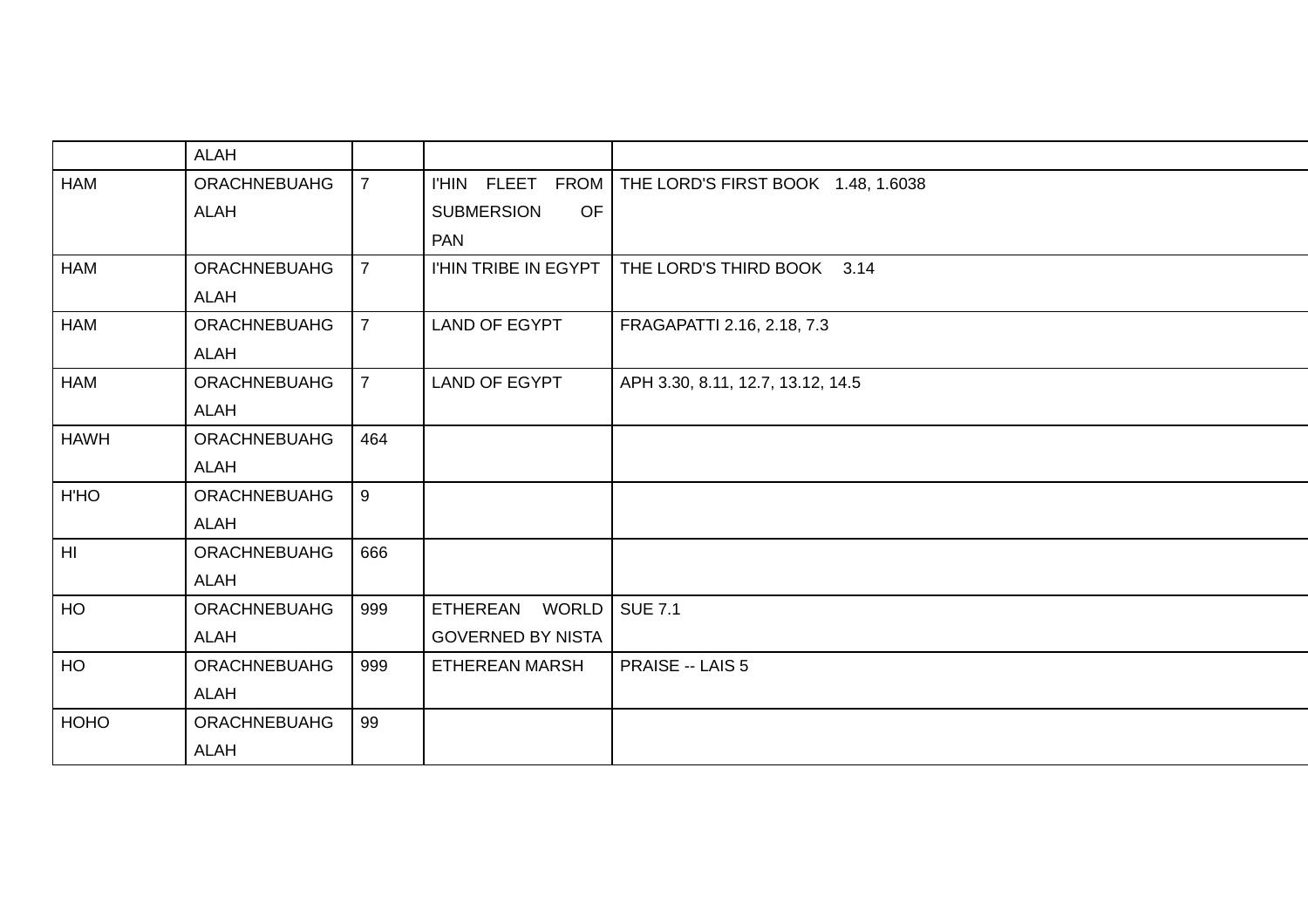| HOI         | <b>ORACHNEBUAHG</b> | 12  | (SE'MOIN # 6) THE | SAPHAH, SE'MOIN 6    |
|-------------|---------------------|-----|-------------------|----------------------|
|             | <b>ALAH</b>         |     | PENETRABLE<br>AND |                      |
|             |                     |     | THE IMPENETRABL   |                      |
| <b>HOIT</b> | <b>ORACHNEBUAHG</b> | 950 | ETHEREAN WORLD    | SUE 1.2-.14, 2.1     |
|             | <b>ALAH</b>         |     |                   |                      |
| <b>HOIT</b> | <b>ORACHNEBUAHG</b> | 950 | ETHEREAN SEA      | PRAISE -- LAIS 4     |
|             | <b>ALAH</b>         |     |                   |                      |
| <b>HOIT</b> | <b>ORACHNEBUAHG</b> | 950 | ETHEREAN SEA      | CEVORKUM (1768)      |
|             | <b>ALAH</b>         |     |                   |                      |
| HOOH        | <b>ORACHNEBUAHG</b> | 200 |                   |                      |
|             | <b>ALAH</b>         |     |                   |                      |
| <b>HY</b>   | <b>ORACHNEBUAHG</b> | 964 |                   |                      |
|             | <b>ALAH</b>         |     |                   |                      |
| <b>INE</b>  | <b>ORACHNEBUAHG</b> | 27  | ETHEREAN WORLD    | APH 3.23             |
|             | <b>ALAH</b>         |     |                   |                      |
| <b>INES</b> | <b>ORACHNEBUAHG</b> | 274 |                   |                      |
|             | <b>ALAH</b>         |     |                   |                      |
| <b>ITU</b>  | <b>ORACHNEBUAHG</b> | 674 |                   |                      |
|             | <b>ALAH</b>         |     |                   |                      |
| JI'AY       | <b>ORACHNEBUAHG</b> | 57  | SEMI-LIGHT        | SAPHAH SE'MOIN 57,58 |
|             | <b>ALAH</b>         |     |                   |                      |
| JI'AY       | <b>ORACHNEBUAHG</b> | 57  | SEMI-LIGHT        | OSIRIS 1.5,13.6      |
|             |                     |     |                   |                      |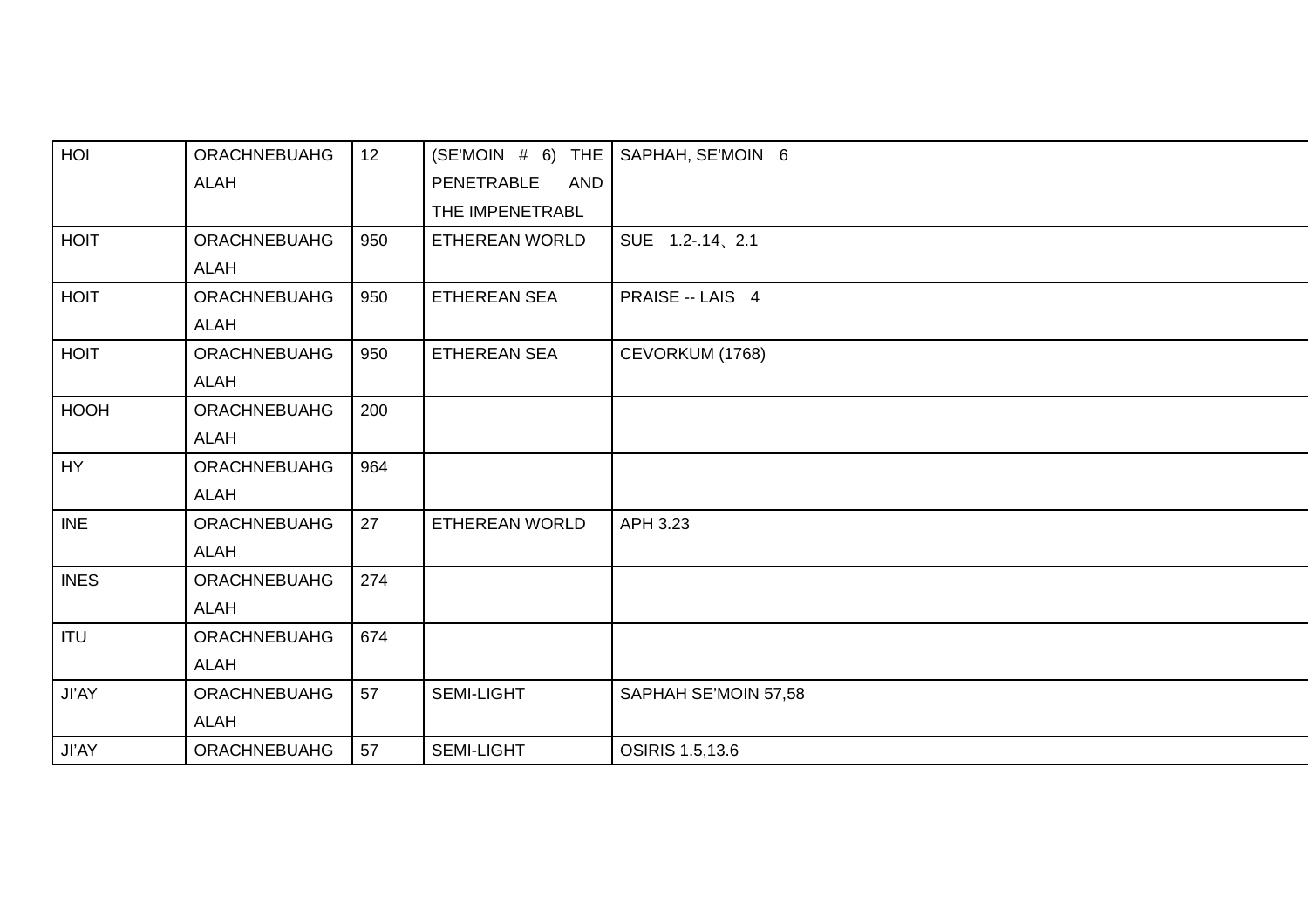|              | <b>ALAH</b>         |    |                   |                                                     |
|--------------|---------------------|----|-------------------|-----------------------------------------------------|
| JI'AY        | <b>ORACHNEBUAHG</b> | 57 | SEMI-LIGHT        | LIKA 1.1,7.8,14.15                                  |
|              | <b>ALAH</b>         |    |                   |                                                     |
| JI'AY        | <b>ORACHNEBUAHG</b> | 57 | <b>SEMI-LIGHT</b> | JEHOVIH 2.8, 3.3, 4.2, 6.5                          |
|              | <b>ALAH</b>         |    |                   |                                                     |
| JI'AY        | <b>ORACHNEBUAHG</b> | 57 | SEMI-LIGHT        | CPENTA-ARMIJ 2.22                                   |
|              | <b>ALAH</b>         |    |                   |                                                     |
| JI'AY        | <b>ORACHNEBUAHG</b> | 57 | SEMI-LIGHT        | <b>FRAGAPATTI 2.2</b>                               |
|              | <b>ALAH</b>         |    |                   |                                                     |
| JI'AY        | <b>ORACHNEBUAHG</b> | 57 | SEMI-LIGHT        | ES 3.20                                             |
|              | <b>ALAH</b>         |    |                   |                                                     |
| JI'AY        | <b>ORACHNEBUAHG</b> | 57 | SEMI-LIGHT        | <b>DIVINITY 8.8,9.3</b>                             |
|              | <b>ALAH</b>         |    |                   |                                                     |
| JI'AY        | <b>ORACHNEBUAHG</b> | 57 | SEMI-LIGHT        | COSMOGONY 8.1-2                                     |
|              | <b>ALAH</b>         |    |                   |                                                     |
| JI'AY        | <b>ORACHNEBUAHG</b> | 57 | SEMI-LIGHT        | <b>PLATES 38,43</b>                                 |
|              | <b>ALAH</b>         |    |                   |                                                     |
| JI'AY        | <b>ORACHNEBUAHG</b> | 57 | SEMI-LIGHT        | AH SHONG 1.2,1.9                                    |
|              | <b>ALAH</b>         |    |                   |                                                     |
| <b>JI'AY</b> | <b>ORACHNEBUAHG</b> | 57 | SEMI-LIGHT        | APH 2.9,3.29,7.1,15.17,16.13                        |
|              | <b>ALAH</b>         |    |                   |                                                     |
| JI'AY        | <b>ORACHNEBUAHG</b> | 57 | SEMI-LIGHT        | WARS 38.12-13,39.1,40.11,41.8,43.14,55.4,55.9,55.16 |
|              |                     |    |                   |                                                     |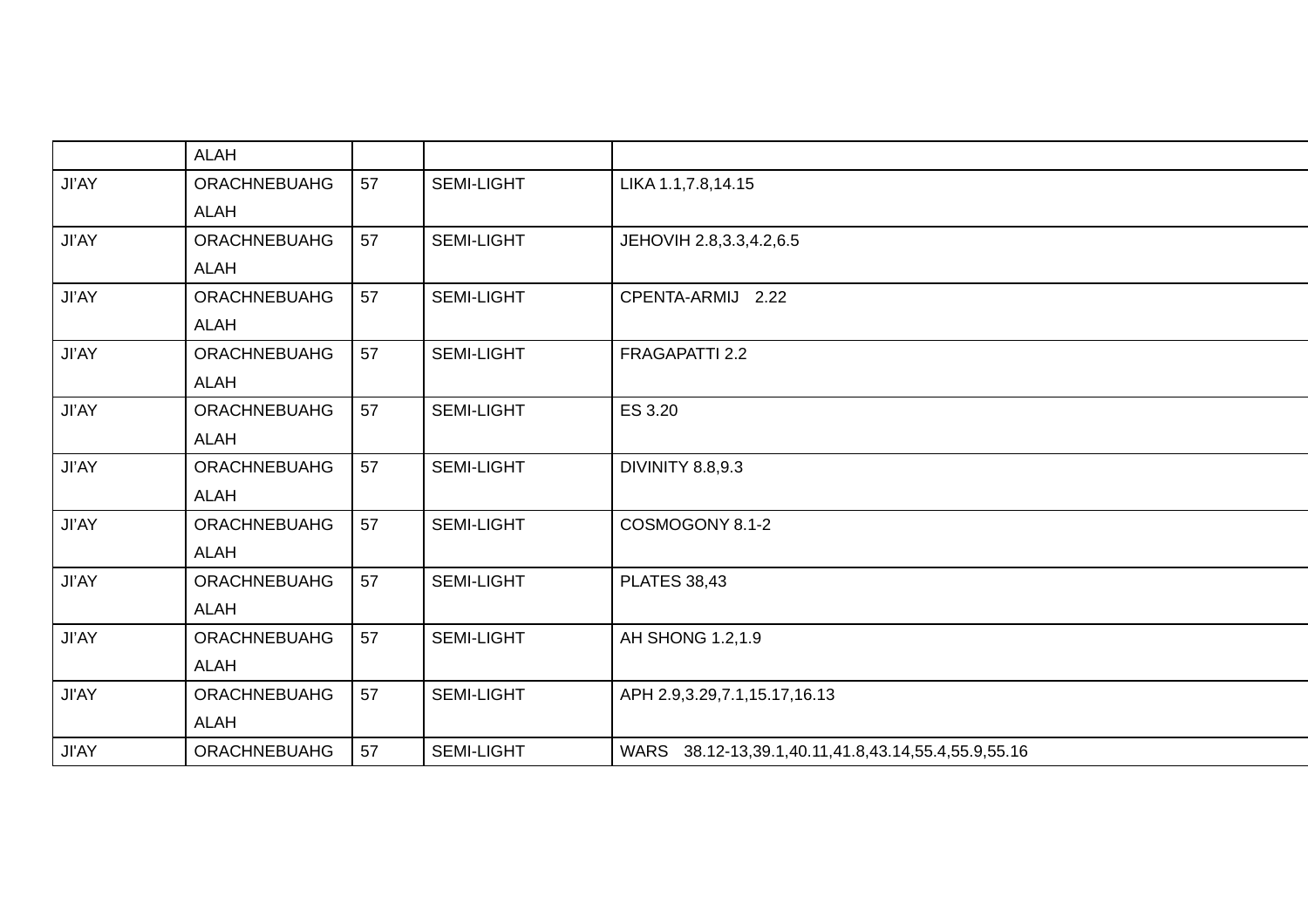|                | <b>ALAH</b>         |                 |                                 |                                                 |
|----------------|---------------------|-----------------|---------------------------------|-------------------------------------------------|
| <b>JI'AY</b>   | <b>ORACHNEBUAHG</b> | 999             |                                 | SEE ABOVE                                       |
|                | <b>ALAH</b>         |                 |                                 |                                                 |
| <b>JI'AY</b>   | <b>ORACHNEBUAHG</b> | 66              |                                 | <b>SEE ABOVE</b>                                |
|                | <b>ALAH</b>         |                 |                                 |                                                 |
| KA             | <b>ORACHNEBUAHG</b> | $6\overline{6}$ | THE 3 GREAT LIGHTS              | SAPHAH, EMP'AGATU 7                             |
|                | <b>ALAH</b>         |                 | AND THE 3 LESSER                |                                                 |
|                |                     |                 | LIGHTS (83,13)                  |                                                 |
| <b>KAAX</b>    | <b>ORACHNEBUAHG</b> | 33              |                                 |                                                 |
|                | <b>ALAH</b>         |                 |                                 |                                                 |
| <b>KABAL</b>   | <b>ORACHNEBUAHG</b> | 66              |                                 |                                                 |
|                | <b>ALAH</b>         |                 |                                 |                                                 |
| <b>KABALLA</b> | <b>ORACHNEBUAHG</b> | 666             |                                 |                                                 |
|                | <b>ALAH</b>         |                 |                                 |                                                 |
| KI             | <b>ORACHNEBUAHG</b> | $\overline{4}$  |                                 |                                                 |
|                | <b>ALAH</b>         |                 |                                 |                                                 |
| <b>KII41</b>   | <b>ORACHNEBUAHG</b> | 999             | AN<br><b>ANCIENT</b>            | SAPHAH, SE'MOIN 2,11,12, 14,16,17,19-21, 34,41, |
|                | <b>ALAH</b>         |                 | LANGUAGE                        | 42,44,50,55,57,62,64,69,70,94,121               |
|                |                     |                 |                                 | BIENE 2, 13, 23, 25, KII 6, ZERL 9, QADETH IZ 4 |
| <b>KII41</b>   | <b>ORACHNEBUAHG</b> | 999             | A CHIEF TRIBE OF                | SAPHAH I'HIN 2                                  |
|                | <b>ALAH</b>         |                 | <b>FAITHISTS</b><br><b>FROM</b> |                                                 |
|                |                     |                 | <b>PAN</b>                      |                                                 |
|                |                     |                 |                                 |                                                 |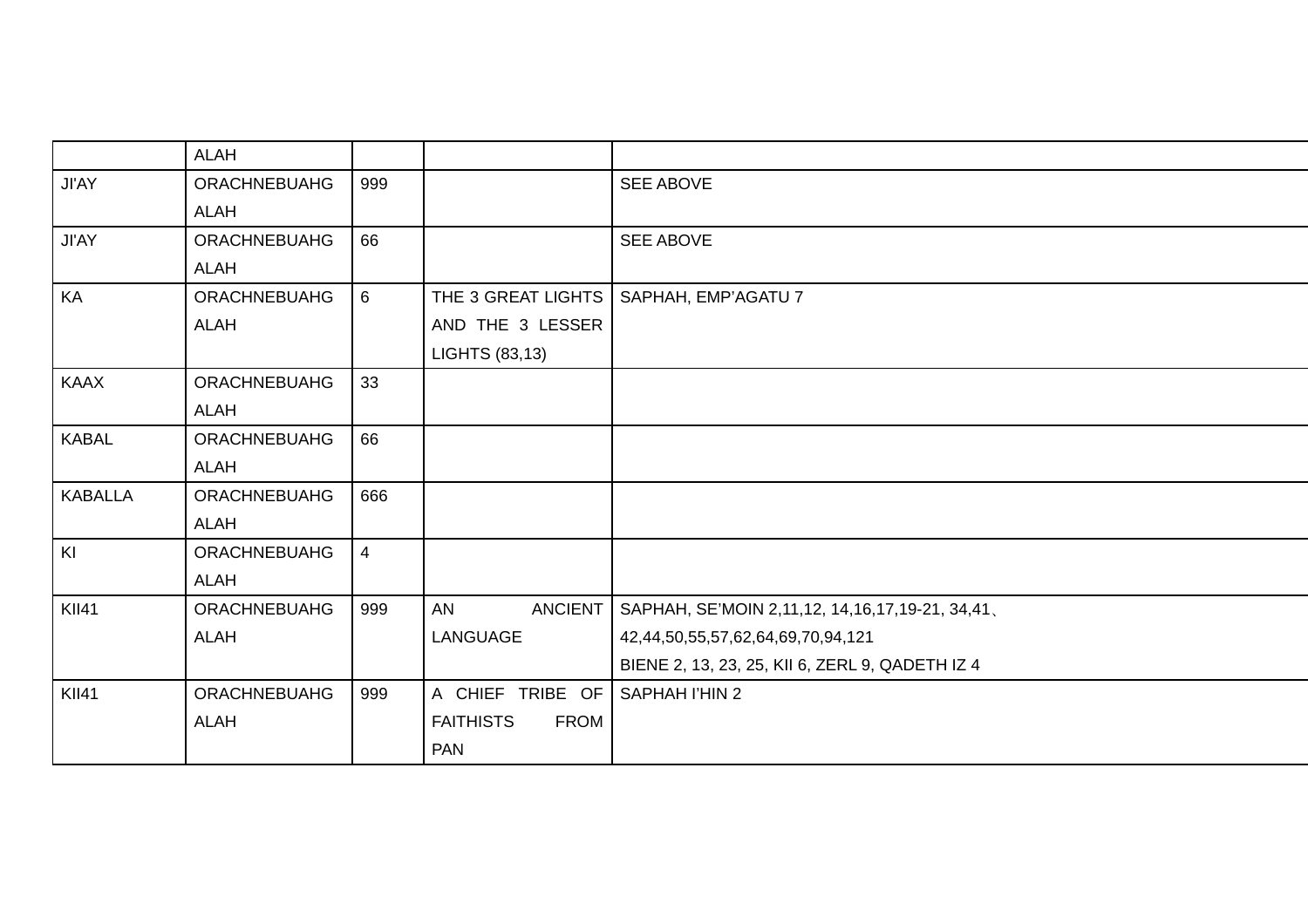| <b>KII42</b> | <b>ORACHNEBUAHG</b> | 999 | <b>TABLET OF KII</b>                                 | <b>SAPHAH KII</b>                                              |
|--------------|---------------------|-----|------------------------------------------------------|----------------------------------------------------------------|
|              | <b>ALAH</b>         |     |                                                      |                                                                |
| <b>KII42</b> | <b>ORACHNEBUAHG</b> | 999 | <b>CEREMONY OF KII</b>                               | SAPHAH KII CERMEONY 42                                         |
|              | <b>ALAH</b>         |     |                                                      |                                                                |
| KISI         | <b>ORACHNEBUAHG</b> | 18  |                                                      |                                                                |
|              | <b>ALAH</b>         |     |                                                      |                                                                |
| <b>LENS</b>  | <b>ORACHNEBUAHG</b> | 200 | <b>ATMOSPHERIAN</b>                                  | COSMOGONY 3.2, 3.3, 3.5-10, 3.14, 3.16, 3.29, 4.18, 6.13, 6.15 |
|              | <b>ALAH</b>         |     | <b>VORTEX</b>                                        |                                                                |
|              |                     |     | <b>TRANSPARENCY</b>                                  |                                                                |
| <b>LENS</b>  | <b>ORACHNEBUAHG</b> | 200 | <b>MAGNIFYING GLASS</b>                              | COSMOGONY Plate 57 .- DIFFERENT LENS ILLUSTRATED.              |
|              | <b>ALAH</b>         |     |                                                      |                                                                |
|              |                     |     |                                                      |                                                                |
| <b>LENS</b>  | <b>ORACHNEBUAHG</b> | 200 | <b>MAGNIFYING GLASS</b>                              | <b>INSPIRATION 2.14</b>                                        |
|              | <b>ALAH</b>         |     |                                                      |                                                                |
| <b>LENS</b>  | <b>ORACHNEBUAHG</b> | 200 | <b>MAGNIFYING GLASS</b>                              | <b>BEN PLATE 41 PHOTOSPHERES</b>                               |
|              | <b>ALAH</b>         |     |                                                      |                                                                |
| LO           | <b>ORACHNEBUAHG</b> | 11  | I'HIN TRIBE OF CHINA                                 | FIRST BOOK OF GOD 2.8                                          |
|              | <b>ALAH</b>         |     |                                                      |                                                                |
| <b>LOO</b>   | <b>ORACHNEBUAHG</b> | 999 | ETHEREAN ARC                                         | DIVINITY 0.1 11.1                                              |
|              | <b>ALAH</b>         |     |                                                      |                                                                |
| <b>LOO</b>   | <b>ORACHNEBUAHG</b> | 999 | FAITHIST TRIBES IN   1 <sup>st</sup> BOOK OF GOD 2.8 |                                                                |
|              | <b>ALAH</b>         |     | <b>CHINA</b>                                         |                                                                |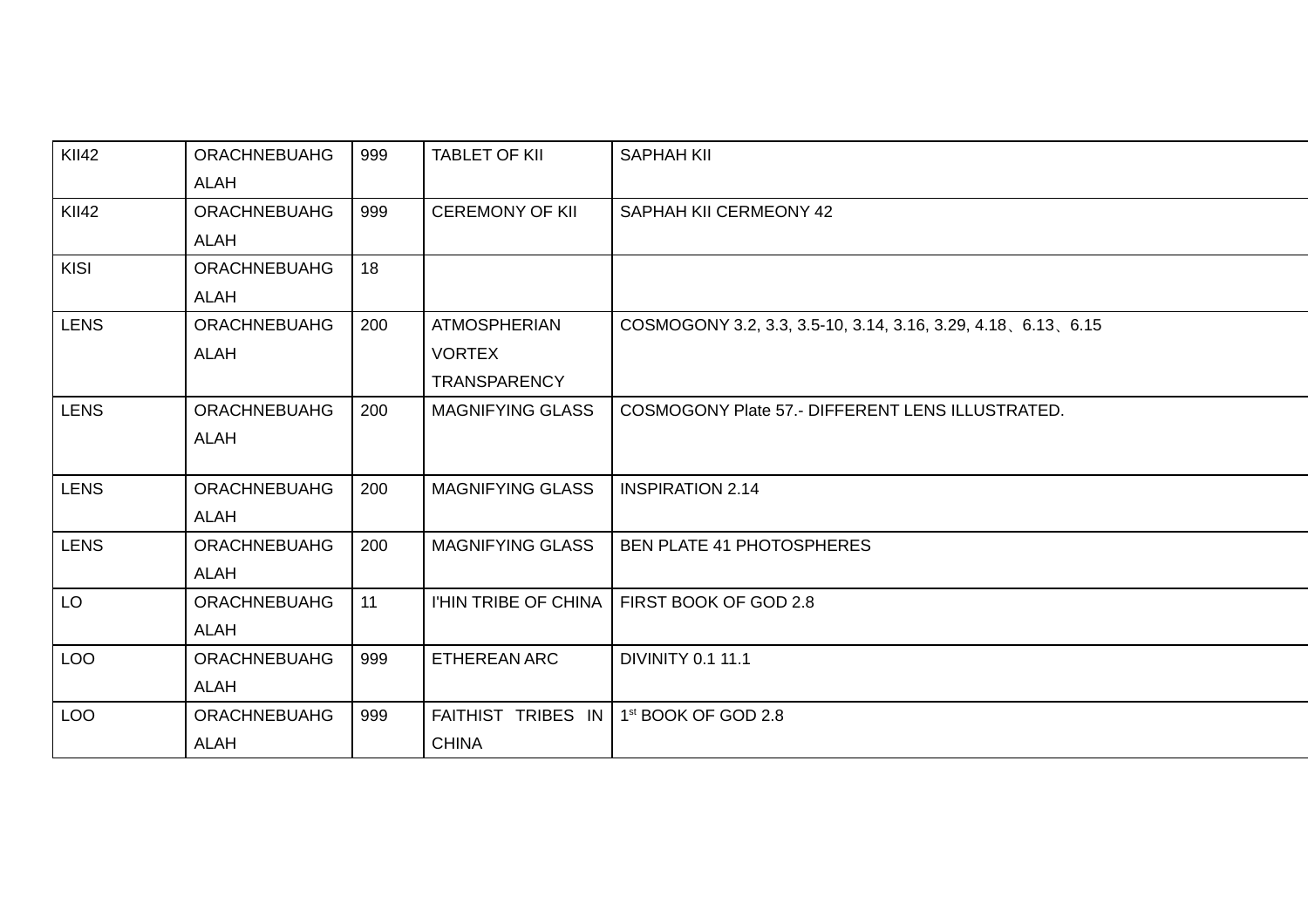| <b>ORACHNEBUAHG</b> | 999 | <b>HEAVENLY ARC</b> | <b>PRAISE SIAS 5</b>                    |
|---------------------|-----|---------------------|-----------------------------------------|
| <b>ALAH</b>         |     |                     |                                         |
| <b>ORACHNEBUAHG</b> | 999 | 3/6 CHANGES         | COSMOGONY 7.18 YA-LA-PESTA43(1790) (47) |
| <b>ALAH</b>         |     |                     |                                         |
| <b>ORACHNEBUAHG</b> | 999 | ETHEREAN HEAVEN     | ES 16.5-6                               |
| <b>ALAH</b>         |     |                     |                                         |
| <b>ORACHNEBUAHG</b> | 999 | <b>ROAD</b>         | SAPHAH KII 4, I'HIN 2                   |
| <b>ALAH</b>         |     |                     |                                         |
| <b>ORACHNEBUAHG</b> | 999 | <b>ROAD</b>         | APH 2.11, 3.2943                        |
| <b>ALAH</b>         |     |                     |                                         |
| <b>ORACHNEBUAHG</b> | 33  |                     |                                         |
| <b>ALAH</b>         |     |                     |                                         |
| <b>ORACHNEBUAHG</b> | 66  |                     |                                         |
| <b>ALAH</b>         |     |                     |                                         |
| <b>ORACHNEBUAHG</b> | 666 |                     |                                         |
| <b>ALAH</b>         |     |                     |                                         |
| <b>ORACHNEBUAHG</b> | 10  |                     |                                         |
| <b>ALAH</b>         |     |                     |                                         |
| <b>ORACHNEBUAHG</b> | 100 |                     |                                         |
| <b>ALAH</b>         |     |                     |                                         |
| <b>ORACHNEBUAHG</b> | 600 | <b>EXPRESSION</b>   | SAPHAH, SE'MOIN 61                      |
| <b>ALAH</b>         |     | <b>AUTHORITY</b>    |                                         |
|                     |     |                     | <b>OF</b>                               |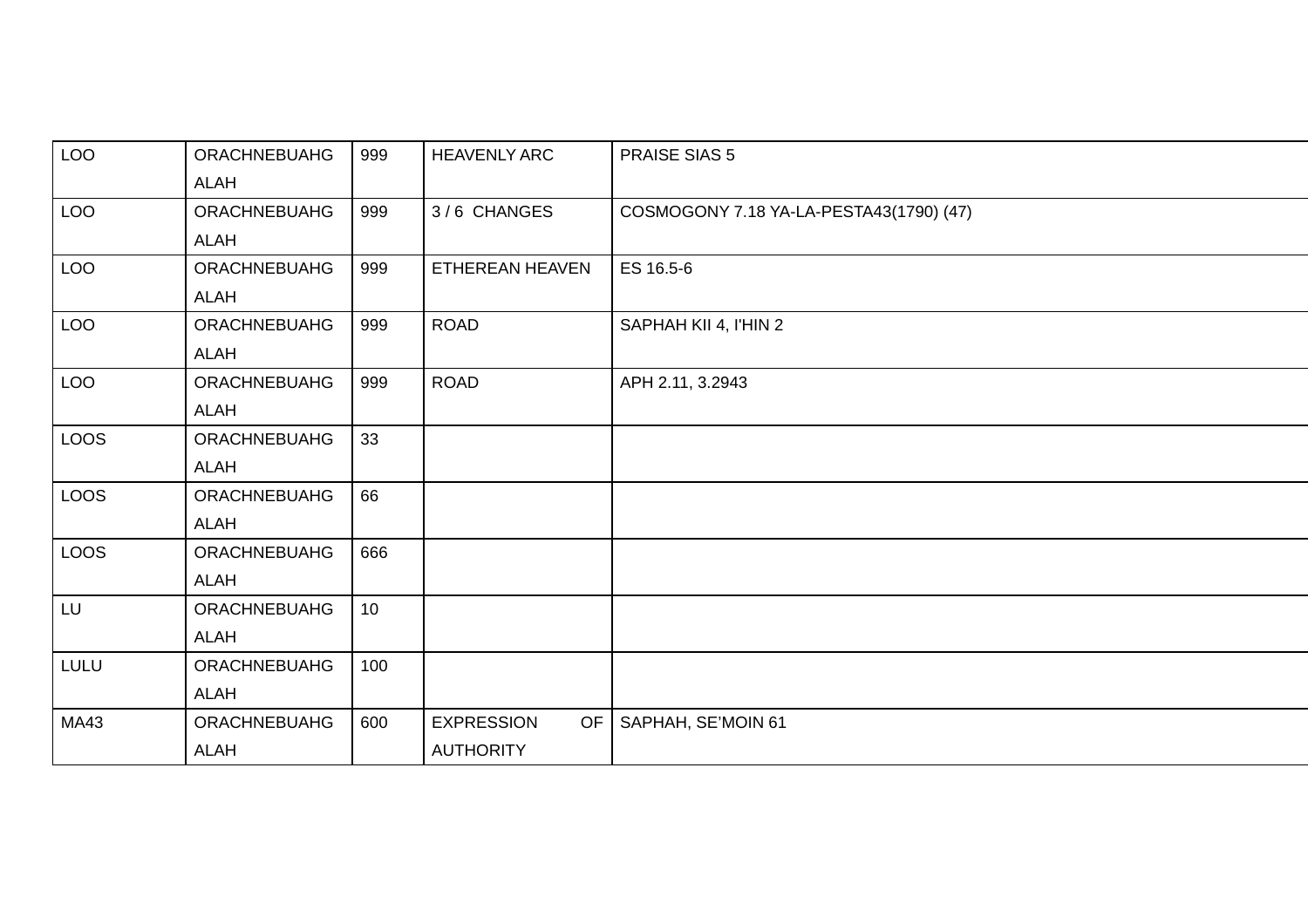| <b>MARA</b> | <b>ORACHNEBUAHG</b> | 66           |                                     |                                                                                 |
|-------------|---------------------|--------------|-------------------------------------|---------------------------------------------------------------------------------|
|             | <b>ALAH</b>         |              |                                     |                                                                                 |
| <b>MAS</b>  | <b>ORACHNEBUAHG</b> | 18           | RITE OF THE NEW                     | GOD'S WORD 22.12                                                                |
|             | <b>ALAH</b>         |              | <b>MOON</b>                         |                                                                                 |
| <b>MAS</b>  | <b>ORACHNEBUAHG</b> | 18           | FETE, THE SIGN OF                   | SAPHAH SE'MOIN 67                                                               |
|             | <b>ALAH</b>         |              | <b>SANCTIFICAITON</b>               |                                                                                 |
|             |                     |              | <b>COMES ON MAS</b>                 |                                                                                 |
| <b>MAS</b>  | <b>ORACHNEBUAHG</b> | 18           | ETHEREAN ELEMENT                    | APH442.7                                                                        |
|             | <b>ALAH</b>         |              |                                     |                                                                                 |
| <b>MAS</b>  | <b>ORACHNEBUAHG</b> | 18           | SACRED SIGN OF                      | SAPHAH44SE'MOIN 108                                                             |
|             | <b>ALAH</b>         |              | MOON / SACRED DAY                   |                                                                                 |
|             |                     |              | OF MAN / GIT'UM                     |                                                                                 |
| <b>MAS</b>  | <b>ORACHNEBUAHG</b> | 18           | CONSECRATED RITE                    | AH SHONG 8.12                                                                   |
|             | <b>ALAH</b>         |              | OF THE NEW MOON                     |                                                                                 |
| <b>MAS</b>  | <b>ORACHNEBUAHG</b> | 18           | SPIRIT COMMUNION   GOD'S WORD 22.12 |                                                                                 |
|             | <b>ALAH</b>         |              | <b>RITE</b>                         |                                                                                 |
| MI          | <b>ORACHNEBUAHG</b> | $\mathbf{1}$ | VIRGIN MOTHER OF                    | GOD'S WORD 10.2,10.4,14.4                                                       |
|             | <b>ALAH</b>         |              | I'HUA'MAZDA                         |                                                                                 |
|             |                     |              | (SUBSTANCE SEEN)                    |                                                                                 |
| MI          | <b>ORACHNEBUAHG</b> | $\mathbf{1}$ | MOTHER OF THE                       | SAPHAH44 SE'MOIN 55; CHINE ZERL 3,12,22,33; BAUGH-GHAN-GHAD 12,13; M'HAK 52, 11 |
|             | <b>ALAH</b>         |              | CREATOR / MOTHER                    |                                                                                 |
|             |                     |              | <b>EARTH</b>                        |                                                                                 |
|             |                     |              |                                     |                                                                                 |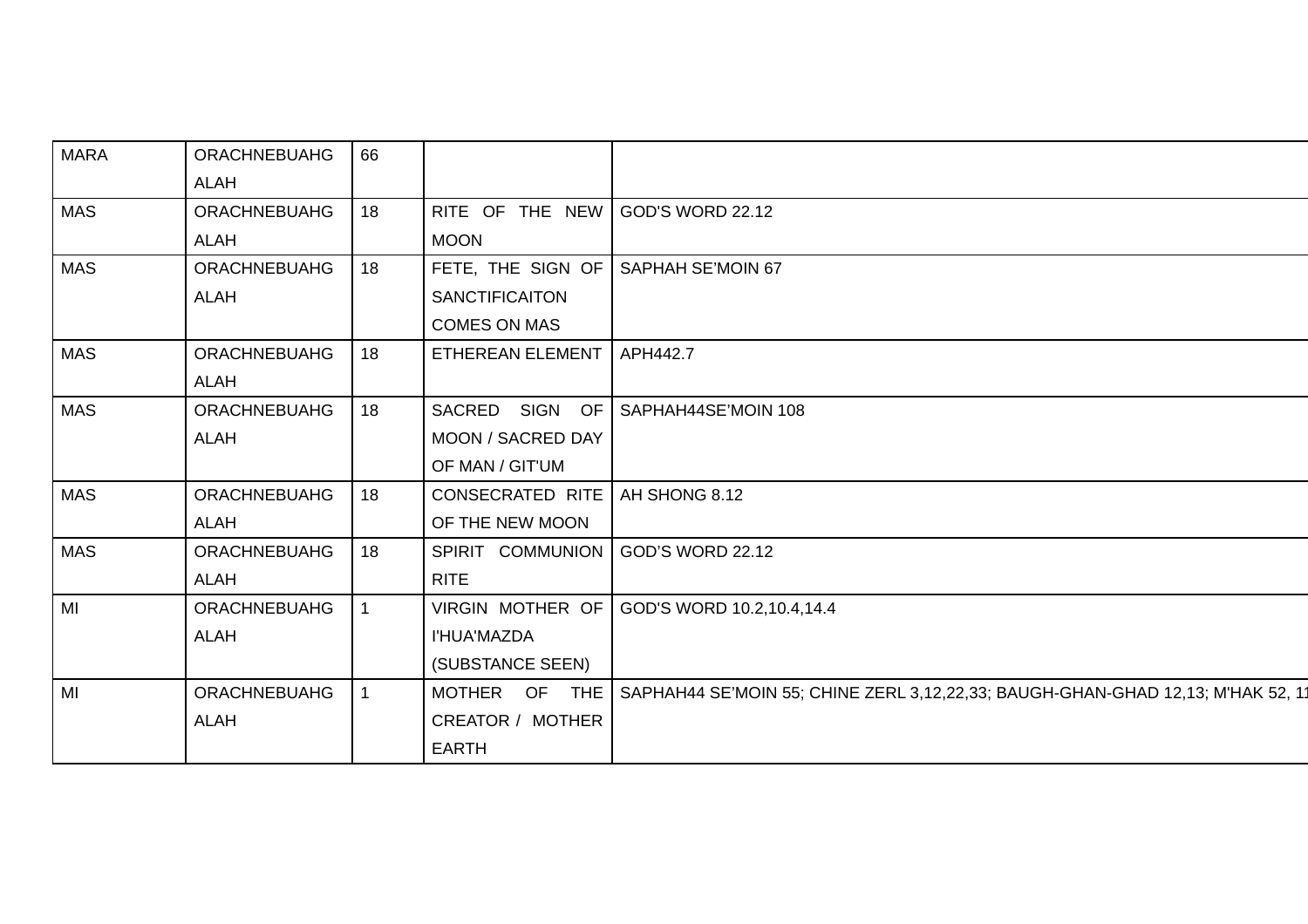| MI            | <b>ORACHNEBUAHG</b> | $\mathbf{1}$ | THE EARTH                | COSMOGONY 8.2 : YA-LA-PESTA457:18 (2274), (821) - SEVEN CHANGES |
|---------------|---------------------|--------------|--------------------------|-----------------------------------------------------------------|
|               | <b>ALAH</b>         |              |                          |                                                                 |
| MI            | <b>ORACHNEBUAHG</b> | 1            | THE EARTH                | APH 15.16                                                       |
|               | <b>ALAH</b>         |              |                          |                                                                 |
| MI            | <b>ORACHNEBUAHG</b> | $\mathbf{1}$ | <b>VIRGIN EARTH</b>      | APOLLO4511.9,11.12, 13.6-7                                      |
|               | <b>ALAH</b>         |              |                          |                                                                 |
| <b>MIEUSE</b> | <b>ORACHNEBUAHG</b> | 40           |                          |                                                                 |
|               | <b>ALAH</b>         |              |                          |                                                                 |
| <b>MIRA</b>   | <b>ORACHNEBUAHG</b> | 100          | <b>VIRGIN EARTH / MI</b> | SAPHAH45SE'MOIN 55                                              |
|               | <b>ALAH</b>         |              |                          |                                                                 |
| <b>MITHRA</b> | <b>ORACHNEBUAHG</b> | 666          | <b>VIRGIN EARTH / MI</b> | SAPHAH45SE'MOIN 55                                              |
|               | <b>ALAH</b>         |              |                          |                                                                 |
| <b>MITHRA</b> | <b>ORACHNEBUAHG</b> | 666          | <b>EMININE</b><br>SOUL   | SAPHAH45HO'ED 61                                                |
|               | <b>ALAH</b>         |              | ESSENCE,<br>OM,          |                                                                 |
|               |                     |              | <b>BEAUTY</b>            |                                                                 |
| <b>NEBULA</b> | <b>ORACHNEBUAHG</b> | 840          |                          | APH 2.8,3.22                                                    |
|               | <b>ALAH</b>         |              |                          | DIVINITY 10.8,17.8                                              |
|               |                     |              |                          | COSMOGONY 2.6, 2.7, 2.10, 2.14, 2.17-19, 2.25, 3.22, 4.14, 5.15 |
|               |                     |              |                          | ES 3.20                                                         |
|               |                     |              |                          | FRAGAPATTI 3.11,18.4-5                                          |
|               |                     |              |                          | <b>INSPIRATION 6.15</b>                                         |
|               |                     |              |                          | JEHOVIH 2.8,3.3,4.2,6.5-7                                       |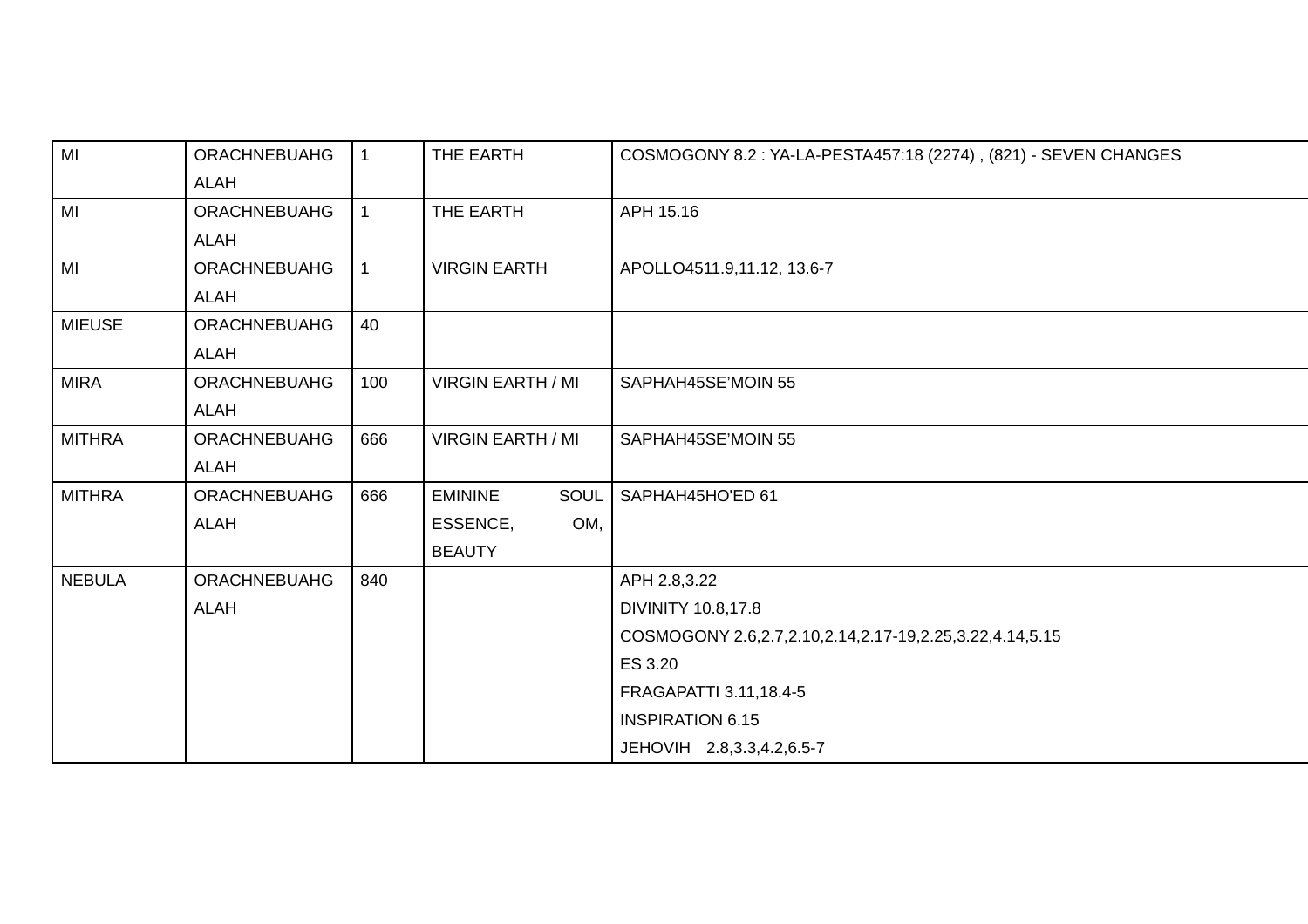|                     |     | <b>LIKA 7.4</b>            |
|---------------------|-----|----------------------------|
|                     |     | OSIRIS 7.1                 |
|                     |     | <b>WARS 55.4</b>           |
|                     |     | <b>PLATES 39,41</b>        |
|                     |     | <b>SETHANTES 9.13,18.6</b> |
|                     |     |                            |
| <b>ORACHNEBUAHG</b> | 360 | SEE ABOVE                  |
| ALAH                |     |                            |
| <b>ORACHNEBUAHG</b> | 11  |                            |
| ALAH                |     |                            |
| <b>ORACHNEBUAHG</b> | 111 |                            |
| <b>ALAH</b>         |     |                            |
| <b>ORACHNEBUAHG</b> | 111 |                            |
| <b>ALAH</b>         |     |                            |
| <b>ORACHNEBUAHG</b> | 88  |                            |
| ALAH                |     |                            |
| <b>ORACHNEBUAHG</b> | 888 |                            |
| ALAH                |     |                            |
| <b>ORACHNEBUAHG</b> | 33  |                            |
| <b>ALAH</b>         |     |                            |
| <b>ORACHNEBUAHG</b> | 846 |                            |
| <b>ALAH</b>         |     |                            |
|                     |     |                            |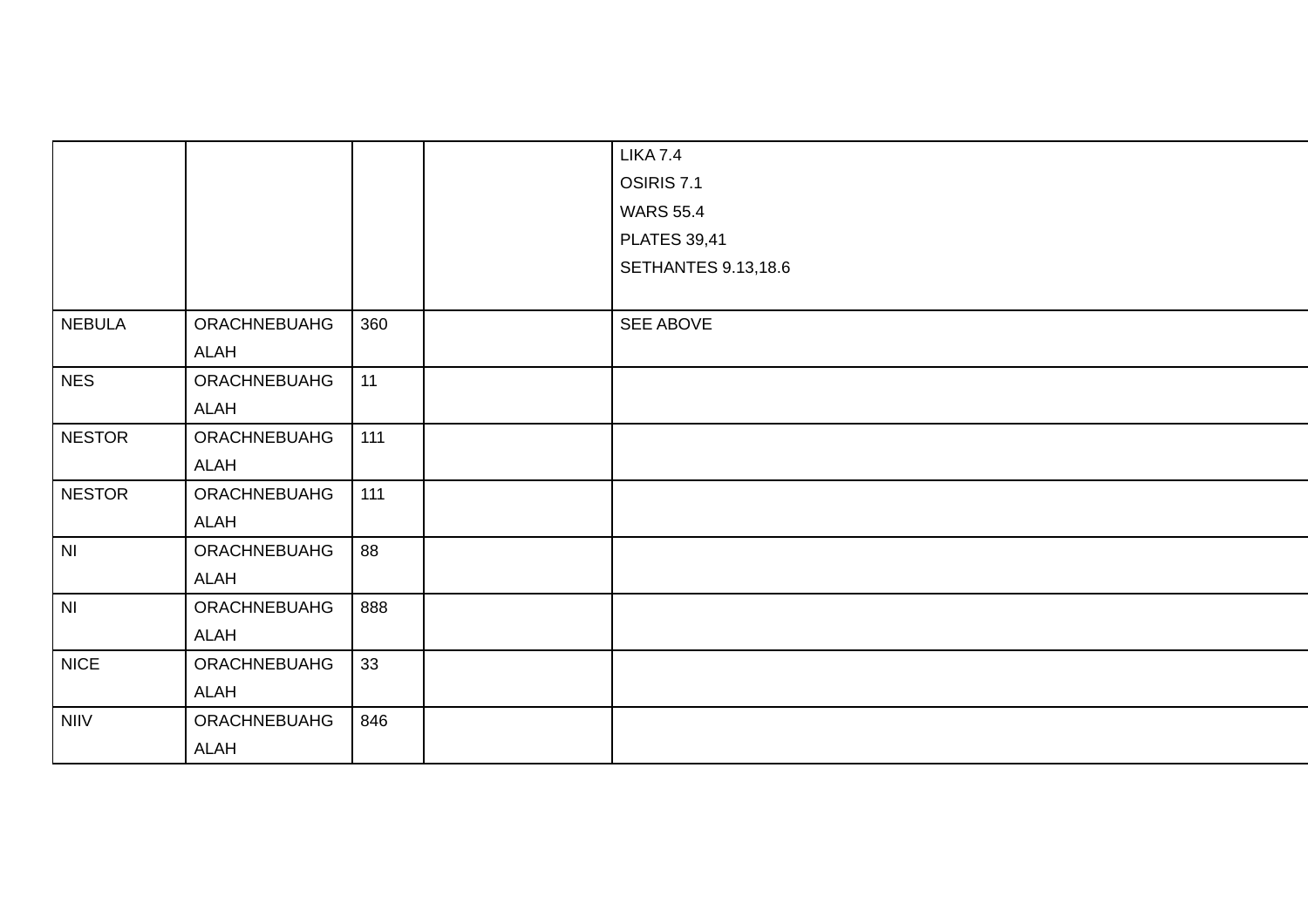| <b>NU</b>     | <b>ORACHNEBUAHG</b> | 880          | ORGANS OF SEX       | SAPHAH I'HIN 2, BIENE 26    |
|---------------|---------------------|--------------|---------------------|-----------------------------|
|               | <b>ALAH</b>         |              |                     |                             |
| <b>NU</b>     | <b>ORACHNEBUAHG</b> | 880          | ETHEREAN KINGDOM    | ES47 3.7                    |
|               | <b>ALAH</b>         |              |                     |                             |
| <b>NU</b>     | <b>ORACHNEBUAHG</b> | 880          | 1245 - 8 CHANGES    | COSMOGONY YA-LA-PESTA477:18 |
|               | <b>ALAH</b>         |              |                     |                             |
| <b>NU</b>     | <b>ORACHNEBUAHG</b> | 880          | <b>ETHEREAN ARC</b> | <b>CYCLES471.18</b>         |
|               | <b>ALAH</b>         |              |                     |                             |
| <b>NU</b>     | <b>ORACHNEBUAHG</b> | 880          | ETHEREAN ARC        | FRAGAPATTI47473.12,26.11    |
|               | <b>ALAH</b>         |              |                     |                             |
| <b>NU</b>     | <b>ORACHNEBUAHG</b> | 880          | ETHEREAN WORLD      | 47APH473.2747               |
|               | <b>ALAH</b>         |              |                     |                             |
| <b>NYI</b>    | <b>ORACHNEBUAHG</b> | 500          |                     |                             |
|               | <b>ALAH</b>         |              |                     |                             |
| OH            | <b>ORACHNEBUAHG</b> | $\mathbf{1}$ |                     | <b>SAPHAH SE'MOIN 2</b>     |
|               | <b>ALAH</b>         |              |                     |                             |
| OHO           | <b>ORACHNEBUAHG</b> | 33           |                     |                             |
|               | <b>ALAH</b>         |              |                     |                             |
| <b>OISE</b>   | <b>ORACHNEBUAHG</b> | 91           | ETHEREAN REALM      | CPENTA-ARMIJ471.6, 11.247   |
|               | <b>ALAH</b>         |              |                     |                             |
| <b>P'EUTA</b> | <b>ORACHNEBUAHG</b> | 8            |                     |                             |
|               | <b>ALAH</b>         |              |                     |                             |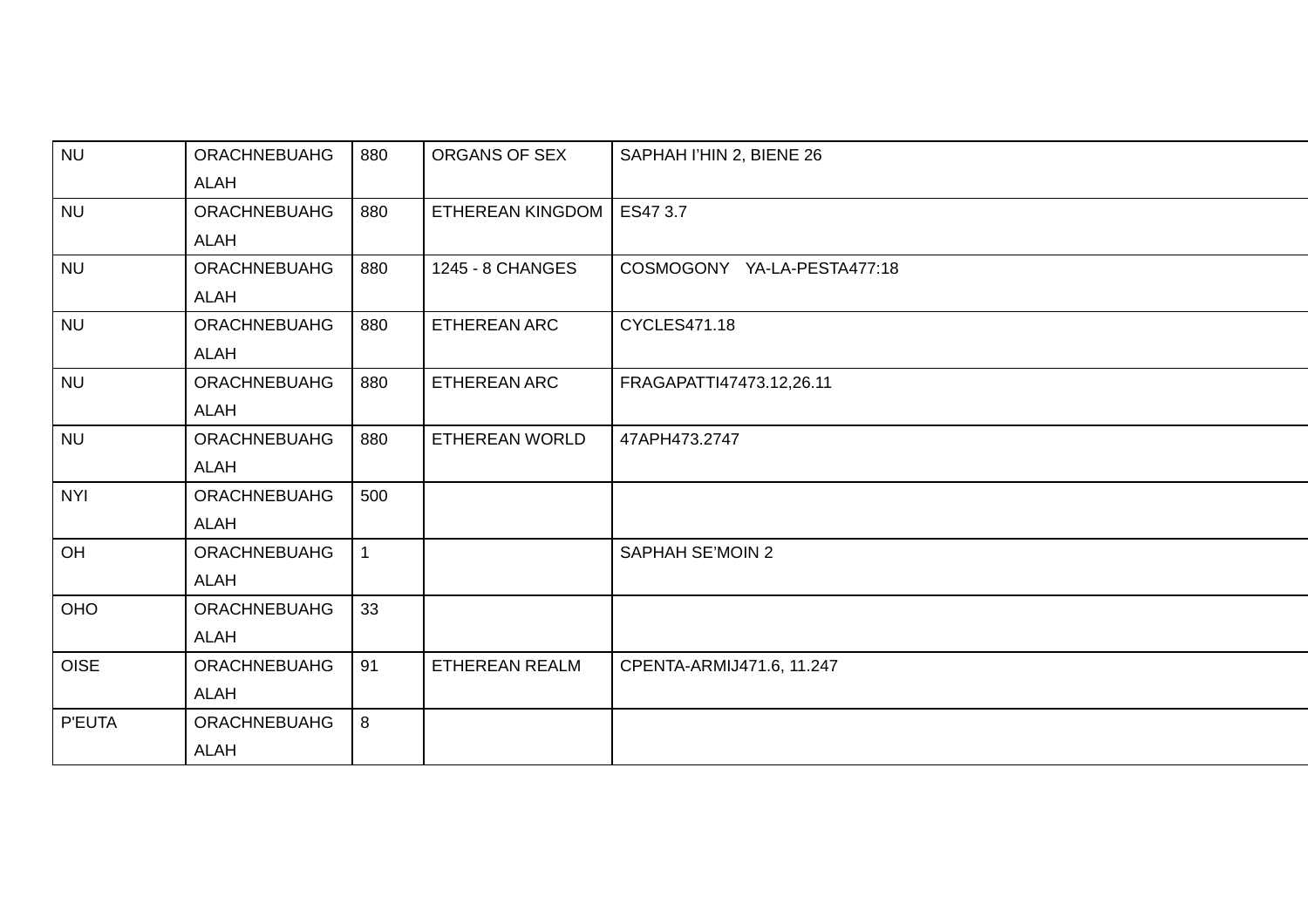| <b>ORACHNEBUAHG</b> | 9   |                   |                                                             |
|---------------------|-----|-------------------|-------------------------------------------------------------|
| <b>ALAH</b>         |     |                   |                                                             |
| <b>ORACHNEBUAHG</b> | 44  | THE FLESH EVIL    | <b>LORD'S 1ST BOOK</b>                                      |
| <b>ALAH</b>         |     |                   | 1.68                                                        |
| <b>ORACHNEBUAHG</b> | 44  | THE EARTH         | <b>WARS AGAINST</b>                                         |
| <b>ALAH</b>         |     |                   | JEHOVIH484.13                                               |
| <b>ORACHNEBUAHG</b> | 44  | DELIGHT IN BEING  | APH4813.1048                                                |
| <b>ALAH</b>         |     | <b>BAD</b>        |                                                             |
| <b>ORACHNEBUAHG</b> | 600 | 3644 - 12 CHANGES | COSMOGONY YA-LA-PESTA487:18                                 |
| <b>ALAH</b>         |     |                   |                                                             |
| <b>ORACHNEBUAHG</b> | 744 |                   |                                                             |
| <b>ALAH</b>         |     |                   |                                                             |
| <b>ORACHNEBUAHG</b> | 66  |                   |                                                             |
| <b>ALAH</b>         |     |                   |                                                             |
| <b>ORACHNEBUAHG</b> | 400 |                   |                                                             |
| <b>ALAH</b>         |     |                   |                                                             |
| <b>ORACHNEBUAHG</b> | 441 | DEATH /           | SAPHAH48SE'MOIN 1, 19, 35, 61; I'HIN 2, KII 3 ; EMP'AGATU 8 |
| <b>ALAH</b>         |     | EVIL SPIRITS /    |                                                             |
|                     |     | <b>EARTH</b>      |                                                             |
| <b>ORACHNEBUAHG</b> | 16  |                   | I'HIN FAITHIST TRIBE   FIRST BOOK OF GOD 2.8                |
| <b>ALAH</b>         |     | <b>IN CHINA</b>   |                                                             |
| <b>ORACHNEBUAHG</b> | 248 | ENLIGHTENED MAN,  | SAPHAH48SE'MOIN 20                                          |
|                     |     |                   |                                                             |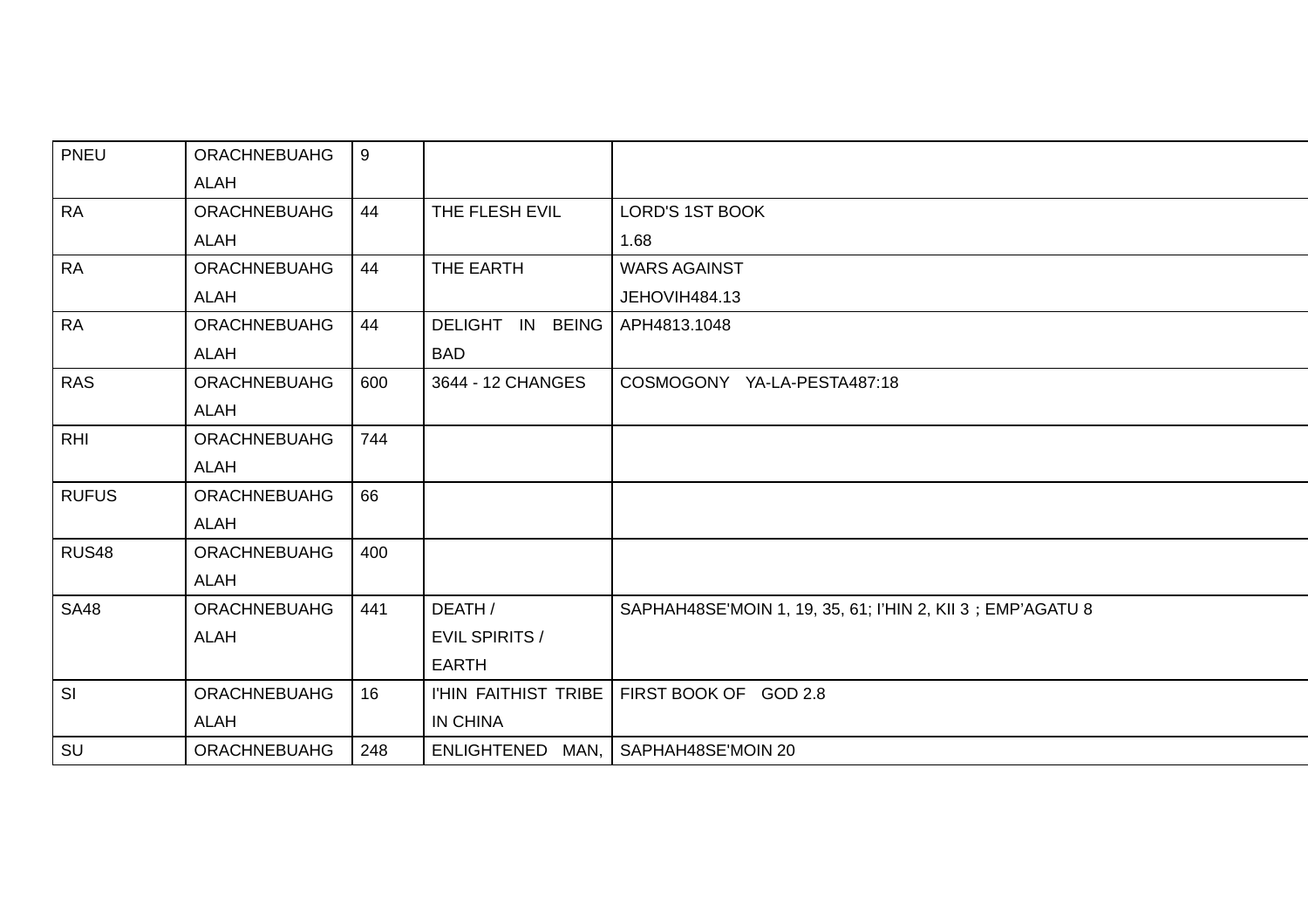|              | <b>ALAH</b>         |     | SU'IS,<br><b>WITH</b>  |                                                  |
|--------------|---------------------|-----|------------------------|--------------------------------------------------|
|              |                     |     | <b>WITHOUT SIN</b>     |                                                  |
| <b>SU'IS</b> | <b>ORACHNEBUAHG</b> | 999 | <b>ESP</b>             | GOD'S WORD492.349                                |
|              | <b>ALAH</b>         |     |                        |                                                  |
| <b>SU'IS</b> | <b>ORACHNEBUAHG</b> | 999 | <b>ESP</b>             | <b>GOD'S BOOK OF ESKRA49</b>                     |
|              | <b>ALAH</b>         |     |                        | 9.7, 14.4, 31.12, 37.18, 48.13, 50.1             |
| SU'IS        | <b>ORACHNEBUAHG</b> | 999 | <b>ES</b>              | COSMOGONY491.15, 7.12, 7.1849                    |
|              | <b>ALAH</b>         |     |                        |                                                  |
| <b>SU'IS</b> | <b>ORACHNEBUAHG</b> | 999 | SPIRITUAL POWER        | 1ST BOOK OF GOD4914.10,17.18, 18.3,19.23,24.1249 |
|              | <b>ALAH</b>         |     |                        |                                                  |
| SU'IS        | <b>ORACHNEBUAHG</b> | 999 | <b>SEER</b>            | APOLLO <sub>5.8</sub>                            |
|              | <b>ALAH</b>         |     |                        |                                                  |
| <b>SU'IS</b> | <b>ORACHNEBUAHG</b> | 999 | <b>SEER</b>            | COSMOGONY491.20,7.12                             |
|              | <b>ALAH</b>         |     |                        |                                                  |
| <b>SU'IS</b> | <b>ORACHNEBUAHG</b> | 999 | SPIRITUAL POWER        | <b>DIVINITY</b>                                  |
|              | <b>ALAH</b>         |     |                        | 11.3, 11.13, 11.19-20, 11.22, 13.14              |
| <b>SU'IS</b> | <b>ORACHNEBUAHG</b> | 999 | <b>SPIRITUAL POWER</b> | ES 15.1                                          |
|              | <b>ALAH</b>         |     |                        |                                                  |
| <b>SU'IS</b> | <b>ORACHNEBUAHG</b> | 999 | SEER /<br>SPIRITUAL    | FRAGAPATTI 2.24                                  |
|              | <b>ALAH</b>         |     | <b>POWER</b>           |                                                  |
| <b>SU'IS</b> | <b>ORACHNEBUAHG</b> | 999 | <b>SPIRITUAL POWER</b> | <b>FRAGAPATTI 21.4, 31.8</b>                     |
|              | <b>ALAH</b>         |     |                        |                                                  |
|              |                     |     |                        |                                                  |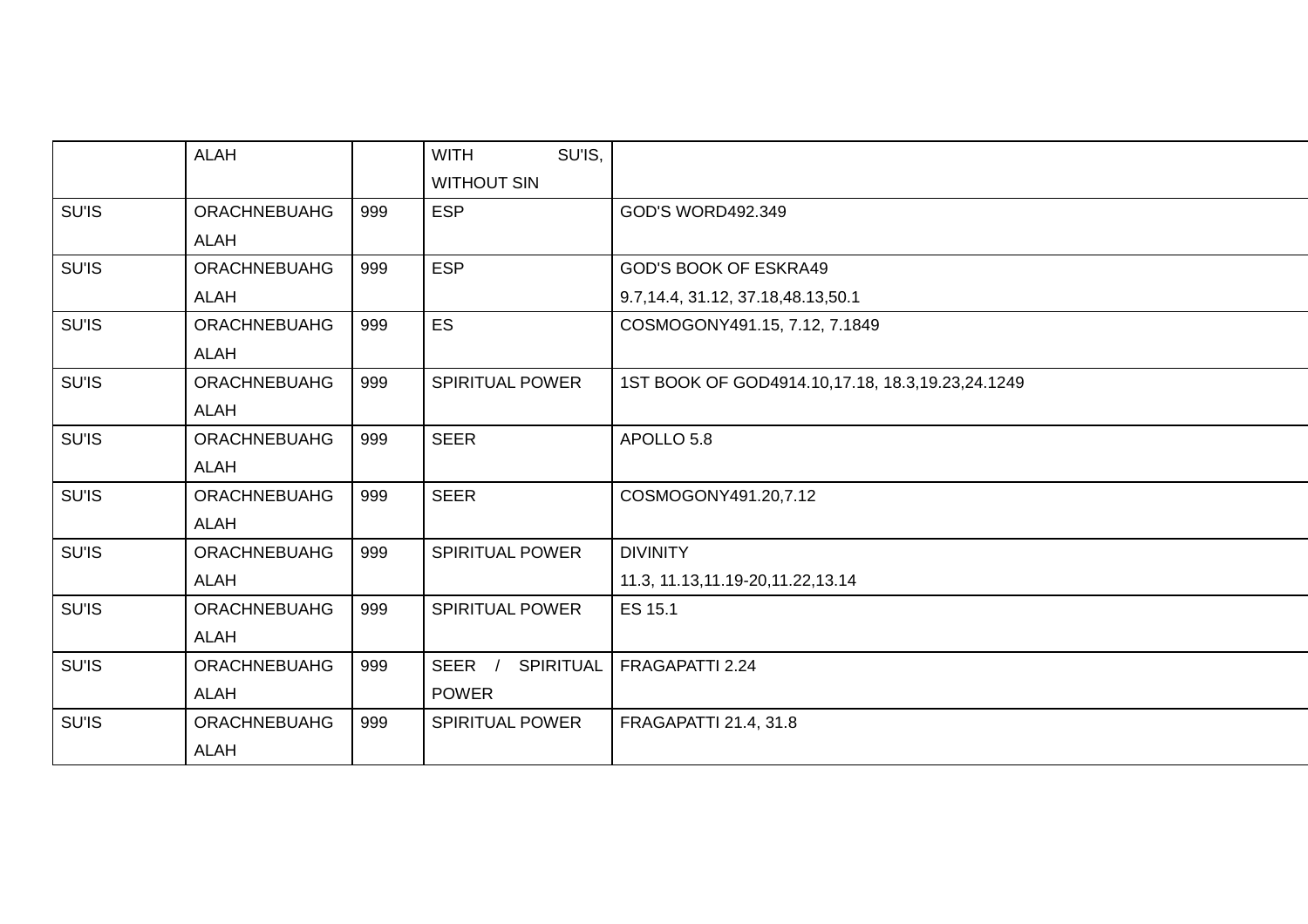| <b>SU'IS</b> | <b>ORACHNEBUAHG</b> | 999 | <b>SPIRITUAL POWER</b> | GOD'S WORD502.3,2.4,26.1            |
|--------------|---------------------|-----|------------------------|-------------------------------------|
|              | <b>ALAH</b>         |     |                        |                                     |
| <b>SU'IS</b> | <b>ORACHNEBUAHG</b> | 999 | <b>SEER</b>            | INSPIRATION 18.6,18.18              |
|              | <b>ALAH</b>         |     |                        |                                     |
| <b>SU'IS</b> | <b>ORACHNEBUAHG</b> | 999 | <b>SEER</b>            | SAPHAH, EZRA 16                     |
|              | <b>ALAH</b>         |     |                        |                                     |
| <b>SU'IS</b> | <b>ORACHNEBUAHG</b> | 999 | <b>SEER</b>            | SAPHAH M'HAK 121                    |
|              | <b>ALAH</b>         |     |                        |                                     |
| <b>SU'IS</b> | <b>ORACHNEBUAHG</b> | 999 | SPIRITUAL POWER        | SETHANTES 9.13                      |
|              | <b>ALAH</b>         |     |                        |                                     |
| <b>SU'IS</b> | <b>ORACHNEBUAHG</b> | 999 | <b>SEER</b>            | ARC OF BON 2.4, 9.40,13.4           |
|              | <b>ALAH</b>         |     |                        |                                     |
| <b>SU'IS</b> | <b>ORACHNEBUAHG</b> | 999 | SPIRITUAL POWER        | ARC OF BON 21.2                     |
|              | <b>ALAH</b>         |     |                        |                                     |
| <b>SU'IS</b> | <b>ORACHNEBUAHG</b> | 999 | <b>SEER</b>            | <b>WARS 23.20</b>                   |
|              | <b>ALAH</b>         |     |                        |                                     |
| <b>SU'IS</b> | <b>ORACHNEBUAHG</b> | 999 | SPIRITUAL POWER        | WARS 27.11-13,33.2,35.8             |
|              | <b>ALAH</b>         |     |                        |                                     |
| <b>SU'IS</b> | <b>ORACHNEBUAHG</b> | 999 | SPIRITUAL POWER        | BEN 6.13                            |
|              | <b>ALAH</b>         |     |                        |                                     |
| <b>SU'IS</b> | <b>ORACHNEBUAHG</b> | 999 | SPIRITUAL POWER        | ESKRA 9.7, 14.4, 31.12, 37.18, 50.1 |
|              | <b>ALAH</b>         |     |                        |                                     |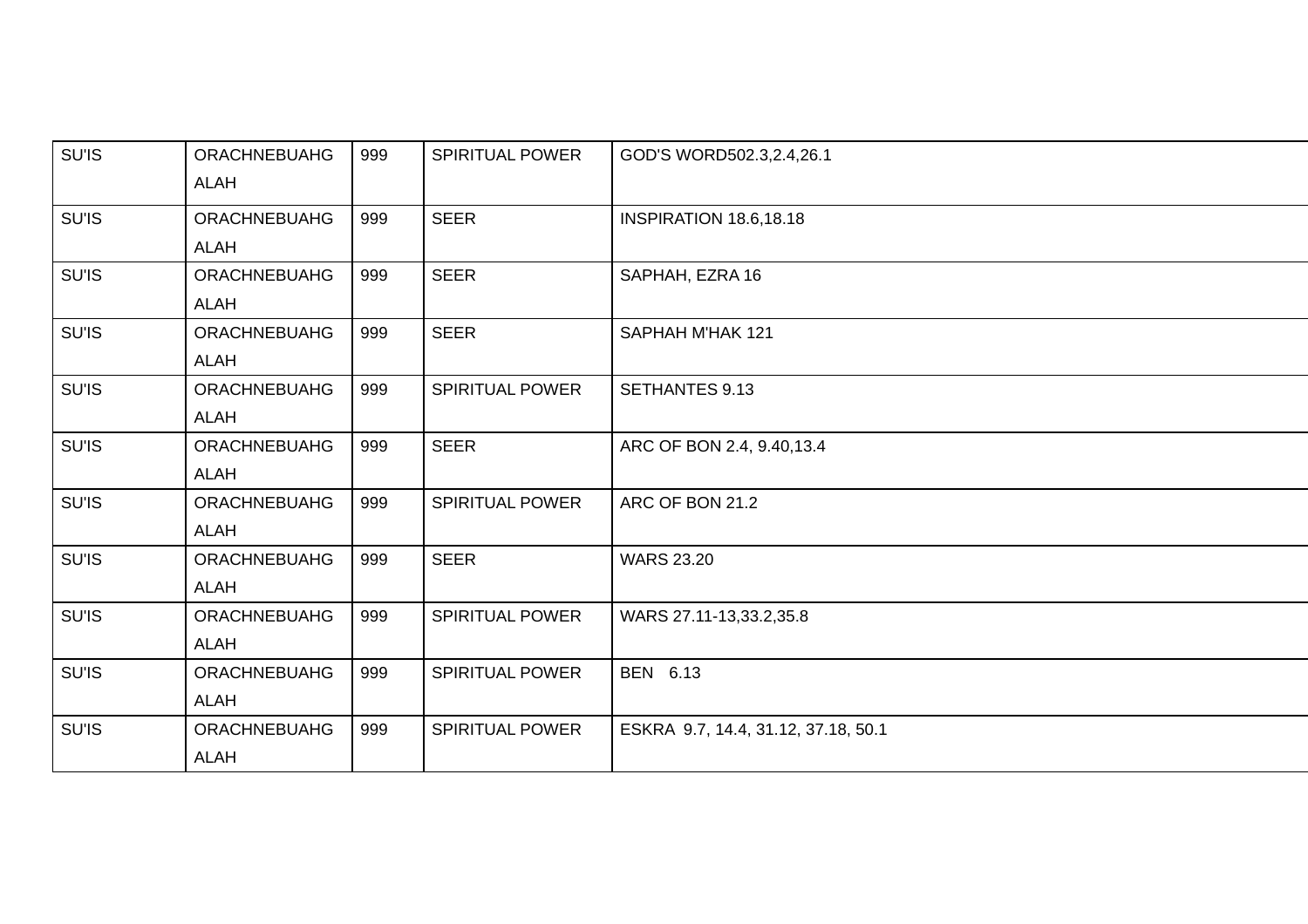| <b>ORACHNEBUAHG</b> | 999 | <b>SEER</b>                          | <b>ESKRA 48.13</b>                                                                                    |
|---------------------|-----|--------------------------------------|-------------------------------------------------------------------------------------------------------|
| <b>ALAH</b>         |     |                                      |                                                                                                       |
| <b>ORACHNEBUAHG</b> | 999 | SPIRITUAL POWER                      | CYCLES 3.22                                                                                           |
| <b>ALAH</b>         |     |                                      |                                                                                                       |
| <b>ORACHNEBUAHG</b> | 999 |                                      | SPIRITUAL LEADER / LORD'S 5TH BOOK, 2.1-3 CHIEF PROPHET (TAE)                                         |
| <b>ALAH</b>         |     | UNIVERSAL PRAYER                     |                                                                                                       |
| <b>ORACHNEBUAHG</b> | 999 | SPIRITUAL LEADER /   BEN 9 ENTITIES  |                                                                                                       |
| <b>ALAH</b>         |     | <b>UNIVERSAL PRAYER</b>              |                                                                                                       |
| <b>ORACHNEBUAHG</b> | 999 |                                      | SPIRITUAL LEADER /   KNOWLEDGE511.1-2,1.12,1.14,1.20,1.30,1.35, 1.39-41,2.1,2.4,2.14,2.22,2.27,2.28,  |
| <b>ALAH</b>         |     | UNIVERSAL PRAYER                     | 2.39, 3.1, 9, 3.11, 3.12, 3.17, 3.18, 3.21, 3.23-31, 3.33, 3.34, 3.36, 3.43, 4.1-4,                   |
|                     |     |                                      | 4.5-12,4.14,4.15,4.22-24,4.26,4.28,                                                                   |
|                     |     |                                      | 4.29,4.31,1,5.4-11, 5.14, 5.15, 5.17, 5.19, 5.20, 5.22, 5.24, 5.26, 5.27, 5.30, 5.32, 5.33, 5.36, 5.4 |
| <b>ORACHNEBUAHG</b> | 999 | SPIRITUAL LEADER /                   | KINGDOM1.2-5,1.9,1.11,2.1,2.2,2.6,2.8,2.10,2.11,2.13-16,3.1,3.59,3.63,3.65,3.66,3.68,3.69,3.7         |
| <b>ALAH</b>         |     | UNIVERSAL PRAYER                     | 15,9.20,9.22,9.24,11.7,11.22,11.24.13.1,15.11-13,16.5,16.8,17.1,17.5,17.11-12,17.14,17.16,17.1        |
| <b>ORACHNEBUAHG</b> | 999 | SPIRITUAL LEADER / SAPHAH BIENE 12   |                                                                                                       |
| <b>ALAH</b>         |     | UNIVERSAL PRAYER                     |                                                                                                       |
| <b>ORACHNEBUAHG</b> | 999 |                                      | SPIRITUAL LEADER / INSPIRATION 1.1,14.1,14.11                                                         |
| <b>ALAH</b>         |     | UNIVERSAL PRAYER                     |                                                                                                       |
| <b>ORACHNEBUAHG</b> | 999 | SPIRITUAL LEADER / GRATIYUS 4.13,5.8 |                                                                                                       |
| <b>ALAH</b>         |     | UNIVERSAL PRAYER                     |                                                                                                       |
| <b>ORACHNEBUAHG</b> | 666 | SPIRITUAL LEADER /                   | LORD'S 5TH BOOK, 2.1-3 CHIEF PROPHET (TAE)                                                            |
| <b>ALAH</b>         |     | UNIVERSAL PRAYER                     |                                                                                                       |
|                     |     |                                      |                                                                                                       |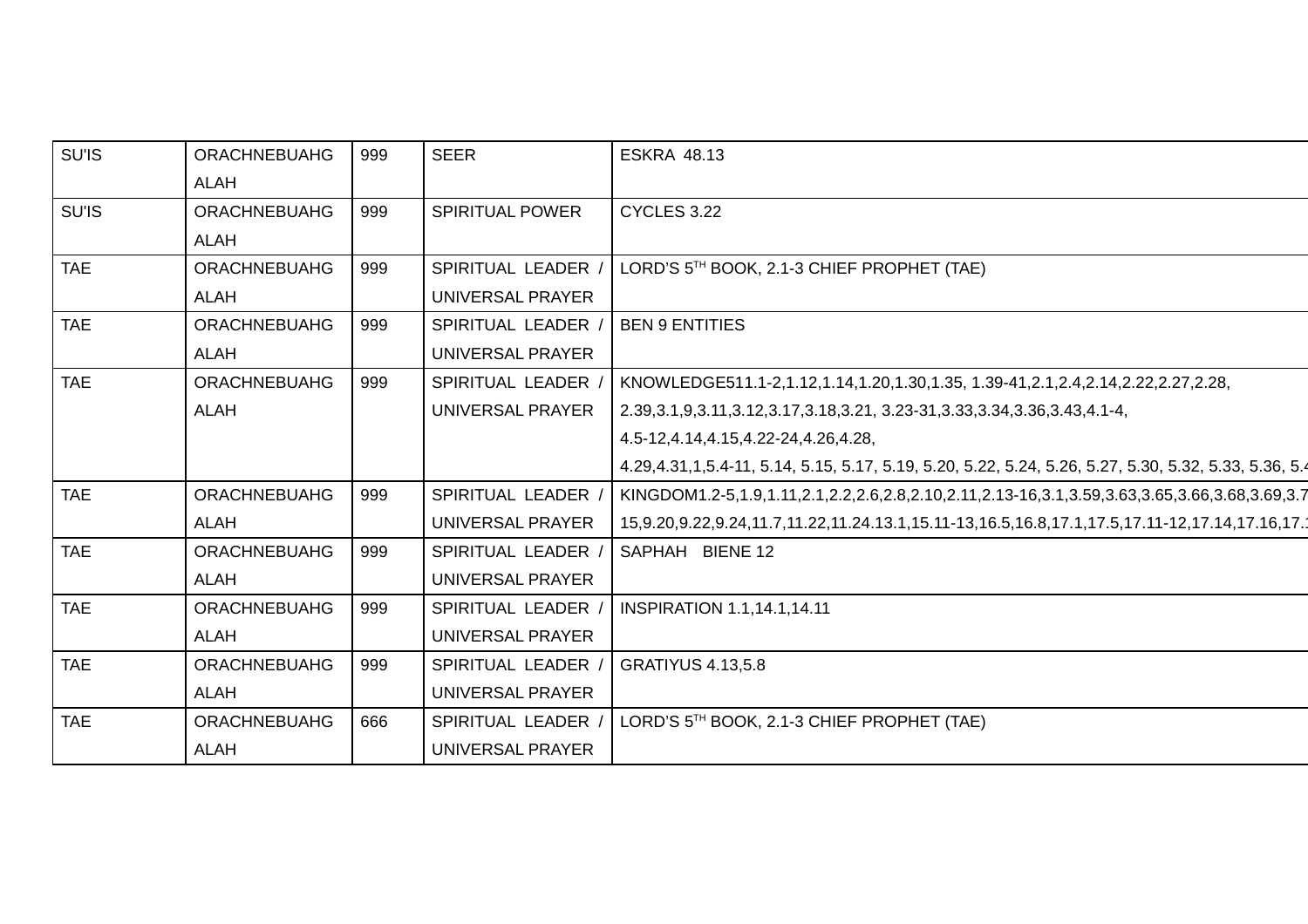| TAE            | ORACHNEBUAHG        | 666  | SPIRITUAL LEADER /   BEN 9 ENTITIES  |                                                                                                                  |
|----------------|---------------------|------|--------------------------------------|------------------------------------------------------------------------------------------------------------------|
|                | <b>ALAH</b>         |      | UNIVERSAL PRAYER                     |                                                                                                                  |
| l tae          | <b>ORACHNEBUAHG</b> | 666  |                                      | SPIRITUAL LEADER /   KNOWLEDGE521.1-2,1.12,1.14,1.20,1.30,1.35, 1.39-41,2.1,2.4,2.14,2.22,2.27,2.28,             |
|                | ALAH                |      | UNIVERSAL PRAYER                     | 2.39, 3.1, 9, 3.11, 3.12, 3.17, 3.18, 3.21, 3.23-31, 3.33, 3.34, 3.36, 3.43, 4.1-4,                              |
|                |                     |      |                                      | 4.5-12,4.14,4.15,4.22-24,4.26,4.28,                                                                              |
|                |                     |      |                                      | 4.29, 4.31, 1, 5.4-11, 5.14, 5.15, 5.17, 5.19, 5.20, 5.22, 5.24, 5.26, 5.27, 5.30, 5.32, 5.33, 5.36, 5.4         |
| TAE            | <b>ORACHNEBUAHG</b> | 666  |                                      | SPIRITUAL LEADER / KINGDOM1.2-5,1.9,1.11,2.1,2.2,2.6,2.8,2.10,2.11,2.13-16,3.1,3.59,3.63,3.65,3.66,3.68,3.69,3.7 |
|                | <b>ALAH</b>         |      | UNIVERSAL PRAYER                     | 15,9.20,9.22,9.24,11.7,11.22,11.24.13.1,15.11-13,16.5,16.8,17.1,17.5,17.11-12,17.14,17.16,17.1                   |
| TAE            | <b>ORACHNEBUAHG</b> | 666  | SPIRITUAL LEADER / SAPHAH BIENE 12   |                                                                                                                  |
|                | <b>ALAH</b>         |      | UNIVERSAL PRAYER                     |                                                                                                                  |
| TAE            | <b>ORACHNEBUAHG</b> | 666  |                                      | SPIRITUAL LEADER /   INSPIRATION 1.1,14.1,14.11                                                                  |
|                | <b>ALAH</b>         |      | UNIVERSAL PRAYER                     |                                                                                                                  |
| TAE            | <b>ORACHNEBUAHG</b> | 666  | SPIRITUAL LEADER / GRATIYUS 4.13,5.8 |                                                                                                                  |
|                | <b>ALAH</b>         |      | UNIVERSAL PRAYER                     |                                                                                                                  |
| $\overline{1}$ | <b>ORACHNEBUAHG</b> | 33   |                                      |                                                                                                                  |
|                | <b>ALAH</b>         |      |                                      |                                                                                                                  |
| ∣ ⊤∪s          | <b>ORACHNEBUAHG</b> | 18   |                                      |                                                                                                                  |
|                | ALAH                |      |                                      |                                                                                                                  |
| VRI            | <b>ORACHNEBUAHG</b> | 111  |                                      |                                                                                                                  |
|                | <b>ALAH</b>         |      |                                      |                                                                                                                  |
| $ $ ZED52      | ORACHNEBUAHG        | l 66 | ETHEREAN PLAINS                      | LIKA52 7.5                                                                                                       |
|                | ALAH                |      |                                      |                                                                                                                  |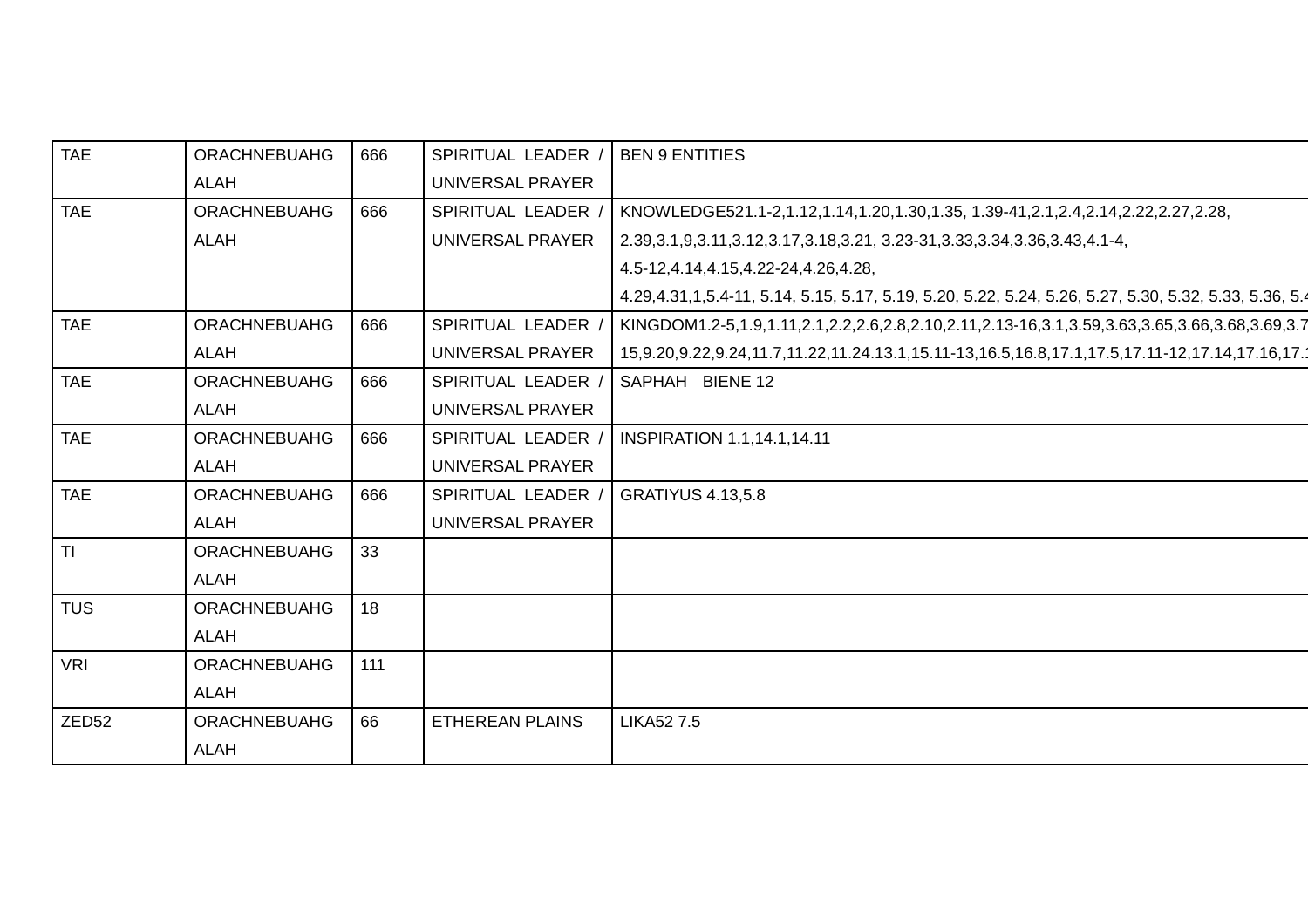| ZED53         | <b>ORACHNEBUAHG</b> | 66             | <b>ETHEREAN PLAINS</b> | ARC OF BON 13.7                                        |
|---------------|---------------------|----------------|------------------------|--------------------------------------------------------|
|               | <b>ALAH</b>         |                |                        |                                                        |
| <b>ZEDEKI</b> | <b>ORACHNEBUAHG</b> | 44             |                        |                                                        |
|               | <b>ALAH</b>         |                |                        |                                                        |
| ZUDU53        | <b>ORACHNEBUAHG</b> | 4              |                        |                                                        |
|               | <b>ALAH</b>         |                |                        |                                                        |
| <b>ESK</b>    | <b>PRAISE</b>       | $\mathbf{1}$   | <b>EARTH AND SKY</b>   | SAPHAH53 SE'MOIN 3                                     |
| <b>ESK</b>    | <b>PRAISE</b>       | $\mathbf{1}$   | <b>EARTH AND SKY</b>   | SAPHAH53 I'HIN 2                                       |
| <b>TEK</b>    | <b>PRAISE</b>       | $\overline{2}$ | <b>HEAVENLY REALM</b>  | SETHANTES 5.24,5.26-27                                 |
| <b>SAM</b>    | <b>PRAISE</b>       | 3              | <b>SPEAKING ANIMAL</b> | SAPHAH53 SE'MOIN 3 (GAN), QADETH IZ 1 (THREE), I'HIN 2 |
| <b>SAM</b>    | <b>PRAISE</b>       | 3              | <b>MAN</b>             | SAPHAH! 6                                              |
| <b>SAR</b>    | <b>PRAISE</b>       | 4              | <b>FAITHIST TRIBE</b>  | SAPHAH53 I'HIN 2                                       |
| <b>UNH</b>    | <b>PRAISE</b>       | 5              |                        |                                                        |
| <b>YOKE</b>   | <b>PRAISE</b>       | 6              |                        |                                                        |
| <b>RAK</b>    | <b>PRAISE</b>       | $\overline{7}$ | <b>12 CHANGES</b>      | COSMOGONY YA-LA-PESTA537:18                            |
|               |                     |                | $(=3644)$              |                                                        |
| <b>RAK</b>    | <b>PRAISE</b>       | $\overline{7}$ | 8 CHANGES              | COSMOGONY YA-LA-PESTA537:18                            |
|               |                     |                | $(=326)$               |                                                        |
| <b>RAK</b>    | <b>PRAISE</b>       | $\overline{7}$ | <b>ETHEREAN</b>        | PRAISE LOO 3                                           |
|               |                     |                | <b>MOUNTAINS</b>       |                                                        |
| <b>OTE</b>    | <b>PRAISE</b>       | 8              |                        |                                                        |
| <b>TAUG</b>   | <b>PRAISE</b>       | 9              |                        |                                                        |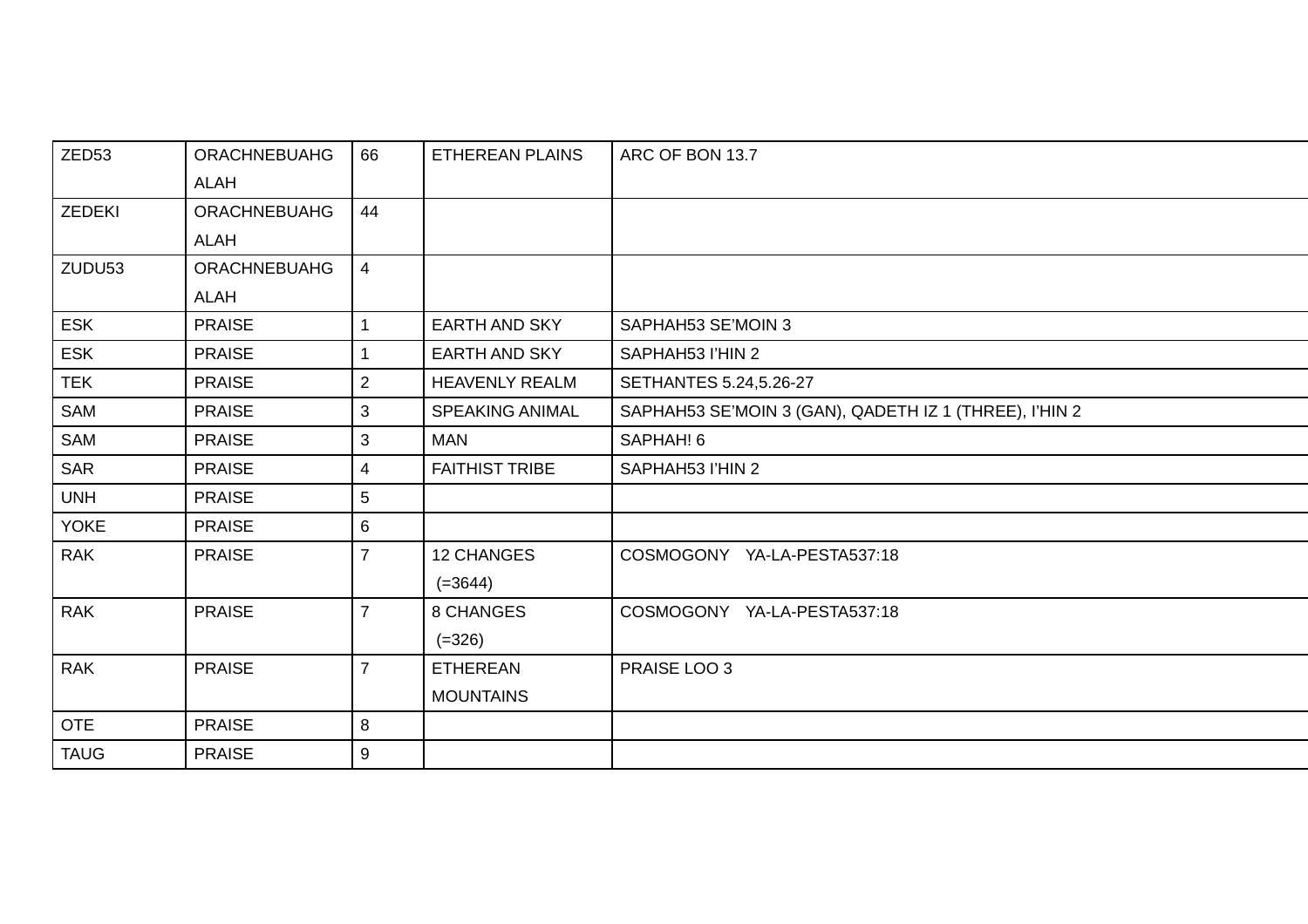| <b>VED</b>   | <b>PRAISE</b> | 10 |                        |                                 |
|--------------|---------------|----|------------------------|---------------------------------|
| <b>SANG</b>  | <b>PRAISE</b> | 11 | <b>STARS</b>           | SAPHAH54 SE'MOIN 38 (SANG)      |
| <b>TUE</b>   | <b>PRAISE</b> | 12 |                        |                                 |
| <b>AIEDS</b> | <b>PRAISE</b> | 13 |                        |                                 |
| FUR.         | <b>PRAISE</b> | 14 | <b>4 CHANGES</b>       | COSMOGONY YA-LA-PESTA547:18     |
|              |               |    | $(=9278)$              |                                 |
| <b>SUT</b>   | <b>PRAISE</b> | 15 |                        |                                 |
| <b>YAD</b>   | <b>PRAISE</b> | 16 |                        | PRAISE YAD 44                   |
| <b>ROE</b>   | <b>PRAISE</b> | 17 | $(=56, =90)$           | <b>SAPHAH EMP'AGATU 3</b>       |
| <b>ROTH</b>  | <b>PRAISE</b> | 18 |                        |                                 |
| <b>LAIS</b>  | <b>PRAISE</b> | 19 | ETHEREAN ARC           | SETHANTES 23.1-2                |
| <b>LOO</b>   | <b>PRAISE</b> | 20 | ETHEREAN REGION        | APH 2.11, 3.29                  |
| <b>LOO</b>   | <b>PRAISE</b> | 20 | <b>ORACHNEBUAHGALA</b> | COSMOGONY 7.18 ORACHNEBUAHGALAH |
|              |               |    | H (=999)               |                                 |
| <b>LOO</b>   | <b>PRAISE</b> | 20 | <b>ETHEREAN ARC</b>    | DIVINITY 0.1,1.11               |
| <b>LOO</b>   | <b>PRAISE</b> | 20 | <b>FAITHIST TRIBE</b>  | $1ST$ BOOK OF GOD 2.8           |
| LOO          | <b>PRAISE</b> | 20 | <b>6 CHANGES</b>       | COSMOGONY YA-LA-PESTA547:18     |
|              |               |    | $(=1790)$              |                                 |
| <b>LOO</b>   | <b>PRAISE</b> | 20 | 3 CHANGES              | COSMOGONY YA-LA-PESTA547:18     |
|              |               |    | $(=47)$                |                                 |
| LOO          | <b>PRAISE</b> | 20 | ETHEREAN ARC           | PRAISE SIAS 5                   |
| LOO          | <b>PRAISE</b> | 20 | ETHEREAN REGION        | ES 16.5                         |
|              |               |    |                        |                                 |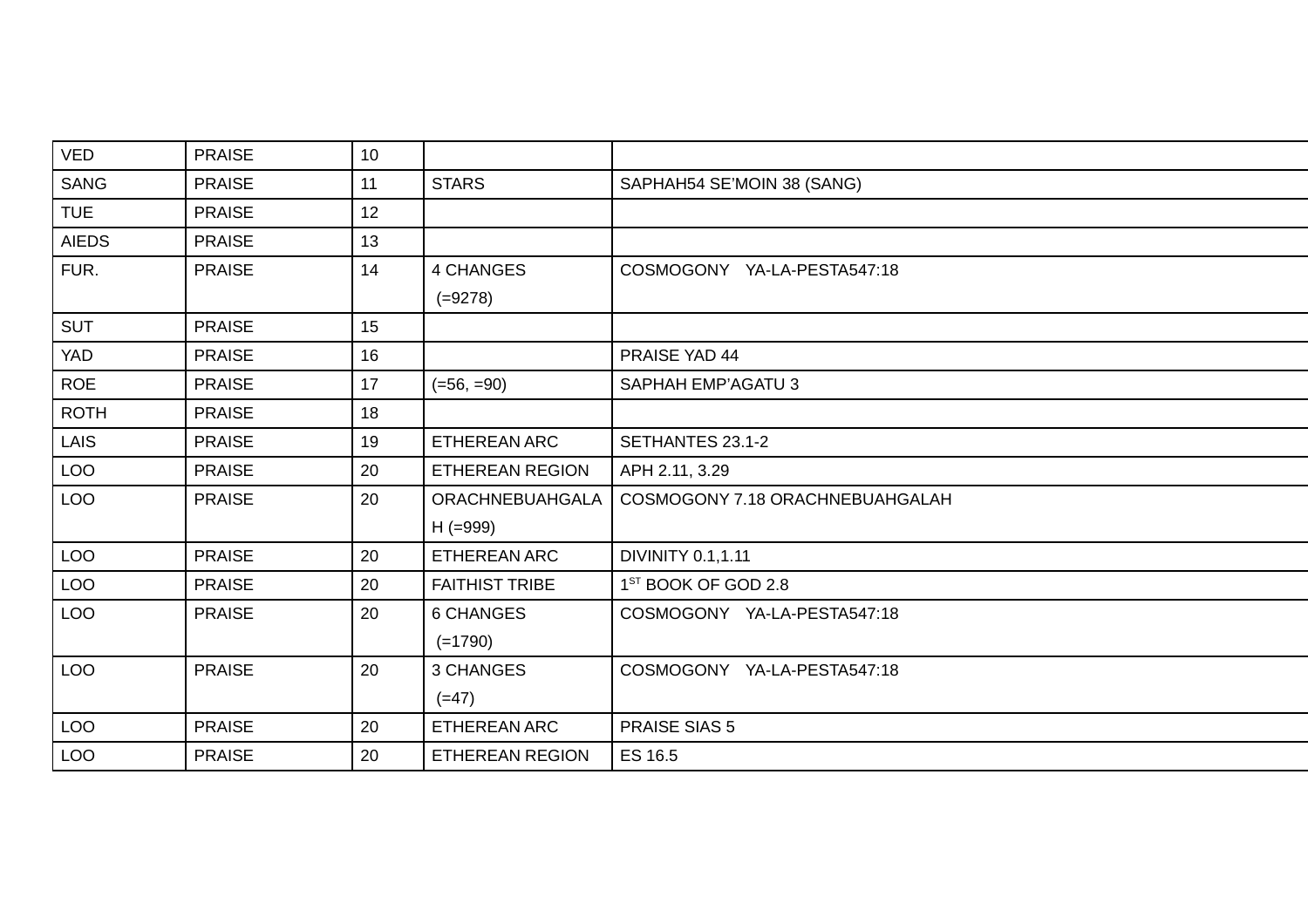| <b>PRAISE</b> | 20 | ROAD / TRIBE          | SAPHAH KII 4, IHIN 2                    |
|---------------|----|-----------------------|-----------------------------------------|
| <b>PRAISE</b> | 20 | ETHEREAN REGION       | APH 2.11, 3.29                          |
| <b>PRAISE</b> | 21 |                       |                                         |
| <b>PRAISE</b> | 22 |                       |                                         |
| <b>PRAISE</b> | 23 |                       | ALTAR OF INCENSE   SAPHAH EMP'AGATU 7   |
|               |    | (72)                  |                                         |
| <b>PRAISE</b> | 24 |                       |                                         |
| <b>PRAISE</b> | 25 |                       |                                         |
| <b>PRAISE</b> | 26 |                       |                                         |
| <b>PRAISE</b> | 27 |                       |                                         |
| <b>PRAISE</b> | 28 |                       |                                         |
| <b>PRAISE</b> | 29 | <b>CORPOREAL</b>      | SAPHAH SE'MOIN 37 (GIT'OW), QADETH IZ 1 |
|               |    | <b>SUNLIGHT</b>       |                                         |
| <b>PRAISE</b> | 29 | <b>FAITHIST TRIBE</b> | SAPHAH I'HIN 2                          |
| <b>PRAISE</b> | 30 |                       |                                         |
| <b>PRAISE</b> | 31 | A GOD OR CREATOR      | SAPHAH BAUGH-GAN-GHAD 6                 |
| <b>PRAISE</b> | 32 |                       |                                         |
| <b>PRAISE</b> | 33 |                       |                                         |
| <b>PRAISE</b> | 34 | ETHEREAN HEAVEN       | <b>APH 2.4</b>                          |
| <b>PRAISE</b> | 34 | ETHEREAN REGION       | CEVORKUM (4750)                         |
| <b>PRAISE</b> | 34 | <b>DOG</b>            | SAPHAH ZERL 8                           |
| <b>PRAISE</b> | 35 |                       |                                         |
|               |    |                       |                                         |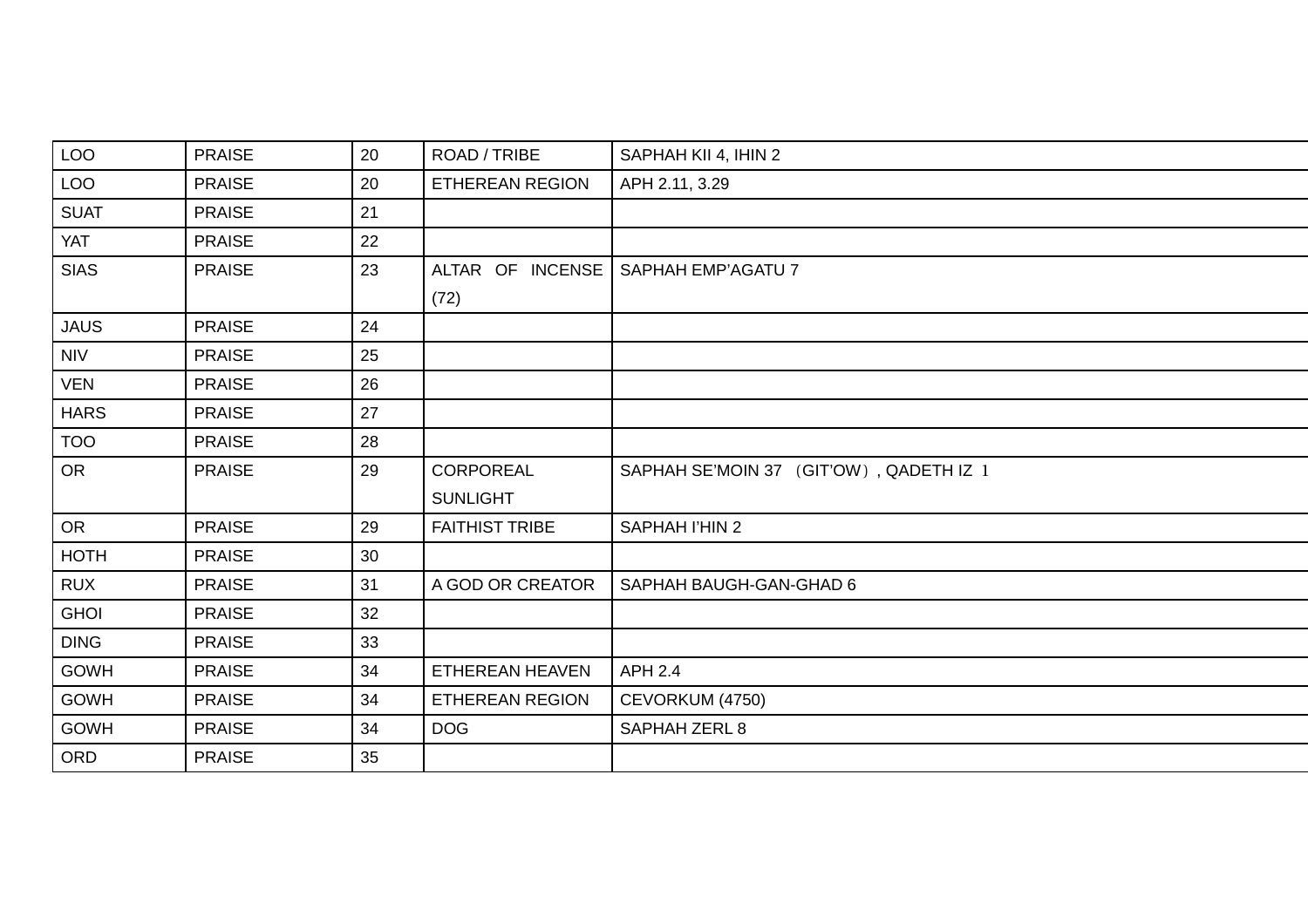| <b>LEF</b>  | <b>PRAISE</b>  | 36             |                                    |                                                                                |
|-------------|----------------|----------------|------------------------------------|--------------------------------------------------------------------------------|
| $E-O$       | <b>PRAISE</b>  | 37             |                                    |                                                                                |
| <b>UX</b>   | <b>PRAISE</b>  | 38             |                                    |                                                                                |
| <b>SPE</b>  | <b>PRAISE</b>  | 39             |                                    |                                                                                |
| <b>YAD</b>  | <b>PRAISE</b>  | 40             | ETHEREAN REGION                    | PRAISE YAD 21                                                                  |
| SON         | <b>PRAISE</b>  | 41             |                                    |                                                                                |
| AH          | SE'MOIN        | $\mathbf{1}$   | <b>EARTH</b>                       | Not a mysterious word really but mentioned hundreds of times throughout Oahspe |
| OH          | <b>SE'MOIN</b> | $\overline{2}$ | <b>SKY</b>                         | SAPHAH ORACHNEBUAHGALAH 1                                                      |
| <b>ESK</b>  | SE'MOIN        | 3              | <b>EARTH AND SKY</b>               | SAPHAH I'HIN 2 (TRIBES)                                                        |
| <b>ESAK</b> | <b>SE'MOIN</b> | 4              | <b>COSMOS</b>                      |                                                                                |
| EA'YO       | SE'MOIN        | 5              | <b>BOUNDLESS EXTENT</b>            |                                                                                |
| HOI         | <b>SE'MOIN</b> | 6              | PENETRABLE<br><b>THE</b>           | SAPHAH 7.18 ORACHNEBUAHGALAH (12)                                              |
|             |                |                | AND IMPENETRABLE                   |                                                                                |
| <b>DRUH</b> | <b>SE'MOIN</b> | $\overline{7}$ | <b>DESTRUCTION</b>                 | SAPHAH UH'GA 13 (CROSS)                                                        |
|             |                |                | <b>DARKNESS</b>                    |                                                                                |
| <b>EOIH</b> | <b>SE'MOIN</b> | 8              | <b>UNSEEN</b><br>ALL<br><b>THE</b> | SAPHAH SE'MOIN 9, 39, 50, 62, 77                                               |
|             |                |                | <b>POWER</b>                       |                                                                                |
| <b>EOIH</b> | SE'MOIN        | 8              | THE ALL<br><b>UNSEEN</b>           | SAPHAH BIENE 21                                                                |
|             |                |                | <b>POWER</b>                       |                                                                                |
| <b>EOIH</b> | SE'MOIN        | 8              | <b>THE</b><br>ALL<br><b>UNSEEN</b> | SAPHAH HI'DANG 34,                                                             |
|             |                |                | <b>POWER</b>                       |                                                                                |
| <b>EOIH</b> | <b>SE'MOIN</b> | 8              | <b>UNSEEN</b><br><b>THE</b><br>ALL | SAPHAH M'HAK 21,112                                                            |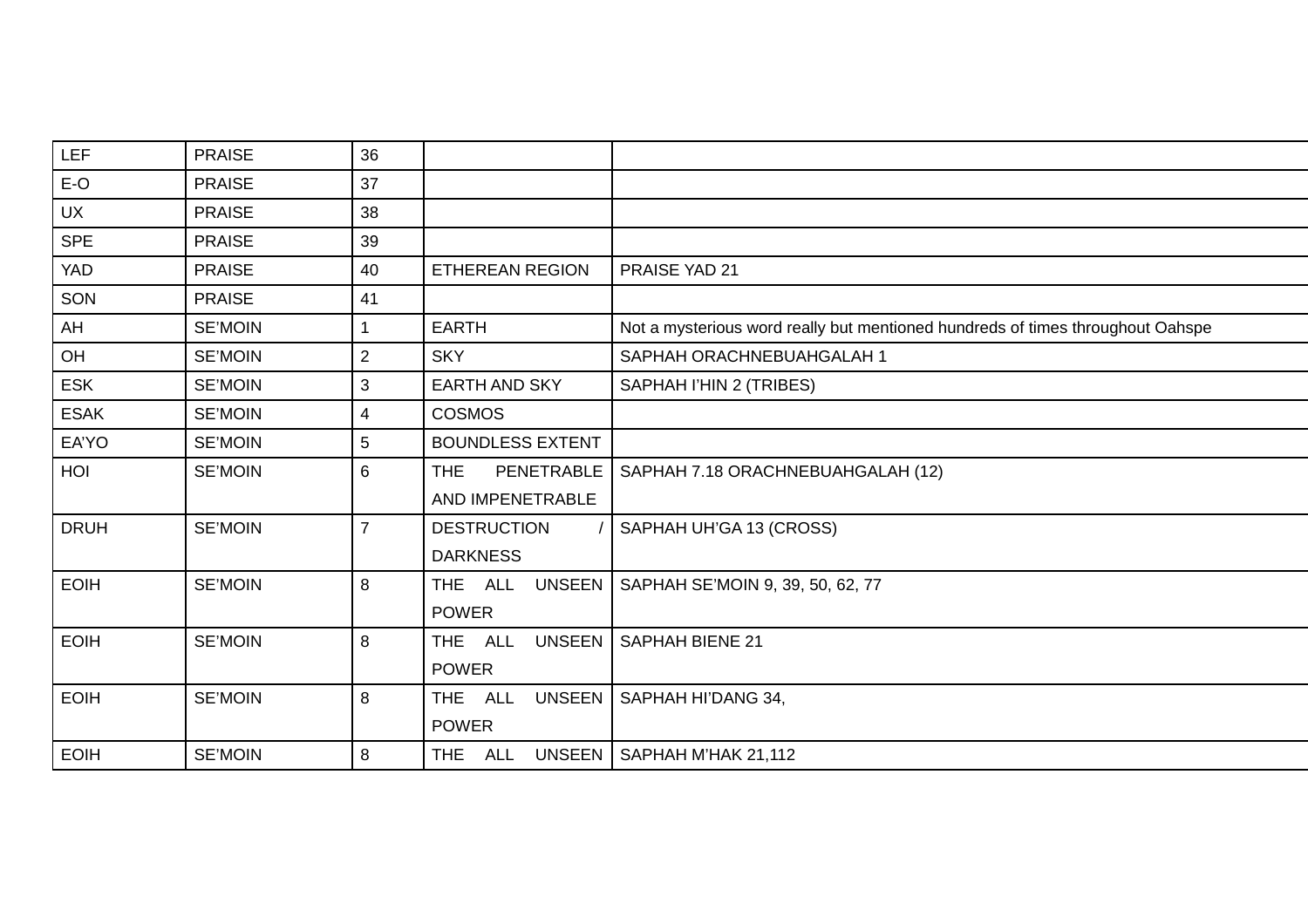|              |                |    | <b>POWER</b>                              |                                                                      |
|--------------|----------------|----|-------------------------------------------|----------------------------------------------------------------------|
| <b>EOIH</b>  | SE'MOIN        | 8  | ALL<br><b>UNSEEN</b><br><b>THE</b>        | SAPHAH EZRA 26,28,30                                                 |
|              |                |    | <b>POWER</b>                              |                                                                      |
| <b>EOIH</b>  | SE'MOIN        | 8  | <b>THE</b><br><b>ALL</b><br><b>UNSEEN</b> | SAPHAH! 8                                                            |
|              |                |    | <b>POWER</b>                              |                                                                      |
| <b>ELOIH</b> | <b>SE'MOIN</b> | 9  | <b>CREATOR</b>                            | LIKA 8.16,                                                           |
| <b>ELOIH</b> | <b>SE'MOIN</b> | 9  | <b>CREATOR</b>                            | SAPHAH SE'MOIN 20,34,67                                              |
| <b>ELOIH</b> | <b>SE'MOIN</b> | 9  | <b>CREATOR</b>                            | SAPHAH BIENE 10,21                                                   |
| <b>ELOIH</b> | <b>SE'MOIN</b> | 9  | <b>CREATOR</b>                            | SAPHAH HI'DANG 0,36                                                  |
| <b>ELOIH</b> | <b>SE'MOIN</b> | 9  | <b>CREATOR</b>                            | SAPHAH M'HAK 21,112                                                  |
| <b>ELOIH</b> | <b>SE'MOIN</b> | 9  | <b>CREATOR</b>                            | ARC OF BON 19.1-3,19.5-8,19.12-13,19.15-16,21.1                      |
| <b>ELOIH</b> | <b>SE'MOIN</b> | 9  | <b>CREATOR</b>                            | <b>ESKRA 43.14</b>                                                   |
| <b>ELOIH</b> | <b>SE'MOIN</b> | 9  | <b>CREATOR</b>                            | SAPHAH! 8                                                            |
| <b>ELOIH</b> | <b>SE'MOIN</b> | 9  | <b>CREATOR</b>                            | SAPHAH M'HAK 21,112                                                  |
| <b>SUSA</b>  | <b>SE'MOIN</b> | 10 | <b>COMPLETION</b>                         |                                                                      |
| <b>DRUK</b>  | <b>SE'MOIN</b> | 11 | <b>EARTHLY EVILS</b>                      | AH SHONG 4.5                                                         |
| <b>DRUK</b>  | <b>SE'MOIN</b> | 11 | <b>EARTHLY EVILS</b>                      | APOLLO 8.6,13.5                                                      |
| <b>DRUK</b>  | <b>SE'MOIN</b> | 11 | <b>EARTHLY EVILS</b>                      | CPENTA-ARMIJ 10.6                                                    |
| <b>DRUK</b>  | <b>SE'MOIN</b> | 11 | <b>EARTHLY EVILS</b>                      | DIVINITY 7.7, 7.9,8.12-13,8.16-17,11.24,12.35,13.11,13.16,18.1,18.22 |
| <b>DRUK</b>  | <b>SE'MOIN</b> | 11 | <b>EARTHLY EVILS</b>                      | FRAGAPATTI 5.13,19.7,19.9, 21.19,31.8,39.1,50.4,                     |
| <b>DRUK</b>  | SE'MOIN        | 11 | <b>EARTHLY EVILS</b>                      | LIKA 15.17,18.24, 21.2                                               |
| <b>DRUK</b>  | <b>SE'MOIN</b> | 11 | <b>EARTHLY EVILS</b>                      | WARS 3.7, 42.15, 43.13                                               |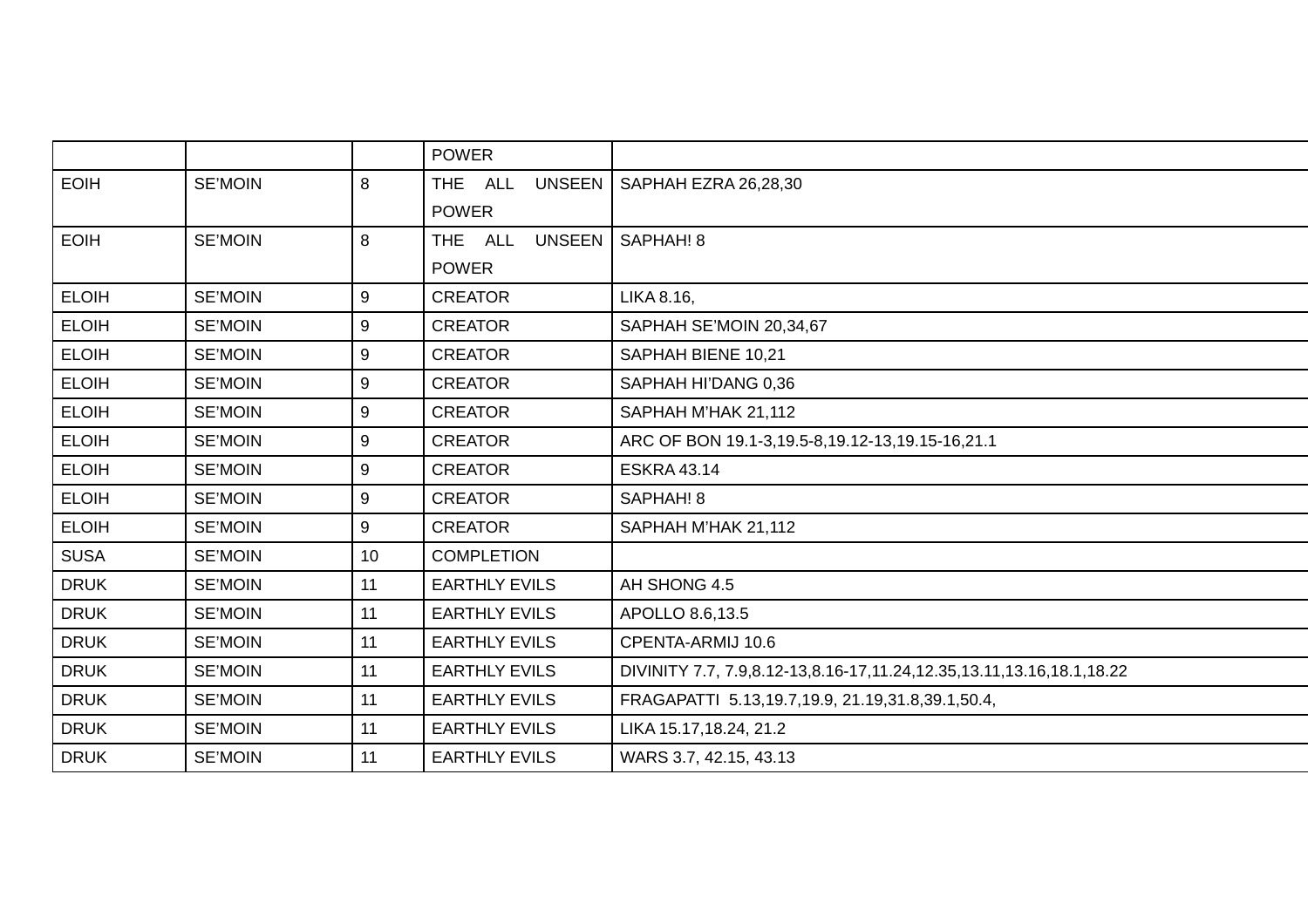| <b>DRUK</b> | SE'MOIN        | 11 | <b>EARTHLY EVILS</b>   | FIRST BOOK OF GOD 14.2, 20.13, 20.15-16, 24.5-7,8.3                                       |
|-------------|----------------|----|------------------------|-------------------------------------------------------------------------------------------|
| <b>DRUK</b> | <b>SE'MOIN</b> | 11 | <b>EARTHLY EVILS</b>   | FIRST BOOK OF THE FIRST LORDS 1.13-17, 1.20-23, 2.3, 2.5-6, 2.13, 2.17-19, 2.21, 3.12-14, |
| GAN         | <b>SE'MOIN</b> | 12 | <b>MAN</b>             | SAPHAH SE'MOIN 111                                                                        |
| GAN         | <b>SE'MOIN</b> | 12 | <b>MAN</b>             | COSMOGONY 7.18 YA-LA-PESTA EIGHT CHANGES (326)                                            |
| GAN         | <b>SE'MOIN</b> | 12 | <b>MAN</b>             | SAPHAH KII 3                                                                              |
| GAN         | <b>SE'MOIN</b> | 12 | <b>MAN</b>             | SAPHAH I'HIN 2                                                                            |
| GAN         | <b>SE'MOIN</b> | 12 | <b>MAN</b>             | CYCLES 3.26 (MOUNTAINS OF WAGGA)                                                          |
| UH'GA       | SE'MOIN        | 13 | PROPHET TEST           | GOD'S WORD 16.1 (PROPHET'S WHEEL)                                                         |
| UH          | <b>SE'MOIN</b> | 14 | <b>EVIL SPIRIT</b>     |                                                                                           |
| <b>FOME</b> | <b>SE'MOIN</b> | 15 | <b>WIND</b>            |                                                                                           |
| YOTE'A      | <b>SE'MOIN</b> | 16 | <b>WATER</b>           | SAPHAH SE'MOIN 72                                                                         |
| <b>DANG</b> | <b>SE'MOIN</b> | 17 | <b>LIGHT</b>           | SAPHAH SE'MOIN 61                                                                         |
| <b>DANG</b> | <b>SE'MOIN</b> | 17 | <b>LIGHT</b>           | SAPHAH ZERL 7 (TURN)                                                                      |
| <b>DANG</b> | <b>SE'MOIN</b> | 17 | <b>LIGHT</b>           | SAPHAH HI'DANG 1,2 (LIGHT)                                                                |
| HA'K        | SE'MOIN        | 18 | <b>DARKNESS</b>        | BEN 0, 1.15                                                                               |
| HA'K        | <b>SE'MOIN</b> | 18 | <b>DARKNESS</b>        | JEHOVIH 6.11                                                                              |
| <b>SA</b>   | <b>SE'MOIN</b> | 19 | EVIL MAN DYING IN      | COSMOGONY 7.18 ORACHNEBUAHGALAH (441)                                                     |
|             |                |    | <b>EVIL</b>            |                                                                                           |
| <b>SA</b>   | <b>SE'MOIN</b> | 19 | EVIL MAN DYING IN      | SAPHAH58SE'MOIN 1, 35, 61; I'HIN 2, KII 3 ; EMP'AGATU 8                                   |
|             |                |    | <b>EVIL</b>            |                                                                                           |
| SU          | SE'MOIN        | 20 | <b>ENLIGHTENED MAN</b> | <b>SAPHAH SE'MOIN 26</b>                                                                  |
| OKE         | <b>SE'MOIN</b> | 21 | HOME / HOUSE           |                                                                                           |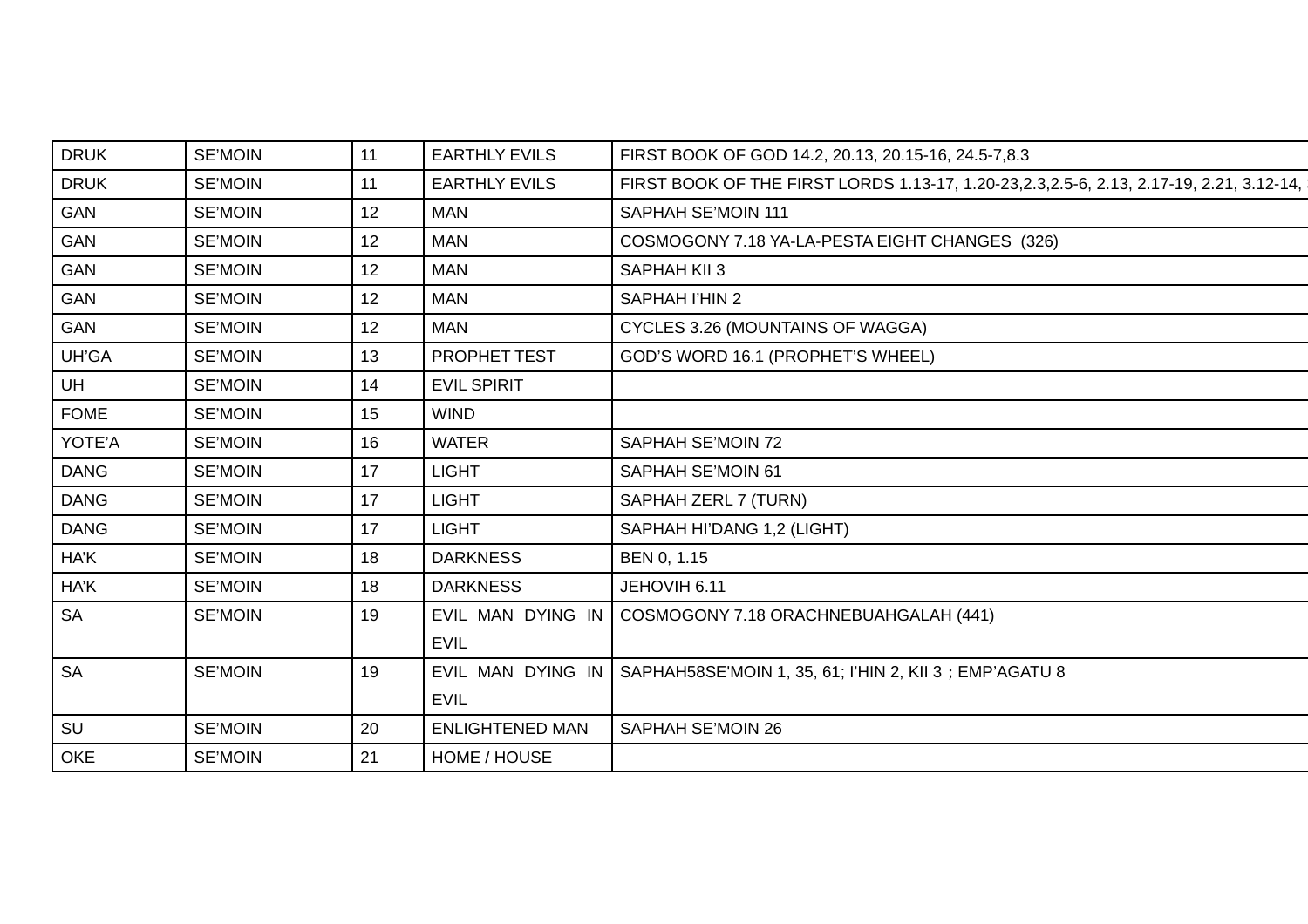| <b>HISS</b> | SE'MOIN        | 22 | <b>SERPENT</b>                     | COSMOGONY YA-LA-PESTA 12 CHANGES (2340)                                                |
|-------------|----------------|----|------------------------------------|----------------------------------------------------------------------------------------|
| <b>HISS</b> | SE'MOIN        | 22 | <b>SERPENT</b>                     | <b>SAPHAH EMP'AGATU 2</b>                                                              |
| <b>HISS</b> | SE'MOIN        | 22 | <b>SERPENT</b>                     | SAPHAH IHIN 2                                                                          |
| <b>HISS</b> | SE'MOIN        | 22 | <b>SERPENT</b>                     | APH 2.6                                                                                |
| SAM'TU      | SE'MOIN        | 23 | TRIANGLE,<br><b>UNITED</b>         |                                                                                        |
|             |                |    | CORPOR, SOUL, AND                  |                                                                                        |
|             |                |    | <b>SPIRIT</b>                      |                                                                                        |
| <b>FUI</b>  | SE'MOIN        | 24 | SQUARE /                           |                                                                                        |
|             |                |    | <b>RIGHTEOUSNESS</b>               |                                                                                        |
| TU'FONG /   | <b>SE'MOIN</b> | 25 | A MEASURE WITH 2                   |                                                                                        |
| SAM'FONG    |                |    | <b>LENGTHS</b><br>AND <sub>1</sub> |                                                                                        |
|             |                |    | <b>ANGLE</b>                       |                                                                                        |
| GUZ         | SE'MOIN        | 26 | HYPOTHENUSE / THE                  |                                                                                        |
|             |                |    | <b>MEAN</b>                        |                                                                                        |
|             |                |    | GOOD<br><b>BETWEEN</b>             |                                                                                        |
|             |                |    | <b>AND EVIL</b>                    |                                                                                        |
| SARJI       | SE'MOIN        | 27 | PYRAMID                            |                                                                                        |
| GAU         | SE'MOIN        | 28 | <b>MEASURING</b>                   | APOLLO 4.5,5.5,6.1-2,9.2-3,10.3,11.2,12.1,12.9,13.1,14.6,14.8 (EARTH'S HEAVENLY KINGDO |
|             |                |    | <b>INSTRUMENT</b>                  |                                                                                        |
| GAU         | SE'MOIN        | 28 | <b>MEASURING</b>                   | KINGDOM 11.6                                                                           |
|             |                |    | <b>INSTRUMENT</b>                  |                                                                                        |
| GAU         | SE'MOIN        | 28 | <b>MEASURING</b>                   | FRAGAPATTI 22.13 (EARTH'S HEAVENLY KINGDOM /THRONE)                                    |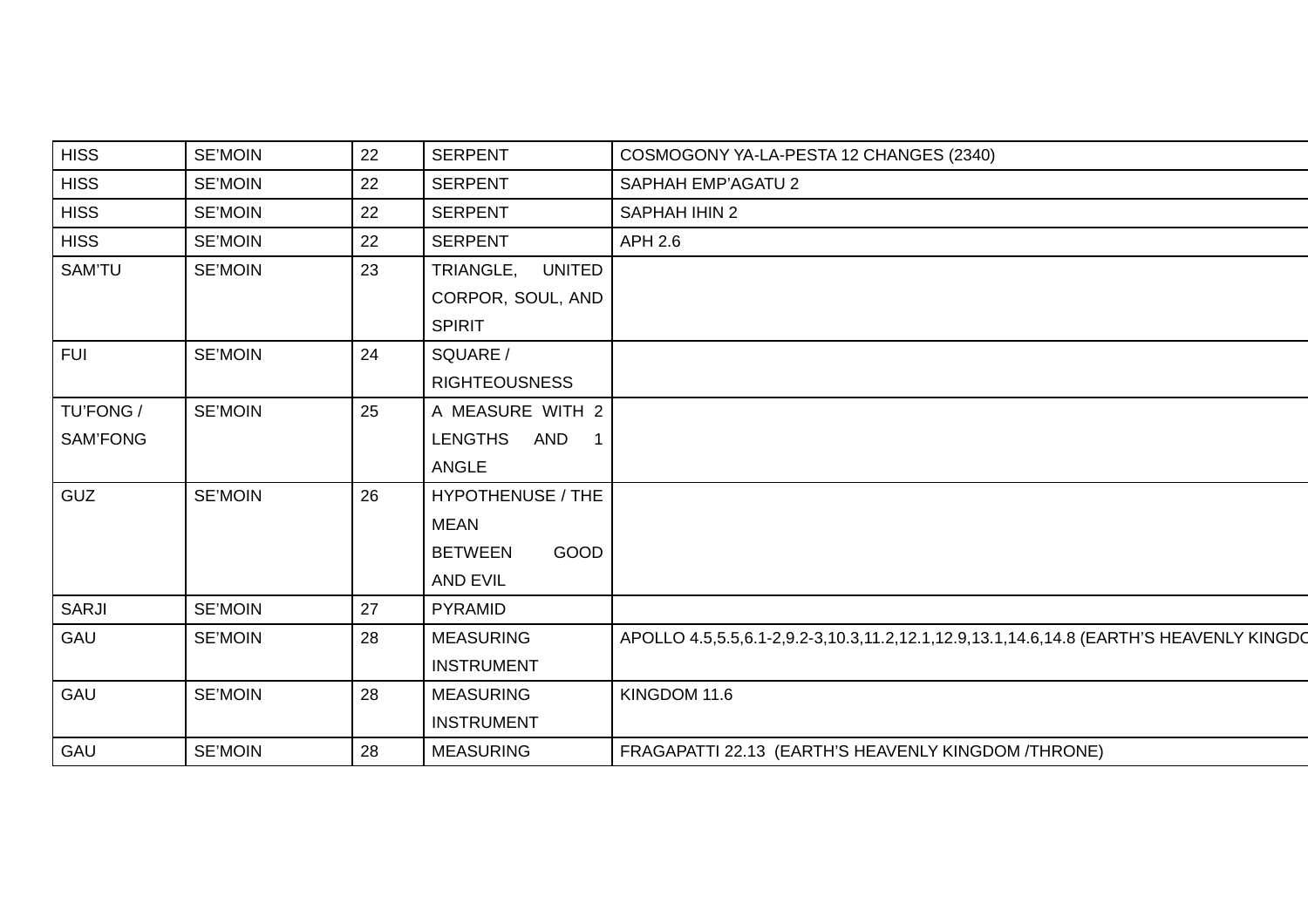|     |                |    | <b>INSTRUMENT</b> |                                                                                          |
|-----|----------------|----|-------------------|------------------------------------------------------------------------------------------|
| GAU | <b>SE'MOIN</b> | 28 | <b>MEASURING</b>  | OSIRIS 1.15,2.10,2.18,2.31,3.1-2,3.9,4.1-2, (EARTH'S HEAVENLY KINGDOM /THRONE)           |
|     |                |    | <b>INSTRUMENT</b> | 12.5 (MEASURING INSTRUMENT)                                                              |
| GAU | <b>SE'MOIN</b> | 28 | <b>MEASURING</b>  | WARS 49.15,50.18 (MEASURING INSTRUMENT)                                                  |
|     |                |    | <b>INSTRUMENT</b> |                                                                                          |
| GAU | SE'MOIN        | 28 | <b>MEASURING</b>  | THOR 1.10,2.2-4,2.6,2.15,2.17,3.12-13,3.21-23,4.5,4.11,4.17,5.9-10, 5.12 (EARTH'S HEAVEN |
|     |                |    | <b>INSTRUMENT</b> |                                                                                          |
| GAU | <b>SE'MOIN</b> | 28 | <b>MEASURING</b>  | GOD'S WORD 8.10 (EARTH'S HEAVENLY KINGDOM /THRONE)                                       |
|     |                |    | <b>INSTRUMENT</b> |                                                                                          |
| GAU | <b>SE'MOIN</b> | 28 | <b>MEASURING</b>  | $1ST$ GOD 25.12                                                                          |
|     |                |    | <b>INSTRUMENT</b> |                                                                                          |
| GAU | <b>SE'MOIN</b> | 28 | <b>MEASURING</b>  | LORD $1ST$ 3.64                                                                          |
|     |                |    | <b>INSTRUMENT</b> |                                                                                          |
| GAU | <b>SE'MOIN</b> | 28 | <b>MEASURING</b>  | SAPHAH AHURA'MAZDA 2 (EARTH'S HEAVENLY KINGDOM /THRONE)                                  |
|     |                |    | <b>INSTRUMENT</b> |                                                                                          |
| GAU | SE'MOIN        | 28 | <b>MEASURING</b>  | SAPHAH I'HIN 2                                                                           |
|     |                |    | <b>INSTRUMENT</b> |                                                                                          |
| GAU | SE'MOIN        | 28 | <b>MEASURING</b>  | SAPHAH ANUBIS 19 (SACRED SIGN)                                                           |
|     |                |    | <b>INSTRUMENT</b> |                                                                                          |
|     |                |    |                   |                                                                                          |
| GAU | SE'MOIN        | 28 | <b>MEASURING</b>  | SAPHAH KII 10,22 (KINGDOM)                                                               |
|     |                |    | <b>INSTRUMENT</b> |                                                                                          |
|     |                |    |                   |                                                                                          |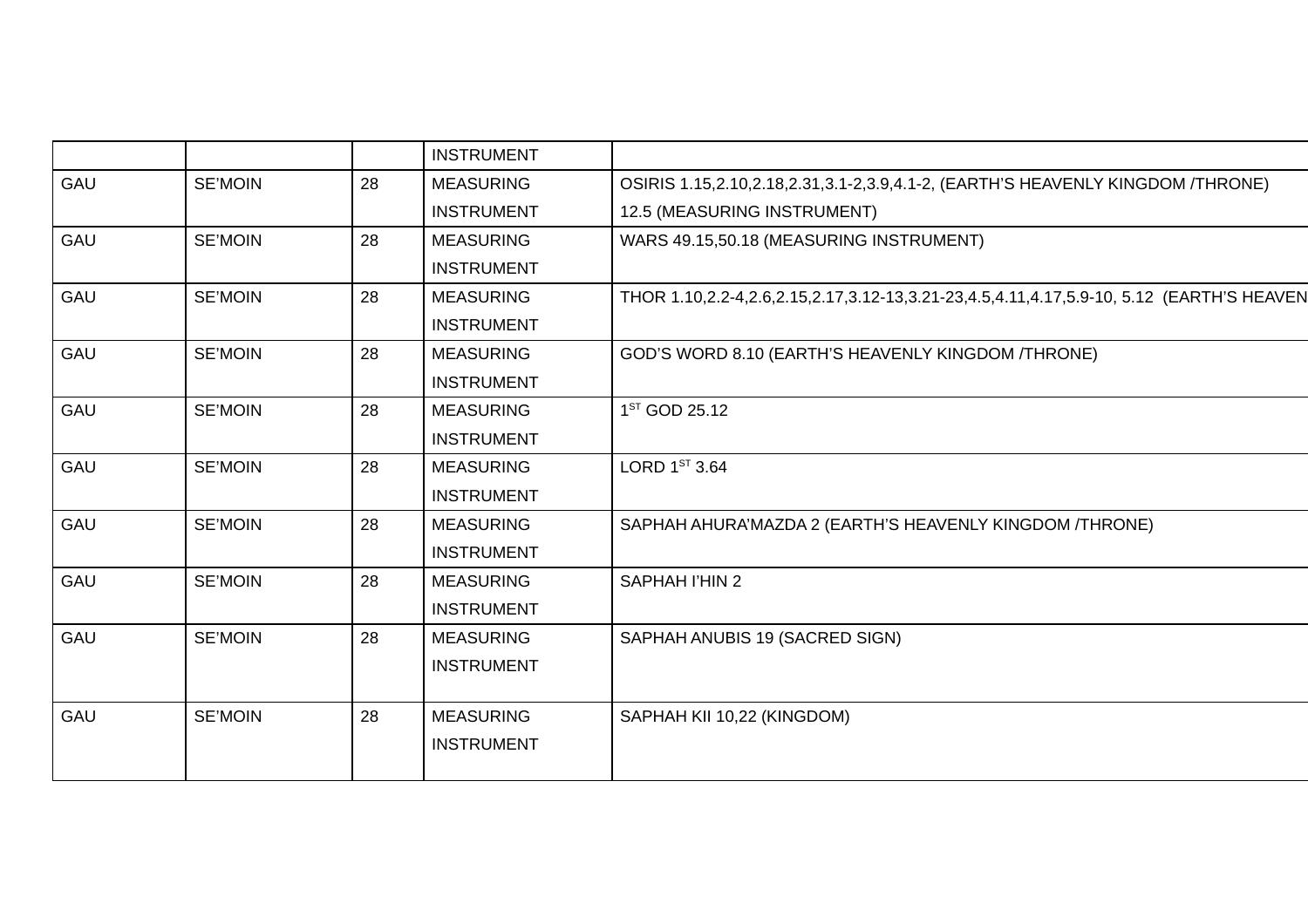| GAU           | SE'MOIN        | 28 | <b>MEASURING</b>    | SAPHAH ZERL 34 (KINGDOM)                |
|---------------|----------------|----|---------------------|-----------------------------------------|
|               |                |    | <b>INSTRUMENT</b>   |                                         |
|               |                |    |                     |                                         |
| GAU           | SE'MOIN        | 28 | <b>MEASURING</b>    | SAPHAH ARIBANIA'HIAYAUSTOYI 7 (KINGDOM) |
|               |                |    | <b>INSTRUMENT</b>   |                                         |
| K'SAM         | <b>SE'MOIN</b> | 29 | EARTH, WATER, AIR   | SAPHAH SE'MOIN 40                       |
|               |                |    | (TRIPOD)            |                                         |
| K'SAM         | <b>SE'MOIN</b> | 29 | EARTH, WATER, AIR   | SAPHAH M'HAK 121                        |
|               |                |    | (TRIPOD)            |                                         |
| <b>PUH</b>    | SE'MOIN        | 30 | <b>PULLA</b>        |                                         |
|               |                |    | <b>CAPTSTONE</b>    |                                         |
| <b>I'CHE</b>  | SE'MOIN        | 31 | TROWEL OF           |                                         |
|               |                |    | <b>WORK</b>         |                                         |
| <b>TU'FA</b>  | SE'MOIN        | 32 | <b>COMPASS</b>      |                                         |
| <b>INQUA</b>  | SE'MOIN        | 33 | <b>BEING WITHIN</b> | CPENTA ARMIJ 13.23                      |
| <b>INQUA</b>  | <b>SE'MOIN</b> | 33 | <b>BEING WITHIN</b> | FRAGAPATTI 43.21                        |
| <b>INQUA</b>  | <b>SE'MOIN</b> | 33 | <b>BEING WITHIN</b> | <b>WARS 23.4</b>                        |
| <b>INQUA</b>  | SE'MOIN        | 33 | <b>BEING WITHIN</b> | PLATE 28 - FOURTH AGE OF VORTEX.        |
| <b>I'SU</b>   | SE'MOIN        | 34 | <b>INNOCENCE</b>    | <b>SAPHAH SE'MOIN 55</b>                |
| <b>UHK'SA</b> | SE'MOIN        | 35 | <b>EVIL</b>         |                                         |
| GIT           | SE'MOIN        | 36 | <b>MOON</b>         | <b>SAPHAH KII 2</b>                     |
| GIT           | SE'MOIN        | 36 | <b>MOON</b>         | SAPHAH EMP'AGATU 3                      |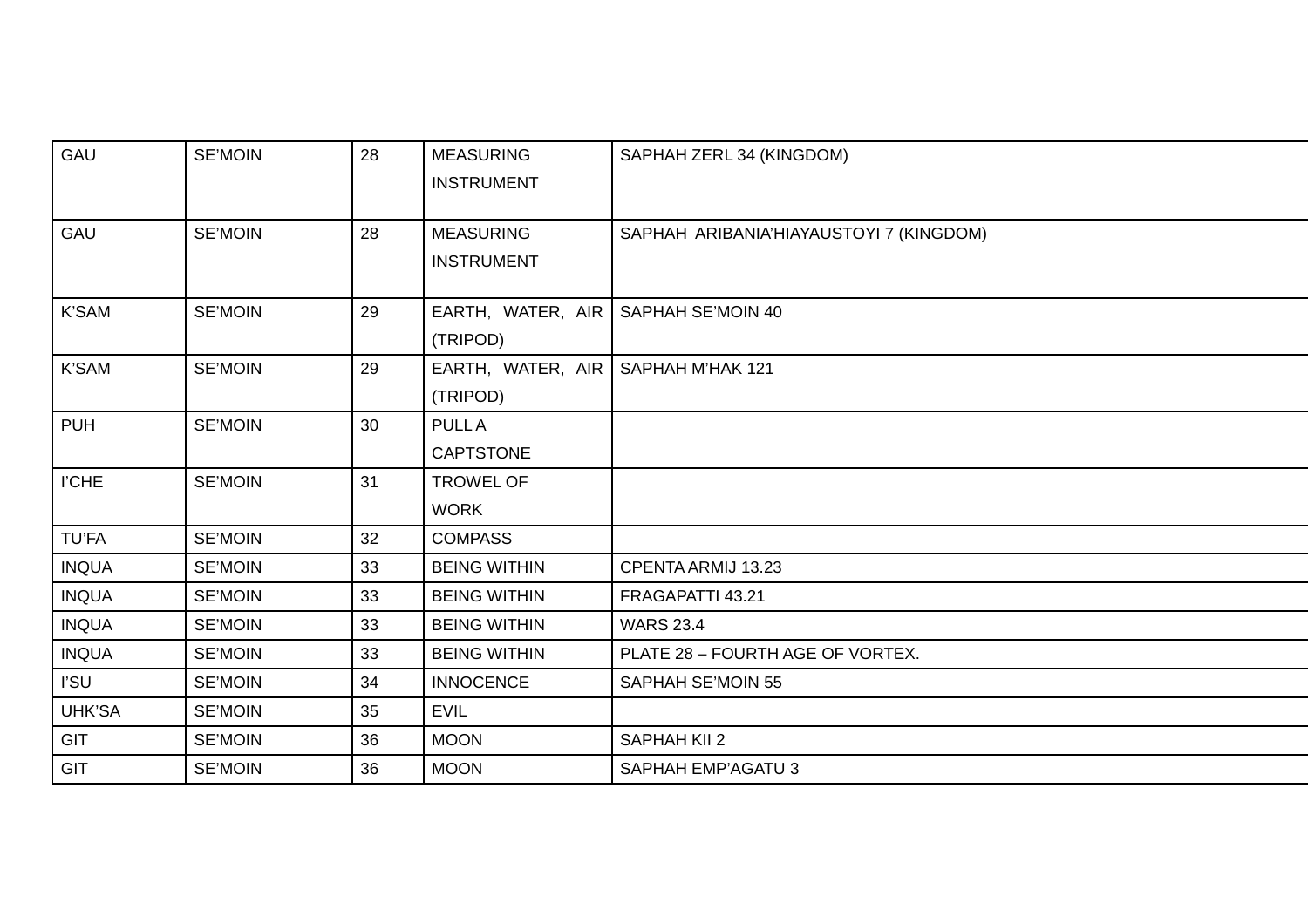| <b>GIT</b>       | SE'MOIN        | 36 | <b>MOON</b>             | SAPHAH ZERL 1                |
|------------------|----------------|----|-------------------------|------------------------------|
| <b>GIT</b>       | <b>SE'MOIN</b> | 36 | <b>MOON</b>             | <b>GOD'S WORD 12.29</b>      |
| <b>GIT'OW</b>    | SE'MOIN        | 37 | <b>SUN</b>              |                              |
| <b>SANG</b>      | <b>SE'MOIN</b> | 38 | <b>STARS</b>            | PRAISE SANG (11)             |
| M'GIT            | SE'MOIN        | 39 | <b>SACRED TRIANGLES</b> | <b>SAPHAH SE'MOIN 37</b>     |
| M'GIT            | SE'MOIN        | 39 | <b>SACRED TRIANGLES</b> | <b>SAPHAH SE'MOIN 53</b>     |
| <b>GIT'S'ANG</b> | <b>SE'MOIN</b> | 40 | <b>SACRED STAR</b>      |                              |
| EX               | SE'MOIN        | 41 | OPPOSITES /             | SAPHAH SE'MOIN 3, 7          |
|                  |                |    | <b>CONFLICT</b>         |                              |
| M'GIT'OW         | <b>SE'MOIN</b> | 42 | SUNRISE / DAWN          | SAPHAH EMETHACHAVA 2,17      |
| <b>HI'DANG</b>   | SE'MOIN        | 43 | <b>HIGH-NOON</b>        | SAPHAH EMETHACHAVA 17        |
| <b>HI'DANG</b>   | <b>SE'MOIN</b> | 43 | <b>HIGH-NOON</b>        | SAPHAH HI'DANG 0             |
| <b>HI'DANG</b>   | SE'MOIN        | 43 | <b>HIGH-NOON</b>        | SAPHAH EMETHACHAVA 17        |
| <b>HI'DANG</b>   | SE'MOIN        | 43 | <b>HIGH-NOON</b>        | SAPHAH EMETHACHAVA 17        |
| <b>M'HAK</b>     | <b>SE'MOIN</b> | 44 | NIGHT/                  | SAPHAH M'HAK 0, 128,131      |
|                  |                |    | <b>DARKNESS</b>         |                              |
| <b>WARK</b>      | SE'MOIN        | 45 | VORTEX/                 | <b>BEN 3.28-29</b>           |
|                  |                |    | <b>WHIRLWIND</b>        |                              |
| <b>WARK</b>      | SE'MOIN        | 45 | VORTEX/                 | KNOWLEDGE 4.13               |
|                  |                |    | <b>WHIRLWIND</b>        |                              |
| <b>WARK</b>      | <b>SE'MOIN</b> | 45 | VORTEX/                 | FRAGAPATTI 18.3,18.5-9,18.11 |
|                  |                |    | <b>WHIRLWIND</b>        |                              |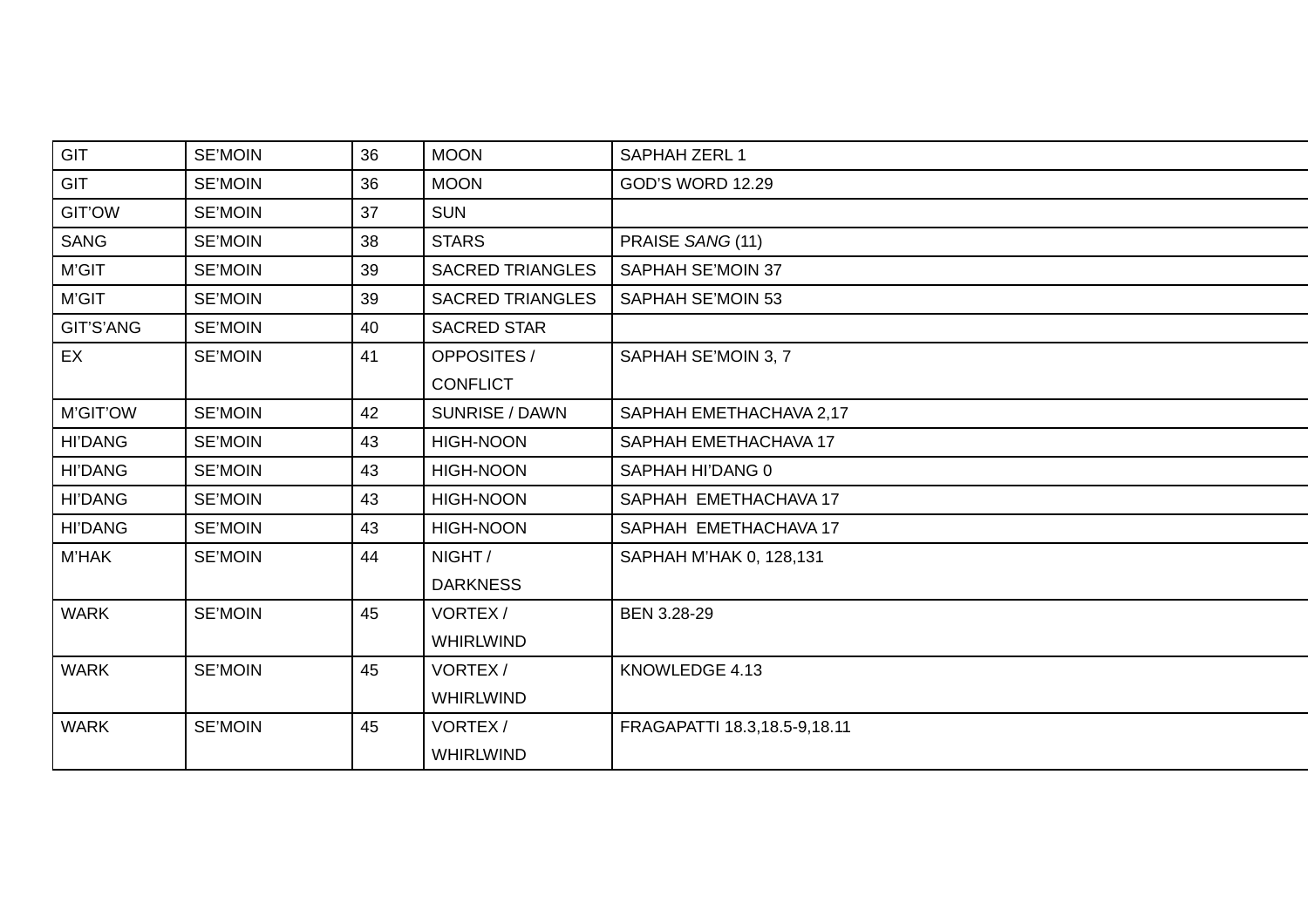| <b>WARK</b>   | <b>SE'MOIN</b> | 45 | VORTEX/            | JEHOVIH 3.3                  |
|---------------|----------------|----|--------------------|------------------------------|
|               |                |    | <b>WHIRLWIND</b>   |                              |
| <b>WARK</b>   | <b>SE'MOIN</b> | 45 | VORTEX/            | SAPHAH EMETHACHAVA 17        |
|               |                |    | <b>WHIRLWIND</b>   |                              |
| <b>WARK</b>   | SE'MOIN        | 45 | VORTEX/            | PLATES 29,31,41,43           |
|               |                |    | <b>WHIRLWIND</b>   |                              |
| <b>V'WORK</b> | SE'MOIN        | 46 | <b>CREATION OF</b> |                              |
|               |                |    | <b>WORLDS</b>      |                              |
| YOT'ANG'D'AN  | <b>SE'MOIN</b> | 47 | WATER, EARTH, AIR, |                              |
| G             |                |    | <b>ETHER</b>       |                              |
| KA'FOM'JI     | <b>SE'MOIN</b> | 48 | LOWER-<br>EARTH,   |                              |
|               |                |    | <b>HEAVENS</b>     |                              |
|               |                |    | UPPER-HEAVENS      |                              |
| <b>ONK</b>    | SE'MOIN        | 49 | SUN BELT OF        | <b>OSIRIS 9.16-17</b>        |
|               |                |    | EARTH (ZODIAC)     |                              |
| <b>ONK</b>    | <b>SE'MOIN</b> | 49 | SUN BELT OF        | SAPHAH PORT-PAN ALGONQUIN 26 |
|               |                |    | EARTH (ZODIAC)     |                              |
| SED           | SE'MOIN        | 50 | WISDOM,            | SAPHAH PORTPAN ALGONQIN      |
|               |                |    | <b>WISE MAN</b>    |                              |
| <b>SED</b>    | <b>SE'MOIN</b> | 50 | WISDOM,            | <b>SAPHAH SE'MOIN 54</b>     |
|               |                |    | <b>WISE MAN</b>    |                              |
| SED           | SE'MOIN        | 50 | WISDOM,            | <b>WARS 47.16</b>            |
|               |                |    |                    |                              |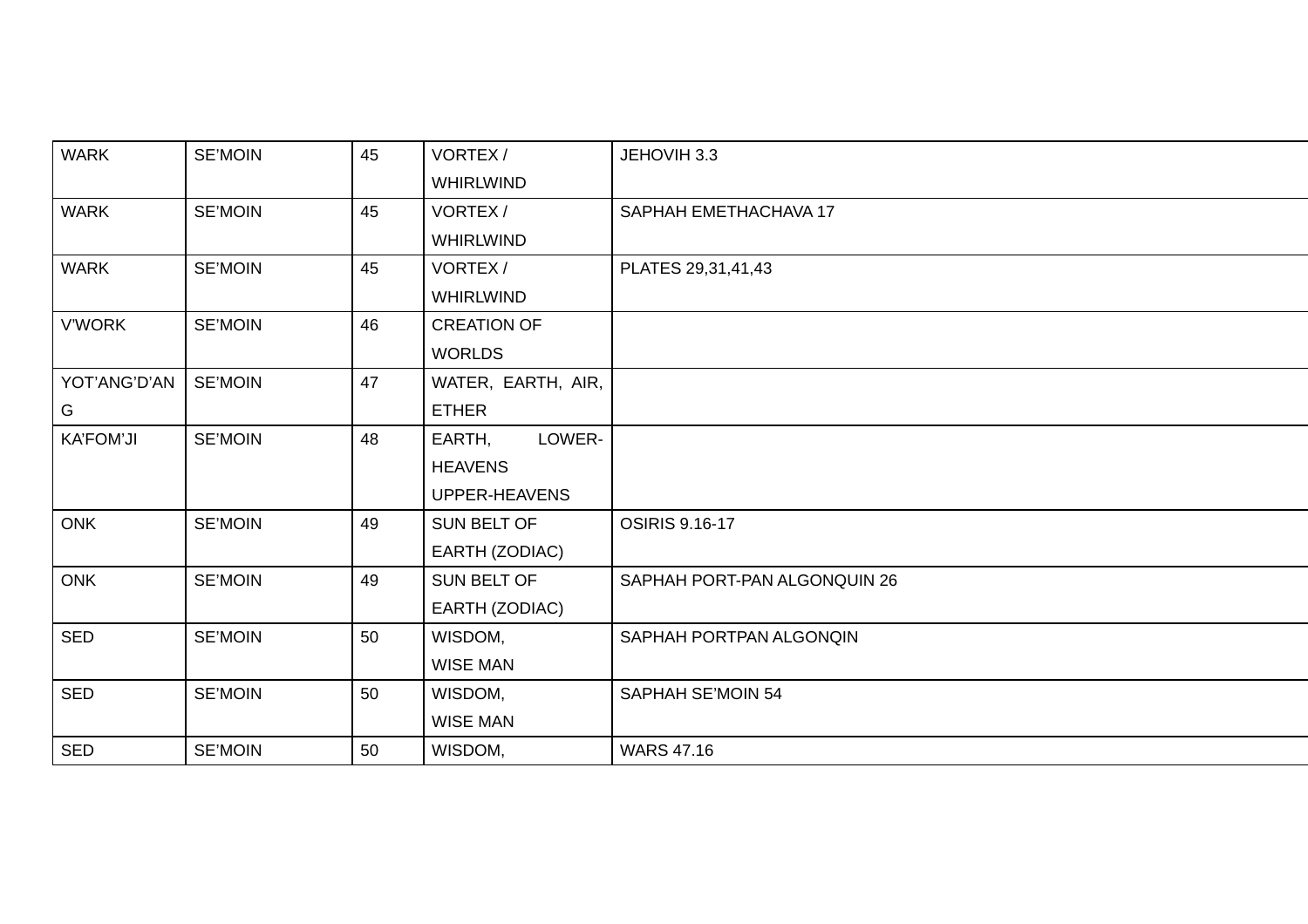|            |                |    | <b>WISE MAN</b>         |                          |
|------------|----------------|----|-------------------------|--------------------------|
| K'GIT      | <b>SE'MOIN</b> | 51 | <b>NEW MOON</b>         |                          |
| E'GIT      | SE'MOIN        | 52 | $MOON -$                | GOD'S WORD 11.9          |
|            |                |    | 2 <sup>ND</sup> QUARTER |                          |
| M'GIT      | SE'MOIN        | 53 | $MOON -$                | GOD'S WORD 11.9          |
|            |                |    | 3RD QUARTER             |                          |
| M'GIT      | SE'MOIN        | 53 | $MOON -$                | SAPHAH SE'MOIN 37        |
|            |                |    | 3RD QUARTER             |                          |
| M'GIT      | SE'MOIN        | 53 | $MOON -$                | SAPHAH SE'MOIN 39        |
|            |                |    | 3RD QUARTER             |                          |
| <b>TAU</b> | <b>SE'MOIN</b> | 54 | $BULL -$                | <b>SAPHAH SE'MOIN 42</b> |
|            |                |    | <b>PROJECTIVITY</b>     |                          |
| <b>TAU</b> | <b>SE'MOIN</b> | 54 | $BULL -$                | <b>SAPHAH SE'MOIN 55</b> |
|            |                |    | <b>PROJECTIVITY</b>     |                          |
| <b>TAU</b> | <b>SE'MOIN</b> | 54 | $BULL -$                | SAPHAH SE'MOIN 71        |
|            |                |    | <b>PROJECTIVITY</b>     |                          |
| <b>TAU</b> | SE'MOIN        | 54 | $BULL -$                | <b>ES 7.5</b>            |
|            |                |    | <b>PROJECTIVITY</b>     |                          |
| <b>TAU</b> | <b>SE'MOIN</b> | 54 | $BULL -$                | <b>ESKRA 22.25</b>       |
|            |                |    | <b>PROJECTIVITY</b>     |                          |
| <b>TAU</b> | SE'MOIN        | 54 | $BULL -$                | COSMOGONY 11.13          |
|            |                |    | <b>PROJECTIVITY</b>     |                          |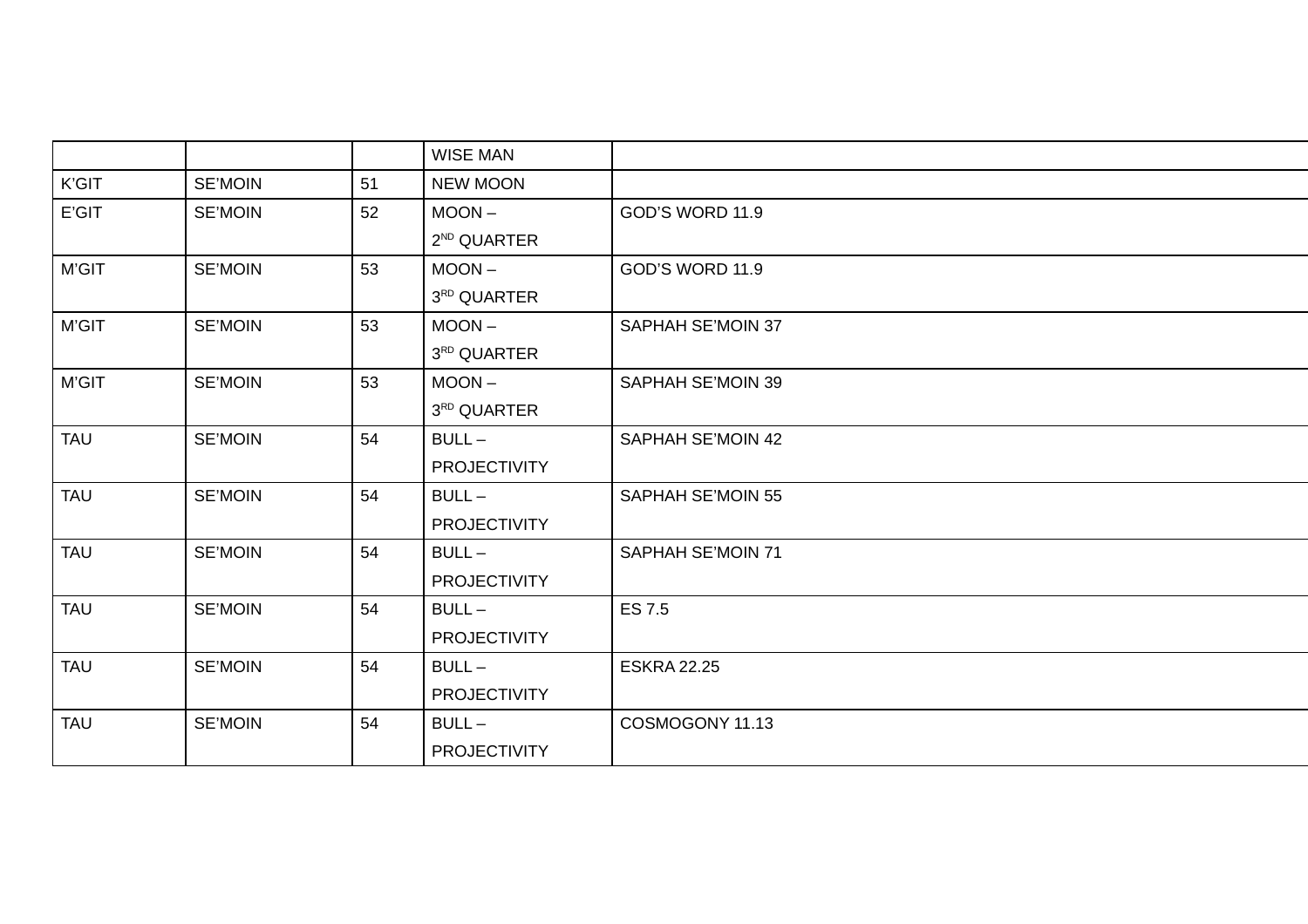| <b>TAU</b>     | <b>SE'MOIN</b> | 54 | $BULL -$               | <b>WARS 47.16</b>                                                             |
|----------------|----------------|----|------------------------|-------------------------------------------------------------------------------|
|                |                |    | <b>PROJECTIVITY</b>    |                                                                               |
| <b>TAU</b>     | <b>SE'MOIN</b> | 54 | $BULL -$               | LORD'S 5 <sup>TH</sup> 2.7                                                    |
|                |                |    | <b>PROJECTIVITY</b>    |                                                                               |
| MI / MIRA      | <b>SE'MOIN</b> | 55 | SPIRIT OF EARTH        | GOD'S WORD 10.2,10.4,14.4                                                     |
| MI / MIRA      | <b>SE'MOIN</b> | 55 | SPIRIT OF EARTH        | SAPHAH65 CHINE ZERL 3,12,22,33; BAUGH-GHAN-GHAD 12,13; M'HAK 52, 112; VEDE 6  |
| MI / MIRA      | <b>SE'MOIN</b> | 55 | <b>SPIRIT OF EARTH</b> | COSMOGONY 8.2; ORACHNEBUAHGALAH 7:18 ; YA-LA-PESTA657:18 (2274), (821) - SEVI |
| MI / MIRA      | <b>SE'MOIN</b> | 55 | SPIRIT OF EARTH        | APH 15.16                                                                     |
| MI / MIRA      | <b>SE'MOIN</b> | 55 | SPIRIT OF EARTH        | APOLLO6511.9,11.12, 13.6-7                                                    |
| A'JI           | SE'MOIN        | 56 | <b>SEMI-DARK</b>       | SEE "A'JI" IN ORACHNEBUAHGALAH                                                |
| JI'AY          | <b>SE'MOIN</b> | 57 | SEMI-LIGHT             | SEE "JI'AY" IN ORACHNEBUAHGALAH                                               |
| DAN'HA         | <b>SE'MOIN</b> | 58 | <b>ETHEREA</b>         | PLATE 94                                                                      |
| DAN'HA         | SE'MOIN        | 58 | <b>ETHEREA</b>         | AH'SHONG 1.2,2.6                                                              |
| DAN'HA         | SE'MOIN        | 58 | <b>ETHEREA</b>         | PLATE 94                                                                      |
| DAN'HA         | SE'MOIN        | 58 | <b>ETHEREA</b>         | FRAGAPATTI 18.7,20.9                                                          |
| DAN'HA         | <b>SE'MOIN</b> | 58 | <b>ETHEREA</b>         | JEHOVIH. 7.1,7.4,7.19,7.23,8.11                                               |
| DAN'HA         | <b>SE'MOIN</b> | 58 | <b>ETHEREA</b>         | KNOWLEDGE 4.4,4.6                                                             |
| DAN'HA         | SE'MOIN        | 58 | <b>ETHEREA</b>         | OSIRIS 6.21                                                                   |
| DAN'HA         | <b>SE'MOIN</b> | 58 | <b>ETHEREA</b>         | <b>SUE 7.21</b>                                                               |
| DAN'HA         | SE'MOIN        | 58 | <b>ETHEREA</b>         | <b>SETHANTES 2.29</b>                                                         |
| DAN'HA         | SE'MOIN        | 58 | <b>ETHEREA</b>         | SAPHAH HI'DANG 31                                                             |
| <b>UH'SAUK</b> | <b>SE'MOIN</b> | 59 | <b>BATTLE AXE</b>      |                                                                               |
|                |                |    |                        |                                                                               |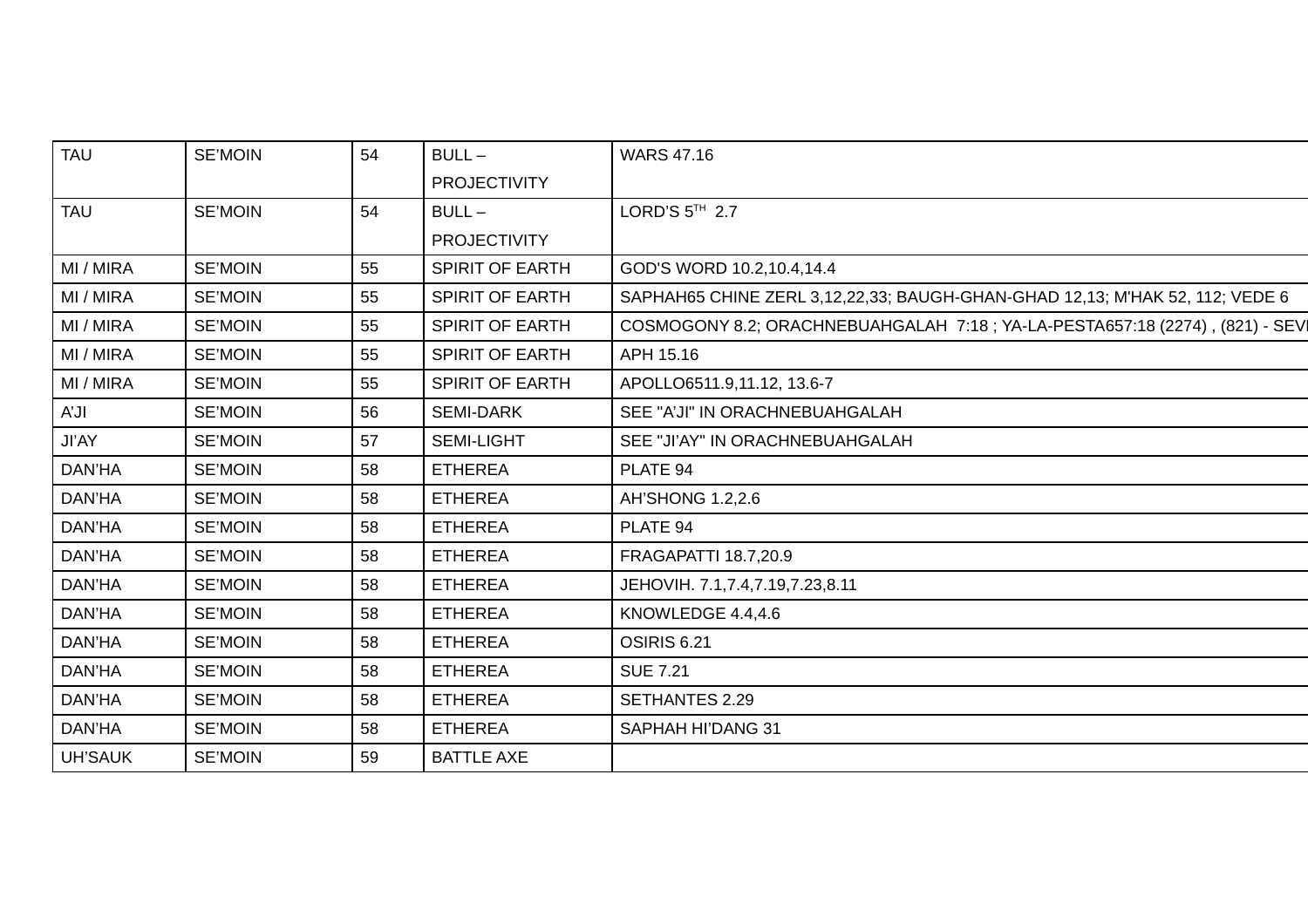| I'HE          | SE'MOIN | 60 | EYE/                |                          |
|---------------|---------|----|---------------------|--------------------------|
|               |         |    | KNOWLEDGE           |                          |
| MAI / A'MAIR  | SE'MOIN | 61 | <b>DECLARATION</b>  | CYCLES 3.27              |
|               |         |    | <b>EXPRESSION</b>   |                          |
| <b>GEE</b>    | SE'MOIN | 62 | <b>EAR</b>          | <b>WARS 45.16 (CITY)</b> |
| <b>GEE</b>    | SE'MOIN | 62 | EAR                 | SAPHAH ZERL 2            |
| F'SI          | SE'MOIN | 63 | <b>WEST</b>         |                          |
| <b>TD'NAM</b> | SE'MOIN | 64 | <b>EAST</b>         |                          |
| <b>T'ONG</b>  | SE'MOIN | 65 | <b>SOUTH</b>        |                          |
| <b>BAK</b>    | SE'MOIN | 66 | <b>NORTH</b>        |                          |
| <b>FETE</b>   | SE'MOIN | 67 | SANCTIFICATION /    | <b>SAPHAH KII 8</b>      |
|               |         |    | <b>SACRED RITES</b> |                          |
| <b>FETE</b>   | SE'MOIN | 67 | SANCTIFICATION /    | CPENTA-ARMIJ 11.8        |
|               |         |    | <b>SACRED RITES</b> |                          |
| <b>FETE</b>   | SE'MOIN | 67 | SANCTIFICATION /    | GOD'S WORD 16.8,16.29    |
|               |         |    | <b>SACRED RITES</b> |                          |
| <b>FETE</b>   | SE'MOIN | 67 | SANCTIFICATION /    | LORD'S 1ST 3.61          |
|               |         |    | <b>SACRED RITES</b> |                          |
| <b>FETE</b>   | SE'MOIN | 67 | SANCTIFICATION /    | <b>WARS 23.3</b>         |
|               |         |    | <b>SACRED RITES</b> |                          |
| AI / A'YI     | SE'MOIN | 68 | / ALL SEEING        | <b>SAPHAH BIENE 9</b>    |
|               |         |    | <b>MASTER</b>       |                          |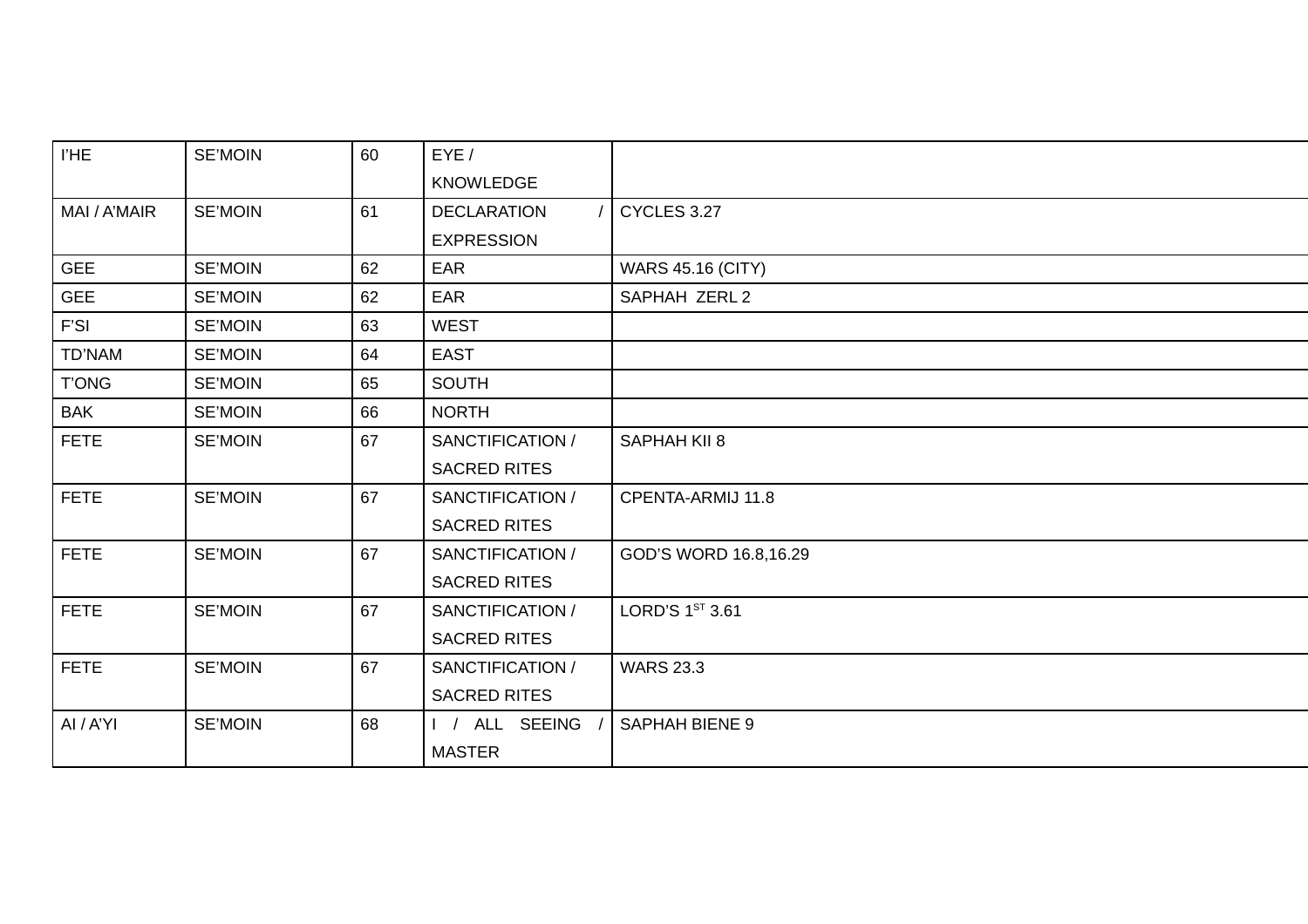| <b>PAU</b>    | <b>SE'MOIN</b> | 69 | <b>HAND</b>            |                                              |
|---------------|----------------|----|------------------------|----------------------------------------------|
| COW           | <b>SE'MOIN</b> | 70 | <b>RECEPTIVITY</b>     | SAPHAH SE'MOIN 42, 54, KII 3, VEDE 15,20     |
| COW           | <b>SE'MOIN</b> | 70 | <b>RECEPTIVITY</b>     | GOD'S WORD 10.6-7,16.7                       |
| COW           | <b>SE'MOIN</b> | 70 | <b>RECEPTIVITY</b>     | <b>WAR 49.3</b>                              |
| COW           | SE'MOIN        | 70 | <b>RECEPTIVITY</b>     | FIRST BOOK OF GOD 2.26                       |
| <b>SU'TAU</b> | <b>SE'MOIN</b> | 71 | SELF-ASSERTION /       |                                              |
|               |                |    | <b>SPIRIT TEACHING</b> |                                              |
| <b>AGNI</b>   | <b>SE'MOIN</b> | 72 | FIRE / SACRIFICE       | SAPHAH SE'MOIN 74                            |
| <b>AGNI</b>   | <b>SE'MOIN</b> | 72 | FIRE / SACRIFICE       | <b>OSIRIS 5.9,6.32</b>                       |
| <b>AGNI</b>   | SE'MOIN        | 72 | FIRE / SACRIFICE       | <b>SETHANTES 13.4</b>                        |
| <b>AGNI</b>   | <b>SE'MOIN</b> | 72 | FIRE / SACRIFICE       | <b>SUE 2.11</b>                              |
| <b>AGNI</b>   | SE'MOIN        | 72 | FIRE / SACRIFICE       | LORD'S 5TH 1.3                               |
| <b>GAM</b>    | <b>SE'MOIN</b> | 73 | <b>SACRIFICE IN</b>    | SAPHAH SE'MOIN 74                            |
|               |                |    | <b>TRIUMPHANT</b>      |                                              |
| GAM           | SE'MOIN        | 73 | <b>SACRIFICE IN</b>    | SAPHAH I'HIN 2                               |
|               |                |    | <b>TRIUMPHANT</b>      |                                              |
| <b>GAM</b>    | <b>SE'MOIN</b> | 73 | <b>SACRIFICE IN</b>    | COSMOGONY 7.18 YA-LA^PESTA 12 CHANGES (2340) |
|               |                |    | <b>TRIUMPHANT</b>      |                                              |
| <b>WOGA</b>   | SE'MOIN        | 74 | <b>SACRIFICE IN</b>    |                                              |
|               |                |    | <b>REPENTANCE</b>      |                                              |
| <b>D'SHOM</b> | SE'MOIN        | 75 | <b>MOUNTAIN</b>        |                                              |
| <b>UG</b>     | <b>SE'MOIN</b> | 76 | <b>VALLEY</b>          | SAPHAH SE'MOIN 7                             |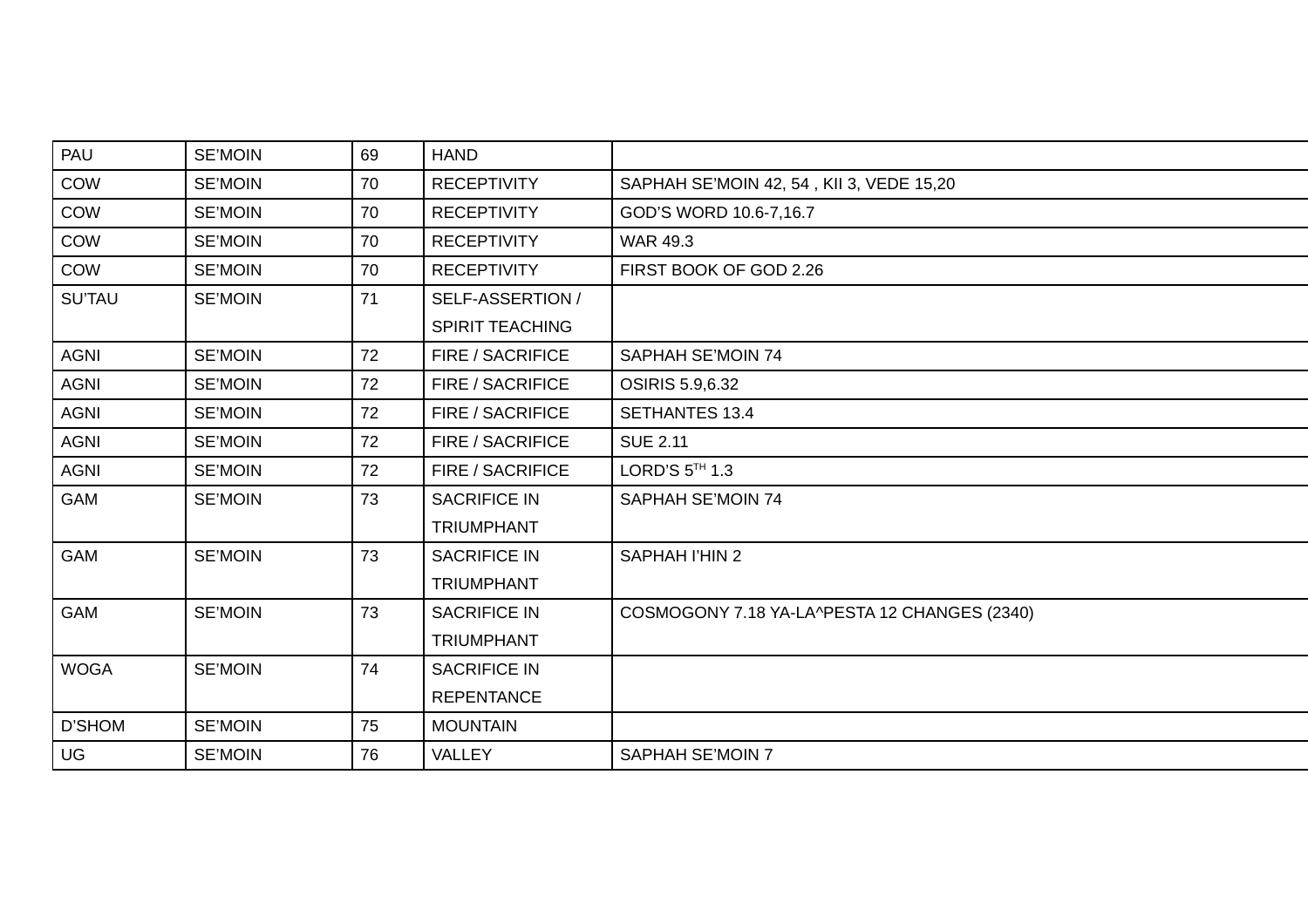| UG              | SE'MOIN        | 76 | <b>VALLEY</b>            | SAPHAH I'HIN 2 |
|-----------------|----------------|----|--------------------------|----------------|
| SA'FOME         | SE'MOIN        | 77 | EVIL WIND /              | SAPHAH KII 8   |
|                 |                |    | EVIL GOD                 |                |
| S'UN            | <b>SE'MOIN</b> | 78 | SPRING /                 |                |
|                 |                |    | <b>BEGINNING</b>         |                |
| <b>KA'UN</b>    | <b>SE'MOIN</b> | 79 | SUMMER /                 |                |
|                 |                |    | <b>BEAUTY</b>            |                |
| SAM'HOI         | SE'MOIN        | 80 | <b>AUTUMN</b>            |                |
| P'BOA           | SE'MOIN        | 81 | WINTER /                 |                |
|                 |                |    | <b>DESTROYER</b>         |                |
| <b>GUNG</b>     | SE'MOIN        | 82 | LOVE OFFERING            |                |
| <b>HISS'BAK</b> | SE'MOIN        | 83 | DIVIDED /                |                |
|                 |                |    | <b>SEPARATED</b>         |                |
|                 |                |    | <b>MISUNDERSTANDING</b>  |                |
| GOH             | SE'MOIN        | 84 | <b>WHO</b><br><b>ONE</b> |                |
|                 |                |    | REJOICES /               |                |
|                 |                |    | <b>JOYOUS</b>            |                |
| <b>HISS'SA</b>  | <b>SE'MOIN</b> | 85 | LAWYER /                 |                |
|                 |                |    | <b>TREACHEROUS</b>       |                |
|                 |                |    | <b>PERSON</b>            |                |
| <b>M'OH</b>     | SE'MOIN        | 86 | PRAYER /                 |                |
|                 |                |    | <b>WOMAN PRIEST</b>      |                |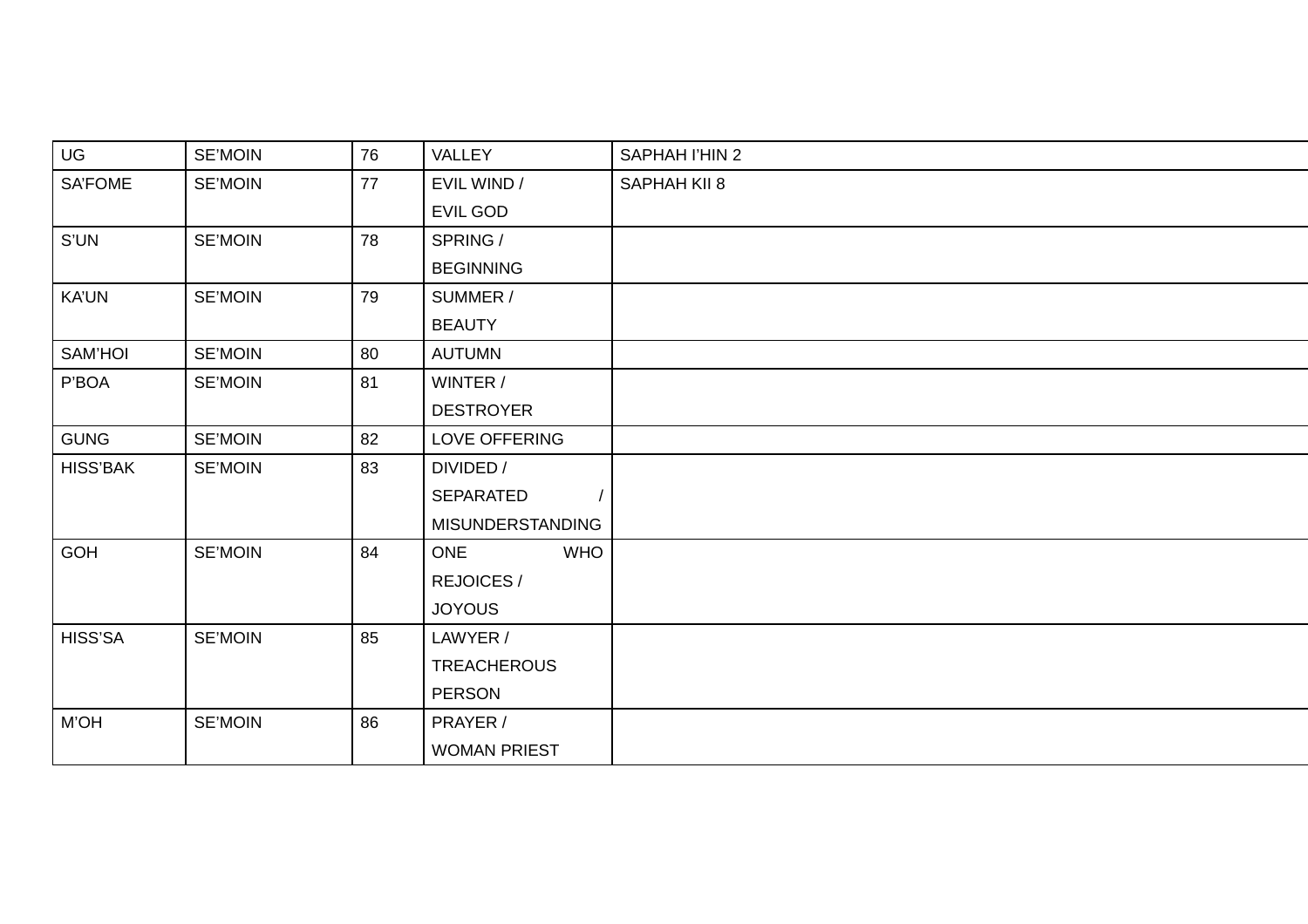| DAN'GAN        | <b>SE'MOIN</b> | 87 | <b>PROPHET</b>           |                                              |
|----------------|----------------|----|--------------------------|----------------------------------------------|
| <b>MUG</b>     | <b>SE'MOIN</b> | 88 | <b>PHILOSPHER</b>        |                                              |
| HO'JOSS        | SE'MOIN        | 89 | MAN-GOD /                |                                              |
|                |                |    | <b>FALSE GOD</b>         |                                              |
| <b>PLOW</b>    | <b>SE'MOIN</b> | 90 | <b>SHIP</b>              | ARC OF BON 18.1, 24.4                        |
| PLOW           | <b>SE'MOIN</b> | 90 | <b>SHIP</b>              | LORDS 1ST 1.57                               |
| <b>OUG</b>     | <b>SE'MOIN</b> | 91 | <b>SPEAR</b>             |                                              |
| <b>UNG'WAN</b> | <b>SE'MOIN</b> | 92 | <b>ENEMY</b>             |                                              |
| SHI / SKI      | SE'MOIN        | 93 | <b>WOVEN FABRIC</b>      |                                              |
| <b>MEK</b>     | SE'MOIN        | 94 | SPIDER'S WEB /           |                                              |
|                |                |    | <b>INDUSTRY</b>          |                                              |
| <b>FE</b>      | SE'MOIN        | 95 | LEVER / SACRED           |                                              |
|                |                |    | <b>EMBLEM OF POWER</b>   |                                              |
| MIJI           | SE'MOIN        | 96 | <b>SCREW / SACRED</b>    | <b>SAPHAH BIENE 8</b>                        |
|                |                |    | <b>EMBLEM OF POWER</b>   |                                              |
| SAM'MIJI       | <b>SE'MOIN</b> | 97 | WEDGE /<br><b>SACRED</b> |                                              |
|                |                |    | <b>EMBLEM OF POWER</b>   |                                              |
| <b>CHE</b>     | SE'MOIN        | 98 | <b>COMPASS /</b>         | COSMOGONY 7.18 YA-LA-PESTA 11 CHANGES (1746) |
| KOUAK'CHE      |                |    | <b>ALLIPER</b>           |                                              |
| <b>CHINE</b>   | <b>SE'MOIN</b> | 99 | PITCHFORK /              | ARC OF BON 21.19,24.16                       |
|                |                |    | FARM TOOL /              |                                              |
|                |                |    | <b>WEAPON</b>            |                                              |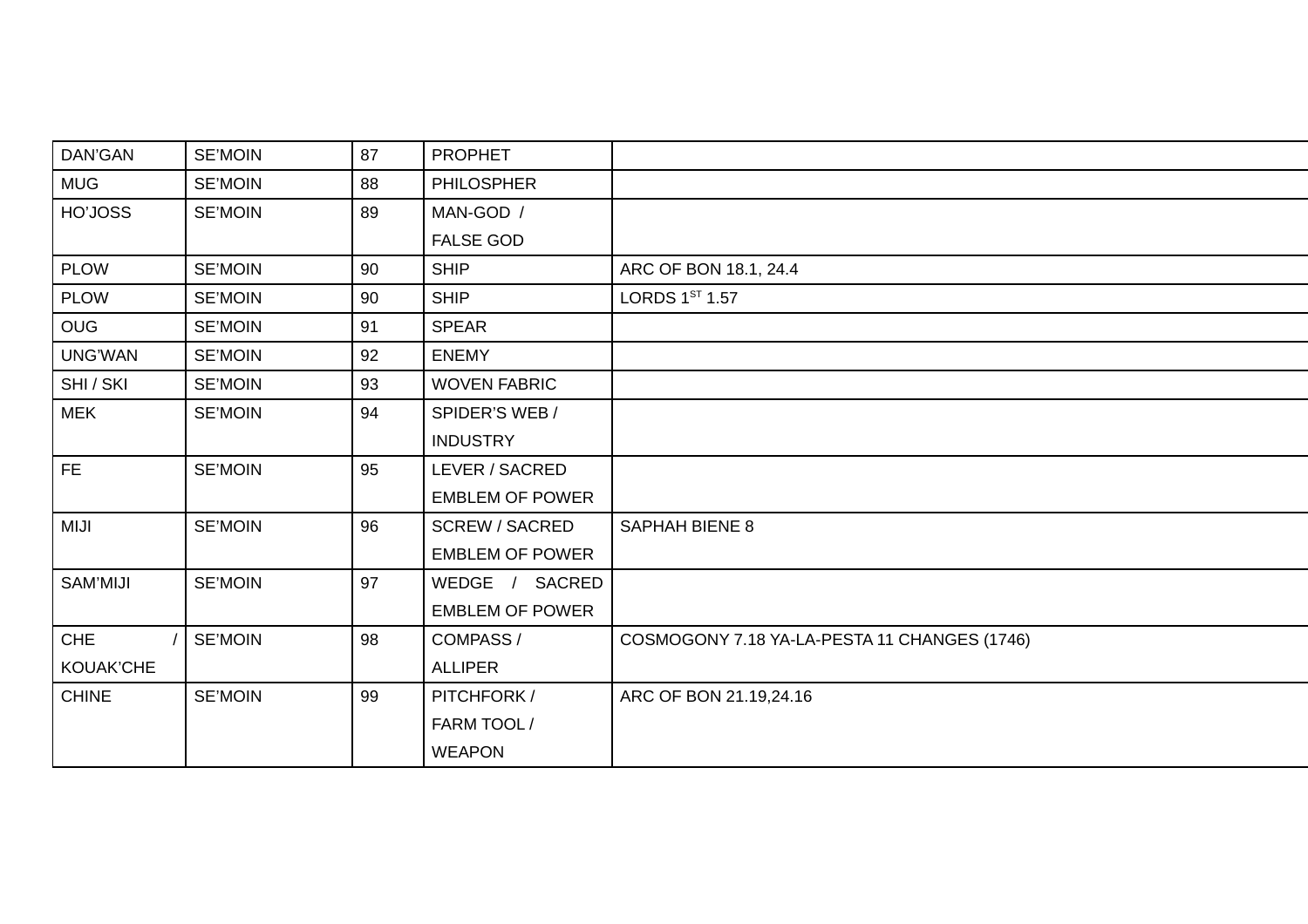| <b>CHINE</b>   | SE'MOIN | 99  | PITCHFORK /                   |           | SAPHAH KII 1, ZERL 8, I'HIN 2, CHINE ZERL 0 |
|----------------|---------|-----|-------------------------------|-----------|---------------------------------------------|
|                |         |     | FARM TOOL /                   |           |                                             |
|                |         |     | <b>WEAPON</b>                 |           |                                             |
| <b>UNH'ENG</b> | SE'MOIN | 100 | LINE: 5 <sup>TH</sup> IN SIZE |           |                                             |
| SAR'ENG        | SE'MOIN | 101 | LINE: $4TH$ IN SIZE           |           |                                             |
| SAM'ENG        | SE'MOIN | 102 | LINE: 3RD IN SIZE             |           |                                             |
| <b>TEK'ENG</b> | SE'MOIN | 103 | LINE: 2 <sup>ND</sup> IN SIZE |           |                                             |
| <b>ESK'ENG</b> | SE'MOIN | 104 | LINE: 1 <sup>ST</sup> IN SIZE |           |                                             |
| <b>ENG</b>     | SE'MOIN | 105 | NO LINE: SIZE                 |           |                                             |
| <b>UM</b>      | SE'MOIN | 106 | <b>DIRECTION</b>              | <b>OF</b> | PRAISE LOO 5                                |
|                |         |     | <b>MOTION</b>                 |           |                                             |
| <b>UM</b>      | SE'MOIN | 106 | <b>DIRECTION</b>              | OF        | APH 3.30                                    |
|                |         |     | <b>MOTION</b>                 |           |                                             |
| <b>UM</b>      | SE'MOIN | 106 | <b>DIRECTION</b>              | OF        | SAPHAH GIT'OW'WN (109)                      |
|                |         |     | <b>MOTION</b>                 |           |                                             |
| <b>UM</b>      | SE'MOIN | 106 | <b>DIRECTION</b>              | OF        | APOLLO 11.1                                 |
|                |         |     | <b>MOTION</b>                 |           |                                             |
| <b>GAN'UM</b>  | SE'MOIN | 107 | <b>DIRECTION</b>              | OF        |                                             |
|                |         |     | FLIGHT / GOING                |           |                                             |
| <b>GIT'UM</b>  | SE'MOIN | 108 | SACRED DAYS                   | OF        |                                             |
|                |         |     | THE MOON                      |           |                                             |
| GIT'OW'WN      | SE'MOIN | 109 | MOTION OF THE SUN             |           |                                             |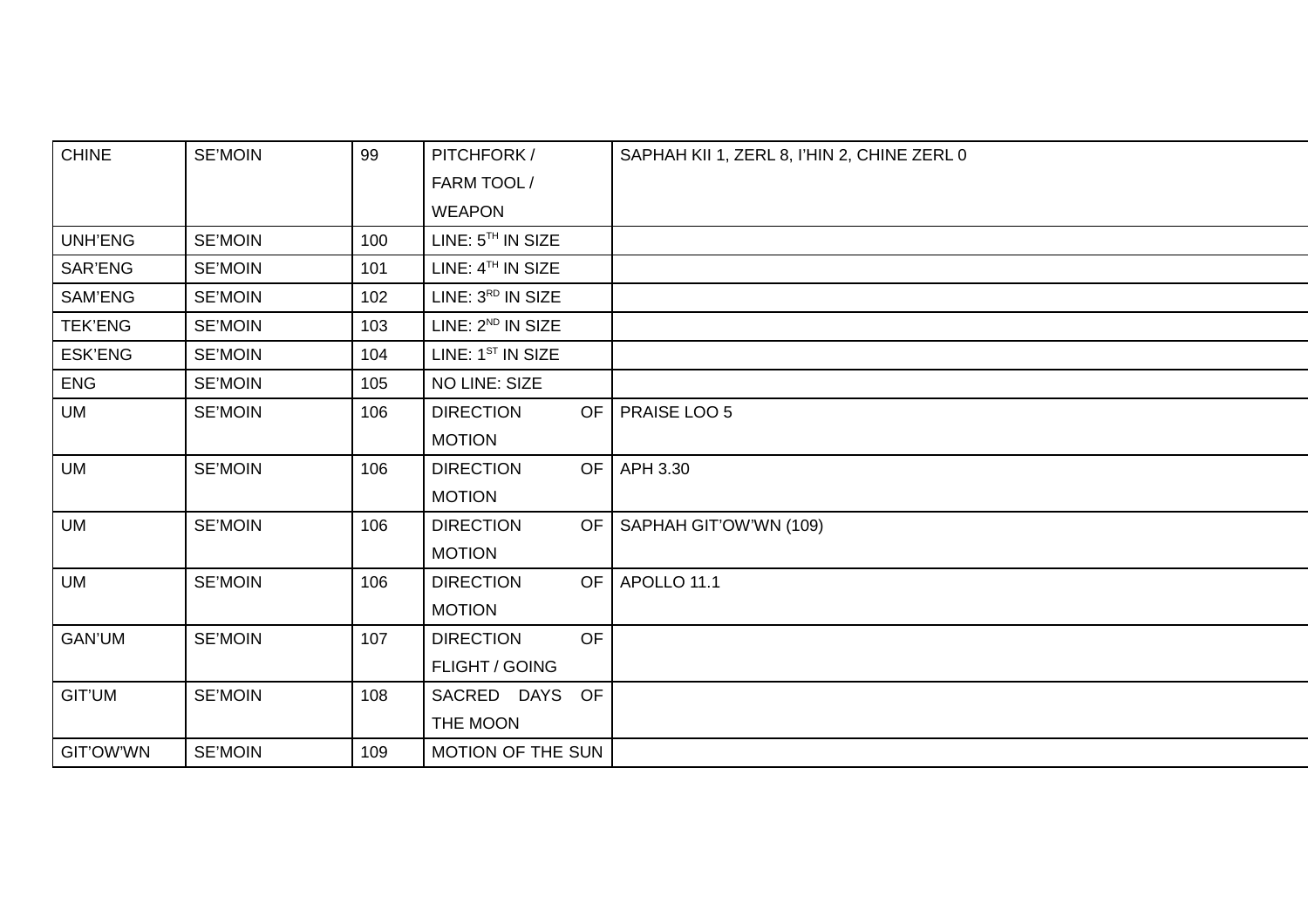|                |                |     | / ZODIAC                  |                                            |
|----------------|----------------|-----|---------------------------|--------------------------------------------|
| V'WORK'UM      | <b>SE'MOIN</b> | 110 | <b>COURSE OF VORTEX</b>   |                                            |
| <b>GAN</b>     | SE'MOIN        | 111 | <b>MAN</b>                | COSMOGONY 7.18 YA-LA-PESTA 8 CHANGES (326) |
| GAN            | SE'MOIN        | 111 | <b>MAN</b>                | CYCLES 3.26,3.28 (ETHEREAN WORLD)          |
| M'GAN          | <b>SE'MOIN</b> | 112 | <b>WOMAN</b>              |                                            |
| M'BE           | SE'MOIN        | 113 | <b>BEAST</b>              |                                            |
| <b>BE</b>      | <b>SE'MOIN</b> | 114 | <b>ANIMAL MAN</b>         | SAPHAH EMP'AGATU (74)                      |
| HISS'PE        | SE'MOIN        | 115 | SERPENT-LIKE              |                                            |
|                |                |     | <b>EARTHLY SPIRITS</b>    |                                            |
| S'PE           | <b>SE'MOIN</b> | 116 | <b>SPIRITS</b>            |                                            |
| <b>Y'ENG</b>   | <b>SE'MOIN</b> | 117 | <b>SPIRIT WITH A</b>      |                                            |
|                |                |     | <b>COPOREAN</b>           |                                            |
| D'HI           | <b>SE'MOIN</b> | 118 | <b>ASCENT</b>             |                                            |
| D'GANI         | SE'MOIN        | 119 | <b>ASCENDING</b><br>MAN / |                                            |
|                |                |     | <b>PROGRESS</b>           |                                            |
| S'PE'SU        | <b>SE'MOIN</b> | 120 | <b>ANGELS</b>             |                                            |
|                |                |     | <b>DESCENDING</b>         |                                            |
| CHE'VOT        | SE'MOIN        | 121 | <b>VORTEX BOUNDARY</b>    | AH'SHONG 1.20                              |
| <b>CHINVAT</b> |                |     |                           |                                            |
| CHE'VOT        | SE'MOIN        | 121 | <b>VORTEX BOUNDARY</b>    | SAPHAH SE'MOIN 54, CHINE/ZERL 44,          |
| <b>CHINVAT</b> |                |     |                           |                                            |
| CHE'VOT        | SE'MOIN        | 121 | <b>VORTEX BOUNDARY</b>    | APH 3.13,3.19,6.2,15.12,16.8               |
|                |                |     |                           |                                            |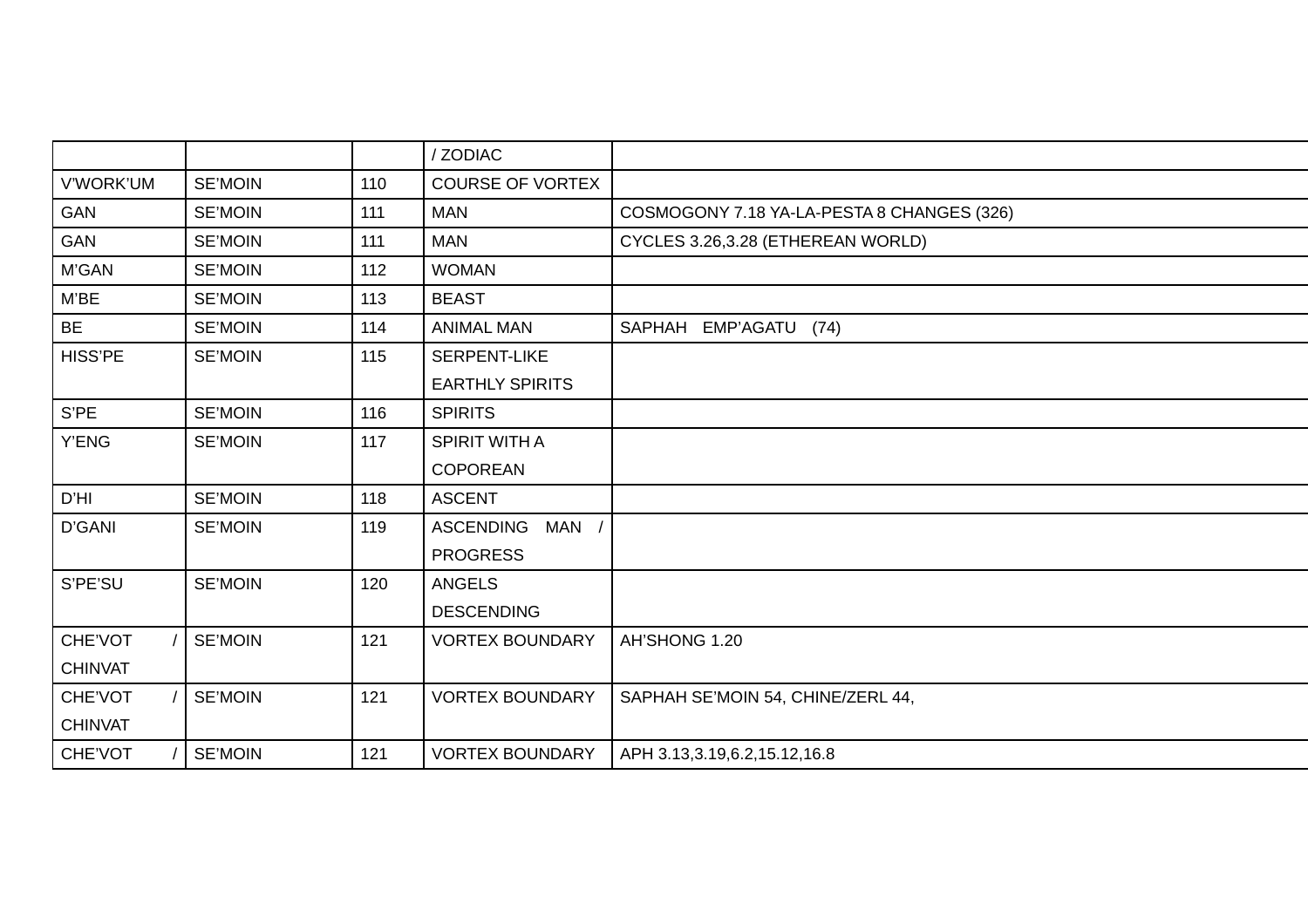| <b>CHINVAT</b> |                |     |                        |                                                        |
|----------------|----------------|-----|------------------------|--------------------------------------------------------|
| CHE'VOT        | SE'MOIN        | 121 | <b>VORTEX BOUNDARY</b> | APOLLO 10.7,12.9                                       |
| <b>CHINVAT</b> |                |     |                        |                                                        |
| CHE'VOT        | <b>SE'MOIN</b> | 121 | <b>VORTEX BOUNDARY</b> | CPENTA-ARMIJ 1.14,2.23,3.9,9.5,11.8,13.2,13.28         |
| <b>CHINVAT</b> |                |     |                        |                                                        |
| CHE'VOT        | <b>SE'MOIN</b> | 121 | <b>VORTEX BOUNDARY</b> | DIVINITY 16.14                                         |
| <b>CHINVAT</b> |                |     |                        |                                                        |
| CHE'VOT        | <b>SE'MOIN</b> | 121 | <b>VORTEX BOUNDARY</b> | ES 3.21,4.5                                            |
| <b>CHINVAT</b> |                |     |                        |                                                        |
| CHE'VOT        | <b>SE'MOIN</b> | 121 | <b>VORTEX BOUNDARY</b> | FRAGAPATTI 3.15                                        |
| <b>CHINVAT</b> |                |     |                        |                                                        |
| CHE'VOT        | <b>SE'MOIN</b> | 121 | <b>VORTEX BOUNDARY</b> | PLATE 10 (ETHEREA), 41 (PHOTOSPHERES), 44 (SNOWFLAKES) |
| <b>CHINVAT</b> |                |     |                        |                                                        |
| CHE'VOT        | <b>SE'MOIN</b> | 121 | <b>VORTEX BOUNDARY</b> | LIKA 7.9,17.22                                         |
| <b>CHINVAT</b> |                |     |                        |                                                        |
| CHE'VOT        | <b>SE'MOIN</b> | 121 | <b>VORTEX BOUNDARY</b> | OSIRIS 2.9                                             |
| <b>CHINVAT</b> |                |     |                        |                                                        |
| CHE'VOT        | <b>SE'MOIN</b> | 121 | <b>VORTEX BOUNDARY</b> | SUE 2.8,7.4                                            |
| <b>CHINVAT</b> |                |     |                        |                                                        |
| CHE'VOT        | <b>SE'MOIN</b> | 121 | <b>VORTEX BOUNDARY</b> | <b>THOR 2.2</b>                                        |
| <b>CHINVAT</b> |                |     |                        |                                                        |
| CHE'VOT        | <b>SE'MOIN</b> | 121 | <b>VORTEX BOUNDARY</b> | WARS 11.20,25.8                                        |
|                |                |     |                        |                                                        |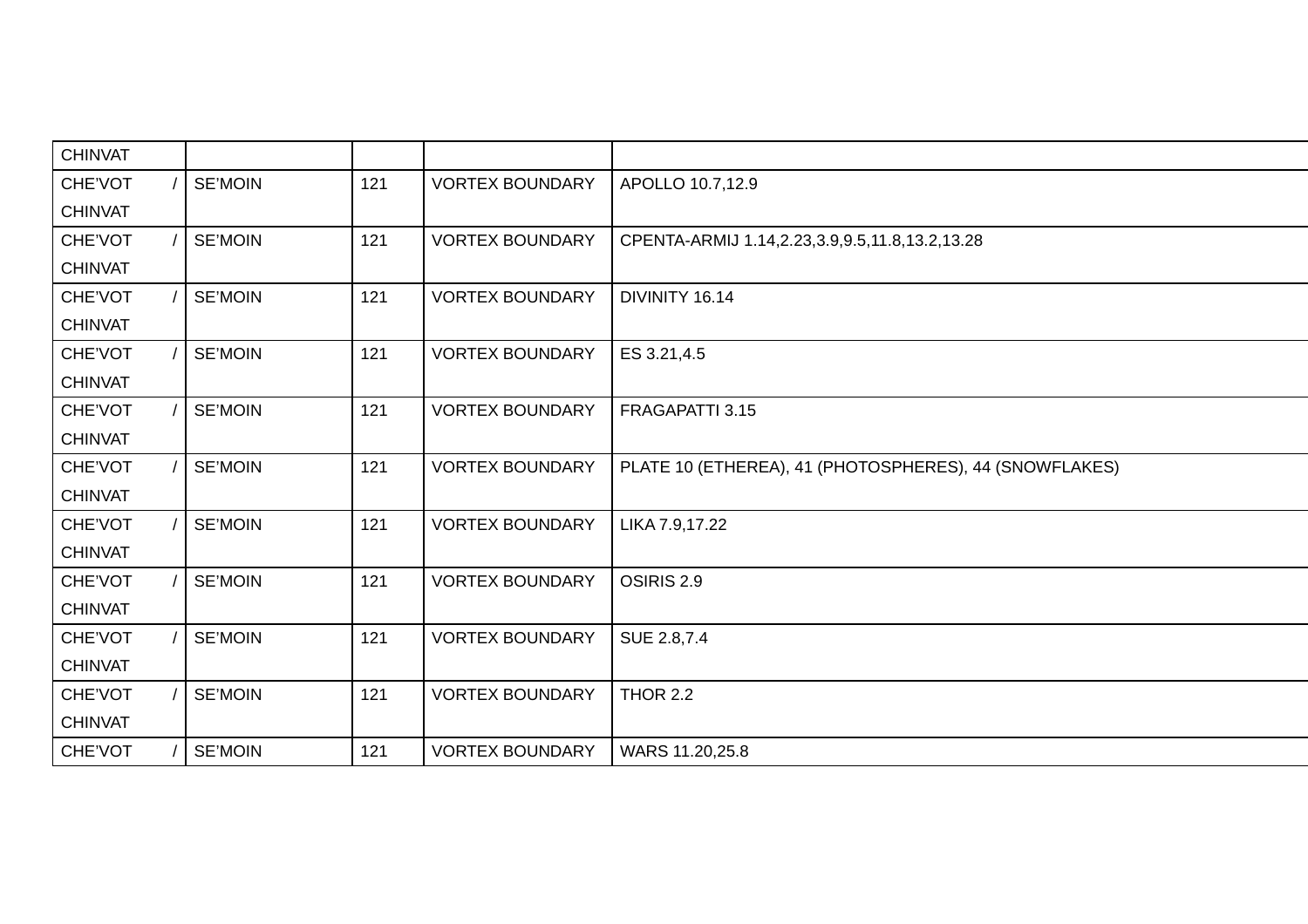| <b>CHINVAT</b> |                |      |                           |                      |
|----------------|----------------|------|---------------------------|----------------------|
| CHE'VOT        | <b>SE'MOIN</b> | 121  | <b>VORTEX BOUNDARY</b>    | 1ST BOOKOF GOD 17.23 |
| <b>CHINVAT</b> |                |      |                           |                      |
| CHE'VOT        | <b>SE'MOIN</b> | 121  | <b>VORTEX BOUNDARY</b>    | <b>ESKRA 11.1</b>    |
| <b>CHINVAT</b> |                |      |                           |                      |
| CHE'VOT        | SE'MOIN        | 121  | <b>VORTEX BOUNDARY</b>    | LORD'S 5™ 1.15       |
| <b>CHINVAT</b> |                |      |                           |                      |
| <b>AONT</b>    | YA-LA-PESTA    | 1060 |                           |                      |
| <b>BESS</b>    | YA-LA-PESTA    | 2340 |                           |                      |
| <b>BOM</b>     | YA-LA-PESTA    | 9278 |                           |                      |
| <b>BUN</b>     | YA-LA-PESTA    | 2274 |                           |                      |
| <b>BUN</b>     | YA-LA-PESTA    | 821  |                           |                      |
| <b>CHE</b>     | YA-LA-PESTA    | 1746 | "EAR"<br>IN<br><b>AYN</b> | SAPHAH SE'MOIN 98    |
|                |                |      | LANGUAGE                  |                      |
| CHE            | YA-LA-PESTA    | 1746 | "EAR"<br>IN<br><b>AYN</b> | SAPHAH SEMOIN 62     |
|                |                |      | LANGUAGE                  |                      |
| <b>CHONG</b>   | YA-LA-PESTA    | 1790 | <b>RIVER</b>              | SAPHAH ZERL 8        |
| <b>CLIPS</b>   | YA-LA-PESTA    | 1790 |                           |                      |
| <b>C'TARIN</b> | YA-LA-PESTA    | 108  |                           |                      |
| DHI            | YA-LA-PESTA    | 1245 | 8 CHANGES (=326)          | COSMOGONY 7.18       |
| DHI            | YA-LA-PESTA    | 326  | <b>TABLE</b><br>OF.       | COSMOGONY 7.18       |
|                |                |      | PROPHECY (=408)           |                      |
|                |                |      |                           |                      |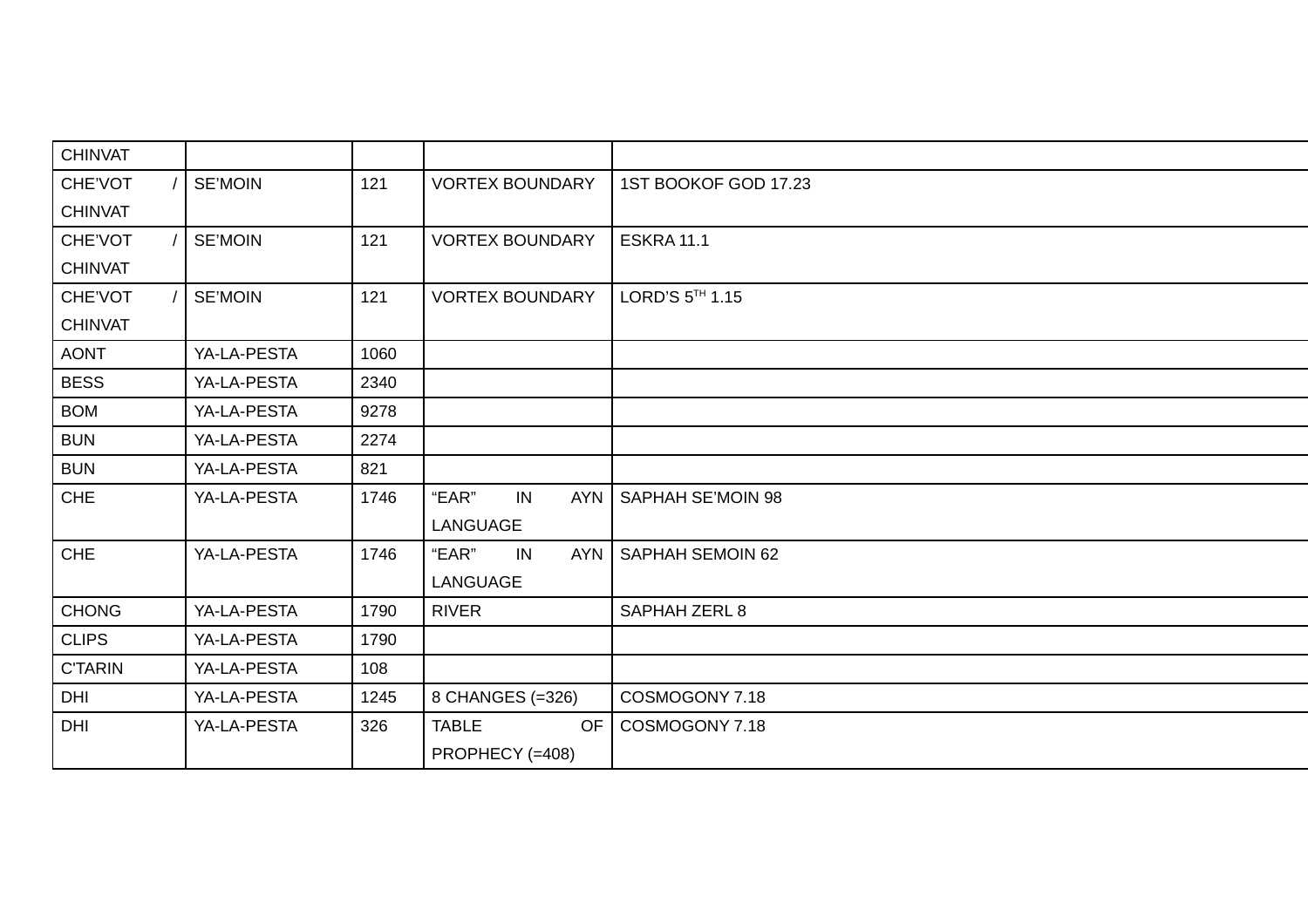| DHI          | YA-LA-PESTA | 326  | YA-LA-PESTA<br>8                 | COSMOGONY 7.18                                                                       |
|--------------|-------------|------|----------------------------------|--------------------------------------------------------------------------------------|
|              |             |      | <b>CHANGES (=1248)</b>           |                                                                                      |
| <b>DIV</b>   | YA-LA-PESTA | 3644 | THE LEADER (GOD)                 | BOOK OF WARS 1.6                                                                     |
|              |             |      | THE EARTH'S<br>OF.               |                                                                                      |
|              |             |      | HOLY COUNCIL OF 11               |                                                                                      |
| <b>DIV</b>   | YA-LA-PESTA | 3644 | THE LEADER (GOD)                 | CPENTA-ARMIJ 5.12                                                                    |
|              |             |      | THE EARTH'S<br>OF                |                                                                                      |
|              |             |      | HOLY COUNCIL OF 11               |                                                                                      |
| <b>DIV</b>   | YA-LA-PESTA | 3644 |                                  | THE LEADER (GOD)   FRAGAPATTI 43.10,43.12,43.14,43.18                                |
|              |             |      | THE EARTH'S<br><b>OF</b>         |                                                                                      |
|              |             |      | HOLY COUNCIL OF 11               |                                                                                      |
| <b>DIV</b>   | YA-LA-PESTA | 3644 |                                  | THE LEADER (GOD)   DIVINITY 0.1,1.12,1.16-17,2.2,2.5,2.7,2.10,2.13,2.16,3.9,4.1,4.4, |
|              |             |      | OF.                              | THE EARTH'S   4.6-19,5.2-9,5.11,6.1-2,6.6,11.17,18.25                                |
|              |             |      | HOLY COUNCIL OF 11               |                                                                                      |
| <b>DO</b>    | YA-LA-PESTA | 1746 |                                  |                                                                                      |
| <b>FOE</b>   | YA-LA-PESTA | 1060 | ETHEREAN PLAIN                   | PRAISE74LAIS743                                                                      |
| <b>FOE</b>   | YA-LA-PESTA | 1060 | <b>TABLE</b><br><b>OF</b>        | COSMOGONY747.1874                                                                    |
|              |             |      | PROPHECY (=666)                  |                                                                                      |
| <b>FUR</b>   | YA-LA-PESTA | 9278 | AN<br><b>ETHEREAN</b>            | <b>PRAISE FUR</b>                                                                    |
|              |             |      | <b>HEAVEN</b>                    |                                                                                      |
| <b>GALEB</b> | YA-LA-PESTA | 1245 | <b>ETHEREAN</b><br><b>REGION</b> | <b>CEVORKUM</b>                                                                      |
|              |             |      | $(=1243)$                        |                                                                                      |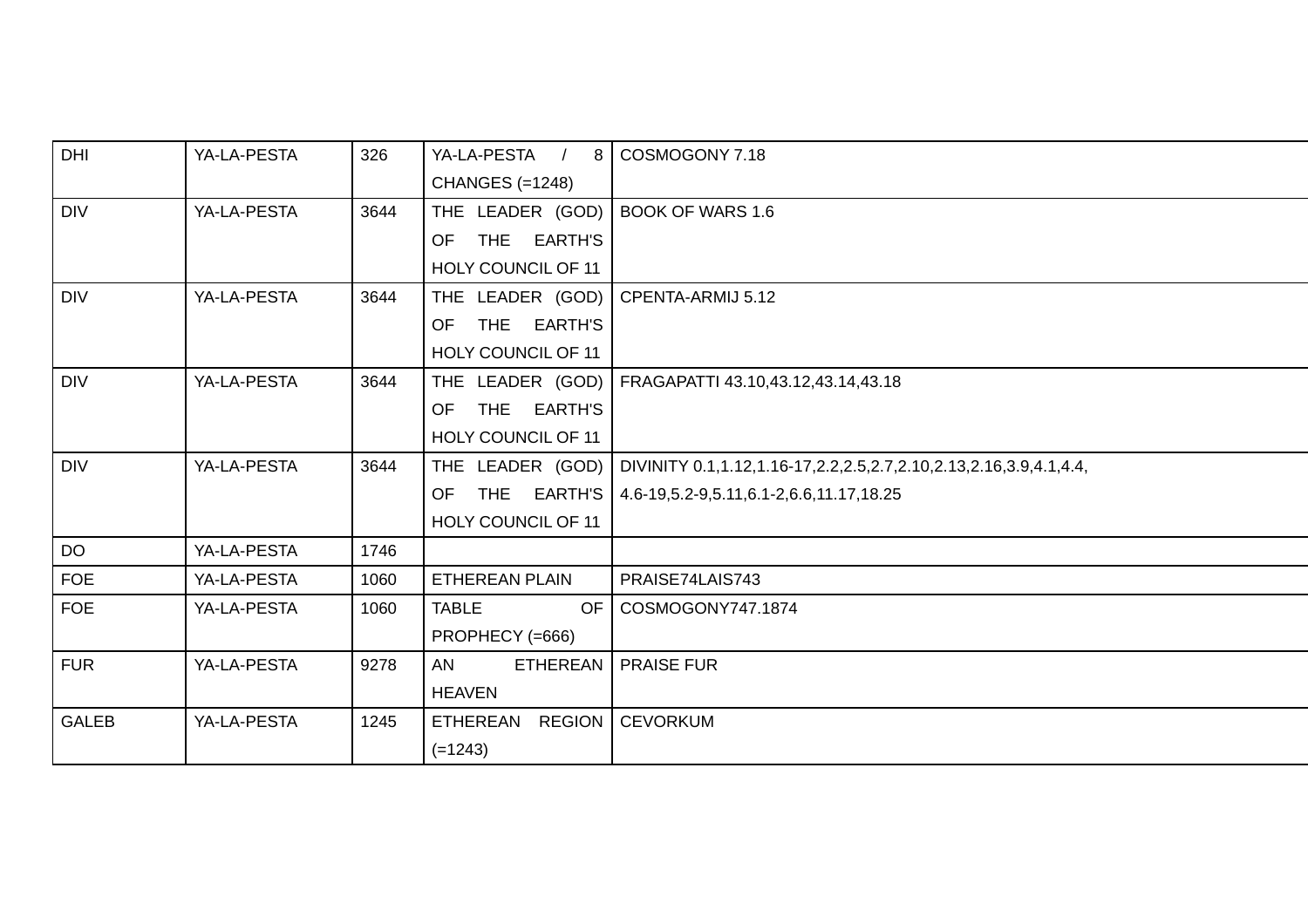| <b>GALEB</b> | YA-LA-PESTA | 1245 | ETHEREAN WORLD                | PRAISE SUAT757         |
|--------------|-------------|------|-------------------------------|------------------------|
| GAM          | YA-LA-PESTA | 2340 | <b>SPIRITUAL</b>              | SAPHAH SE'MOIN 73      |
|              |             |      | <b>OR</b><br><b>SACRIFICE</b> |                        |
|              |             |      | OFFERING,<br>IN               |                        |
|              |             |      | <b>TRIUMPH</b>                |                        |
| <b>GAN</b>   | YA-LA-PESTA | 326  | MANKIND / PROPHET             | SAPHAH SE'MOIN 12, 111 |
| GAN          | YA-LA-PESTA | 326  | CORPOREAN                     | SYNOPSIS 3.26          |
|              |             |      | OF<br><b>MOUNTAINS</b>        |                        |
|              |             |      | WAGGA (PAN)                   |                        |
| <b>GHI</b>   | YA-LA-PESTA | 3601 | <b>CRYSTAL</b><br>AN          | APH 2.9                |
|              |             |      | ETHEREAN HEAVEN               |                        |
| <b>GOE</b>   | YA-LA-PESTA | 4750 | <b>TABLE</b><br>OF            | COSMOGONY757.18        |
|              |             |      | PROPHECY (=400)               |                        |
| <b>GOS</b>   | YA-LA-PESTA | 1746 |                               |                        |
| GOSA         | YA-LA-PESTA | 1245 |                               |                        |
| GOW          | YA-LA-PESTA | 1746 | <b>TABLE</b><br><b>OF</b>     | COSMOGONY 7.18         |
|              |             |      | PROPHECY (111, 200,           |                        |
|              |             |      | 500, 600)                     |                        |
| GOW          | YA-LA-PESTA | 1746 | (CHINE) / COW /               | SAPHAH SEMOIN 70       |
|              |             |      | <b>RECEPTIVITY</b>            |                        |
| GOW          | YA-LA-PESTA | 1746 | FAITHIST TRIBES IN            | SAPHAH IHIN 2          |
|              |             |      | <b>PAN</b>                    |                        |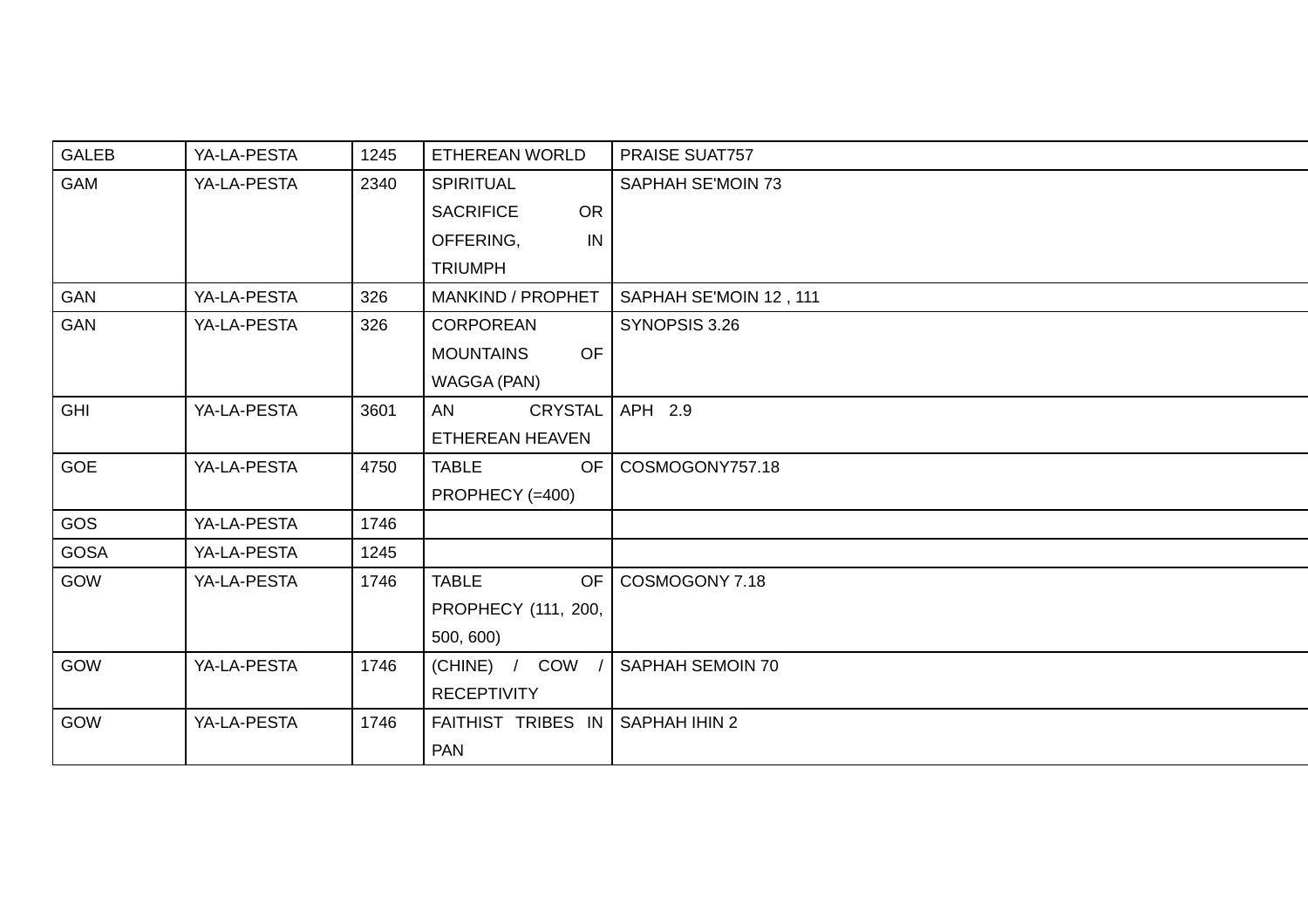| GOWTZ       | YA-LA-PESTA | 2340 |                                    |                                         |
|-------------|-------------|------|------------------------------------|-----------------------------------------|
| H'AK        | YA-LA-PESTA | 3601 | COSMIC CYCLE OF                    | FRAGAPATTI 26.4                         |
|             |             |      | <b>LIGHT/DARKNESS</b>              |                                         |
| H'AK        | YA-LA-PESTA | 3601 | <b>DARKNESS</b>                    | <b>BEN 9 ENTITIES</b>                   |
| H'AK        | YA-LA-PESTA | 3601 | DARKNESS (HA'K)                    | <b>BEN 1.15</b>                         |
| H'AK        | YA-LA-PESTA | 3601 | DARKNESS (HA'K)                    | SAPHAH SE'MOIN 18                       |
| H'AK        | YA-LA-PESTA | 3601 | DARKNESS (HA'K)                    | JEHOVIH 6.11                            |
| <b>HISS</b> | YA-LA-PESTA | 2340 | / LUST<br><b>EVIL</b>              | <b>SAPHAH SE'MOIN 22</b>                |
|             |             |      | <b>TREACHERY</b>                   |                                         |
| <b>HISS</b> | YA-LA-PESTA | 2340 | <b>CHIEF</b><br><b>TRIBE</b><br>OF | SAPHAH IHIN 2                           |
|             |             |      | <b>FAITHISTS</b><br><b>FROM</b>    |                                         |
|             |             |      | <b>PAN</b>                         |                                         |
| <b>HISS</b> | YA-LA-PESTA | 2340 | <b>EVIL</b>                        | APH 2.6                                 |
| <b>HISS</b> | YA-LA-PESTA | 2340 | <b>EVIL</b>                        | COSMOGONY YA-LA-PESTA 12 CHANGES (2340) |
| <b>HONG</b> | YA-LA-PESTA | 3644 |                                    |                                         |
| <b>HOWD</b> | YA-LA-PESTA | 2340 |                                    |                                         |
| <b>HOWT</b> | YA-LA-PESTA | 2274 | ETHEREAN SUM - 1                   | <b>PRAISE ROTH</b>                      |
|             |             |      | <b>SECTION</b><br>OF               |                                         |
|             |             |      | <b>GALACTIC ORBIT</b>              |                                         |
| <b>HOWT</b> | YA-LA-PESTA | 2274 | ETHEREAN SUM - 1                   | COSMOGONY CEVORKUM (???)                |
|             |             |      | <b>SECTION</b><br>OF               |                                         |
|             |             |      | <b>GALACTIC ORBIT</b>              |                                         |
|             |             |      |                                    |                                         |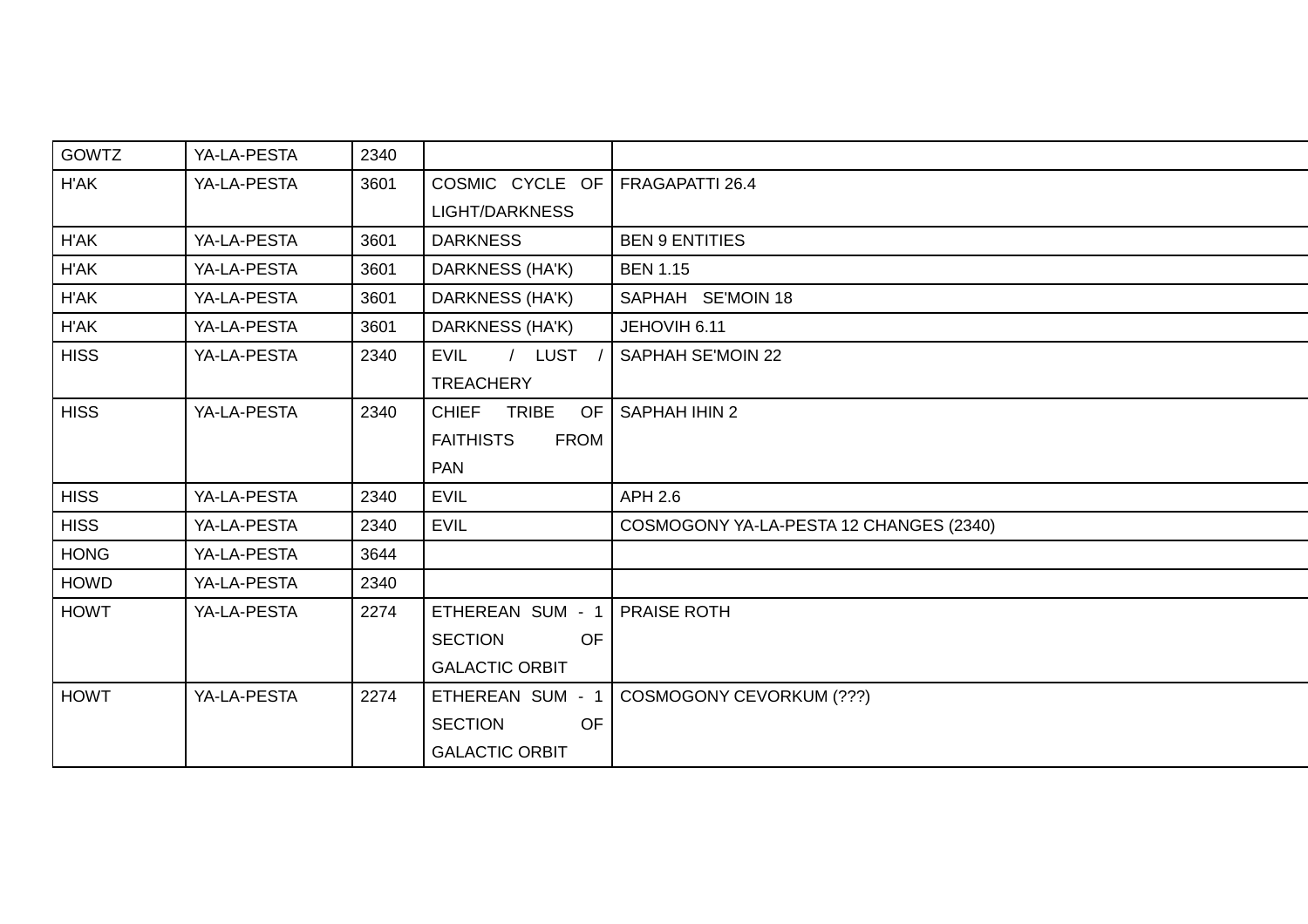| <b>HOWT</b>  | YA-LA-PESTA | 2274 | ETHEREAN SUM - $1$   APH77 1.1-2 |                                                        |
|--------------|-------------|------|----------------------------------|--------------------------------------------------------|
|              |             |      | <b>SECTION</b><br>OF             |                                                        |
|              |             |      | <b>GALACTIC ORBIT</b>            |                                                        |
| <b>HOWT</b>  | YA-LA-PESTA | 821  | ETHEREAN SUM - 1                 | See above Howt 2274                                    |
|              |             |      | <b>SECTION</b><br><b>OF</b>      |                                                        |
|              |             |      | <b>GALACTIC ORBIT</b>            |                                                        |
| <b>IKE</b>   | YA-LA-PESTA | 3644 |                                  |                                                        |
| <b>JON</b>   | YA-LA-PESTA | 1768 |                                  | I'HIN FAITHIST TRIBE   1 <sup>ST</sup> BOOK OF GOD 2.8 |
|              |             |      | IN CHINA                         |                                                        |
| <b>KONG</b>  | YA-LA-PESTA | 3601 |                                  |                                                        |
| LAI          | YA-LA-PESTA | 9278 |                                  |                                                        |
| $\mathsf{L}$ | YA-LA-PESTA | 326  |                                  | SAPHAH EMP'AGATU 7                                     |
| <b>LIN</b>   | YA-LA-PESTA | 2340 |                                  |                                                        |
| <b>LIS</b>   | YA-LA-PESTA | 2274 |                                  |                                                        |
| <b>LIS</b>   | YA-LA-PESTA | 821  |                                  |                                                        |
| LO           | YA-LA-PESTA | 1245 | ETHEREAN REGION                  | <b>THOR 1.1</b>                                        |
| LO           | YA-LA-PESTA | 1245 | <b>TABLE</b><br><b>OF</b>        | COSMOGONY 7.1877                                       |
|              |             |      | PROPHECY (=11)                   |                                                        |
| <b>LOO</b>   | YA-LA-PESTA | 47   | ETHEREAN ARC                     | <b>DIVINITY 0.1 11.1</b>                               |
|              |             |      | <b>CYCLE</b>                     |                                                        |
| <b>LOO</b>   | YA-LA-PESTA | 47   | ETHEREAN REGION                  | APH 2.11, 3.2977                                       |
|              |             |      | / ANGELIC                        |                                                        |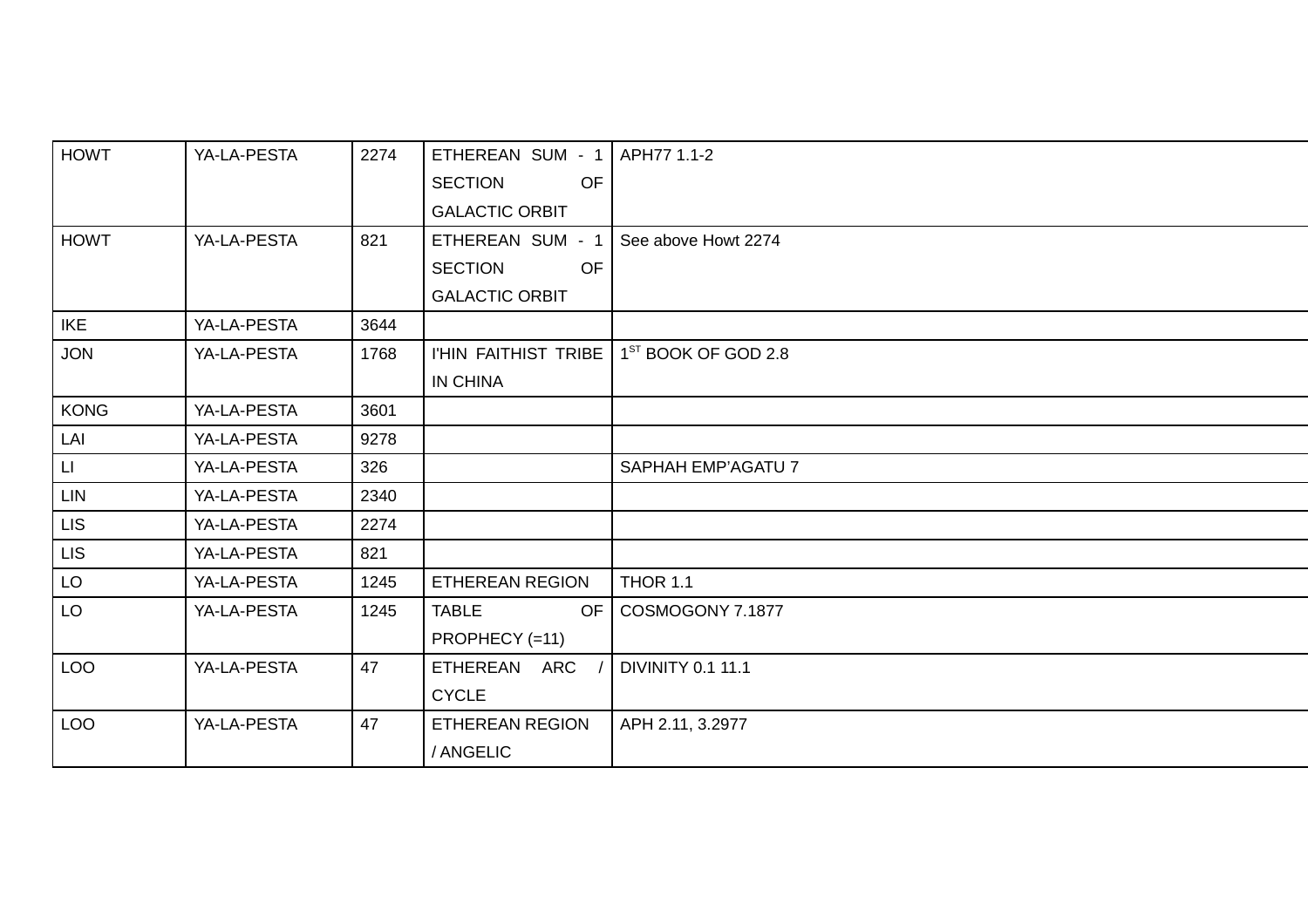|               |             |      | <b>ADMINISTRATIVE</b>         |                                 |
|---------------|-------------|------|-------------------------------|---------------------------------|
|               |             |      | <b>POSITION</b>               |                                 |
| <b>LOO</b>    | YA-LA-PESTA | 47   | 3 CHANGES (=47)               | COSMOGONY 7.18 YA-LA-PESTA      |
| <b>LOO</b>    | YA-LA-PESTA | 47   | ETHEREAN ARC OF               | <b>PRAISE SIAS 5</b>            |
|               |             |      | <b>ORGANIZATION</b>           |                                 |
| LOO           | YA-LA-PESTA | 47   | ETHEREAN REGION               | ES 16.5-6                       |
| <b>LOO</b>    | YA-LA-PESTA | 47   | I'HIN FAITHIST TRIBE          | 1 <sup>st</sup> BOOK OF GOD 2.8 |
|               |             |      | <b>IN CHINA</b>               |                                 |
| <b>LOO</b>    | YA-LA-PESTA | 47   | <b>ORACHNEBUAHGALA</b>        | COSMOGONY 7.18 ORACHNEBUAHGALAH |
|               |             |      | H (=999)                      |                                 |
| <b>LOO</b>    | YA-LA-PESTA | 47   | ROAD / STREET                 | SAPHAH KII 4, I'HIN 2           |
| <b>LOO</b>    | YA-LA-PESTA | 1790 | ETHEREAN ARC                  | See above Loo 47                |
|               |             |      | <b>CYCLE</b>                  |                                 |
| <b>LUKE</b>   | YA-LA-PESTA | 1768 |                               |                                 |
| <b>LUTS</b>   | YA-LA-PESTA | 1746 | <b>BURNING SHOWERS</b>        | COSMOGONY 8.3-5                 |
|               |             |      | <b>OF</b><br><b>MINERAL</b>   |                                 |
|               |             |      | <b>SUBSTANCES</b>             |                                 |
|               |             |      | <b>FALLING</b><br><b>FROM</b> |                                 |
|               |             |      | <b>SPACE</b>                  |                                 |
| <b>MAR</b>    | YA-LA-PESTA | 3644 |                               |                                 |
| <b>MARK</b>   | YA-LA-PESTA | 2340 |                               |                                 |
| <b>MATHAI</b> | YA-LA-PESTA | 1768 |                               |                                 |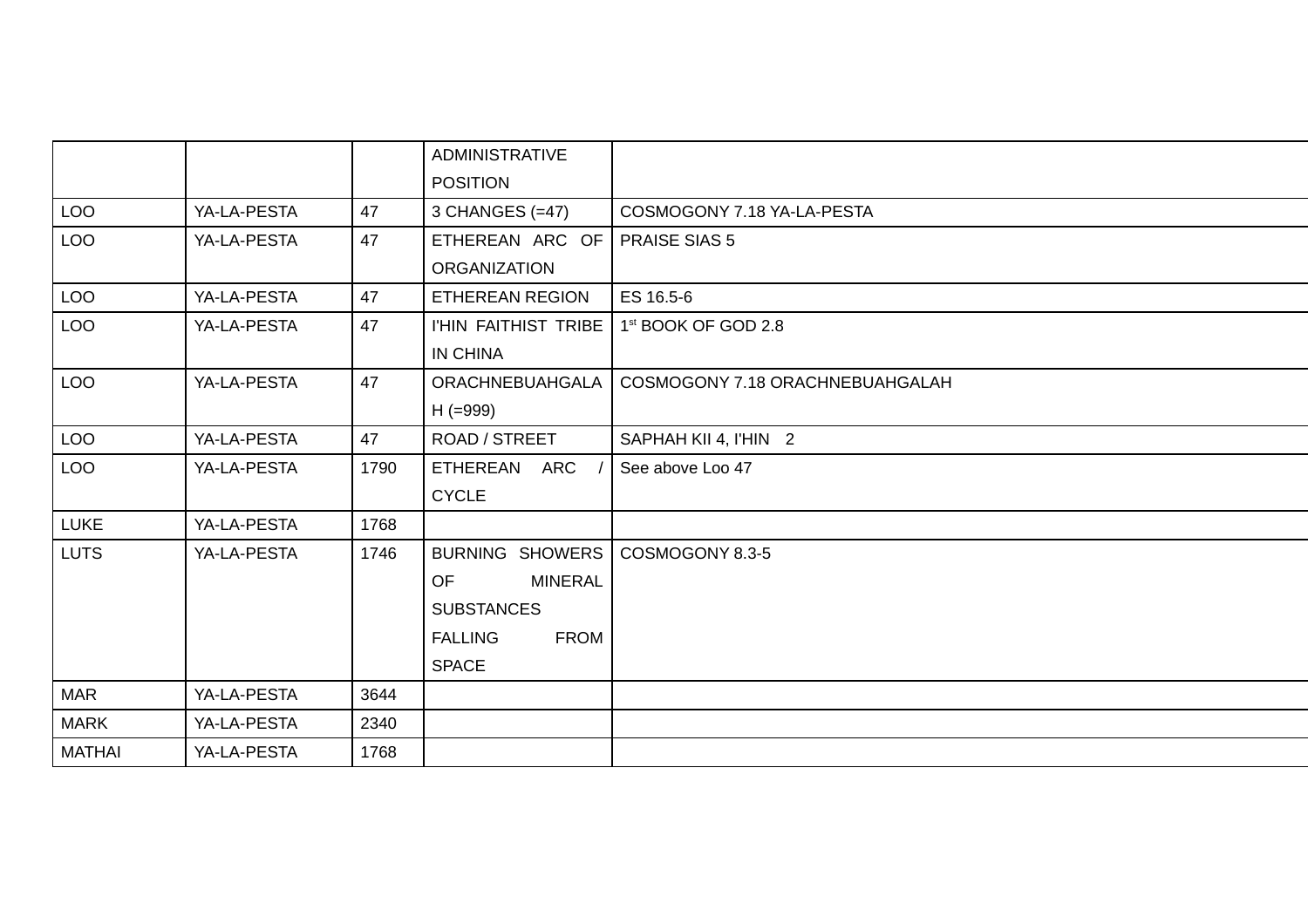| MI           | YA-LA-PESTA | 2274 | <b>MOTHER</b><br>OF<br><b>THE</b>        | GOD'S WORD 10.2,10.4,14.4                                                       |
|--------------|-------------|------|------------------------------------------|---------------------------------------------------------------------------------|
|              |             |      | CREATOR / MOTHER                         |                                                                                 |
|              |             |      | <b>EARTH</b>                             |                                                                                 |
| MI           | YA-LA-PESTA | 2274 | <b>MOTHER</b><br><b>OF</b><br><b>THE</b> | SAPHAH79 SE'MOIN 55; CHINE ZERL 3,12,22,33; BAUGH-GHAN-GHAD 12,13; M'HAK 52, 11 |
|              |             |      | <b>CREATOR / MOTHER</b>                  |                                                                                 |
|              |             |      | <b>EARTH</b>                             |                                                                                 |
| MI           | YA-LA-PESTA | 2274 | <b>MOTHER</b><br><b>OF</b><br><b>THE</b> | COSMOGONY 8.2 ; ORACHNEBUAHGALAH 7:18 ; YA-LA-PESTA797:18 (821) - SEVEN CHA     |
|              |             |      | <b>CREATOR / MOTHER</b>                  |                                                                                 |
|              |             |      | <b>EARTH</b>                             |                                                                                 |
| MI           | YA-LA-PESTA | 2274 | OF<br><b>THE</b><br><b>MOTHER</b>        | APH 15.16                                                                       |
|              |             |      | CREATOR / MOTHER                         |                                                                                 |
|              |             |      | <b>EARTH</b>                             |                                                                                 |
| MI           | YA-LA-PESTA | 2274 | OF<br>THE<br><b>MOTHER</b>               | APOLLO7911.9,11.12, 13.6-7                                                      |
|              |             |      | CREATOR / MOTHER                         |                                                                                 |
|              |             |      | <b>EARTH</b>                             |                                                                                 |
| MI           | YA-LA-PESTA | 821  | OF<br><b>THE</b><br><b>MOTHER</b>        | See above 2274                                                                  |
|              |             |      | CREATOR / MOTHER                         |                                                                                 |
|              |             |      | <b>EARTH</b>                             |                                                                                 |
| <b>MIR</b>   | YA-LA-PESTA | 3644 | EIGHT CHANGES =                          | COSMOGONY 7.18                                                                  |
|              |             |      | 326                                      |                                                                                 |
| <b>NISTA</b> | YA-LA-PESTA | 4750 | <b>NIRVANIAN SEA</b>                     | PRAISE79LAIS794                                                                 |
| NOR79        | YA-LA-PESTA | 1245 | <b>ETHEREAN REGION</b>                   | PRAISE ROTH 5, SUAT 2                                                           |
|              |             |      |                                          |                                                                                 |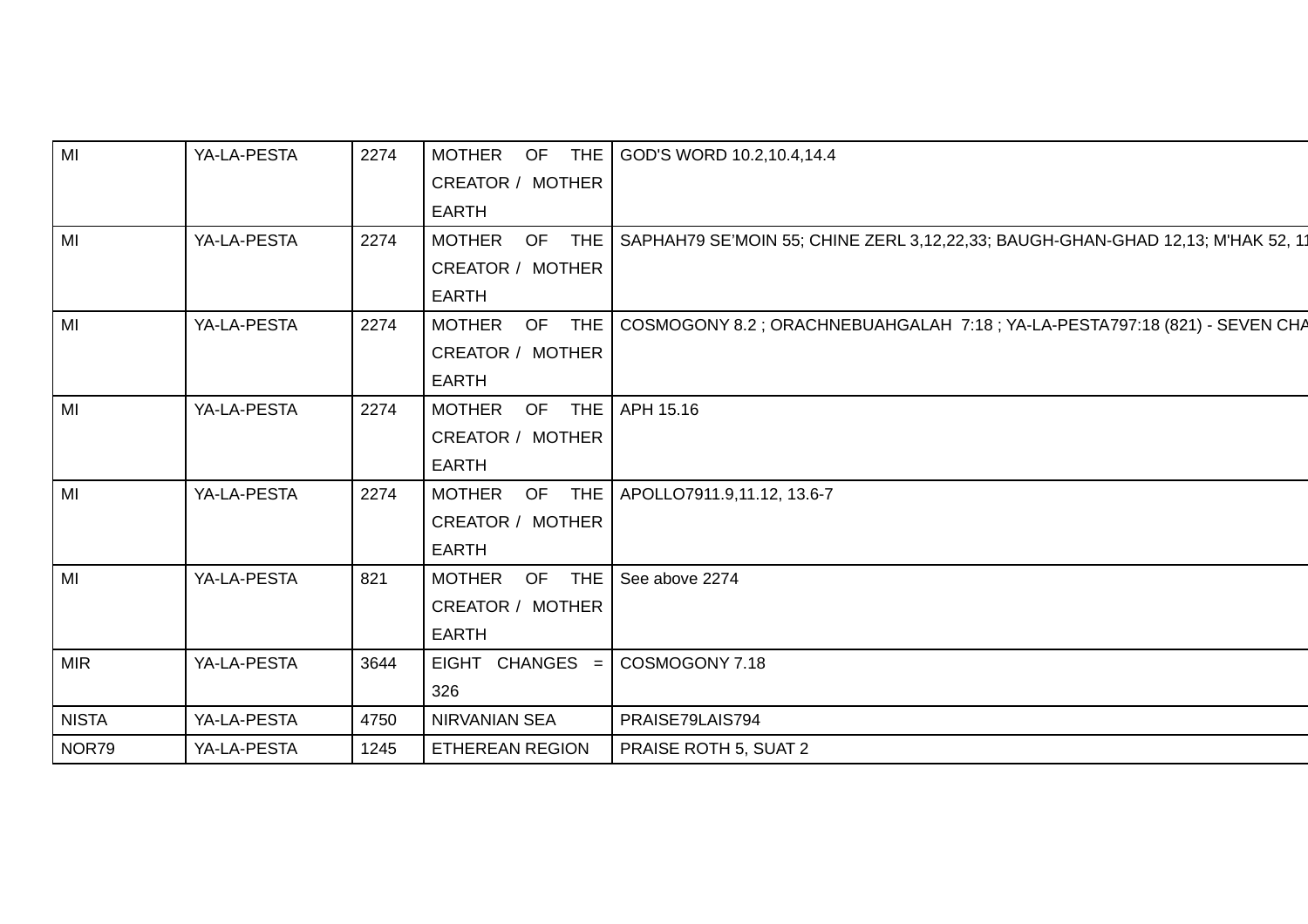| <b>NORSE</b> | YA-LA-PESTA | 4750 | ETHEREAN FIELD            | PRAISE,80LAIS805                      |
|--------------|-------------|------|---------------------------|---------------------------------------|
| <b>NORSE</b> | YA-LA-PESTA | 4750 | ETHEREAN HEAVEN           | APOLLO 11.1                           |
| <b>NU</b>    | YA-LA-PESTA | 1245 | <b>SEX IDOLS</b>          | SAPHAH I'HIN 2, BIENE 26              |
| <b>NU</b>    | YA-LA-PESTA | 1245 | PALACE<br><b>HEAVENLY</b> | <b>ES 3.7</b>                         |
|              |             |      | <b>ETHEREAN</b><br>ON     |                                       |
|              |             |      | <b>WORLD</b>              |                                       |
| <b>NU</b>    | YA-LA-PESTA | 1245 | 8 CHANGES                 | COSMOGONY 7.18 ORACHNEBUAHGALAH (880) |
| <b>NU</b>    | YA-LA-PESTA | 1245 | <b>ETHEREAN ARC</b>       | CYCLES 1.18                           |
| <b>NU</b>    | YA-LA-PESTA | 1245 | ETHEREAN ARC              | FRAGAPATTI80803.12,26.11              |
| <b>NU</b>    | YA-LA-PESTA | 1245 | ETHEREAN REGION           | APH 3.27                              |
| <b>OAT</b>   | YA-LA-PESTA | 2274 |                           |                                       |
| <b>OAT</b>   | YA-LA-PESTA | 821  |                           |                                       |
| <b>OUK</b>   | YA-LA-PESTA | 1790 |                           |                                       |
| <b>RAK</b>   | YA-LA-PESTA | 3644 | <b>ETHEREAN</b>           | PRAISE LOO 3                          |
|              |             |      | <b>MOUNTAIN</b>           |                                       |
| <b>RAK</b>   | YA-LA-PESTA | 3644 | ETHEREAN AREA             | PRAISE RAK                            |
| <b>RAK</b>   | YA-LA-PESTA | 3644 | CEVORKUM (=1748)          | <b>CEVORKUM</b>                       |
| <b>RAK</b>   | YA-LA-PESTA | 326  | <b>12 CHANGES</b>         | COSMOGONY YA-LA-PESTA807:18           |
|              |             |      | $(=3644)$                 |                                       |
| <b>RAK</b>   | YA-LA-PESTA | 326  | <b>ETHEREAN REGION</b>    | PRAISE RAK                            |
| <b>RAK</b>   | YA-LA-PESTA | 326  | <b>ETHEREAL</b>           | PRAISE LOO 3                          |
|              |             |      | <b>MOUNTAINS</b>          |                                       |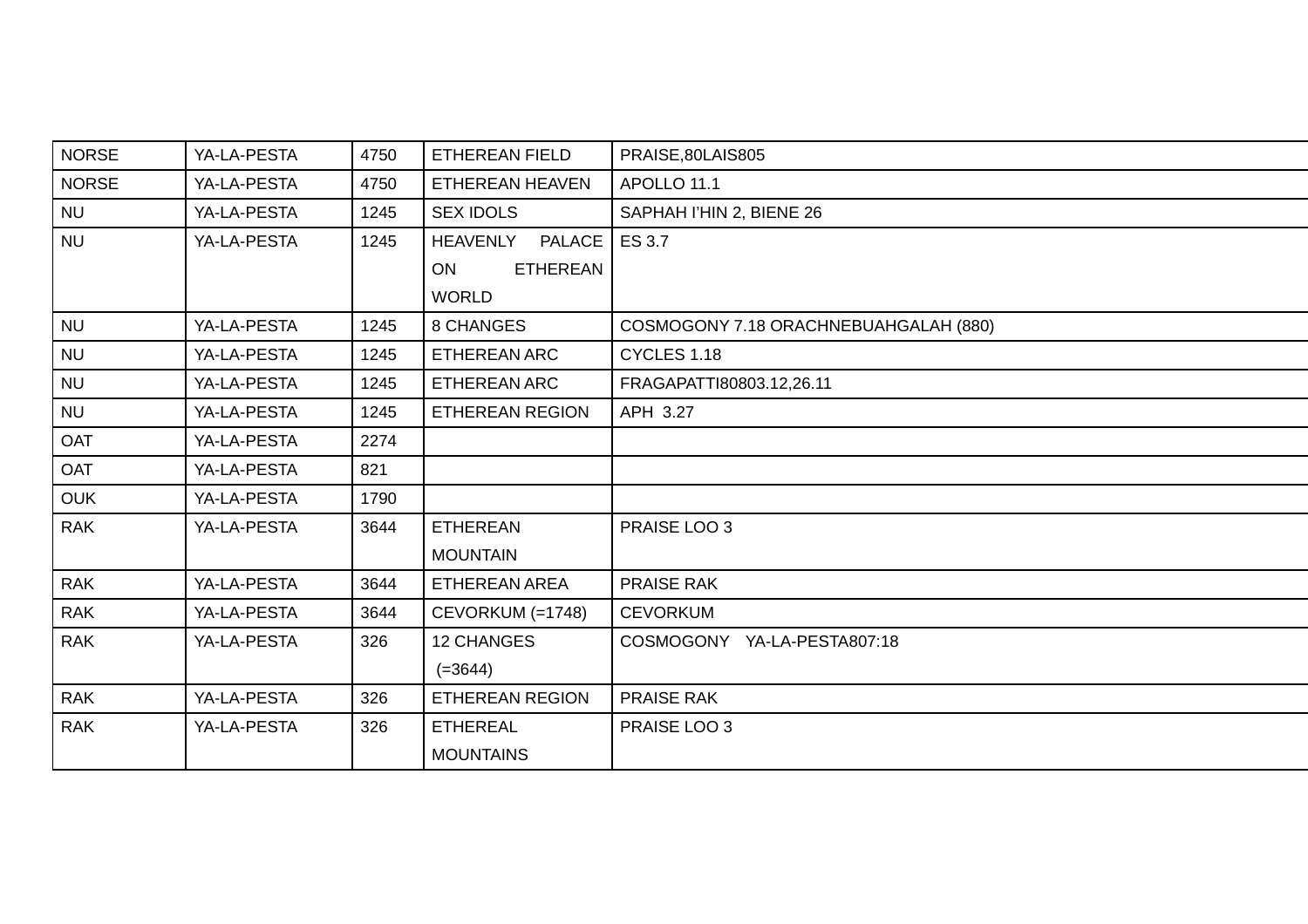| <b>RAS</b>   | YA-LA-PESTA | 3644 | <b>TABLE</b>    | OF           | COSMOGONY 7.18         |
|--------------|-------------|------|-----------------|--------------|------------------------|
|              |             |      | PROPHECY (=600) |              |                        |
| <b>RILL</b>  | YA-LA-PESTA | 4750 |                 |              |                        |
| <b>ROM</b>   | YA-LA-PESTA | 1746 |                 |              |                        |
| <b>ROPE</b>  | YA-LA-PESTA | 3644 |                 |              |                        |
| <b>ROSS</b>  | YA-LA-PESTA | 9278 |                 |              |                        |
| <b>RUE81</b> | YA-LA-PESTA | 4750 |                 |              |                        |
| <b>RUTH</b>  | YA-LA-PESTA | 2274 | DAN: A'JI 36    |              | <b>SYNOPSIS 2.1881</b> |
| <b>RUTH</b>  | YA-LA-PESTA | 821  | DAN: A'JI 36    |              | <b>SYNOPSIS 2.1881</b> |
| <b>SAID</b>  | YA-LA-PESTA | 1746 |                 |              |                        |
| SAING        | YA-LA-PESTA | 2340 |                 |              |                        |
| <b>SEB</b>   | YA-LA-PESTA | 326  |                 |              |                        |
| <b>SIM</b>   | YA-LA-PESTA | 47   |                 |              |                        |
| <b>SUM</b>   | YA-LA-PESTA | 3644 | <b>ETHEREAN</b> | <b>CYCLE</b> | APH 1.1                |
|              |             |      | OF 24,000 YEARS |              |                        |
| <b>THEO</b>  | YA-LA-PESTA | 3644 |                 |              |                        |
| THOR81       | YA-LA-PESTA | 2340 |                 |              |                        |
| <b>TRIV</b>  | YA-LA-PESTA | 2340 |                 |              |                        |
| <b>TUM</b>   | YA-LA-PESTA | 2340 |                 |              |                        |
| VU           | YA-LA-PESTA | 2274 |                 |              |                        |
| VU           | YA-LA-PESTA | 821  |                 |              |                        |
| <b>WAHES</b> | YA-LA-PESTA | 326  |                 |              |                        |
|              |             |      |                 |              |                        |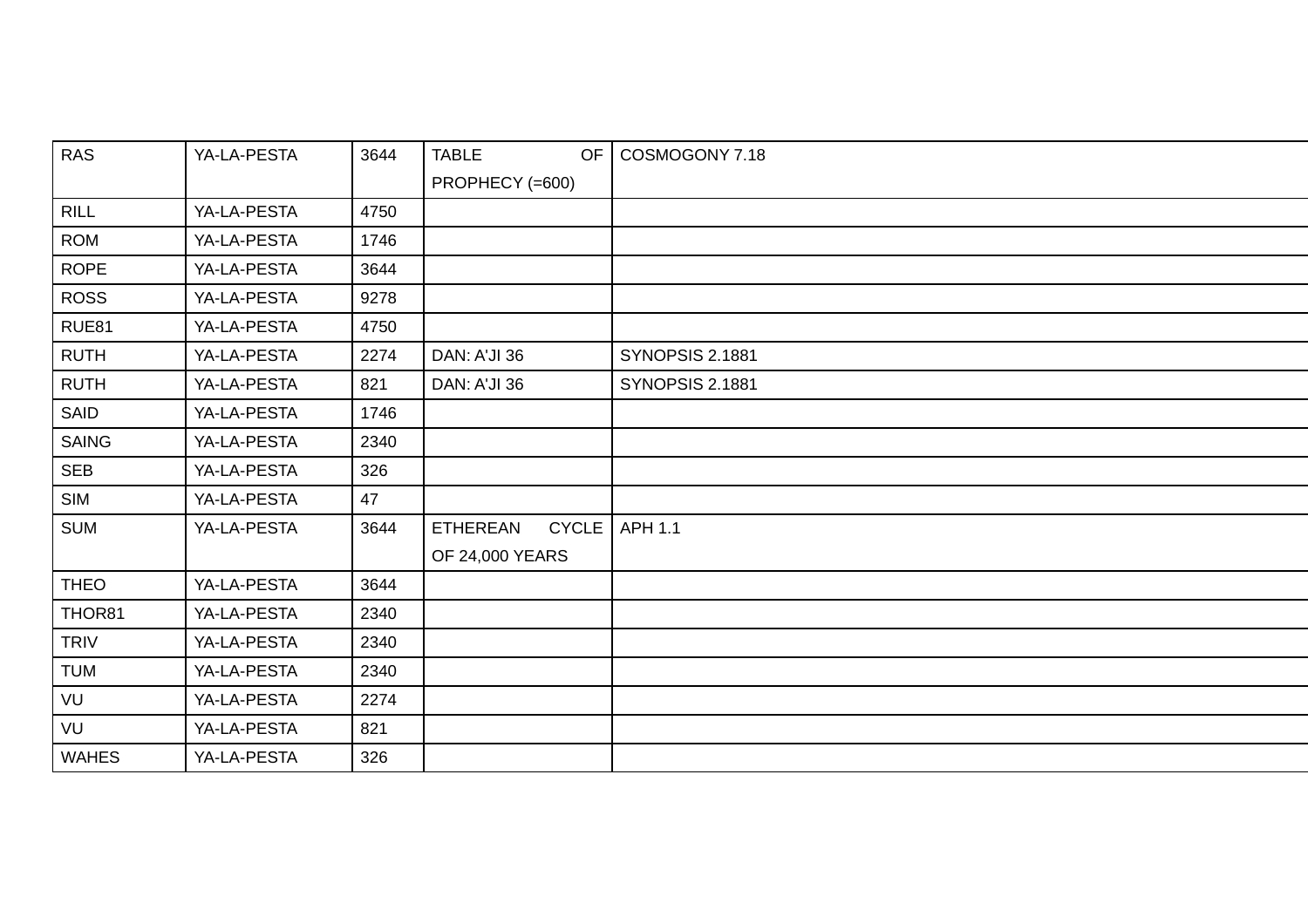| WANG82       | YA-LA-PESTA | 1746 |                                       |                 |
|--------------|-------------|------|---------------------------------------|-----------------|
| WI           | YA-LA-PESTA | 4750 |                                       |                 |
| <b>WILL</b>  | YA-LA-PESTA | 47   |                                       |                 |
| <b>WIS</b>   | YA-LA-PESTA | 1790 | A STAR OF A DOUBLE                    | <b>LIKA 3.6</b> |
|              |             |      | <b>STAR SYSTEM</b>                    |                 |
| <b>WIS</b>   | YA-LA-PESTA | 1790 | I'HIN FAITHIST TRIBE   SAPHAH I'HIN 2 |                 |
|              |             |      | IN PAN                                |                 |
| <b>WOO</b>   | YA-LA-PESTA | 1245 | <b>ETHEREAN ARCHES</b>                | BON JAUS 3      |
| <b>WOO</b>   | YA-LA-PESTA | 1245 | FAITHIST TRIBE IN                     | SAPHAH KII 2    |
|              |             |      | <b>PAN82</b>                          |                 |
| <b>WUTS</b>  | YA-LA-PESTA | 4750 | HEAD-<br><b>ETHEREAN</b>              | PRAISE82LAIS826 |
|              |             |      | QUARTERS IN THE                       |                 |
|              |             |      | HOLY COUNCIL OF                       |                 |
|              |             |      | THE ROADS                             |                 |
| <b>WUTS</b>  | YA-LA-PESTA | 4750 | HEAD-<br><b>ETHEREAN</b>              | CEVORKUM (4750) |
|              |             |      | QUARTERS IN THE                       |                 |
|              |             |      | HOLY COUNCIL OF                       |                 |
|              |             |      | THE ROADS                             |                 |
| YAM          | YA-LA-PESTA | 1768 |                                       |                 |
| <b>YATS</b>  | YA-LA-PESTA | 3644 |                                       |                 |
| <b>YENIV</b> | YA-LA-PESTA | 326  |                                       |                 |
| <b>YINE</b>  | YA-LA-PESTA | 326  |                                       |                 |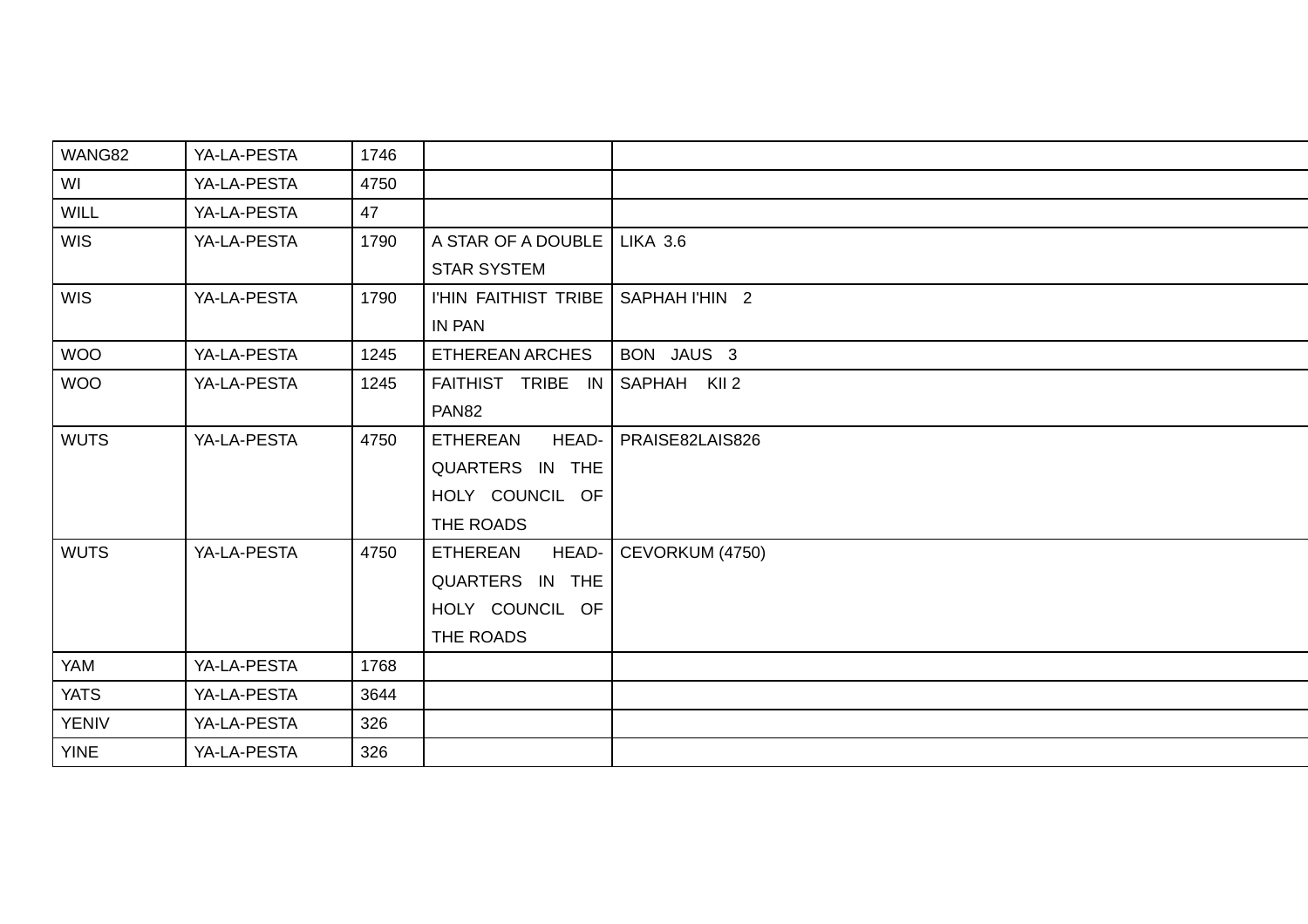| <b>YISSAIN</b> | YA-LA-PESTA     | 108  | ETHEREAN WORLDS      | CEVORKUM (108)        |
|----------------|-----------------|------|----------------------|-----------------------|
| <b>YISSAIN</b> | YA-LA-PESTA     | 108  | ETHEREAN WORLDS      | PRAISE SUAT 6         |
| YU             | YA-LA-PESTA     | 1746 |                      |                       |
| <b>YUN</b>     | YA-LA-PESTA     | 1245 | 11 CHANGES (=1746)   | COSMOGONY 7.18        |
| <b>YUN</b>     | YA-LA-PESTA     | 1746 | EIGHT CHANGES (=     | COSMOGONY 7.18        |
|                |                 |      | 1245)                |                       |
| <b>YUTE</b>    | YA-LA-PESTA     | 3644 |                      |                       |
| ZET            | YA-LA-PESTA     | 2340 |                      |                       |
| ZI             | YA-LA-PESTA     | 1746 | ETHEREAN REGION      | FRAGAPATTI 2.12,3.983 |
| ZI             | YA-LA-PESTA     | 1746 | <b>ORIAN KINGDOM</b> | PRAISE SIAS 4         |
| ZI             | YA-LA-PESTA     | 1746 | <b>ORIAN REALM</b>   | APH 2.12              |
| ZI             | YA-LA-PESTA     | 1746 | ORIAN REALM          | CEVORKUM 2278         |
| AT'BARS        | SERPENT - PLATE | 8    |                      |                       |
|                | 36              |      |                      |                       |
| <b>FRGABL</b>  | SERPENT - PLATE | 114  |                      |                       |
|                | 36              |      |                      |                       |
| GII'S'S'MAK    | SERPENT - PLATE | 198  |                      |                       |
|                | 36              |      |                      |                       |
| <b>HOO</b>     | SERPENT - PLATE | 85   |                      | EMP'AGATU 71          |
|                | 36              |      |                      |                       |
| KOO            | SERPENT - PLATE | 28   |                      |                       |
|                | 36              |      |                      |                       |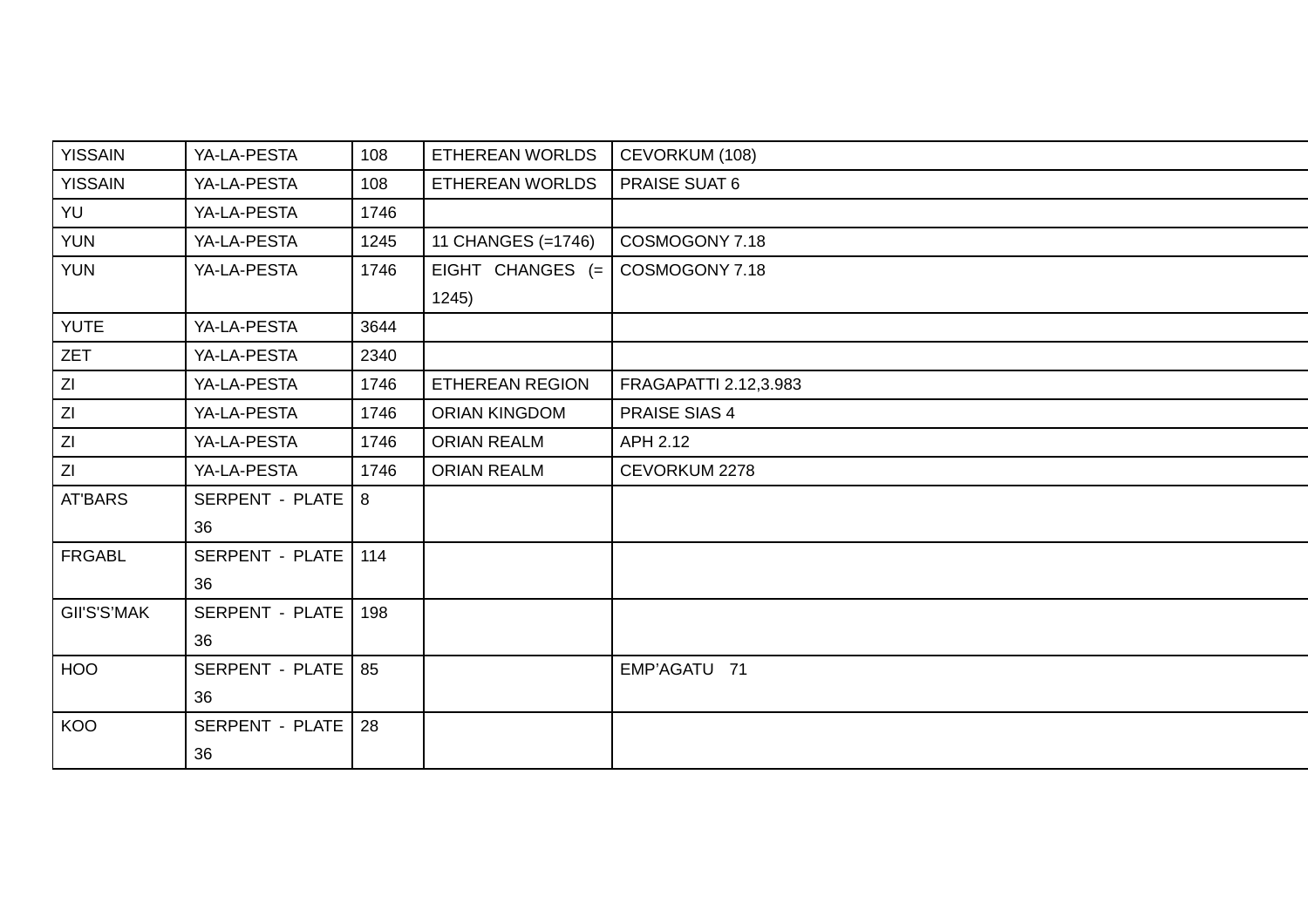| <b>PISC</b>      | $SERPENT - PLATE$ 22   |                |  |
|------------------|------------------------|----------------|--|
|                  | 36                     |                |  |
| <b>SAI'LEE</b>   | SERPENT - PLATE $ 44 $ |                |  |
|                  | 36                     |                |  |
| AREJAON          | <b>PROPHETIC</b>       | 49             |  |
|                  | NUMBERS - PLATE        |                |  |
|                  | 37                     |                |  |
| <b>F'RANRAKA</b> | <b>PROPHETIC</b>       | 84             |  |
|                  | NUMBERS - PLATE        |                |  |
|                  | 37                     |                |  |
| <b>F'ROASHA</b>  | PROPHETIC              | 76             |  |
|                  | NUMBERS - PLATE        |                |  |
|                  | 37                     |                |  |
| <b>HUIT</b>      | <b>PROPHETIC</b>       | 64             |  |
|                  | NUMBERS - PLATE        |                |  |
|                  | 37                     |                |  |
| KAVI             | PROPHETIC              | $\overline{7}$ |  |
|                  | NUMBERS - PLATE        |                |  |
|                  | 37                     |                |  |
| YAKNA            | PROPHETIC              | 13             |  |
|                  | NUMBERS - PLATE        |                |  |
|                  | 37                     |                |  |